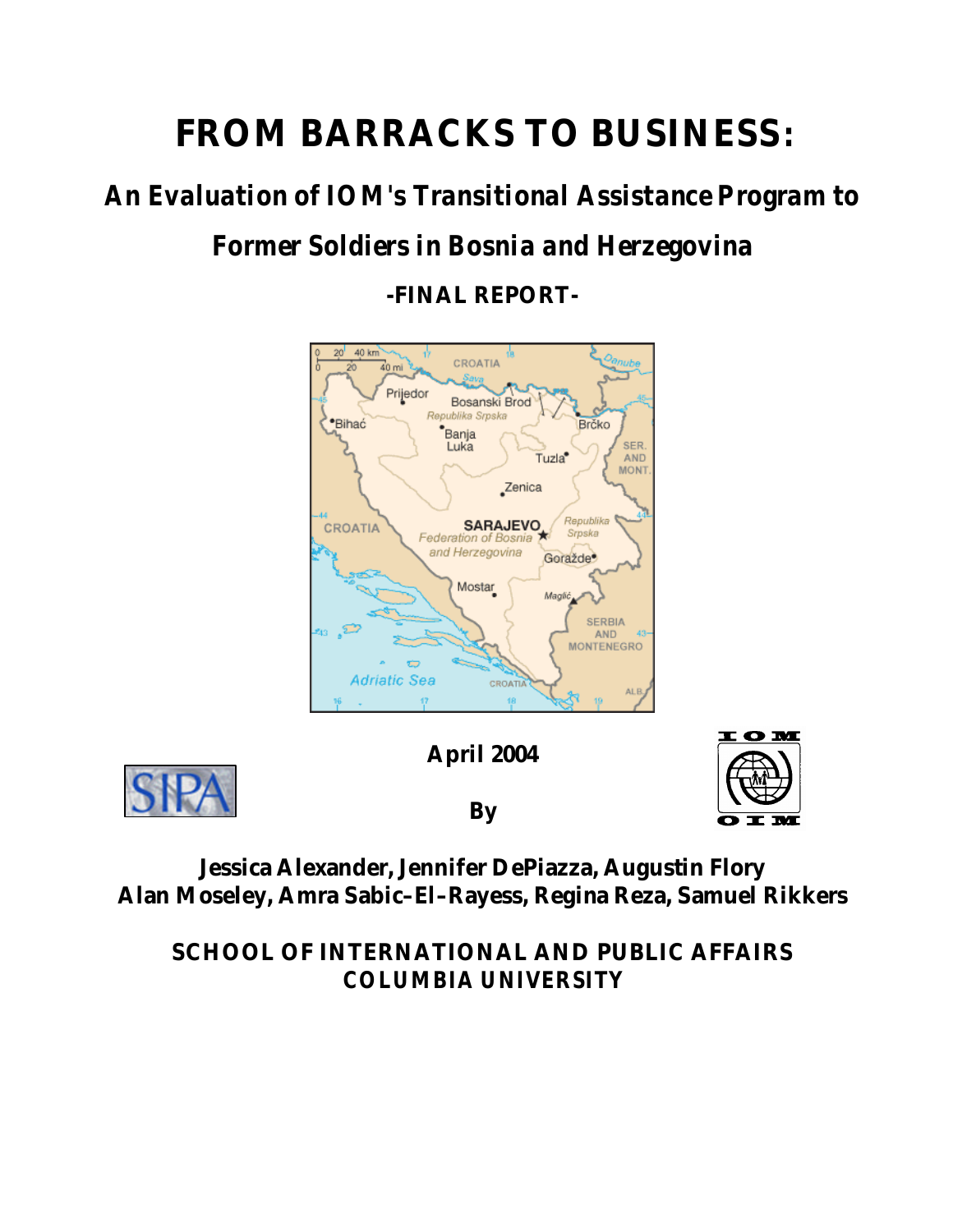### **ACKNOWLEDGEMENTS**

*The evaluation team would like to thank Luca Dall'Oglio in the IOM-New York office and all the staff in Bosnia and Herzegovina, especially those in Sarajevo, Banja Luka, Mostar, Zenica, Sokolac, for their assistance in and cooperation throughout our field research. In addition, we offer great thanks to Dino Sabic and Arijana Alibabic for their help in carrying out our study. We are grateful to the Harriman Institute for their support through the PepsiCo Travel Fellowship. We would also like to thank Professor Jacqueline Klopp, the Team's*  faculty advisor, for her guidance and support and are grateful to Coralie Bryant and Fida Adely for making the *workshop possible. Finally, we extend our sincere thanks to the beneficiaries of the IOM Transitional Assistance to Former Soldiers Program for their time and honesty in speaking about their experiences.*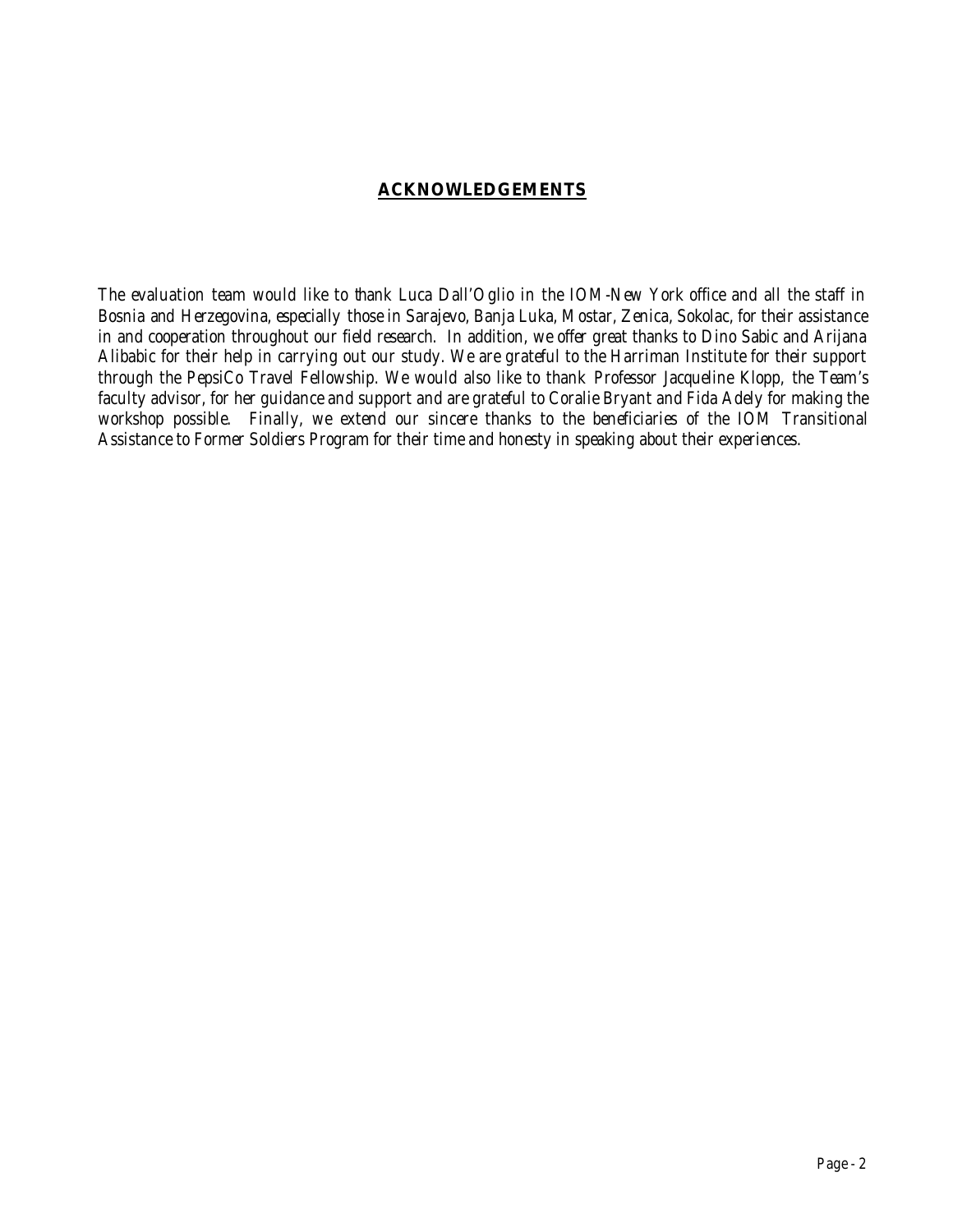| I.             |                                                                                                                                                                                                                                                                                                                                                                                                                                                                                     |  |
|----------------|-------------------------------------------------------------------------------------------------------------------------------------------------------------------------------------------------------------------------------------------------------------------------------------------------------------------------------------------------------------------------------------------------------------------------------------------------------------------------------------|--|
| П.             |                                                                                                                                                                                                                                                                                                                                                                                                                                                                                     |  |
| 2.1            |                                                                                                                                                                                                                                                                                                                                                                                                                                                                                     |  |
| 2.2            |                                                                                                                                                                                                                                                                                                                                                                                                                                                                                     |  |
| 2.2.1          |                                                                                                                                                                                                                                                                                                                                                                                                                                                                                     |  |
| 2.2.2          |                                                                                                                                                                                                                                                                                                                                                                                                                                                                                     |  |
| 2.2.3<br>2.2.4 |                                                                                                                                                                                                                                                                                                                                                                                                                                                                                     |  |
| Ш.             |                                                                                                                                                                                                                                                                                                                                                                                                                                                                                     |  |
| 3.1            |                                                                                                                                                                                                                                                                                                                                                                                                                                                                                     |  |
| 3.1.1          |                                                                                                                                                                                                                                                                                                                                                                                                                                                                                     |  |
| 3.1.2.         |                                                                                                                                                                                                                                                                                                                                                                                                                                                                                     |  |
| 3.2            |                                                                                                                                                                                                                                                                                                                                                                                                                                                                                     |  |
| 3.2.1<br>3.2.2 |                                                                                                                                                                                                                                                                                                                                                                                                                                                                                     |  |
| 3.2.3          |                                                                                                                                                                                                                                                                                                                                                                                                                                                                                     |  |
| IV.            |                                                                                                                                                                                                                                                                                                                                                                                                                                                                                     |  |
| 4.1            |                                                                                                                                                                                                                                                                                                                                                                                                                                                                                     |  |
| 4.1.1          |                                                                                                                                                                                                                                                                                                                                                                                                                                                                                     |  |
| 4.1.2          |                                                                                                                                                                                                                                                                                                                                                                                                                                                                                     |  |
| 4.1.3          |                                                                                                                                                                                                                                                                                                                                                                                                                                                                                     |  |
| 4.2            |                                                                                                                                                                                                                                                                                                                                                                                                                                                                                     |  |
| 4.2.1          |                                                                                                                                                                                                                                                                                                                                                                                                                                                                                     |  |
| 4.2.2<br>4.2.3 |                                                                                                                                                                                                                                                                                                                                                                                                                                                                                     |  |
| 4.2.4          |                                                                                                                                                                                                                                                                                                                                                                                                                                                                                     |  |
| 4.2.5          |                                                                                                                                                                                                                                                                                                                                                                                                                                                                                     |  |
| 4.2.6          |                                                                                                                                                                                                                                                                                                                                                                                                                                                                                     |  |
| 4.3            |                                                                                                                                                                                                                                                                                                                                                                                                                                                                                     |  |
| 4.3.1          |                                                                                                                                                                                                                                                                                                                                                                                                                                                                                     |  |
| 4.3.2<br>4.4   |                                                                                                                                                                                                                                                                                                                                                                                                                                                                                     |  |
| V.             |                                                                                                                                                                                                                                                                                                                                                                                                                                                                                     |  |
| 5.1            |                                                                                                                                                                                                                                                                                                                                                                                                                                                                                     |  |
| 5.2            |                                                                                                                                                                                                                                                                                                                                                                                                                                                                                     |  |
| 5.3            |                                                                                                                                                                                                                                                                                                                                                                                                                                                                                     |  |
| VI.            | $\textbf{CONCLUSION} \textcolor{red}{.} \textbf{} \textcolor{red}{.} \textbf{} \textcolor{red}{.} \textbf{} \textcolor{red}{.} \textbf{} \textcolor{red}{.} \textbf{} \textcolor{red}{.} \textbf{} \textcolor{red}{.} \textbf{} \textcolor{red}{.} \textbf{} \textcolor{red}{.} \textbf{} \textcolor{red}{.} \textbf{} \textcolor{red}{.} \textbf{} \textcolor{red}{.} \textbf{} \textcolor{red}{.} \textbf{} \textcolor{red}{.} \textbf{} \textcolor{red}{.} \textbf{} \textcolor$ |  |
|                |                                                                                                                                                                                                                                                                                                                                                                                                                                                                                     |  |
|                |                                                                                                                                                                                                                                                                                                                                                                                                                                                                                     |  |
|                |                                                                                                                                                                                                                                                                                                                                                                                                                                                                                     |  |
|                | APPENDIX II: DISARMAMENT, DEMOBILIZATION AND REINTEGRATION (DDR) IN BIH51                                                                                                                                                                                                                                                                                                                                                                                                           |  |
|                | APPENDIX III: THE POLITICAL AND ECONOMIC CONTEXT FOR DEMOBILIZATION IN BIH 56                                                                                                                                                                                                                                                                                                                                                                                                       |  |
|                |                                                                                                                                                                                                                                                                                                                                                                                                                                                                                     |  |
|                |                                                                                                                                                                                                                                                                                                                                                                                                                                                                                     |  |
|                |                                                                                                                                                                                                                                                                                                                                                                                                                                                                                     |  |
|                |                                                                                                                                                                                                                                                                                                                                                                                                                                                                                     |  |
|                |                                                                                                                                                                                                                                                                                                                                                                                                                                                                                     |  |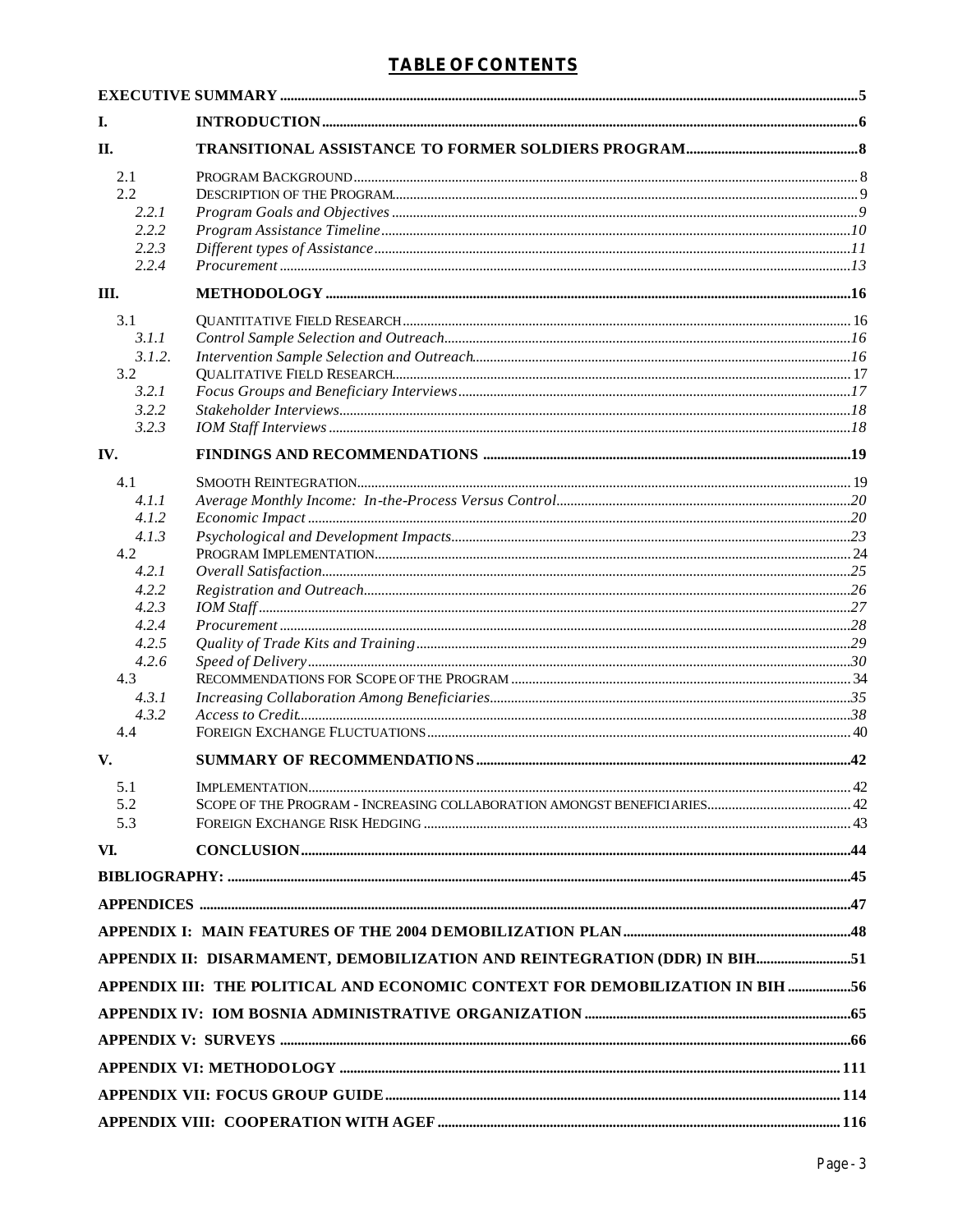## **ACRONYMS**

| <b>ABiH</b>  | Army of Bosnia and Herzegovina                                  |
|--------------|-----------------------------------------------------------------|
| <b>AA</b>    | <b>Assembly Areas</b>                                           |
| <b>AGEF</b>  | Arbeitsgruppe Entwicklung und Fachkräfte im Bereich der         |
|              | Migration und der Entwicklungzusammenarbeit                     |
| <b>BiH</b>   | Bosnia and Herzegovina                                          |
| <b>DDR</b>   | Disarmament, Demobilization and Reintegration                   |
| <b>DPA</b>   | <b>Dayton Peace Accords</b>                                     |
| EU           | <b>European Union</b>                                           |
| <b>HVO</b>   | <b>Croatian Defense Council</b>                                 |
| <b>IOM</b>   | <b>International Organization of Migration</b>                  |
| <b>IMF</b>   | <b>International Monetary Fund</b>                              |
| KM           | Convertible Mark - Unit of currency of the BiH (1USD = 1.56 KM) |
| <b>NATO</b>  | North Atlantic Treaty Organization                              |
| <b>NGO</b>   | Non-governmental Organization                                   |
| <b>OHR</b>   | Office of High Representative in Bosnia and Herzegovina         |
| <b>OSCE</b>  | Organization for Security and Co-operation in Europe            |
| <b>PELPR</b> | The Pilot Emergency Labor Redeployment Project                  |
| PIU          | Project Implementation Unit (PELPR)                             |
| QIF          | <b>Quick Impact Facility</b>                                    |
| <b>RS</b>    | Republika Srpska (Serb Republic in BiH)                         |
| <b>SFOR</b>  | (NATO-Led) Stabilization Force (BiH)                            |
| <b>SIPA</b>  | School of International and Public Affairs                      |
| <b>TAFS</b>  | <b>Transitional Assistance to Former Soldiers</b>               |
| <b>UMCOR</b> | The United Methodist Committee on Relief                        |
| <b>UN</b>    | <b>United Nations</b>                                           |
| <b>UNDP</b>  | <b>United Nations Development Program</b>                       |
| <b>USAID</b> | United States Agency for International Development              |
| <b>WB</b>    | <b>World Bank</b>                                               |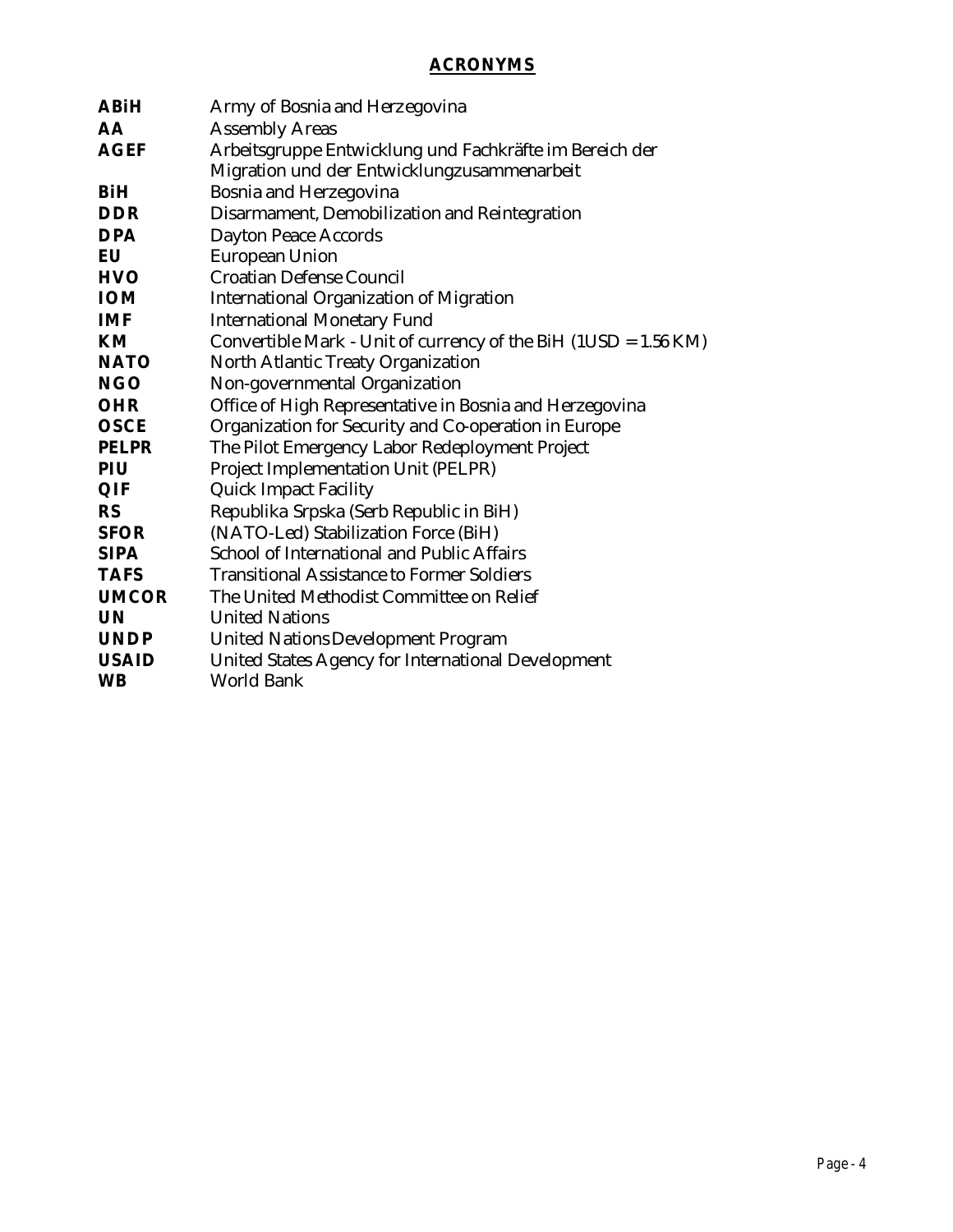## **EXECUTIVE SUMMARY**

A team from Columbia University's School of International and Public Affairs carried out an independent evaluation of IOM's Transitional Assistance to Former Soldiers in Bosnia and Herzegovina (BiH) from November 2003 until May 2004.

IOM has been assisting demobilized soldiers transition to civilian life in BiH since 2002. Through its Transitional Assistance to Former Soldiers (TAFS) program, it has helped over 2,000 former soldiers and is currently assisting an additional 5,000, about 60 percent of all those demobilized in 2002. The Ministries of Defense have recently requested that IOM extend its support to an additional 4,000 soldiers to be discharged in 2004. IOM's assistance aims at giving former soldiers the means to earn a dignified living under difficult economic conditions. Assistance includes one of the following: trade kits for business and agriculture, education/vocational training, and employment.

IOM invited the Team to evaluate the effectiveness of the IOM program and make recommendations to improve services for this next round of demobilized soldiers. Specifically, the Team set out to assess the following:

- The Program's impact on demobilized soldiers' smooth reintegration into civilian life including their economic independence and psychological well-being;
- The demobilized soldiers' overall satisfaction with the Program and areas of implementation that can be improved; and
- The Program's equitability between soldiers in the Federation of BiH and RS.

Using focus groups, surveys and interviews, the Team collected data from 464 beneficiaries during its two field visits to BiH. The Team found that generally, the IOM Program is running well and is positively impacting its beneficiaries. Some key findings are listed below.

- Smooth Reintegration: The Program helps demobilized soldiers with a smooth reintegration into civilian life in two ways: 1) it has a statistically significant impact on the income of those who have received the assistance; 2) it has a positive effect on the psychological well-being of demobilized soldiers who are currently in the process of receiving or have already received assistance from the Program; and 3) it helps their social reintegration and contributes to local development.
- Implementation: Soldiers are generally pleased with the implementation of the Program from the time they register to the time they procure the assistance. The Program has been carried out equitably between the two entities and three ethnic groups. Yet a main complaint voiced throughout was that long wait times between registration and procurement of assistance were not only frustrating but had significant implications for the effectiveness of the Program.

Despite IOM's clear positive impact, major obstacles remain for beneficiaries to advance economically. Even with IOM support, many still live below or close to the poverty line and struggle to meet their family's basic needs. While many of the obstacles faced by these former soldiers are outside of IOM's control, we suggest some ways IOM can enhance its effectiveness. Our main recommendations are summarized below:

- Try to increase speed of assistance, in particular the time between registration and first interview;
- Improve methods for managing the expectations of beneficiaries during the waiting periods of the procurement process;
- Partner with micro credit organizations to facilitate beneficiaries' access to credit ;
- Encourage information sharing among beneficiaries to promote the establishment of partnerships/cooperatives and devise a mentorship program so that beneficiaries can learn from each other; and
- Give special attention to those beneficiaries who lack direction.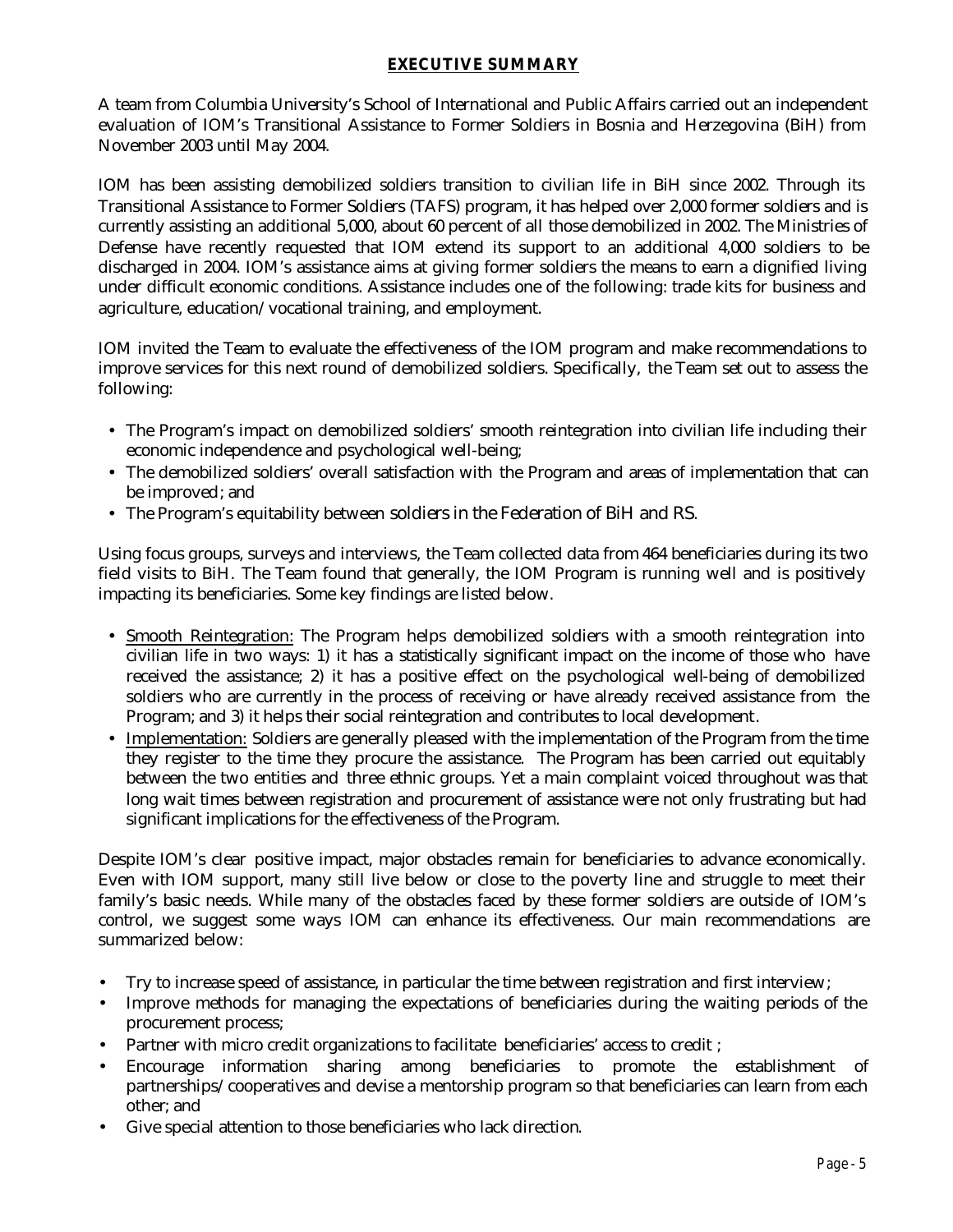## **I. INTRODUCTION**

As Bosnia and Herzegovina struggles to overcome the trauma and costs of a brutal war and genocide, the task of transforming its divided armies into a national one and smoothly integrating former soldiers into civilian life continues to loom large. With security sector reform high on the donor and government agenda, in 2004 another wave of thousands of soldiers will be disarmed, demobilized and hopefully, reintegrated into society. Demobilized soldiers are particularly vulnerable to poverty and criminal activities due to their experience in violent conflict, their often long disconnect with civilian life, their average lack of education and the psychological trauma that they may have incurred during the war. In particular, the last waves of former soldiers to undergo disarmament, demobilization, and reintegration ("DDR") may be especially vulnerable as they tend to be the least skilled, staying in the army precisely because of their limited life options. When they are demobilized, sometimes against their will, they will face difficult economic conditions and few institutional avenues of support. Unless, they can be assisted in gaining dignity and a sustainable livelihood, this situation poses a potentially severe problem for post-war re-construction and stability.

In light of this situation, the Government of BiH requested the International Organization for Migration to assist soldiers demobilized in 2002. Since the beginning of this "Transitional Assistance to Former Soldiers" Program, IOM has systematically assisted more than 2,000 former soldiers by providing education and vocational training, trade kits for business and agriculture and employment skills and placement assistance. Currently, IOM is assisting an additional 5,000 former soldiers, representing an aggregate total of almost 60 percent of all soldiers demobilized in 2002. Recently, the Ministries of Defense of Bosnia and Herzegovina asked IOM to extend its activities to an additional 4,000 soldiers who will be discharged in 2004.

While a key player in DDR in BiH and the only hope for many former soldiers, IOM itself faces challenges. In light of declining resources, but a strong need for this program from former soldiers, our client wanted to know more precisely what impact their program was having and how they might improve their work for the next wave of soldiers to be demobilized. In this context, we were invited to evaluate the TAFS Program.

## *OBJECTIVES AND OVERVIEW OF PROJECT*

Specifically, the Team's goals were:

- **to measure the Program's impact on the financial independence of the beneficiaries, as well as on their ability to have a smooth transition to civilian life;**
- **to evaluate the process and implementation of the Program by looking at Program outputs and beneficiaries satisfaction with the Program;**
- **to verify that the Program is delivered equitably between the Republika Srpska (the RS) and the Federation of Bosnia and Herzegovina ("the Federation").**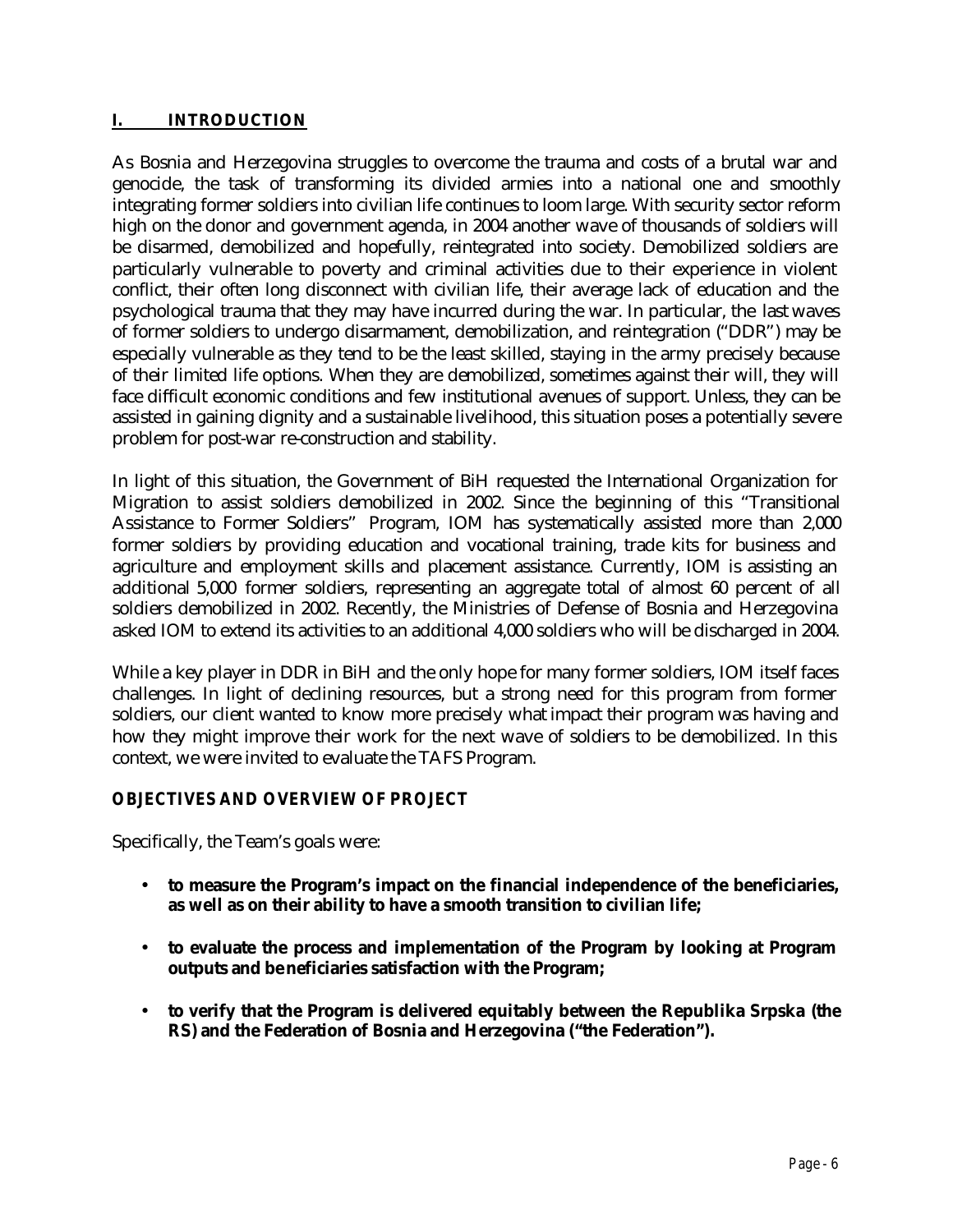To achieve these goals, we used a methodology combining quantitative and qualitative tools. After conducting a literature review of the main issues at stake, we conducted a comprehensive survey of about 150 soldiers who have been assisted by IOM and about 200 soldiers who are registered with IOM but have not been assisted yet (as our control group). More qualitative data was gathered during focus groups and individual interviews with 244 former soldiers who went through the Program, as well as during interviews with IOM staff and local and international stakeholders.

The results of our study show that the Program has a significant impact on beneficiaries' income and their ability to engage in civilian life. IOM seems to have met most of its objectives in terms of outreach, and overall, beneficiaries are satisfied with and grateful for the Program and its staff. Still, the Program suffers from a lack of available funds resulting in lengthy processing and delivery times, and a decrease in the average amount of assistance received by beneficiaries which barely meets the minimum necessary to provide them real opportunities to develop sustainable income generating activities.

The second part of this report presents the background of the Program, taking into consideration the economic and political challenges it faces in the BiH and a brief description of the Program and its outputs. The third part of the report contains a detailed description of our methodology. In the fourth and final section, we present our findings, analysis and recommendations to IOM.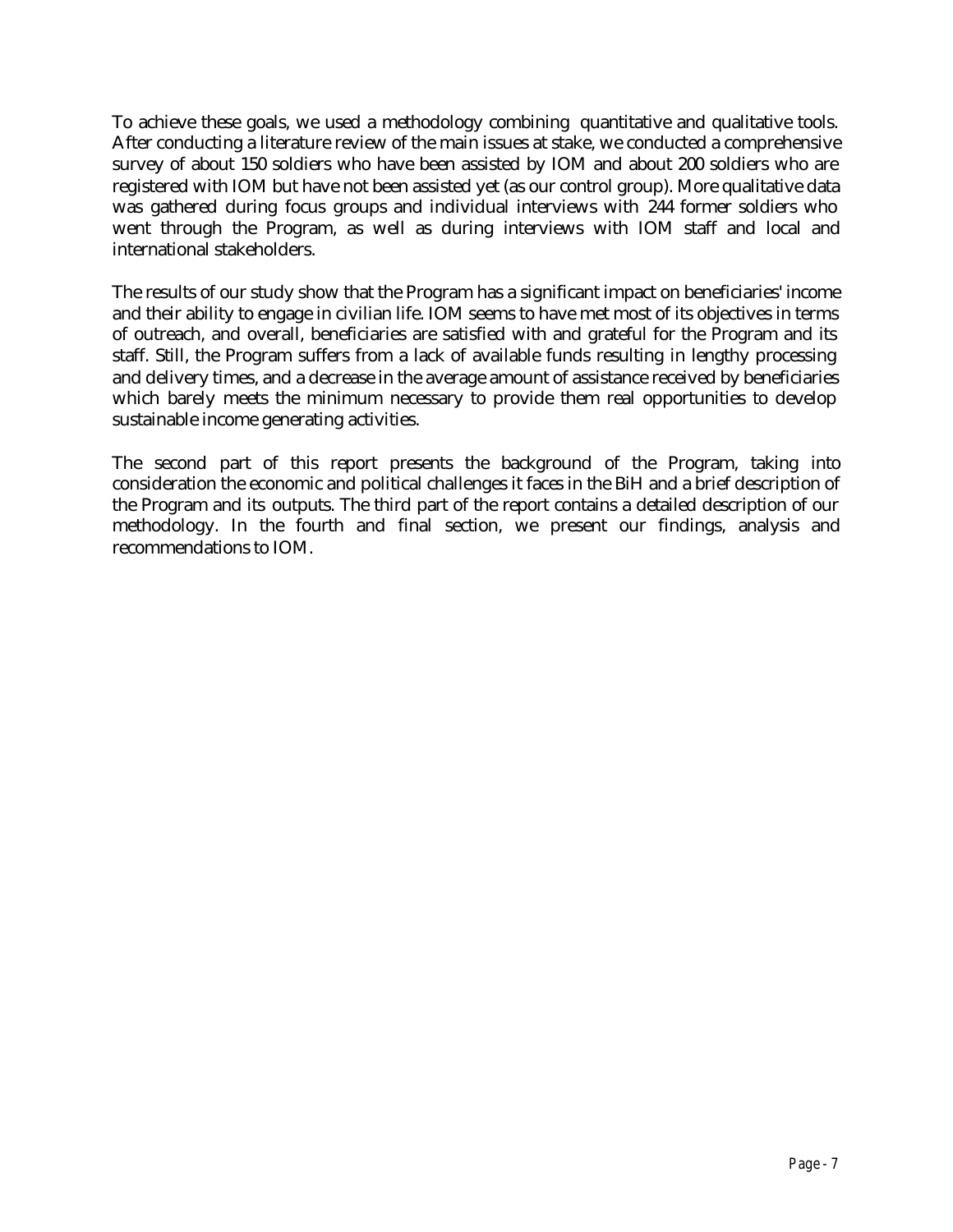#### **II. TRANSITIONAL ASSISTANCE TO FORMER SOLDIERS PROGRAM**

#### **2.1 Program Background**

IOM has been the only agent providing large-scale reintegration assistance to former combatants demobilized after 2001. Officially established in 2002, the Program was originally intended to complement World Bank reintegration programs. However, the World Bank's program, the PELPR, was only designed to assist demobilized soldiers within a two year period (1999-2000), and its mandate was not extended to encompass the discharge of combatants in the 2002 wave of demobilization. Thus, IOM decided to significantly expand its range of services to assist this group.<sup>1</sup>

In 2002, both the Ministries of Defense of the RS and the Federation asked IOM to extend its activities to an additional 4,000 soldiers who were originally expected to be discharged in 2003 and are now supposed to be effectively discharged starting in the spring of 2004. These reductions are part of ongoing defense reform efforts in BiH aimed at making the armies affordable, stabilizing the country, and preparing it for entrance to the NATO Partnership for Peace program. Salient features of this new demobilization wave, which is further described in Appendix I, are an estimated reduction in the severance package from 10,000 KM in 2002 to 6,000 KM, an older and less educated group of demobilized soldiers, and a higher number of forced demobilizations than in previous rounds.

To properly appreciate the context in which IOM is working, it is salient to recall that demobilization was not part of the Dayton Peace Accords that brought an end to hostilities in BiH, and neither the government of the Federation of BiH nor the government of the RS set up institutional capacities to deal with the demobilization and reintegration of former combatants. Thus, in BiH, the overwhelming majority of soldiers demobilized were not prepared — either in terms of skills/education or psychological assistance — for their post-military lives while still in service. Moreover, the estrangement between discharged soldiers and their entity governments and/or military leadership was and remains substantial (see Appendix II for a more extended discussion of DDR programs and the demobilization effort in BiH).

The current political and economic situation of BiH is equally unpromising for a newly discharged soldier returning to his home community. Though it is difficult to precisely determine the unemployment rate due to the large size of the clandestine economy and the lack of a comprehensive population survey since the war, unemployment estimates range from 20 to 40 percent2. What is clear, however, is that large populations in both entities remain hamstrung by harsh economic realities on the ground, with over half of the population hovering near the poverty line while subsisting on various unstable survival strategies3 (See Appendix III for a full discussion of the current economic and political situation in BiH).

<sup>&</sup>lt;sup>1</sup> IOM. *(Draft)* Description of program extension for transitional assistance to former soldiers in Bosnia and Herzegovina. Not dated. p. 27.

 $2$  UNDP. 'Early Warning System Third Quarterly Report'. 2003. p. 16.

 $3$  Although some official statistics indicate that nobody in BiH is categorized below the extreme poverty line of a monthly household (four member family) income of less than 300 KM*,* UNDP data from the 2003 Early Warning System (EWS) third quarter report, suggests otherwise.<sup>3</sup> Following interviews with approximately 1,950 individuals, the EWS data reported that slightly greater than 10.1% and 22.3% of those interviewed in the FBiH and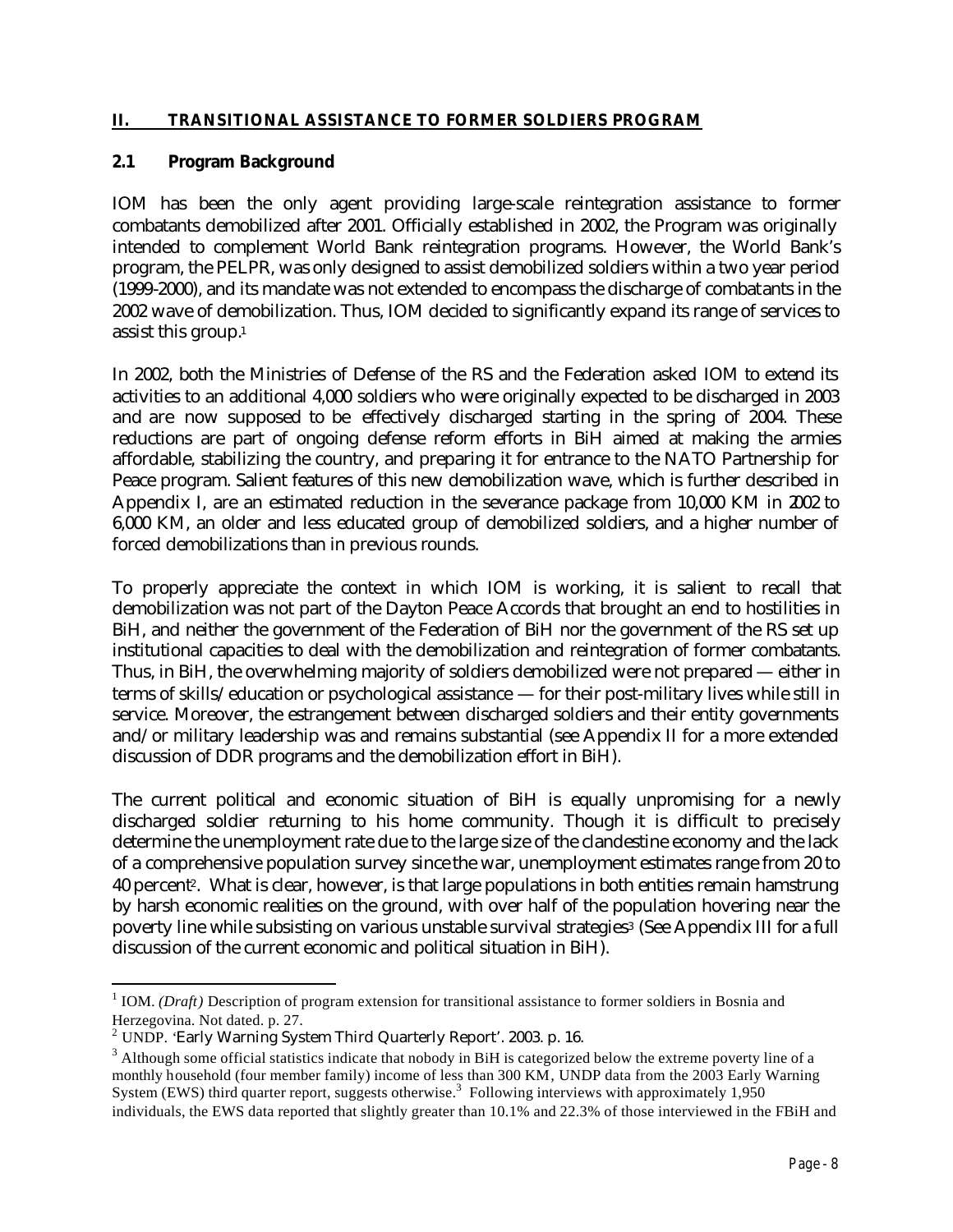The NGO community in BiH still plays an important role in civil society by filling gaps in services and programming where the government does not have the capacity to do so. While the number of NGOs remaining in the country has waned significantly since the immediate post-conflict period, their presence is still significant. As is typical years after conflict, the once buoyant donor backing has declined and has left many NGOs, including IOM, scrambling for funds to keep their programs afloat4. One reason for this has been that in Bosnia, the donor community has allocated funds based on strictly following steps in the peace-building cycle from emergency reconstruction to development. Yet, as has been evident in a number of postconflict settings, peace-building rarely follows donor timelines or blueprints. Donor strategies have typically failed to consider the "less than linear post-conflict situation and the consequent need for a less than linear 'hot topic' funding strategy."5 This has been coupled with the shift of donor attention from democratization in Bosnia to that in Kosovo and the Federal Republic of Yugoslavia and now Afghanistan, creating a sense of abandonment and a financial vacuum in Bosnia. 6

The implications of this donor fatigue for IOM have been great. Funding falls far below what is currently needed to operate effectively. The Program costs of 13.4 million USD (approximately 1,775 USD per demobilized soldier) are almost double the donations committed or received, 7.4 million USD. The main donors to the Program are the United States (USAID), the United Kingdom, Norway, the Netherlands, Poland, Sweden, and Italy.<sup>7</sup>

In short, the Program is operating in an exceptionally challenging environment, where former soldiers face extreme economic uncertainty and an almost complete absence of government guidance or support. Further, given the donor community's fatigue, and the greater obstacles that this next wave of soldiers will have, IOM will indeed have a challenging task providing them with necessary support.

## **2.2 Description of the Program**

## *2.2.1 Program Goals and Objectives*

The goals of the Program are:

• to facilitate the sustainable financial independence of the former soldiers; and

the RS, respectively, had a *monthly household income* of less than 300KM [emphasis added]. Moreover, EWS data also indicated that of those interviewed, 53.7% and 56.4% in the FBiH and the RS, respectively, had monthly household incomes of less than 500KM—an amount barely sufficient to meet the nutritional needs of a four-member family (UNDP. 'Early Warning System 2003 Third Quarter Report.' p. 20)

<sup>&</sup>lt;sup>4</sup> Further, the complex legal and political situation in BiH has created an unfavorable regulatory environment for NGOs. Under the current law, NGOs are not distinguished from for-profit companies and, therefore, are susceptible to the same heavy burden of taxes that the private sector has. (Smillie, Ian. Evenson, Kristue. 'Sustainable Civil Societies or Service Delivery Agencies?' in Rethinking International Organizations: Pathology and Promise. Dijkzeul, Dennis and Beigbeder, Yves eds. Berghahn Books, 2003. p. 295).

<sup>5</sup> Smillie, Ian. Evenson, Kristue (2003) p. 295.

 $<sup>6</sup>$  Ibid. p.296</sup>

<sup>7</sup> op.cit. IOM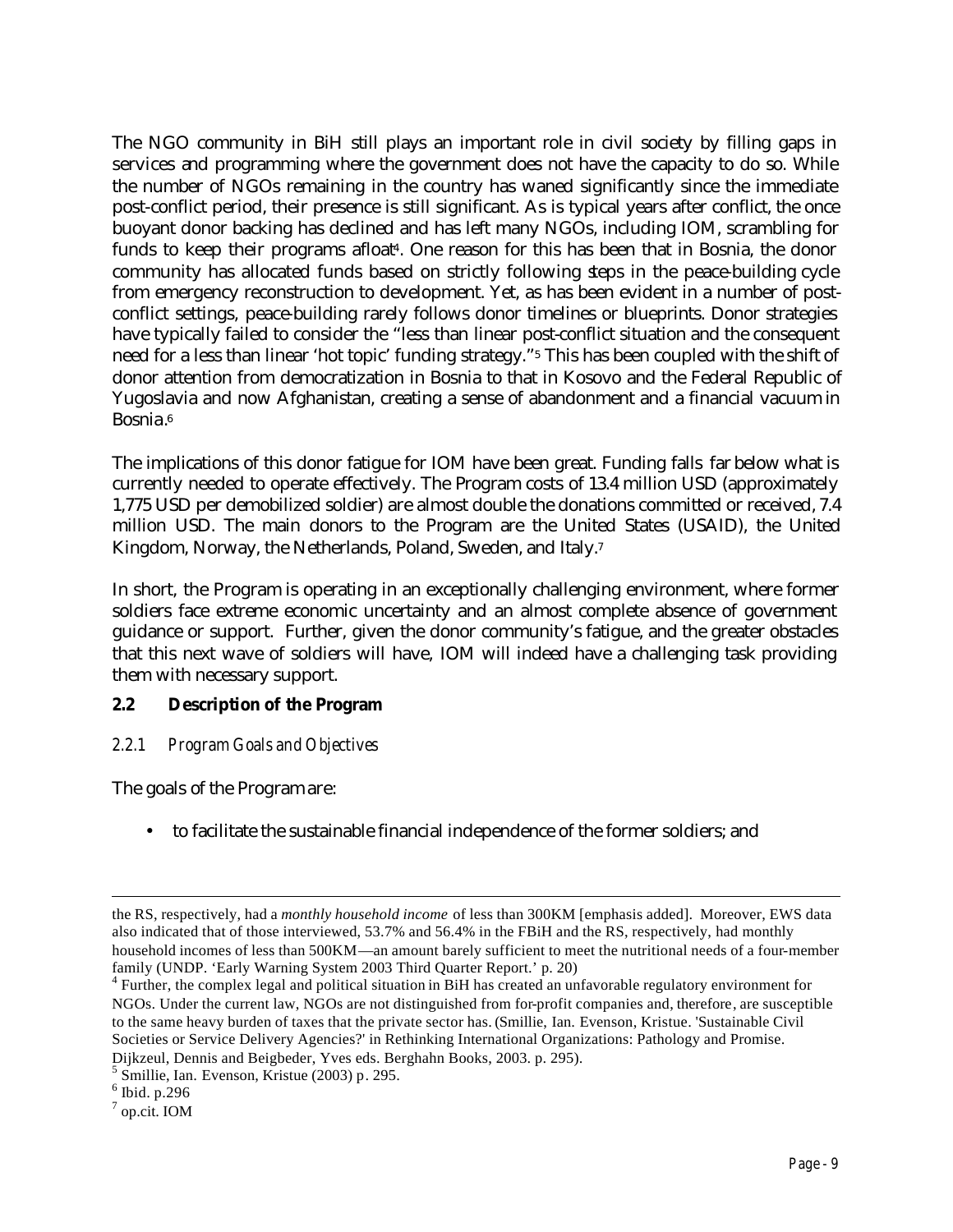• to assist them in their transition to the civilian community and the workforce with as little economic and social disruption as possible.<sup>8</sup>

The stated objectives of the Program to achieve these goals are:<sup>9</sup>

- registration / establishment of a database of discharged soldiers;
- dissemination of information;
- involvement of public and private sector;
- individual counseling concerning economic life;
- skill enhancement (education / vocational training);
- business counseling (where appropriate);
- direct material assistance (livestock, tool kits);
- referral services (referral to employers); and
- work closely with the Unemployment Bureaus.

## *2.2.2 Program Assistance Timeline*

The Program assistance time line runs from registration of the former soldier to the delivery of the assistance (see Program Timeline below). IOM also monitors former soldiers who have completed the Program to evaluate the impact of the assistance on beneficiaries. They intend to treat former soldiers on a first come first serve basis.

<sup>8</sup> op.cit. IOM. p. 5

 $9$  Ibid. p. 2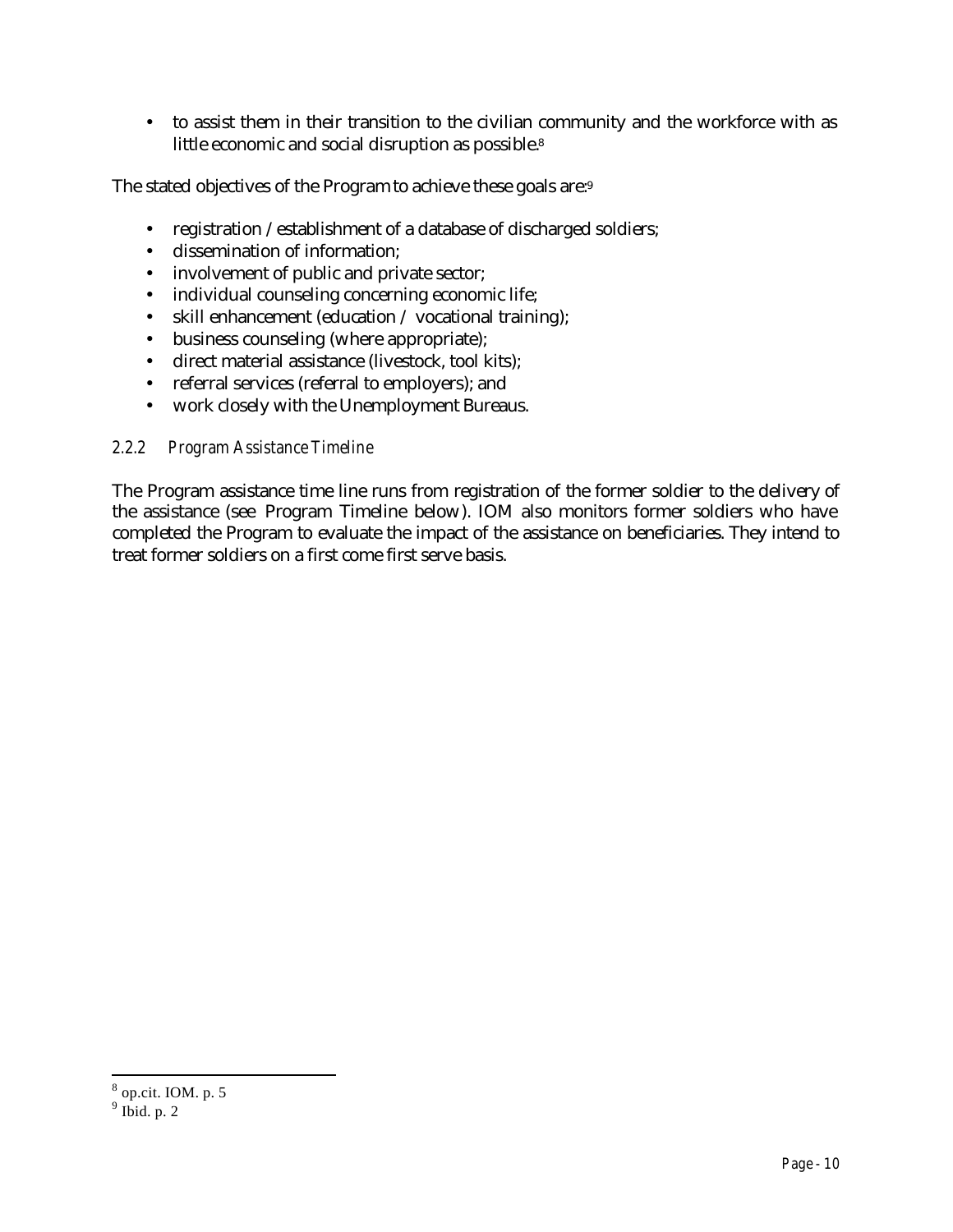## **Box 2 - PROGRAM TIMELINE**



*2.2.3 Different types of Assistance*

IOM consultants help former soldiers decide which of the following types of assistance is best suited to their needs, capacities, projects, and assets during individual interviews:

• Education and Vocational Training:

IOM helps Former Soldiers to complete a degree or learn a new skill through on-the-job training or vocational training. Fields of training include information technology, languages, accounting, bookkeeping, and finance classes. IOM usually pays for the training costs and in some cases provides the beneficiaries with a living stipend to cover his/her living expenses during such training.

• Trade Kits for Business and Agriculture: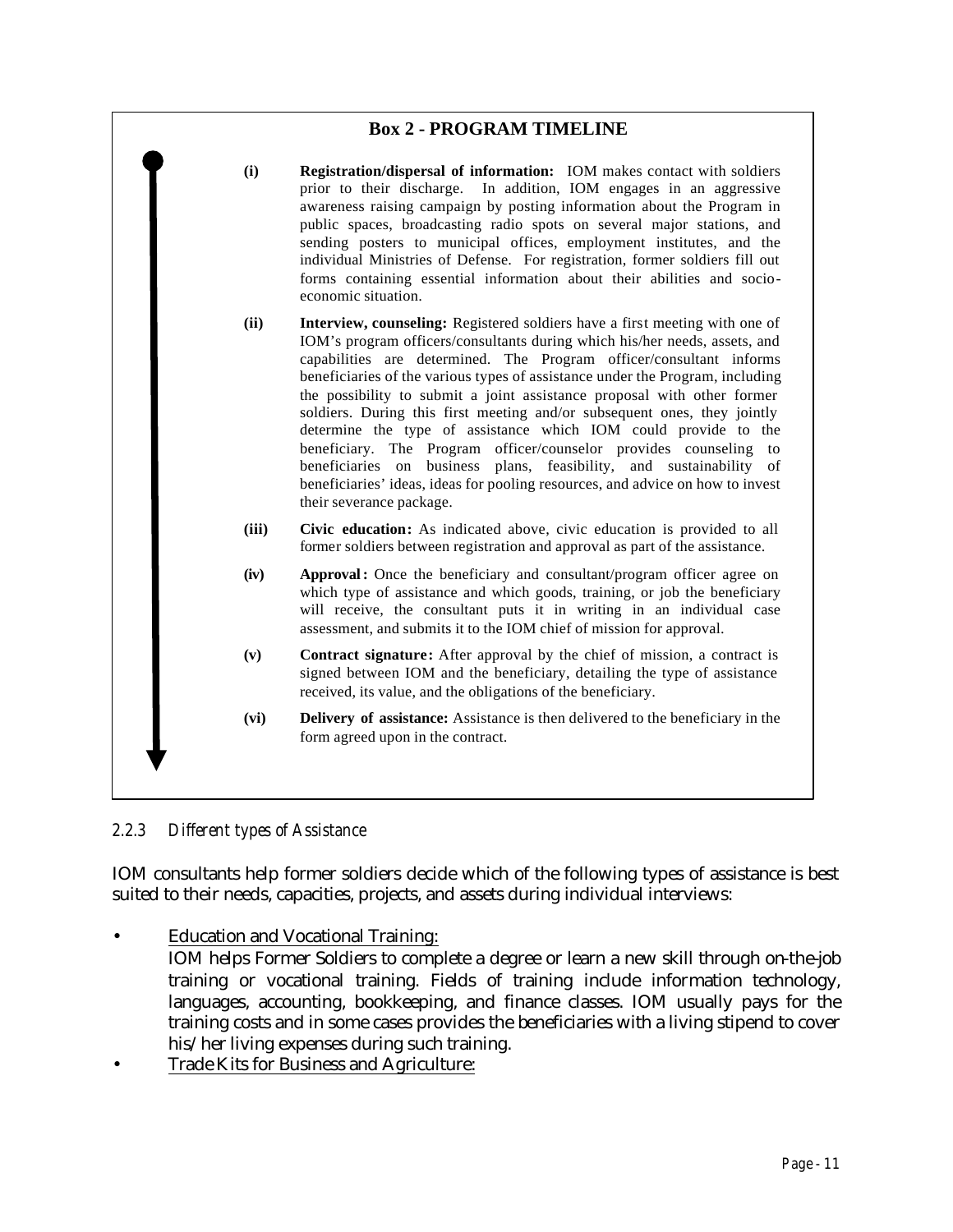IOM determines with former soldiers what their needs and capacities are and then procures for them trade kits for business or agriculture up to a maximum value10. The main areas of assistance in agriculture are animal husbandry (livestock), greenhouses, and vegetables production. The main area of assistance for businesses is tools and equipment for workshops. Other areas of activity include barbershops, pharmacies, retail stores, and internet computer shops.<sup>11</sup>

• Job Placement:

IOM also assists former soldiers in finding direct employment in the private sector. According to IOM data, a total of 272 soldiers were assisted by IOM in finding employment in de-mining, firefighting, or in other sectors. 12

Other Forms of Assistance:

At the request of some of the former soldiers, IOM has also set up a resume writing, job search, and interviewing skills component for the Program where they conduct relevant workshops for former soldiers. These consist of presentations and exercises about resume writing, communication, and interviewing techniques. Each participant is also given individual instruction on resume preparation and, upon completion of the workshop, each participant has his/her own finalized resume. To improve interviewing skills, IOM simulates interviews and records them on videotape, allowing participants to identify their strengths and weaknesses. IOM continues to work with these individuals and facilitate their job search.<sup>13</sup>

### *BOX 2 - The Civic Education Course*

The civic education course is three hours long and covers civil society, democracy, and human rights. The course is held in cities around the country, and each beneficiary of the Program is required to attend it.

The stated goals of the instructor are:

- ß To introduce the beneficiaries to key elements on these topics;
- Help them develop their interests;
- ß Encourage greater participation in civil society (CS) and the political process; and
- **Engage them in promoting human rights in BiH**

According to the instructor, the course is particularly important as former soldiers are typically the cheapest and lowest level of the work force. They have minimal trust and/or feeling for the state because they feel abandonned. They have little desire to work in the civil society or NGOs since they feel they cannot accomplish anything regarding their human rights.

The instructor indicated that he tries to show them that participation in civil society and political life, as well as cooperation with and reliance on each other, are more important and useful to them than global politics, past wars or nepotism and power. According to him, the majority of participants are displaced and separated from their roots and natural surroundings. Many are driven to work in the illegal economy because no other force can use their labor. They feel cheated by the government, the state and political parties.

 $10$  Originally 4,000 KM, now 2,700 KM, due to the decrease of the US dollar against the Euro.

<sup>&</sup>lt;sup>11</sup> Seventh interim report to the Governments of the Netherlands, Norway, Sweden, Italy and the United Kingdom, Transitional Assistance Program to Former Soldiers in Bosnia and Herzegovina, IOM, undated (issued in March 04). p.9

 $12$  IOM. Seventh interim report. p.10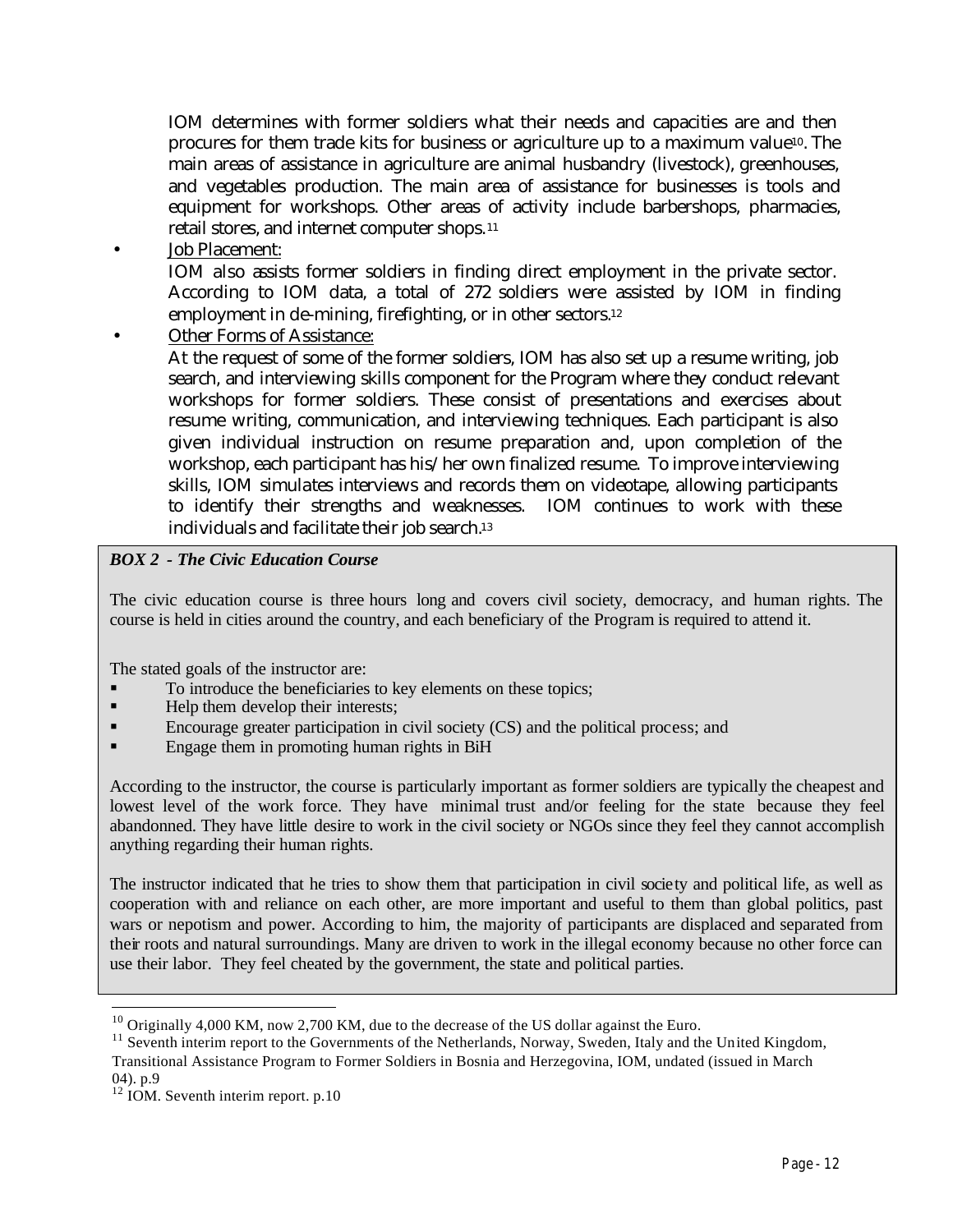Finally, the Program also requires all beneficiaries to attend a civil education seminar focusing on the importance of democracy, human rights, and civil society (see Box 2 below).

The administrative organization of the Program is further detailed in Appendix IV.

## *2.2.4 Procurement*

Procurement is managed differently for trade kits and agricultural machinery on the one hand and other agricultural kits on the other hand.

• Trade kits and agricultural machinery:

According to IOM, centralization of procurement in Sarajevo was implemented about four months after the Program started, to allow for more coherent procurement policies, quantity discount, and better control by the chief of mission<sup>14</sup>.

The procurement officer in the Sarajevo office procures all trade kit and agricultural machinery. After receiving the assessment of the beneficiary's needs from the consultant, the procurement officer decides with each beneficiary the specific goods that IOM will procure for them. The case is then approved by the chief of mission.

The procurement officer sollicits three offers from different suppliers for the relevant goods and choses the cheapest one. Offers are submitted to the financial department for review. The procurement officer only sollicits first hand dealers, general representatives, and producers. The Program does not use open competitive bidding for this form of procurement.

Delivery on average takes 4 weeks after confirmation of the order. Each order is approved by the chief of mission. IOM pays the suppliers 50 percent upon order and 50 percent after delivery15.

• Other agricultural kits (livestock, seeds):

Procurement for other agricultural kits is decided collegially by the 7 agricultural consultants of the Program, based on the needs of the beneficiaries. The agricultural consultants meet monthly to decide on procurement issues. As for trade kits and agricultural machinery procurement, they get 3 competitive offers for the relevant goods and then procure them with the most competitive vendor. Beneficiaries can return the livestock or goods within 50 days after delivery if they are unsatisfied with their quality. In addition, in March 2003, the Program launched its first open competitive bidding for pregnant heifers.

 $13$  Seventh interim report. p.8

 $14$  Staff interview

<sup>&</sup>lt;sup>15</sup> Staff interview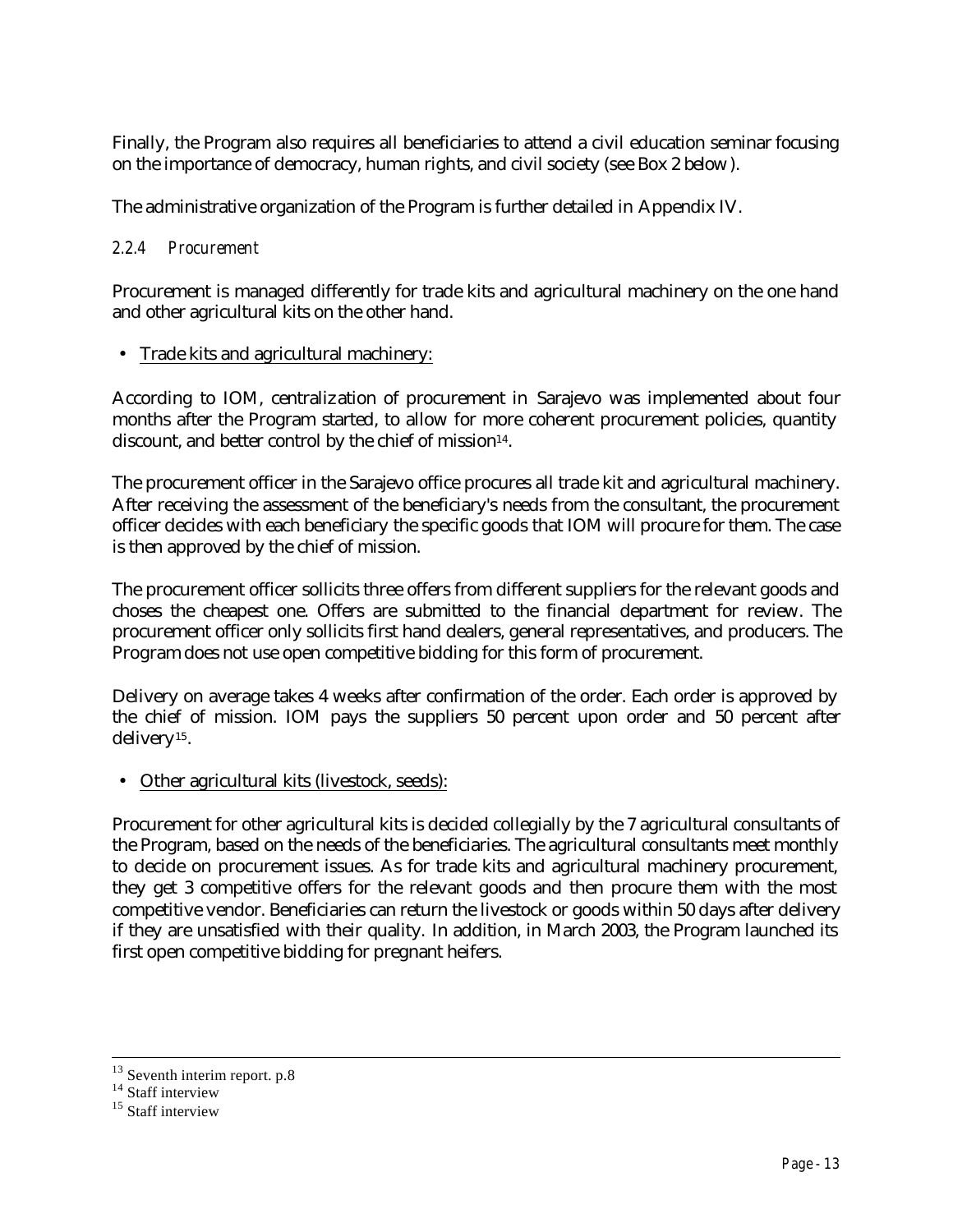## **2.3 Program Outputs**

According to IOM, of the 13,500 soldiers who were demobilized as of March 31, 2004 (11,000 in the Federation of BiH and 2,500 in the RS), 7,914 have registered with IOM to receive assistance through the Program. This represents 59 percent of the total number of demobilized soldiers, and IOM reports that it continued to receive requests for assistance after the close of the registration period.

Based on IOM's database, they have up to this point provided a complete assistance package (i.e., counseling / consultations and either business / agricultural trade kits, vocational training, or job placement) to 2,036 ex-soldiers (26 percent of the total case load). Another 969 cases have been approved for assistance, but have not yet received their full assistance package. 2,522 beneficiaries have begun IOM's interview and counseling process, but have not yet been approved for an assistance package. Finally, the remaining 2,388 ex-soldiers have registered with IOM, but have not yet begun the interview and counseling process (see graphs below).



**Program Breakdown By Sector (As of March 31,** 

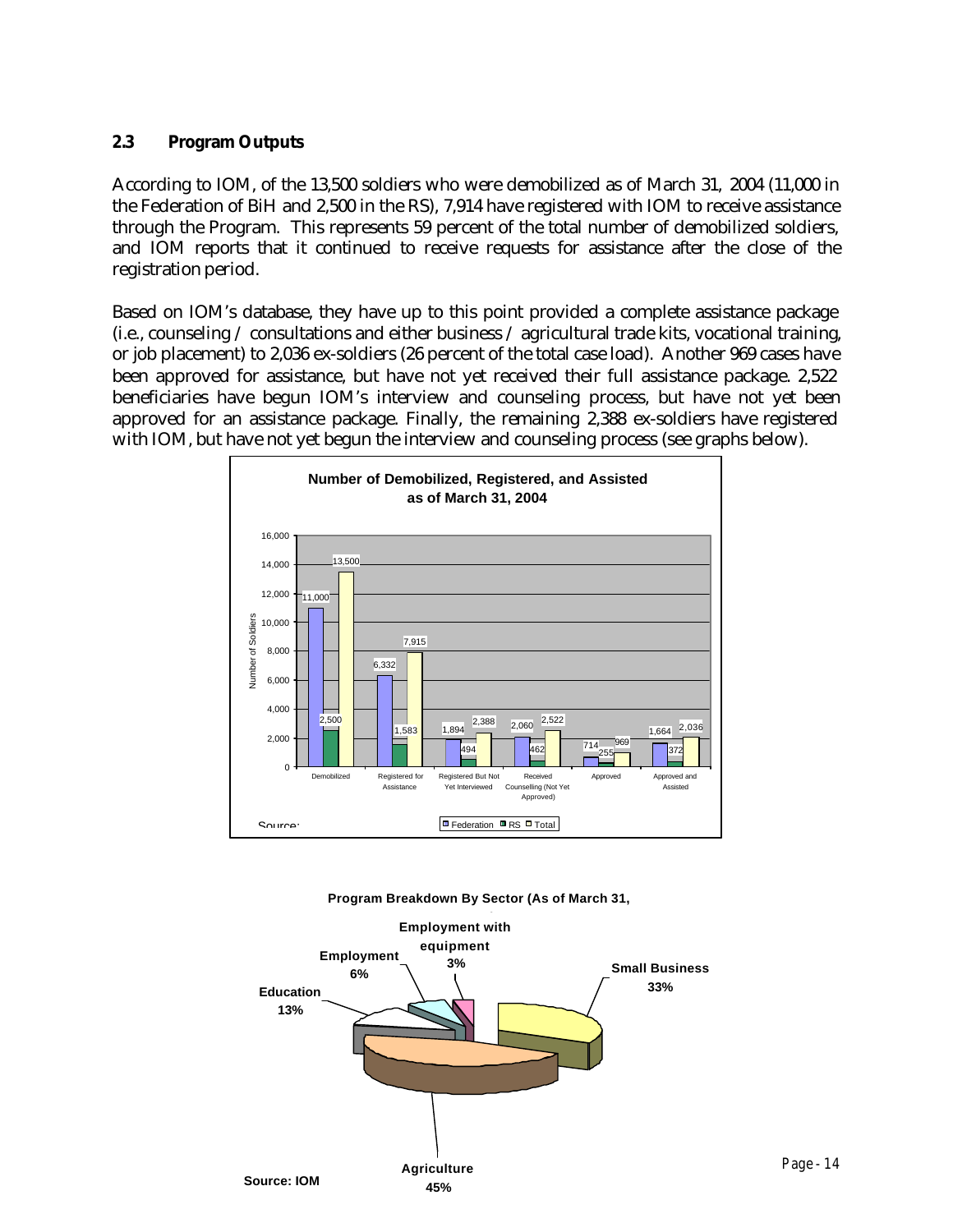The average value of assistance that had been awarded as of March 25, 2004 was 2,792 KM (2,790 in the Federation and 2,798 in the RS).



In total, as of March 25, 2004, IOM had awarded beneficiaries 5,393,183 KM in assistance (~3,279,395 USD). Of this, 82 percent went to beneficiaries in the Federation and 18 percent went to beneficiaries in the RS. This mirrors almost exactly the portion of finished beneficiaries in each entity (see chart below).

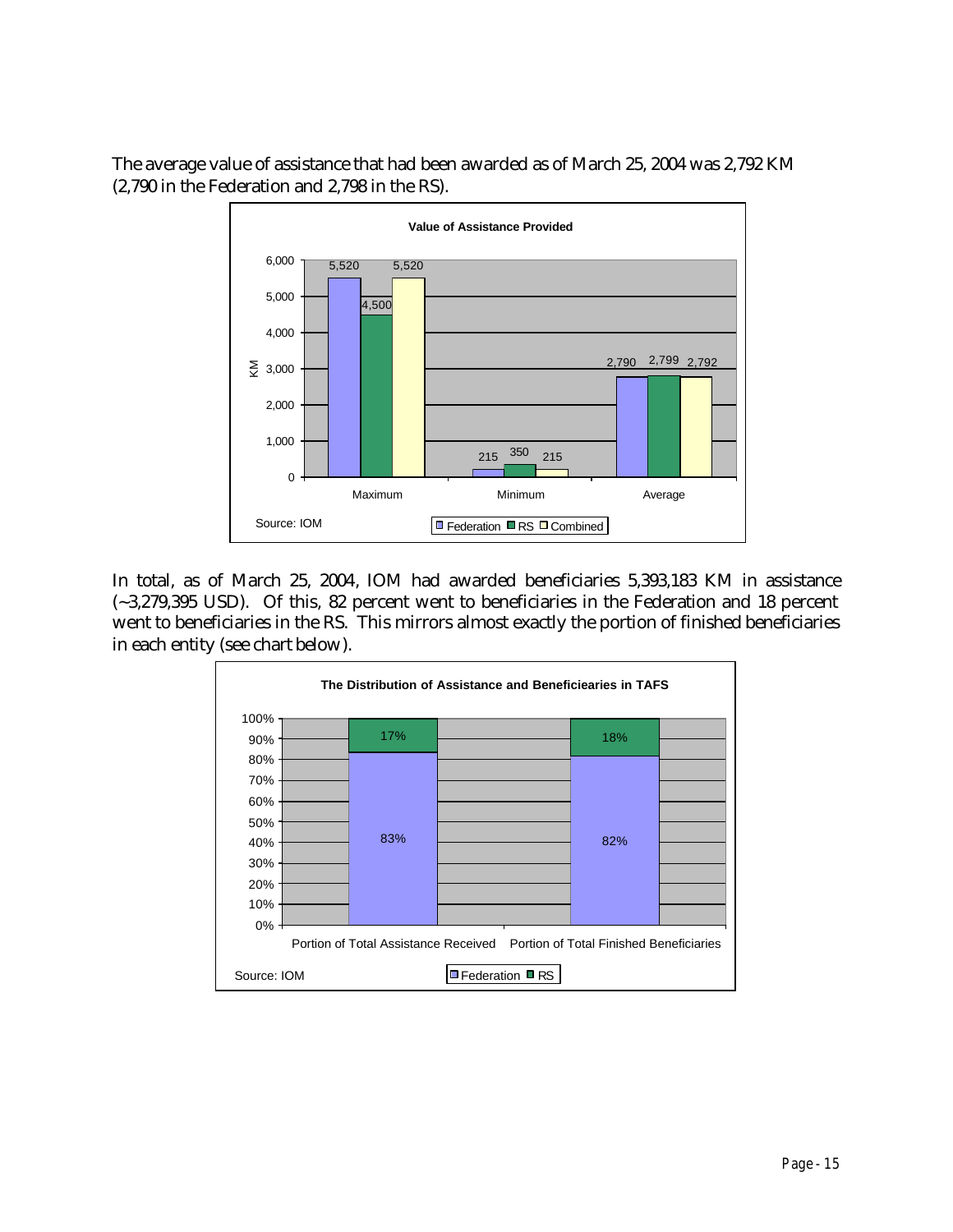## **III. METHODOLOGY**

The Team used two main approaches in its evaluation of the Program as described below.

## **3.1 Quantitative Field Research**

The Team employed a quantitative research method to evaluate the central question of program impact on ex-soldiers' financial independence and successful reintegration. After an initial nine-day field visit in January of 2004, during which three team members tested survey instruments, held exploratory focus groups, and interviewed key stakeholders (see the discussion of qualitative field research methods below), a quantitative methodology was devised with the goal of collecting the most representative data possible. This section will present several key aspects of the Team's quantitative approach to evaluating the Program.

### *3.1.1 Control Sample Selection and Outreach*

The Team's core approach in measuring Program impact was to collect data both from a control group of recently demobilized soldiers who had registered but had not received assistance from IOM and from an intervention sample of those beneficiaries who have received or are receiving IOM's assistance. A comparison of key indicators from these two groups provides the basis for evaluating the Program's impact on its target beneficiaries.

The control sample was chosen by taking a random sample of those soldiers who had registered with IOM upon demobilization, but had not yet been interviewed or received any form of assistance. According to databases provided to the Columbia team during the January visit, there were approximately 2,400 soldiers in this category. In total, 464 ex-soldiers were selected randomly to serve as the control sample (153 from the RS and 311 from the Federation).

During the field visit in March, the Team mailed each member of the control sample a four-page questionnaire along with a letter explaining the purpose of the study and a stamped, returnaddressed envelope (see Appendix V for a copy of the control group questionnaire and introductory letter). To ensure that the respondents answered with the greatest possible candor, the introductory letter emphasized that the evaluating team was independent of IOM and that all responses would be strictly anonymous. In addition, the return envelopes were addressed not to an IOM office but to the home of the Bosnian team member in Bihac, thus further establishing the independent status of the Team and reaffirming the respondents' anonymity.

The response rate for the control sample was quite high, with 220 of 464 recipients responding (47 percent). The actual rate is perhaps even higher, as approximately 5 percent of the surveys were returned as undeliverable due to change of address or death of the soldier in question.

### *3.1.2. Intervention Sample Selection and Outreach*

As with the control sample, intervention sample respondents were also randomly selected from the IOM database. This sample included both soldiers who have received their assistance package and those who have been approved but are currently still waiting for assistance to be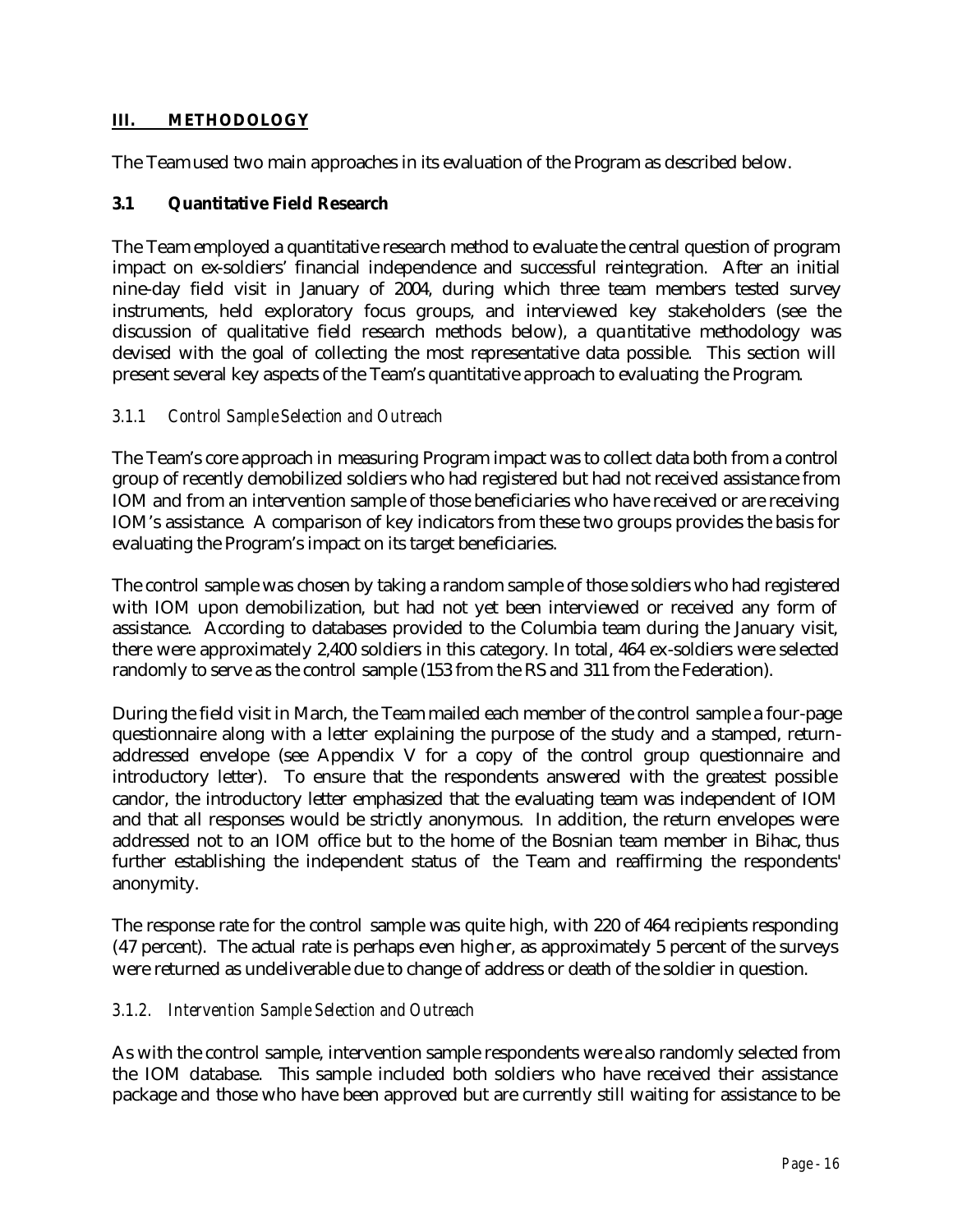delivered. While the control sample was contacted by post with a self-administered questionnaire, intervention sample respondents were invited to attend group sessions at an IOM office location where they would first complete questionnaires and then participate in focus group discussions. Consequently, it was necessary to sample beneficiaries from selected geographical locations, as the Team's limited time for field visits precluded holding focus groups in each of IOM's field offices. Intervention sample targets were thus initially selected from those served by the IOM offices in Sarajevo, Mostar, and Banja Luka. After arriving to BiH, additional meetings were scheduled in Sokolac and Bihac<sup>16</sup>.

To insure that the intervention sample respondents were as unbiased as possible, the Team hired two independent assistants to contact the selected beneficiaries by telephone. In total, approximately 500 randomly selected beneficiaries were contacted and 169 attended meetings with team members during the March field visit (a 34 percent response rate). See Appendix VI for a breakdown of where and when the surveys were conducted.

Surveys were administered prior to focus group discussions, and the team member moderating the discussion was available to answer questions or provide help where needed.

## **3.2 Qualitative Field Research**

An important complement to the quantitative research was a qualitative approach that consisted of in-depth focus group discussions and interviews. During both the January and March field visits, team members held such discussions with a variety of beneficiaries, IOM staff members, and stakeholders both from the local community and international organizations.

## *3.2.1 Focus Groups and Beneficiary Interviews*

In order to gain a more nuanced understanding of the ex-soldiers' experience in the IOM program, as well as a richer appreciation of the context for demobilization and reintegration, the Team held focus group discussions or individual interviews with all beneficiaries who completed written questionnaires. Several interviews were also conducted by telephone by the Team's Bosnian member.

Whenever possible, the Team engaged independent interpreters with no connection to IOM to translate during focus group discussions and interviews. Such interpreters were used for the focus group meetings in Sarajevo, Mostar, and Sokolac, while the IOM field office arranged the interpreter for the discussions in Banja Luka. The meetings in Bihac were conducted by the Team's Bosnian member.

Focus groups were held both during the Team's initial field visit in January, as well as the more extended follow-up visit in March. Focus groups were semi-structured, covering a number of themes the Team determined to be especially relevant to the research at hand. (See Appendix VII for focus group guides and Appendix VI for a breakdown of where and when the focus groups were conducted.)

<sup>&</sup>lt;sup>16</sup> Meetings in Bihac were held at The Global Kontact Foundation Office.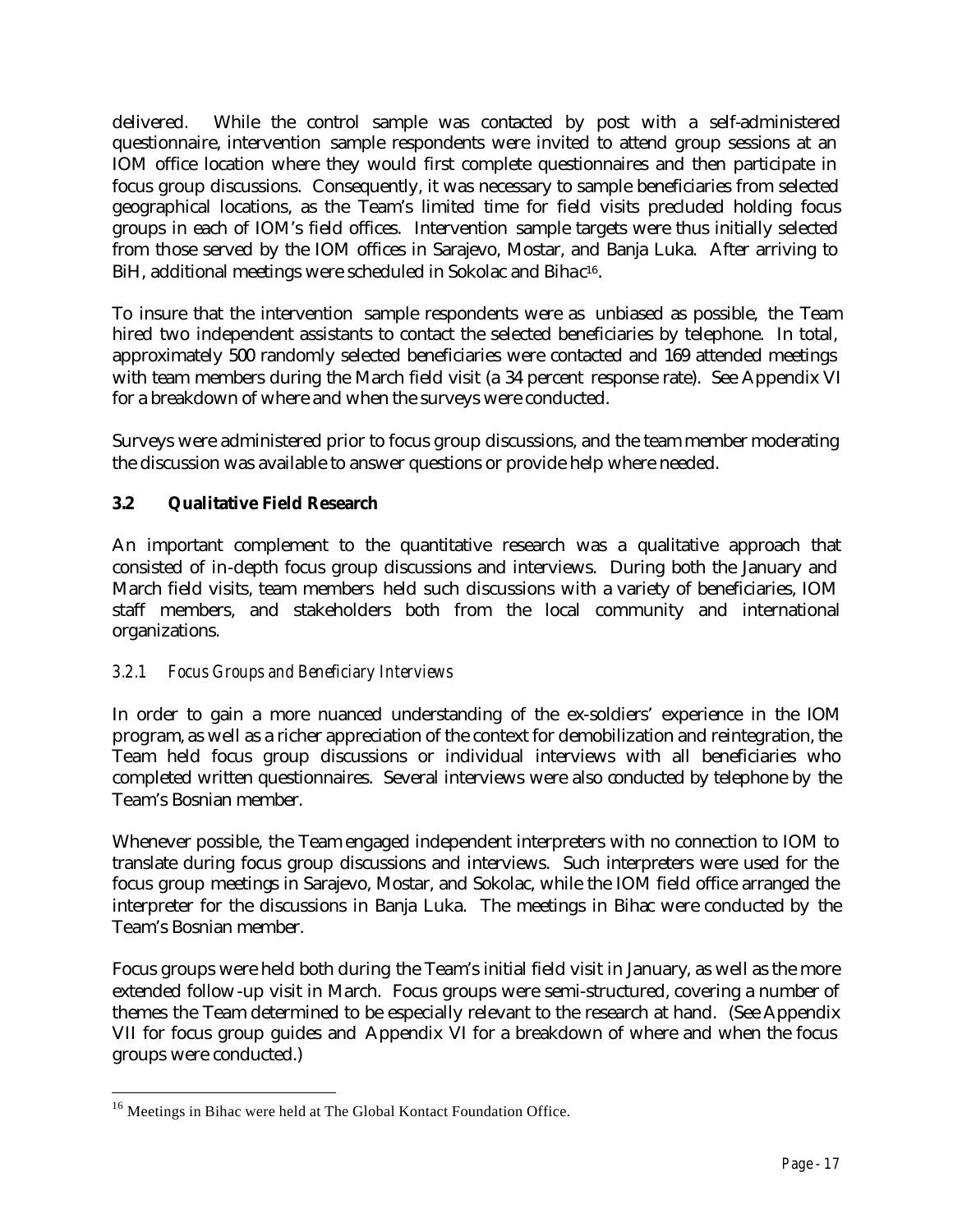## *3.2.2 Stakeholder Interviews*

Team members also conducted interviews with a wide range of local and international stakeholders to gain their perspectives both on the IOM program and on the current situation in BiH. (See Appendix VI for a list of stakeholders interviewed.)

## *3.2.3 IOM Staff Interviews*

To better understand how the Program is implemented and also to collect the perspectives of those who know the Program best, the Team conducted in-depth interviews with a number of key staff members in IOM field offices. (See Appendix VI for the list of staff interviewed.)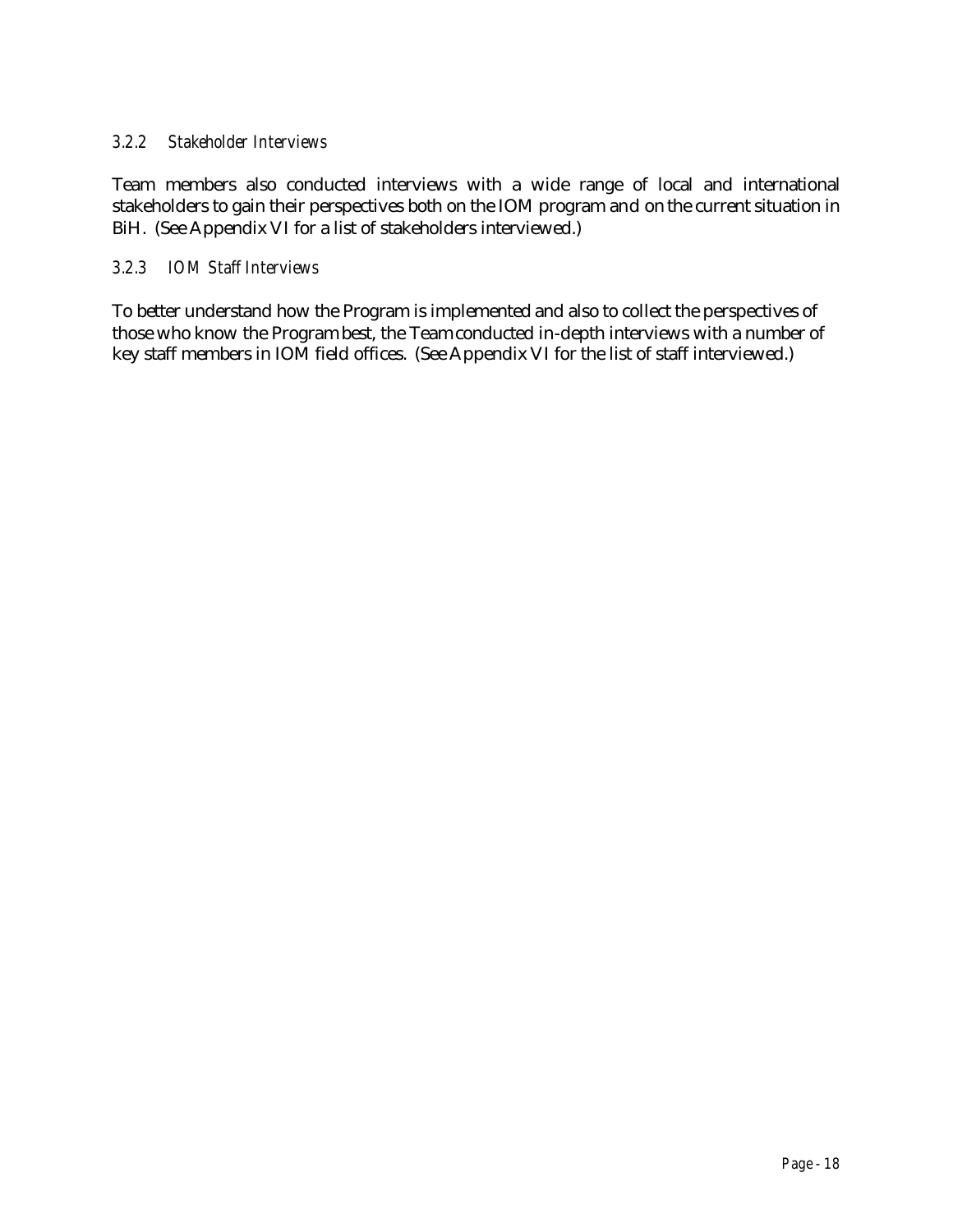### **IV. FINDINGS AND RECOMMENDATIONS**

#### **4.1 Smooth Reintegration**

As described in the evaluation methodology, both quantitative and qualitative tools were employed in order to capture data for the evaluation's two central research aims: to measure the effect of the TAFS program on the financial independence of its beneficiaries, and to capture the extent to which the assistance facilitates the smooth transition of former soldiers to civilian life. Owing to the inherently interrelated nature of financial independence and smooth transition, the Team measured several different indicators for each aim in order to soundly assess the status of IOM's beneficiaries in both regards. To measure financial independence, the Team used three of the most commonly measured wealth indicators: monthly individual income, household income and expected savings. Surveys, in conjunction with focus groups and individual interviews, were also used to draw out the less tangible effects of the TAFS program on the transition process, such as the psychological significance of the Program for former soldiers, and the social impact of the Program in terms of secondary beneficiaries.

#### **Summary of Key Findings:**

1) The Program has made a material impact on the financial well-being of its beneficiaries as measured by individual and household income and by expected savings rate*.*

- • **Average Individual Income:** The average income of those who received IOM assistance is statistically higher than that of those who did not. Based on statistical analysis, the conclusion can be drawn with 95 percent certainty that the average income of the fully assisted beneficiaries will fall within the higher income range.
- **Average Household Income:** The percentage of households falling below the 500 KM poverty line is higher among those not receiving IOM assistance than among those who are.
- **Savings:** On average, those who have been fully assisted by IOM expected to save more over the next twelve month period than those who are not receiving IOM assistance, with the former group average savings rate of 481 KM, and the latter group average savings rate of 51 KM.

2) The psychological impact of the Program is an important component of the transition from soldier to civilian. Soldiers feel helped, the Program gives them hope, and it sometimes gives them confidence to purse new economic and social opportunities. Finally, the assistance provided by IOM to individual soldiers frequently results positive spill-over effects contributing to the development and progress of their families and society at large.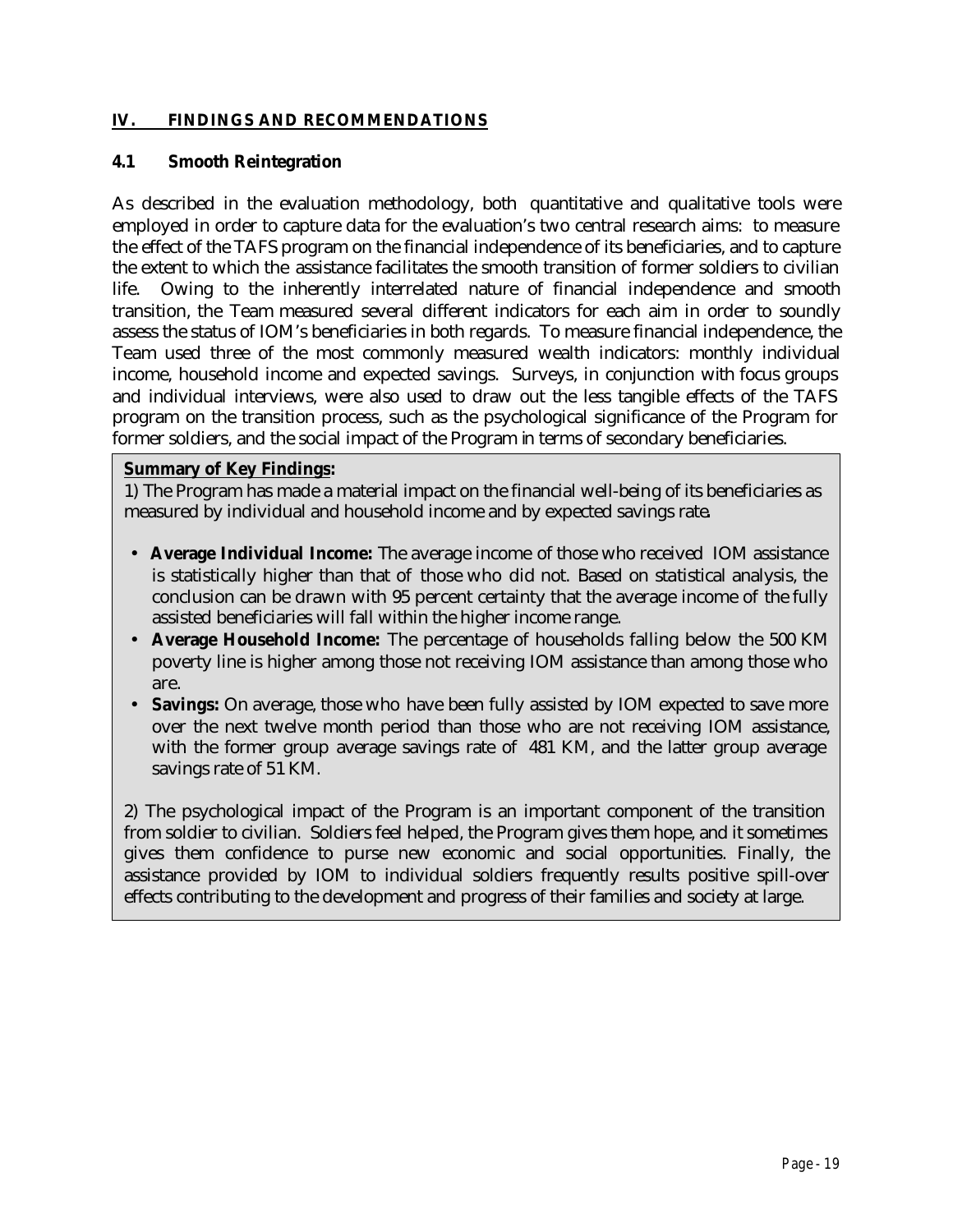### *4.1.1 Average Monthly Income: In-the-Process Versus Control*<sup>17</sup>

In order to gauge how participation in the Program impacts the incomes of beneficiaries, we first compared the incomes of approved beneficiaries who have not received their goods/services to the incomes of the IOM beneficiaries that have only registered (earlier designated as the control sample). The average monthly income for the beneficiaries who have been approved, but have not received IOM's assistance was 215 KM (˜US\$138), and the average monthly income for the control sample was 238 KM (US\$153). However, using the income averages of these two samples, we performed further statistical tests, confirming that there is not any statistically significant difference between the income levels of the beneficiaries waiting for procurement and those that are only registered.

#### *4.1.2 Economic Impact*

 $\overline{a}$ 

### *(i) Average Monthly Income: Fully Assisted Versus Control<sup>18</sup>*

To determine the impact of the Program on the income generating capacity of beneficiaries, we also compared income levels of fully assisted IOM beneficiaries to the incomes of those who have only registered. The average monthly income for the beneficiaries who have received IOM's assistance was 470 KM (°US\$301), and the average monthly income for the control sample was 238 KM (~US\$153).

Based on the income averages of these two samples, we furthered our analysis. First, we determined the range where the average income for all fully assisted beneficiaries in the country would fall. We expect the *average income* for *all19* former soldiers in BiH that received IOM assistance to fall between 346 KM and 594 KM per month. Second, we determined the range that would capture the *average income* for *all* IOM beneficiaries in the country that have only registered for the Program. We expect the average income for the entire population of former soldiers whom have only registered and are not presently benefiting from the Program to fall between 203 KM and 273 KM. (Please refer to the chart below)

Based on this statistical comparison, we observed a prominent differential between the above ranges strongly suggesting that the IOM assistance - when fully delivered - has a statistically significant effect on the livelihood of the Program's beneficiaries.

<sup>&</sup>lt;sup>17</sup> Statistical tests were performed at a 95 percent confidence level. Statistical tests comparing income between the approved beneficiaries that have not received their goods/services and the control sample assumed unequal variances and unpaired samples owing to the fact that two random and independent samples were used. There were 60 observations in the in-process sample and 162 observations in the control sample for this particular comparison. Some missing responses or those that were not applicable were dropped from the samples.

<sup>&</sup>lt;sup>18</sup> Statistical tests were performed at a 95 percent confidence level.

<sup>19</sup> Herein, '*all*' implies the *entire population* of fully assisted former soldiers whom went through the Program in BiH.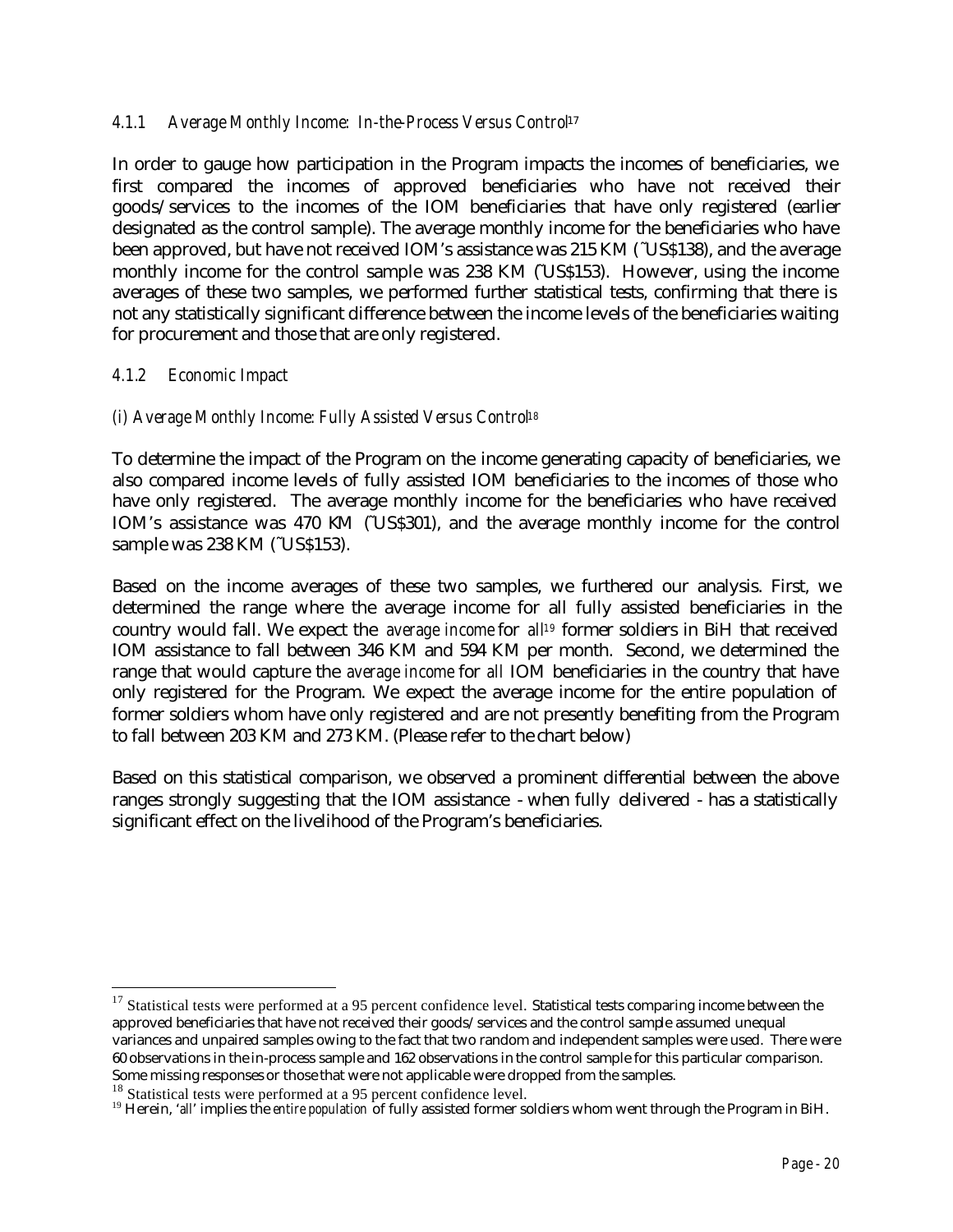

## *(ii) Average Monthly Income: Federation versus RS<sup>20</sup>*

Further analysis of the intervention sample's average monthly income revealed that there is no statistically significant difference in income between the Program beneficiaries in the Federation and those in the RS. Additionally, it is important to note that that the standard deviations for incomes—for both the fully assisted beneficiaries in the Federation and those in the RS—were 640 KM and 351 KM, respectively. The particularly high deviation of respondents' incomes from the sample average in the Federation, for instance, indicates that incomes of the surveyed and interviewed soldiers are widely dispersed around the average income. Simply put, some of IOM's beneficiaries have done particularly well post-demobilization while others have found it more difficult to adequately adjust and generate income for their families.<sup>21</sup>

## *(iii) Household Income and Poverty: Intervention Versus Control*

The impact of the Program on its beneficiaries can also be observed when comparing household income for the intervention sample and the control sample using the 500 KM poverty line established by UNDP in its 2003 Early Warning System (EWS) report series for Bosnia and Herzegovina. A large percentage of survey respondents in the intervention sample and the control sample reported that their household income was at or below 500 KM per month indicating that they are having difficulty meeting basic nutritional needs. However, the percentage of people in the control sample reporting a household income at or below the 500

 $\overline{a}$ <sup>20</sup> Statistical tests were performed at a 95 percent confidence level.

<sup>21</sup> Additionally, in both Entities, median incomes for the fully assisted beneficiaries are lower than the average incomes reiterating that in both Entities, there are a few respondents that are skewing the average incomes higher. For instance, the highest individual incomes are 4,100 KM and 1,500 KM for the Federation sample and RS sample, respectively. Also, the Federation sample's skewness and kurtosis are higher relative to those of the RS sample, confirming that there is more dispersion around the average income and, thereby, more income inequality *within* the Federation sample relative to the RS sample.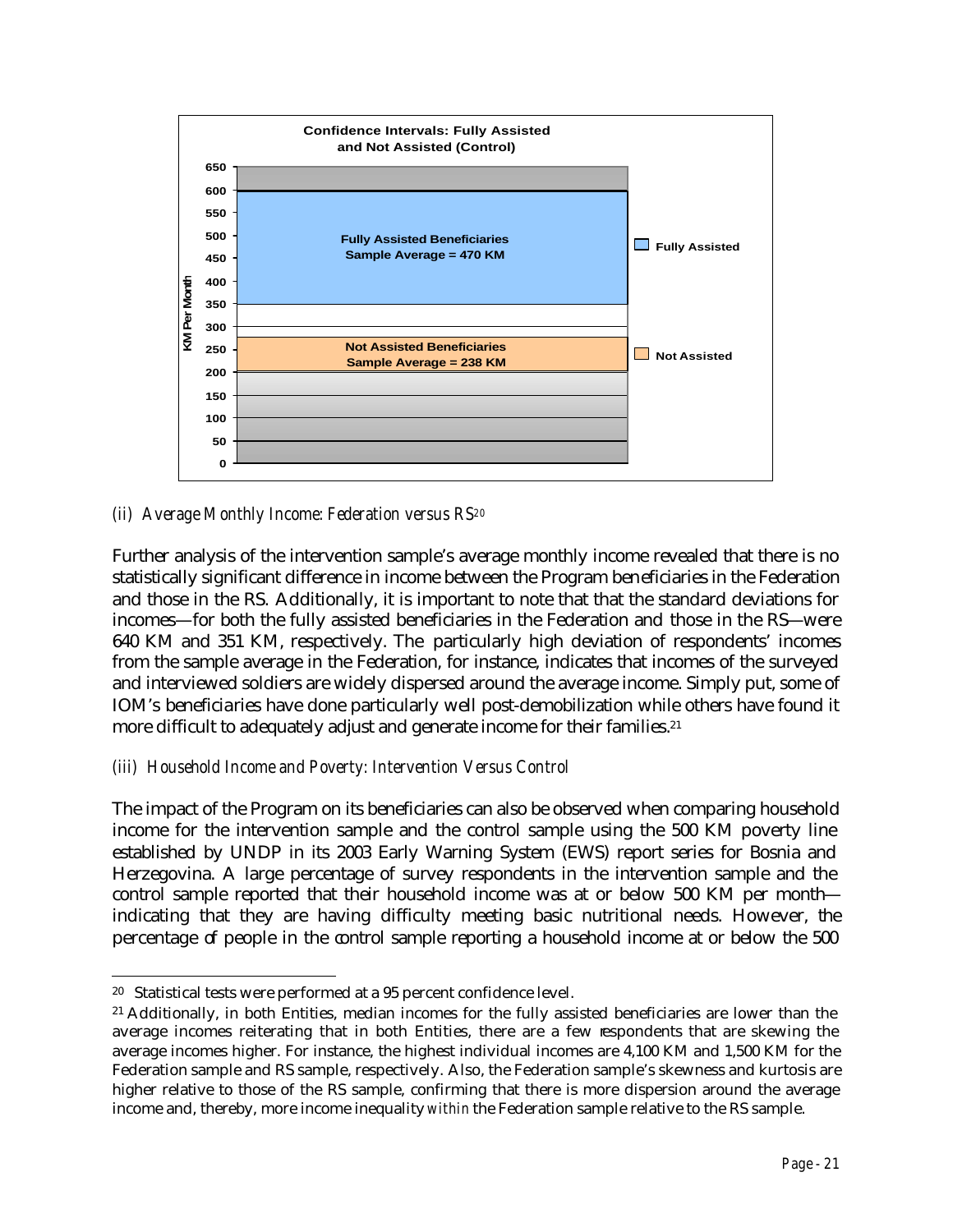KM mark was much higher, at 90 percent, versus 79 percent in the Federation. While these numbers are not statistically significant, there is also some evidence that up to 50 percent of respondents misreported their household income indicating that household income is likely to be *higher* than reported.<sup>22</sup>

## *(iv) The Importance of the Marginal Impact in the Context of Poverty*

In examining the individual economic impact of the Program within the broader economic context, it is also important to consider the *marginal difference* the Program makes in the lives of its beneficiaries and their families. For example, EWS data indicated that the average BiH respondent spends 40 percent of his/her monthly salary to satisfy basic food needs. Given that the average Program beneficiary stands at roughly the same incremental socio-economic level as the general population, the marginal value of extra income (as per our data reported above) is not to be underestimated. Moreover, each KM must stretch a long way; as roughly one quarter (22.5 percent) of intervention respondents have greater than four dependents. Also, more than one-third (38 percent) of all survey respondents (both intervention and control) indicated that they are the primary bread-winners in their households. These households are, thus, particularly vulnerable to vacillations in the economy and each additional KM takes on a greater significance in terms of future uncertainty.

## *(v) Savings: Fully Assisted Versus Control*

UNDP Early Warning System (EWS) data from 2003 reported that only 11 percent of those interviewed expected to be able to save money in the next four month period.23 Survey data from our control sample roughly mirrors UNDP findings. Ninety percent of *control sample*

respondents did not expect to save any money in the *next six months*, and the average expected savings level was 51 KM. Predictions among the control sample for savings over the *next twelve months* were

*"IOM did a lot…they helped me with confidence and hope for the future…they did a lot… I'm good for society now."* Individual Interview

equally negative, with 95 percent not expecting to save anything, and an average predicted savings level of 51 KM. Results for *the fully assisted* beneficiaries indicate a similar outlook for the *next six months*, but are more positive over the longer-term. That is, while 95 percent of fully assisted respondents did not expect to save anything over the *next six months,* and 75 percent did not expect to save anything over the *next twelve months*, the average expected savings level over the *next twelve months* was 481 KM.

This upward trend in savings expectations for respondents within the fully assisted sample is likely to indicate a greater level of optimism relative to the control sample. Pessimism over the short-term might be explained by the fact that in many cases, while an individual may have

 $\overline{a}$ <sup>22</sup> This hypothesis is drawn from comparisons of data reported for household income and individual income and data reported for the percentage of household income contributed by survey respondents. Around 50% of survey respondents reported higher individual income than household income. Given the fact that individual income in the surveys was reported in much more detail than household income (which was only reported as a range), we believe that individual income reporting is more accurate. Therefore, household incomes are higher than ranges reported by survey respondents. <sup>23</sup> op.cit. UNDP. p.41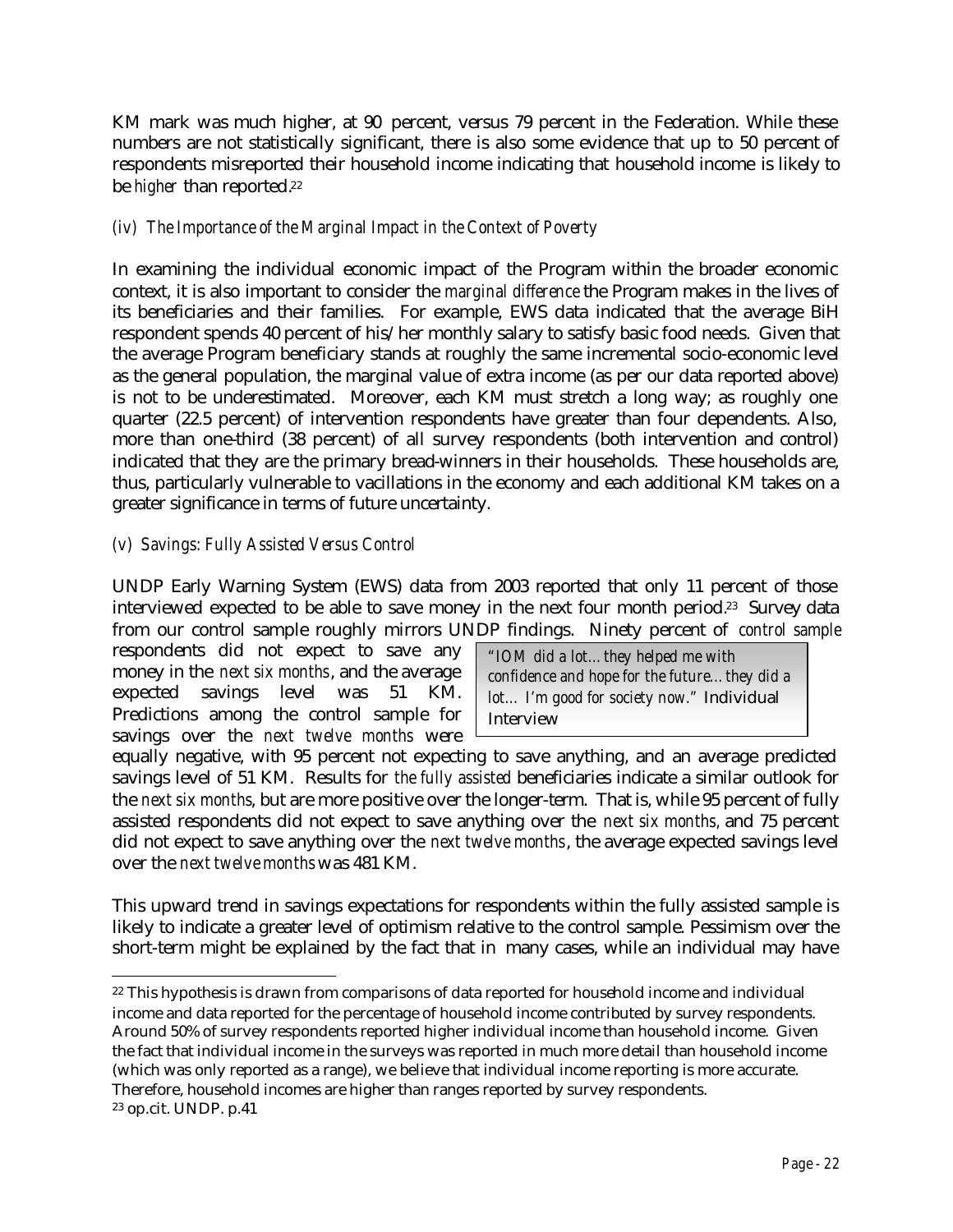received IOM assistance, it will take some time to reap the benefits of that assistance. Overall, optimism among the Program's beneficiaries was reflected in many of the focus group discussions and individual interviews.

## *4.1.3 Psychological and Development Impacts*

## *(i) Psychological Impact*

According to the surveys and interviews conducted with former soldiers and other stakeholders, former soldiers did not receive any assistance other than that provided by IOM. The most disadvantaged former soldiers, thus, perceive IOM as their only chance to improve their condition, and often their only help to survive in an otherwise indifferent environment.

Soldiers with better ability to make a new start in civilian life are equally grateful to IOM for the assistance received and the additional opportunities that it brought them. A young soldier who received training in Mostar from a company that is working in restoring sculptures/monuments and buildings is now working for such a firm together

- *"IOM is the only organization providing anything for soldiers. Domestic structures don't take care of us. It will be worse for the next group because they are the ones that felt secure in their jobs and didn't think they would be asked to leave. Also the previous groups that volunteered had other options but everyone in society knows that this second group are not volunteering and have fewer options – therefore they are looked at differently."* Individual Interview
- *"Transition from military to civilian life is difficult. Not having any solid expectations to begin with every gift (the IOM assistance) is a godsend."* Survey Respondent
- *"After demobilization it feels as if no one understands us. IOM is a small light at the end of the tunnel."* Individual Interview
- *An organization such as IOM should exist because it is a sanctuary for us."* Focus Group

with ten other former soldiers. According to him: *"IOM did a lot…they helped me with confidence and hope for the future they did a lot… I'm good for society now*."

Similarly, a young woman in her late 20's who received education assistance from IOM to finish her university degree, which she had started prior to joining the army, stated that: "*I can tell you that IOM is REALLY helping us [women]. One of the most important things they are doing is giving women confidence*."

Soldiers who are still waiting to receive assistance also find hope in the prospect of receiving IOM's assistance: *"I wish to get what I asked IOM to provide me with because I have nothing else in life. If I get my cows, I can at least survive. Please understand that if I had anything else to do, I would!*"<sup>24</sup>

## *(ii) Social Impact*

 $\overline{a}$ 

In the best cases, IOM assistance helped soldiers stimulate development in their communities by setting up companies and hiring employees. Although such cases are few, in part due to the

<sup>24</sup> Interview, Control group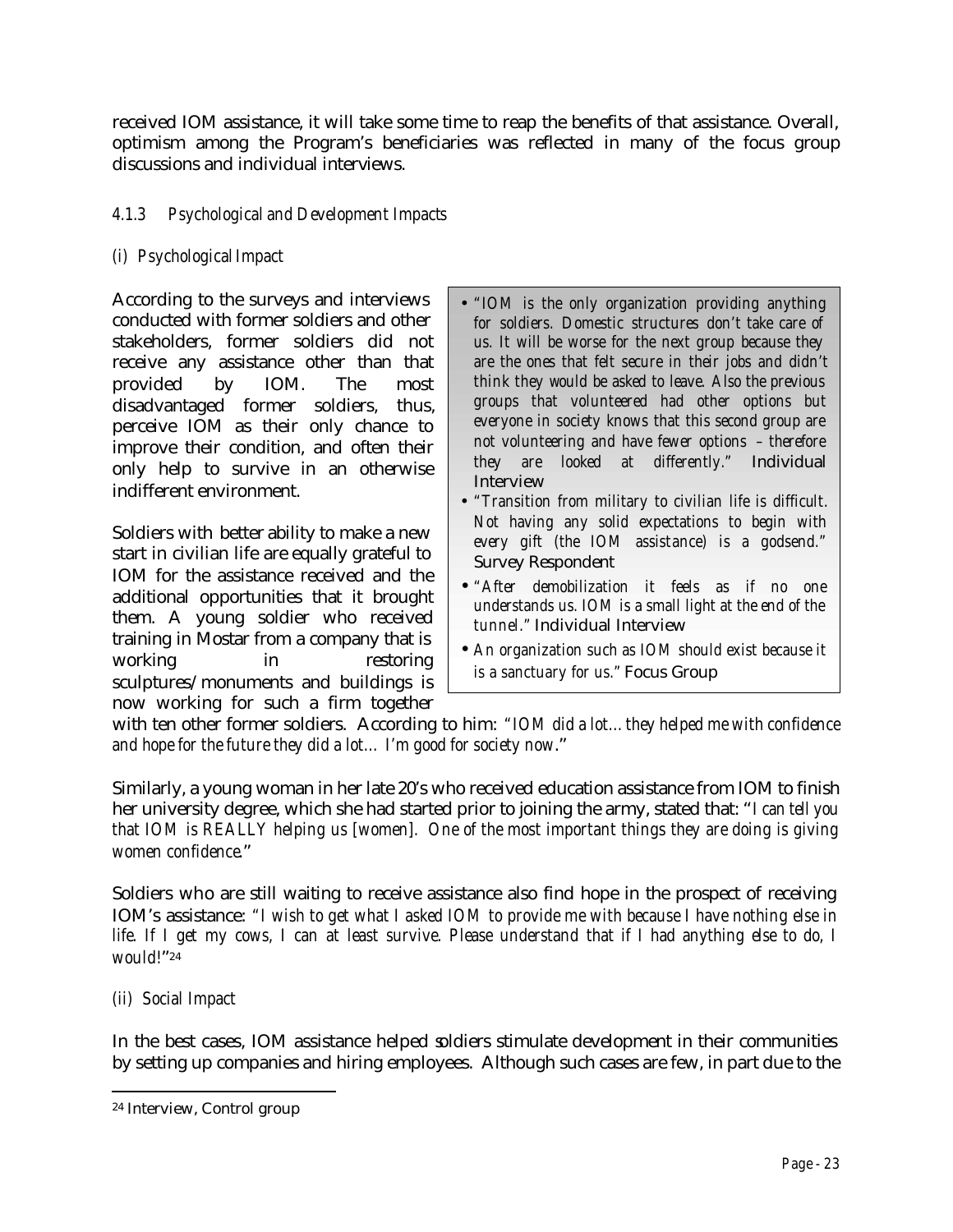economic situation and the limitations of the assistance provided, their very existence and the perception by the beneficiaries of the role played by IOM in the creation of their businesses is a clear indication of the social impact that a program like IOM's can have on local communities.

Finally, while some beneficiaries mentioned that the civic education course provided important revelations on their rights in society, many others were less

- "*The initial help presented new opportunities that I didn't anticipate. While I was not worried about meeting my family's needs, IOM has helped this new business get off the ground*." Focus Group
- "*I've bought plumbing tools three additional times since receiving IOM's initial assistance. I've hired an additional worker, and registered my plumbing business*." Individual Interview
- "*My firm is a partnership with six former soldiers. We employ also two civil engineers. They are good experts. They work with air photography, with instruments imported from the US*." Focus Group

enthusiastic, and suggested that the course was not time well spent. Given the widespread cynicism among soldiers vis-à-vis their governments and the democratic process that keeps corrupt leaders in office, this response is perhaps not surprising.

## *(iii) Conclusions*

Participation in the Program not only appeared to positively impact beneficiaries' earning potential, but, in their own estimation, it also improved the ex-solders' ability to save money over the next twelve months. While we should not forget that the latter finding is based solely on the ex-soldiers' own assessment of their future, it tells us that at a minimum, fully assisted participants in the Program are more optimistic about their financial prospects than those who have not been assisted. In the generally very bleak economic climate of BiH, the salience of this effect of the Program is clear.

Moreover, in varied ways, IOM's assistance involves not only economic but also social and psychological components of reintegration. By engaging former soldiers in productive activities, the Program gives them confidence while also stimulating social dynamics conducive to solidification of peace and development.

### **4.2 Program Implementation**

In addition to the primary question of the Program's success in helping soldiers establish financial independence and reintegrate into their home communities, the evaluation team also examined how TAFS is implemented. This aspect of the evaluation included both measures of the ex-soldiers' satisfaction with the Program, and also the Team's own assessment of several aspects of implementation. This section will discuss the Team's findings on:

- Overall beneficiary satisfaction;
- Registration and outreach;
- Contact with IOM staff and consultants;
- The procurement process;
- The quality of the assistance that was provided; and,
- The speed with which IOM delivered assistance packages.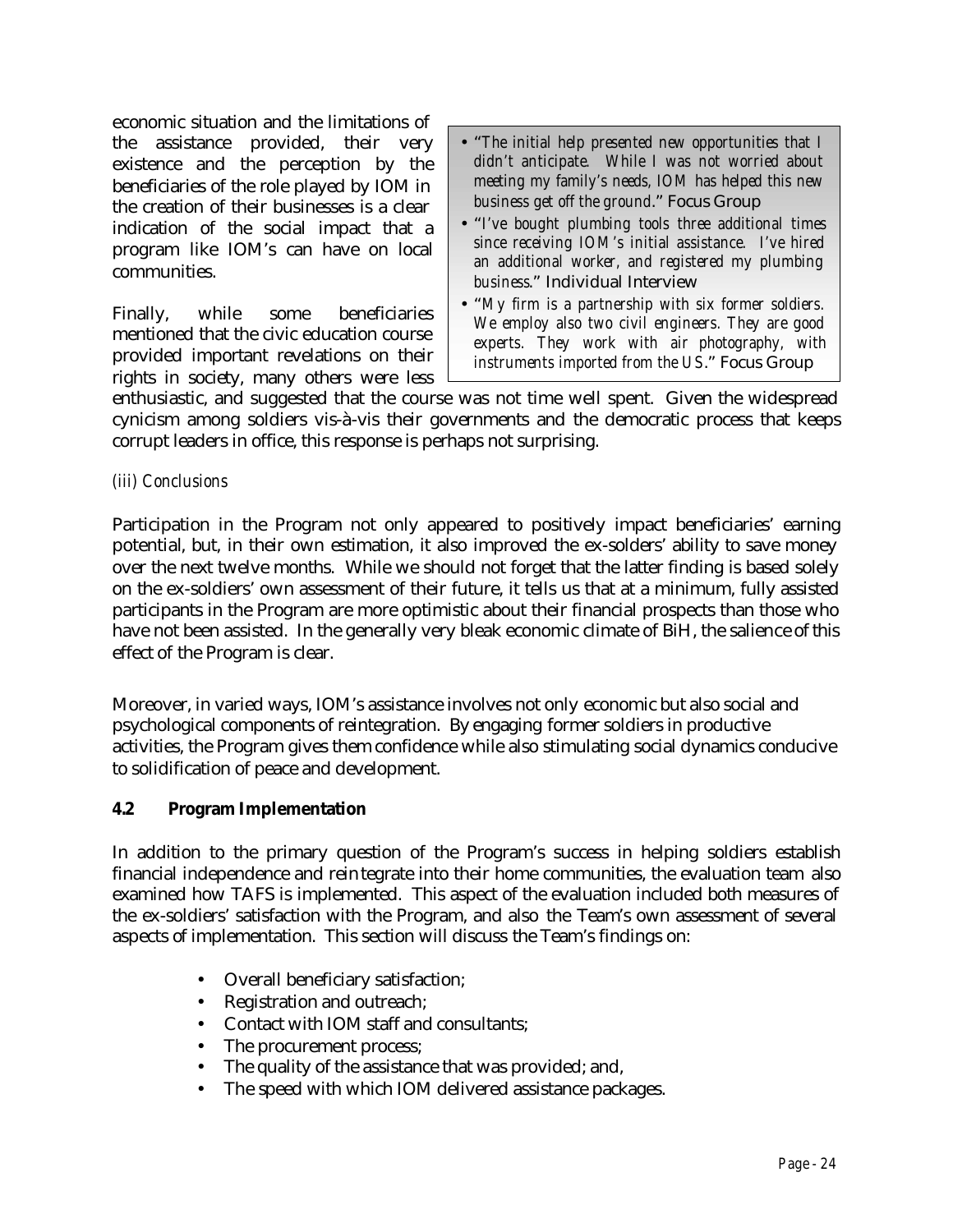The Team considered each of these aspects separately for both Entities of BiH, and concluded that the Program was implemented equitably.

#### **Summary of Key Findings:**

Overall, the Program beneficiaries are quite satisfied with the quality of assistance they have received from IOM. However, there were some indications that beneficiaries in the vocational training sector of the Program were less pleased with their training courses, and some livestock recipients also claimed to have received substandard animals. Finally, the Team's most striking finding was that substantial delays in the delivery of assistance have in some cases greatly diminished the effectiveness of the Program.

#### **Summary of Recommendations:**

- IOM should try to increase the speed of assistance and improve its communication with beneficiaries and management of their expectations so that they have a better understanding of when their assistance packages will be delivered.
- Counselors should provide extra support and assistance to those soldiers who lack business ideas, assets or other personal safety nets upon which to rely for survival.
- Beneficiaries should be made fully aware of their right to return livestock within 50 days of delivery.

### *4.2.1 Overall Satisfaction*

Overall, the beneficiaries were quite positive in their assessment of TAFS: only 6 percent of respondents expressed any degree of doubt as to whether they would recommend the Program to a friend (see chart below). We should note, however, that many of those still waiting to receive assistance commented that their positive view of IOM is dependent on the assumption that their promised assistance will be soon provided (see *Speed of Delivery* below).

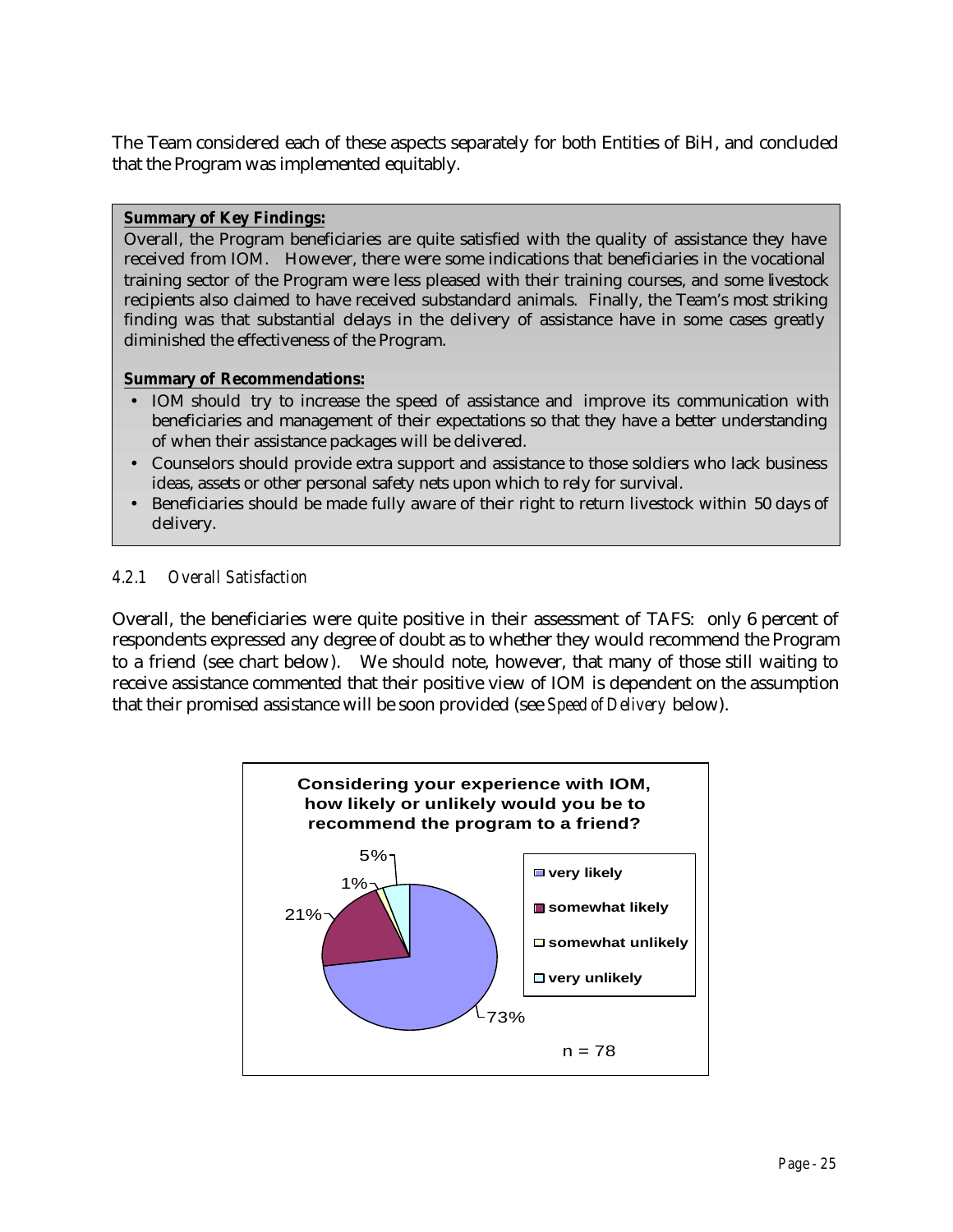Despite occasional criticisms, the ex-soldiers were almost unanimous in expressing their deep gratitude to IOM for making an effort to help them make the transition to civilian life through this program. Both in focus groups and on the written questionnaires, no beneficiaries could name another organization or resource to which they could turn for help. Given their often quite desperate circumstances, the ex-soldiers were highly appreciative of IOM's efforts, and in general viewed IOM as the only organization—domestic or international—offering them any form of assistance.

Beneficiaries from Una-Sana Canton express different views. For a full explanation see Appendix VIII.

## *4.2.2 Registration and Outreach*

IOM's initial outreach effort appears to have been very effective:hardly any respondents suggested that soldiers did not register with IOM because they were not informed about the Program. Rather, most respondents claimed that those who did not register probably did not believe that anyone would provide assistance for free. Virtually all respondents reported

- "*The initial help presented new opportunities that I didn't anticipate. While I was not worried about meeting my family's needs, IOM has helped this new business get off the ground*." Survey Respondent
- "*I've bought plumbing tools three additional times since receiving IOM's initial assistance. I've hired an additional worker, and registered my plumbing business*."Focus Group

that they learned of the Program while still in barracks.

Similarly, the registration process was described as easy and efficient both during focus group discussions and in the written questionnaire (see chart below).

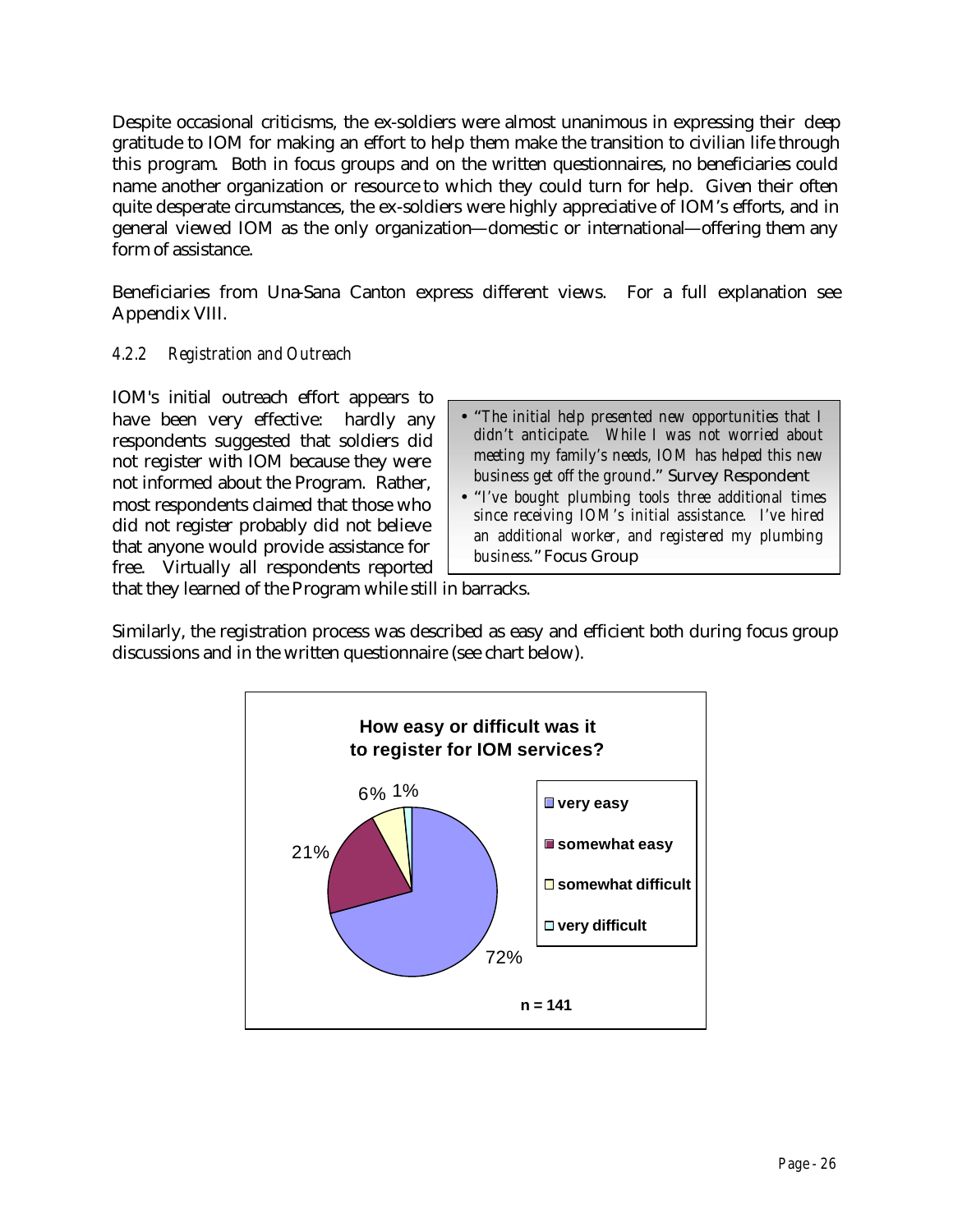## *4.2.3 IOM Staff*

Beneficiaries also gave positive reviews of the support provided by IOM staff and consultants. 94 percent of beneficiaries who responded to the question reported that IOM staff were either "very" or "somewhat" qualified to provide small business or agricultural advice (see chart below). Focus group discussions confirmed that counseling and advice from IOM staff members was a highly valued part of the Program for the ex-soldiers.



While most beneficiaries were appreciative of the advice and attention they received from IOM staff, the evaluation found that these consultations rarely led to great changes in their business/agriculture plans. To the question, "How helpful or unhelpful was the interviewer in developing your business idea?" 21 percent of respondents answered "somewhat" or "not helpful at all". Further, 62 percent of respondents claimed that their business / farm idea did not change at all as a result of the consultations with IOM (see graphs below).

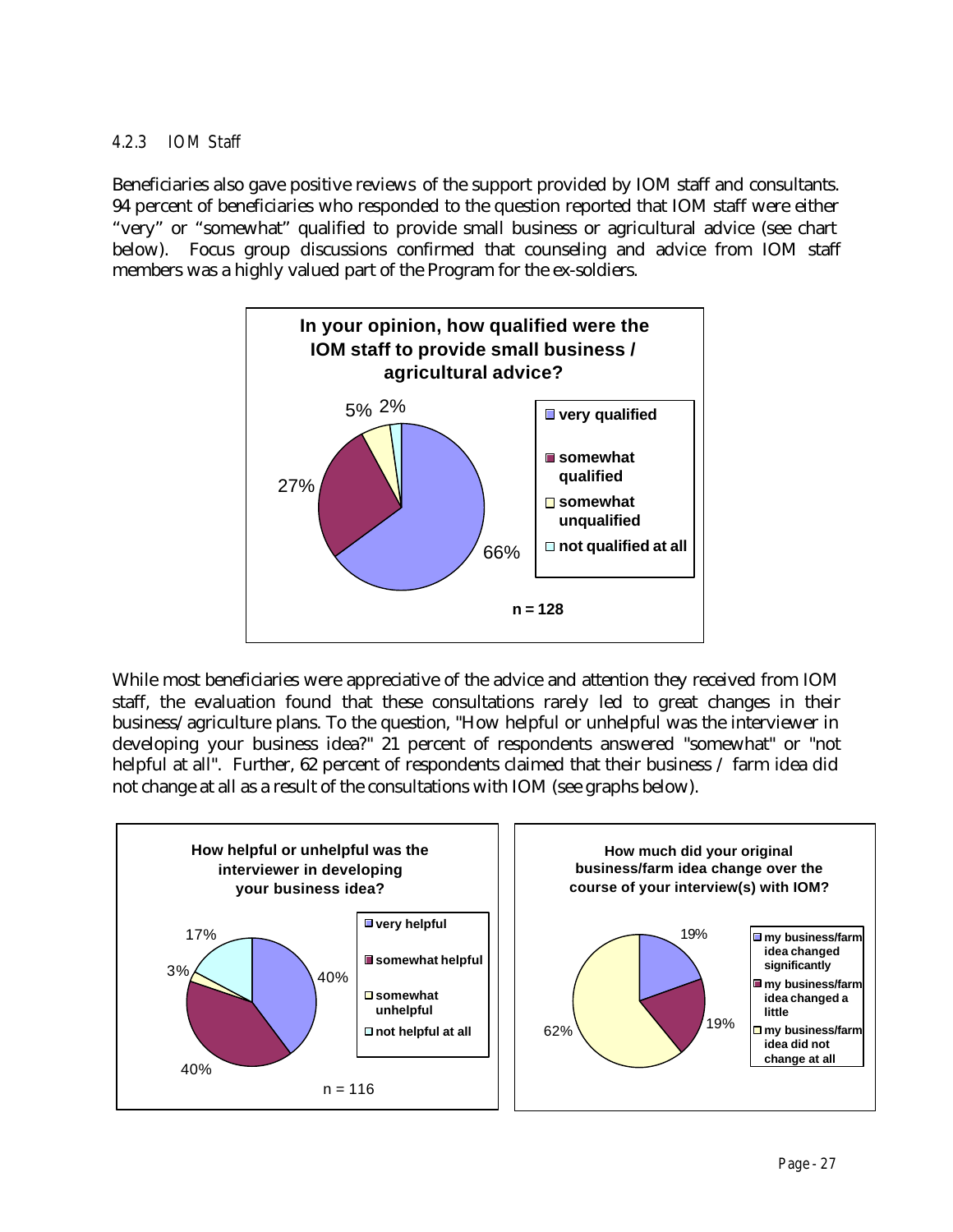These responses can likely be explained by the reality that in many areas of BiH the business / agriculture opportunities available to ex-soldiers are quite limited, and that many soldiers come to IOM with a clear idea of what they would like to

do in mind, based on either pre-existing skills or agricultural experience. In these cases, then, the consultations provided by IOM staff would be unlikely to lead to dramatic changes in the beneficiaries' plans.

Yet there are cases where demobilized soldiers do not have a clear idea of what they want. Currently, many of these soldiers appear to have been somewhat neglected. As one IOM staff member put it: *"These people are considered lost in time and space. There is little we can do for them. We ask them to think about their skills and what they*

- •*"There are people who need much more help because they are left on their own. No one is there to take care of them. If they can't find their own way, there is nothing for them. People need help, and they can't look for it up in the trees."*  Focus Group
- •*"Here, you come with an idea or a registered space, because there are still people walking around who haven't received assistance because they didn't have an idea. You have to do the legwork yourself."*Individual Interview

*want to do, but if they can not help themselves then we try, but it's very hard to help them."*

### **Recommendation:**

IOM's consultants should take a more pro-active approach to dealing with beneficiaries who are less certain of what they would like to do. While these cases are certainly more difficult, such ex-soldiers are also often the most vulnerable, and IOM should devote special attention to helping these beneficiaries find a suitable form of employment.

### *4.2.4 Procurement*

As described in section 2.4.2 above, procurement of trade kits and agricultural machinery is currently entirely centralized under the authority of one procurement officer, who is responsible for obtaining quotes from suppliers, which he alone selects, and then chooses the most competitive quote. The quotes are checked by the financial department, and the head of mission has the final say on any procurement order.

Intrinsincally, this structure does not contain any real checks and balances on the responsibilities and powers of the procurement officer. In particular, there is no mechanism ensuring that the most competitive offers are sollicited. Given the sensitive nature of procurement whatever the organization, we believe that this structure does not provide the minimum safeguards against potential abuses.

### **Recommendation:**

As a general point the Team recommends that additional checks and balances be added in the procurement structure.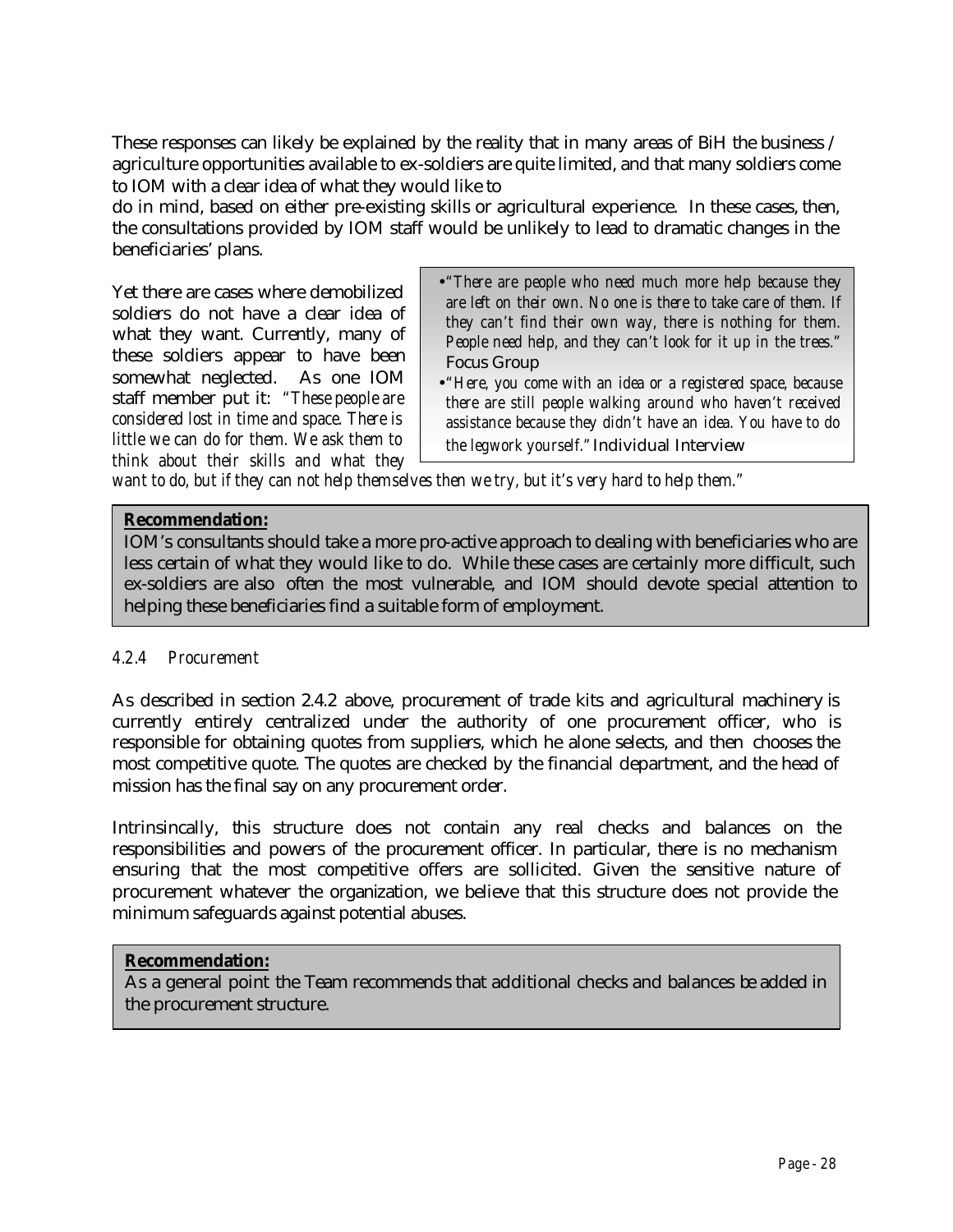## *4.2.5 Quality of Trade Kits and Training*

Trade kit beneficiaries appeared to be quite satisfied with the assistance packages they received. 89 percent of respondents reported being either "very" or "somewhat" satisfied with their equipment / agricultural goods (see chart below).



It should be noted, however, that in focus group discussions some livestock recipients expressed strong dissatisfaction with the quality of the animals they received. Though IOM staff explained that all livestock beneficiaries had the right to return the animals within a 50 day period if they were found to be unacceptable, many seemed to be unaware of this provision in their contracts.

### **Recommendation:**

The program officers should pay special attention to making sure all beneficiaries are fully informed and fully understand their right to return the animals within 50 days.

Assessments of the vocational training and job placement sectors of the Program were rather mixed. While the actual quality of the training was only occasionally criticized, in focus group discussions beneficiaries in these sectors often complained of low wages, little job security, and the difficulty they have competing for jobs with other, more qualified candidates. Many also expressed resentment that their training course, for example, was worth much less than the tools or livestock that other beneficiaries received*.* It was frequently suggested that the value of assistance packages should be standardized, so that each beneficiary has the ability to choose his preferred assistance options up to an established monetary limit.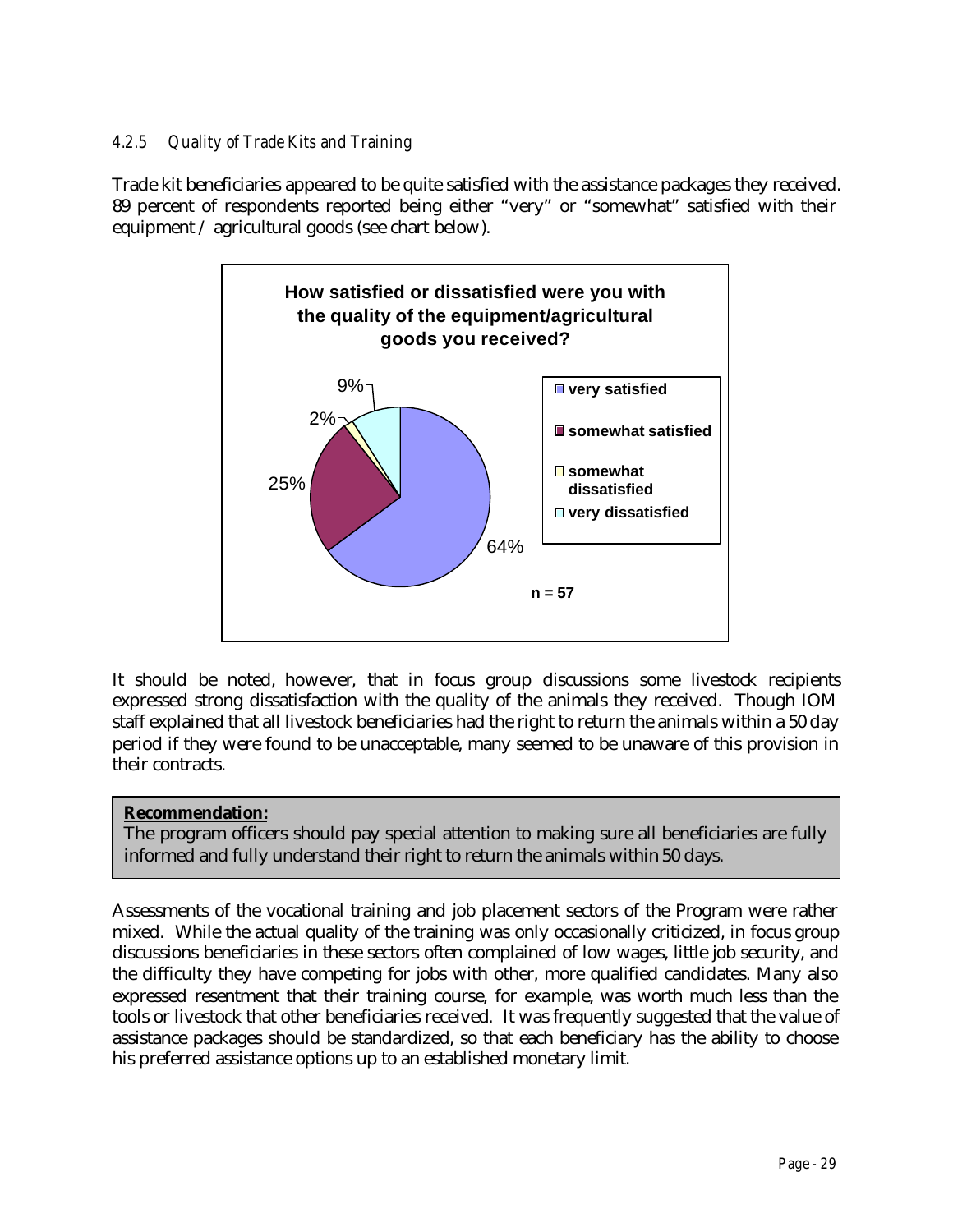Though not statistically significant owing to the small sample size, the survey responses of vocational training beneficiaries (see chart) appear to reflect a roughly accurate picture of the level of satisfaction with this aspect of the Program as gathered during focus group discussions.



## *4.2.6 Speed of Delivery*

The most strongly felt criticism expressed by beneficiaries during focus group discussions and in written surveys was that delivery of assistance was too slow. A great majority of beneficiaries, at all stages of the Program, voiced their frustration that IOM could not deliver assistance more quickly. Some respondents claimed to have been waiting for up to two years between registration and the delivery of assistance, whether trade kits, agricultural kits, training, or employment placement.

As indicated in the graph below, about 60 percent of ex-soldiers who registered for the Program have not been approved yet., i.e. no assistance package has been determined for them. About half of this group has not yet reached the interview stage.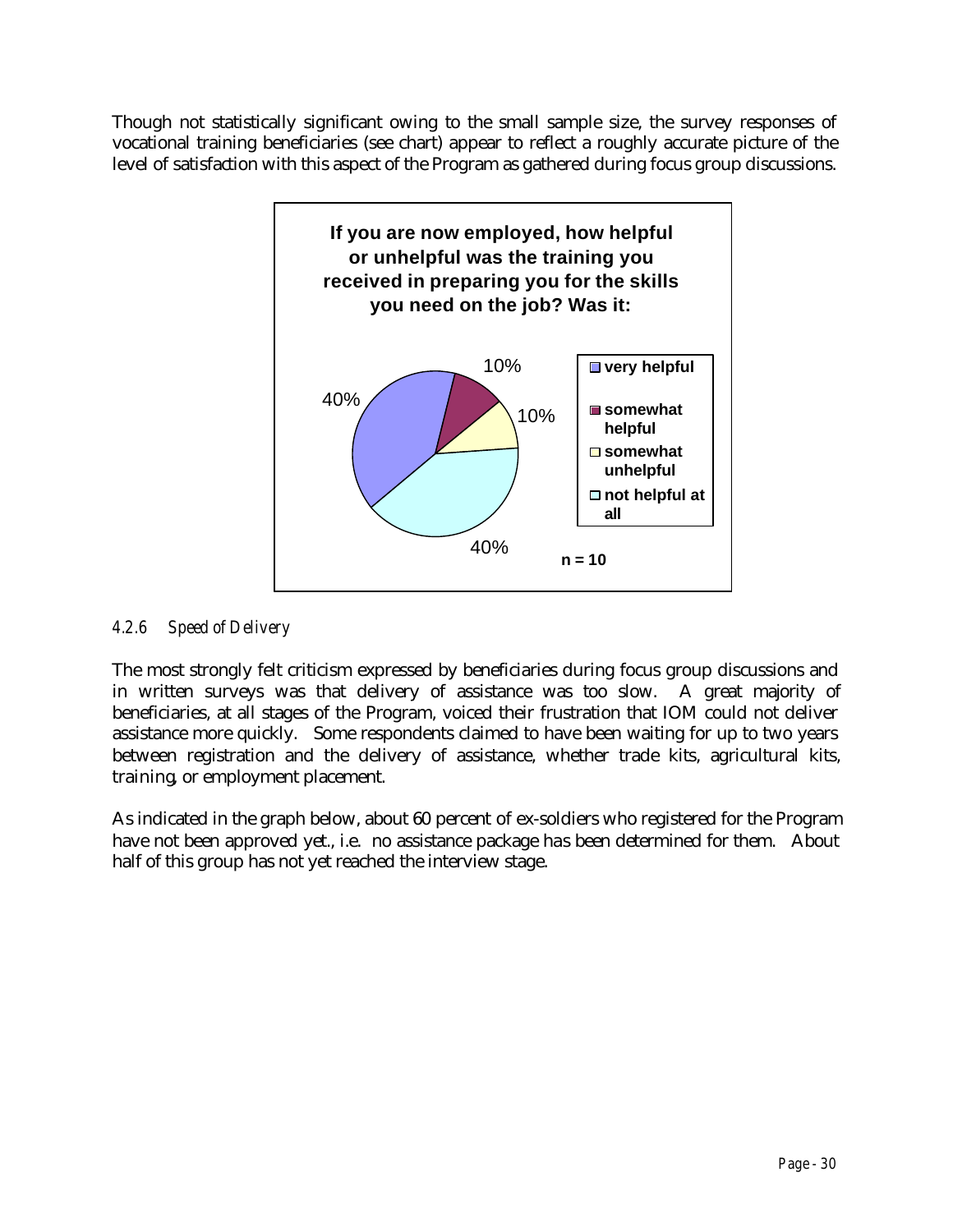

The evaluation team was not able to determine the exact average wait times for soldiers who have registered but have not yet been approved. However, we do know that the deadline for registration was July 31st 2003. Therefore, 60 percent of the soldiers—including the 30 percent who have not been interviewed at all yet—have been waiting for at least nine months and some of them have been waiting for much longer to have their assistance approved. This group has no clear idea of when they will be interviewed or assisted.

In addition, some soldiers who had already been notified that their assistance package was approved also claimed to have been waiting a very long time. A number of such beneficiaries claimed to have been waiting for over a year to receive the assistance they were promised, and many more said their project had been approved at least six months ago.

An analysis of data provided by IOM on each beneficiary's record assistance revealed that most beneficiaries received their assistance packages within six months after approval (see chart below). However, approximately 17 percent of ex-soldiers waited for over six months between approval and delivery25.

 $25$  The calculations were based on the entire set of 2,205 beneficiaries who have received or been approved to receive trade kits as of March 25, 2004. However, in 282 cases the data provided by IOM listed two dates for procurement, and in these cases the latter dates were used as the likely date on which the full assistance package was delivered. Fifty-nine cases in the database listed procurement as taking place before approval, and these were excluded to avoid using negative values for the time interval.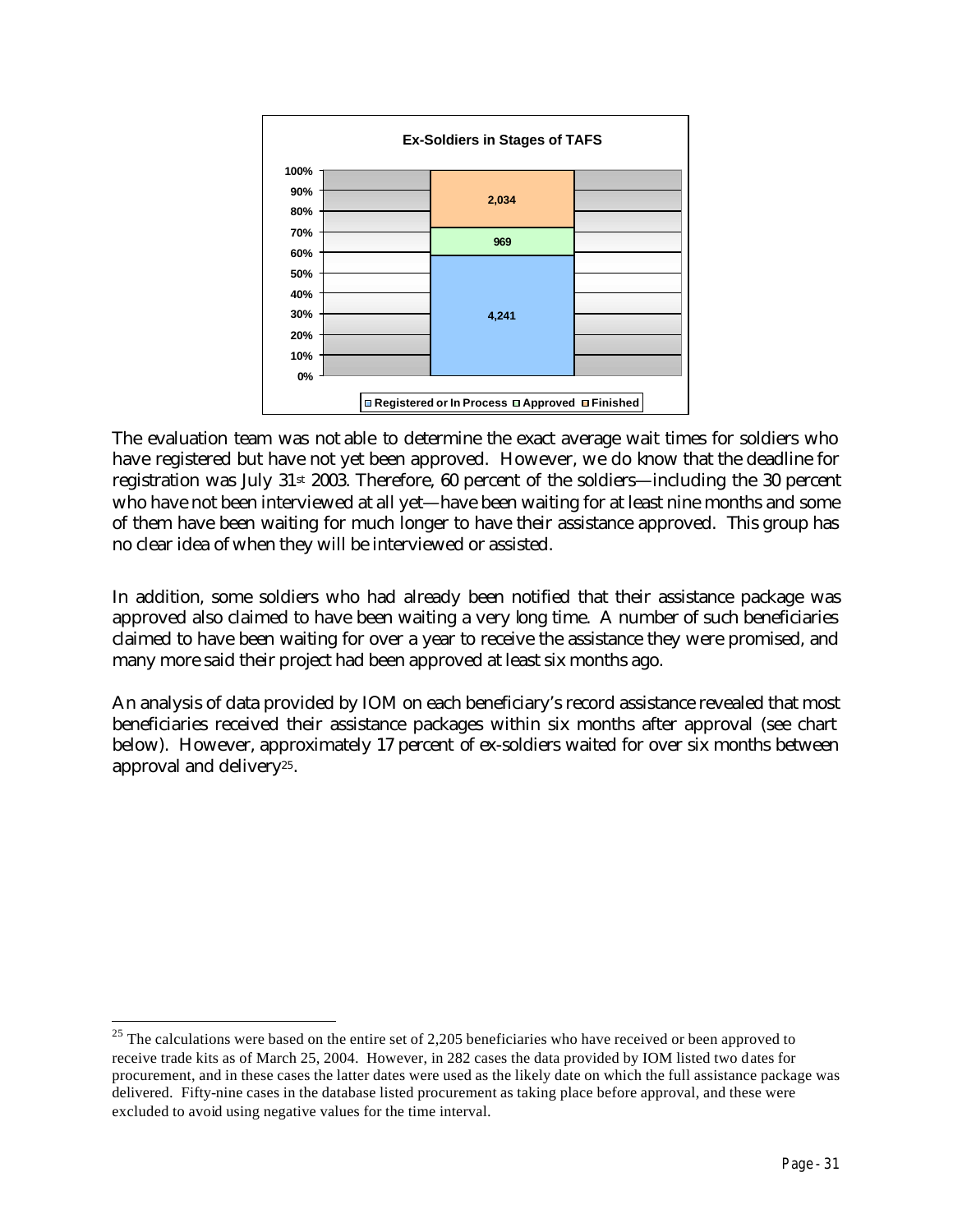

The evaluation team is conscious of the limitations imposed on the Program by funding shortfalls. We believe, however, that those limitations do not entirely justify the long delays for being interviewed for the first time and for beginning the consultation process—critical steps to give the soldiers confidence that they are being assisted. We also believe that soldiers should be better informed about the foreseeable delays in assistance.

Surveys, individual interviews, and focus group discussions revealed a number of negative consequences of such delays and of IOM's failure to clearly explain to beneficiaries the relevant timeframe for delivery of assistance. These consequences are described below.

### *(i) Mistrust and Disappointment*

An important consequence of these delays and the failure of communication about them is that many beneficiaries who have been waiting for what they believe is an excessively long time have begun to doubt the fairness with which IOM handles its cases. During focus group sessions and in

- •*"It all depends on your connections. Some people get what they're promised, others don't."* Focus Group
- •*"Maybe IOM does have the money, but somebody is keeping it for himself."* Focus Group

surveys numerous such beneficiaries expressed distrust vis-à-vis IOM and the fairness of the process, as there seemed to be no logical explanation for why some ex-soldiers received assistance before others, though having registered at the same time or having been approved later. These suspicions have the potential to significantly damage IOM's reputation among the target population.

In addition, a less tangible but still highly adverse consequence of long-unfulfilled expectations is the disappointment and despair it can cause in ex-soldiers who believe that, once again, promises to them have been broken. That IOM appears to have broken its promise is especially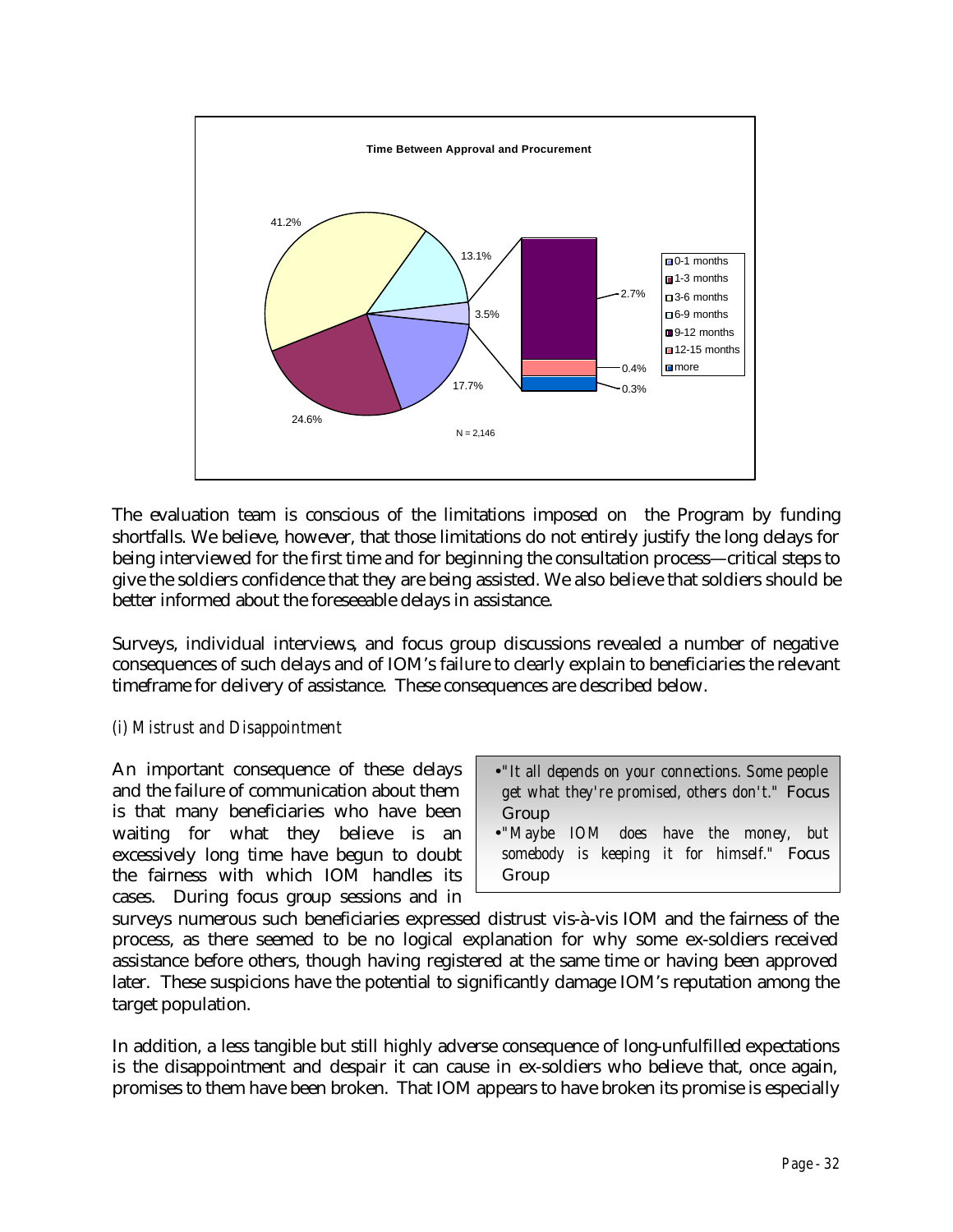distressing to the ex-soldiers, first because many are in quite desperate financial situations and are very much in need of the help they are told they will receive, and, second, because in this case many soldiers overcame their initial skepticism and allowed themselves to believe that there was indeed a source of support in an otherwise bleak and indifferent environment.

- •"*When I first learned that I was approved, I was so excited, but now I've gone a little cold*." Focus Group
- •*"For those who work at IOM, they get paid each month and a day isn't so long, but for me each day is like a month."* Focus Group
- •*"If somebody can do something, please let them do it, because we have already lost one year."* Focus Group

### *(ii) Use of the Severance Package and Investment of Personal Resources*

A second adverse effect of delays and the absence of communication about them is that beneficiaries are not able to plan ahead on the use of the 8,000 to 10,000 KM severance package most of them received upon their demobilization. Interviews with IOM staff, beneficiaries and other stakeholders show that the IOM assistance is more effective when it can be coupled with a personal investment from the beneficiary. Beneficiaries however may end up spending their severance package on non-productive investments if they do not see or understand how these funds could be put to more productive use.

Further, some beneficiaries claimed to have invested significant resources of their own in preparation for the agricultural or tool kits they were promised upon approval (e.g., by purchasing and planting special grass for grazing sheep, or by preparing an area in which to house livestock). Some of these investments (such as planting special grass for sheep) are timesensitive, and go to waste if they are not used in a timely fashion. In other cases, though the investment is not strictly time-sensitive, it may be preferable for the beneficiary to make it at a later date, or closer to actual receipt of the assistance package. A number of ex-soldiers also claimed to have gone into debt to make these investments, with no way to repay the loans until IOM delivers the assistance they were promised. Given the extremely limited resources of the target group, wasted or sub-optimally invested funds can be a source of great concern.

#### **Recommendations:**

- IOM should take a critical look at the issue of assistance delay and make efforts to reduce it inasmuch as possible.
- Staff should also make concerted efforts to better manage the expectations of beneficiaries by better explaining the potential delay in providing assistance. Such information should clearly state and explain expected delays between registration, interview, approval, and delivery.
- For former soldiers who have not been interviewed yet, IOM should contact them to inform them that their case has been recorded and when they should expect to be interviewed.
- For former soldiers who have been approved, IOM should make improved efforts to inform beneficiaries of when they can realistically expect to receive their assistance packages in order to allow them to better plan the use of their resources.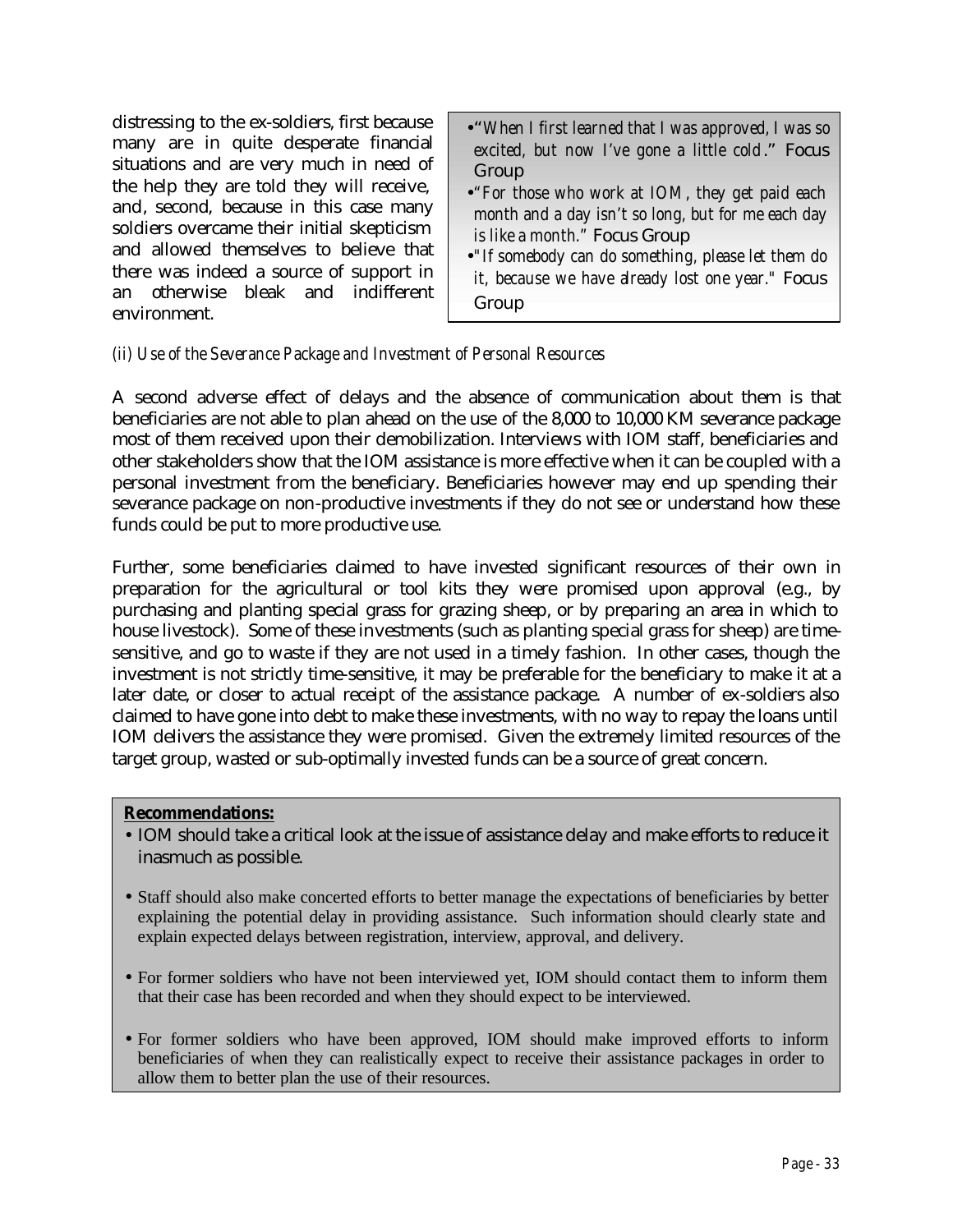## **4.3 Recommendations for Scope of the Program**

As discussed in the section above, we found that beneficiaries were on the whole satisfied with the Program. Nonetheless, in the survey and focus groups and interviews with beneficiaries and field staff we were given a number of useful recommendations for how the Program could be expanded to better meet the needs of former soldiers. In the following section we outline selected suggestions we received and then we summarize our recommendations for increasing the scope of the Program.

### **Summary of Key Findings:**

Program beneficiaries frequently articulated a desire for two types of assistance that are not currently provided: 1) greater support for cooperative business endeavors, including direct IOM assistance for joint projects between former-soldiers, increased possibilities for information sharing, and mentorship arrangements; 2) IOM assistance in securing affordable small loans for business investments.

## **Summary of Recommendations:**

IOM should take a more active role in facilitating cooperation between beneficiaries, and explore possibilities for working with existing micro credit organizations to help soldiers secure affordable financing for their business activities.

The survey asks beneficiaries, "Considering your experience with the Program, please indicate whether or not you would like IOM to provide the following support to other demobilized soldiers." Of the 114 respondents who answered the question, the chart below outlines their preferences.



According to the data, the service most beneficiaries requested was for IOM to be more active in facilitating the creation of cooperatives. This is noteworthy since currently the vast majority of businesses started by beneficiaries are sole proprietorships. In addition, there was a substantial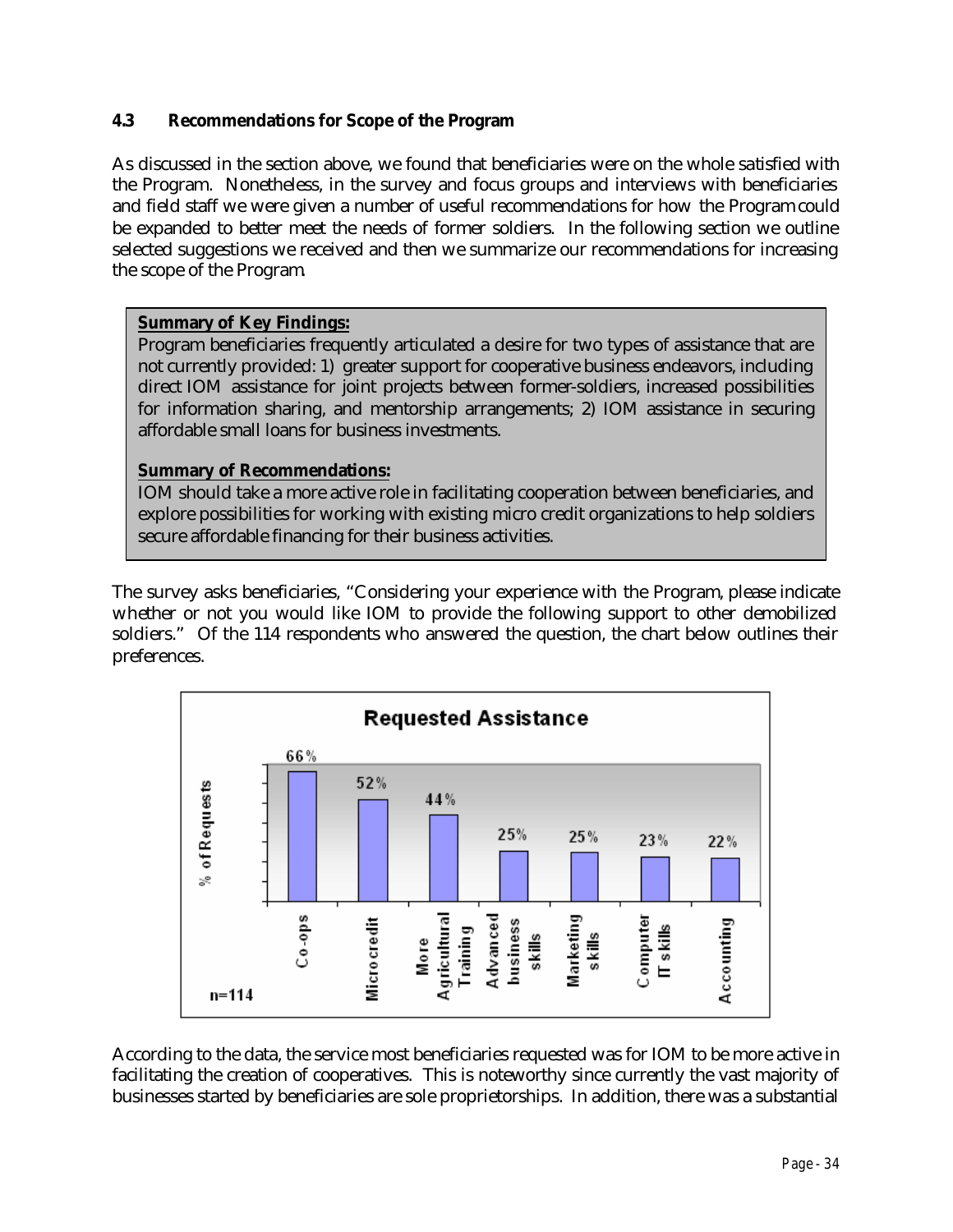demand for IOM to assist former soldiers gain access to credit for the development and expansion of their businesses and to offer more technical training in agricultural and business skills.

The issue of micro-credit needs to be contextualized within the realities of BiH. Due to a depressed economic environment, access to credit is limited to the entire population but particularly those who are not employed full-time by a stable business. Most of the selfemployed IOM beneficiaries do not work for such businesses and, as a result, their access to credit is greatly limited, if not altogether absent. Sustaining a small business or a farm for the longer term in this environment is increasingly difficult without other sources of capital.

To further explore these recommendations we collected qualitative data during focus groups and in interviews with the field staff. During these conversations we were given much insight into the reasons why these initiatives were requested, what had already been attempted, and some of the challenges that would be faced in implementing them. The following two sections explore the role that IOM could play in increasing collaboration among beneficiaries and in facilitating the establishment of credit lines for former soldiers.

## *4.3.1 Increasing Collaboration Among Beneficiaries*

Collaboration among former soldiers as a means to increase their capacity to become financially independent was a reoccurring theme we encountered in the survey, focus groups, and staff interviews. Considering the scope of the project, the suggestions we found the most practical and innovative for increasing cooperation were the following:

- increasing support for the development of cooperatives/partnerships;
- providing beneficiaries with information about former soldiers engaging in similar activities in their regions; and
- building skills through a mentorship program.

### *(i) Partnerships*

When we raised the question of cooperatives, participants commonly explained why they felt this was not a viable option during the early phases of the Program. Former soldiers often stated that they remembered being asked about their interest in forming cooperatives on the IOM registration forms they received in the barracks during demobilization. During this time,

however, they did not take this inquiry seriously because they were doubtful that the Program would actually deliver. Nonetheless, after returning to their communities these former soldiers later realized the legitimacy of the Program after having personally received services or witnessing the provision of resources to their

"*I received a cow to produce milk but everyone else is producing the same thing… it's hard to differentiate products since it's on such a small scale. IOM should start to allocate different parts of production to a collective group. For example, if a group of former soldiers were to come up with a business plan, each one could receive a different stage of production… one person could receive the cows and is responsible for them, the second could receive the freezer, and another could be in charge of transportation, etc. Therefore, f they work together they can produce on a larger scale and have a more refined product*." Focus Group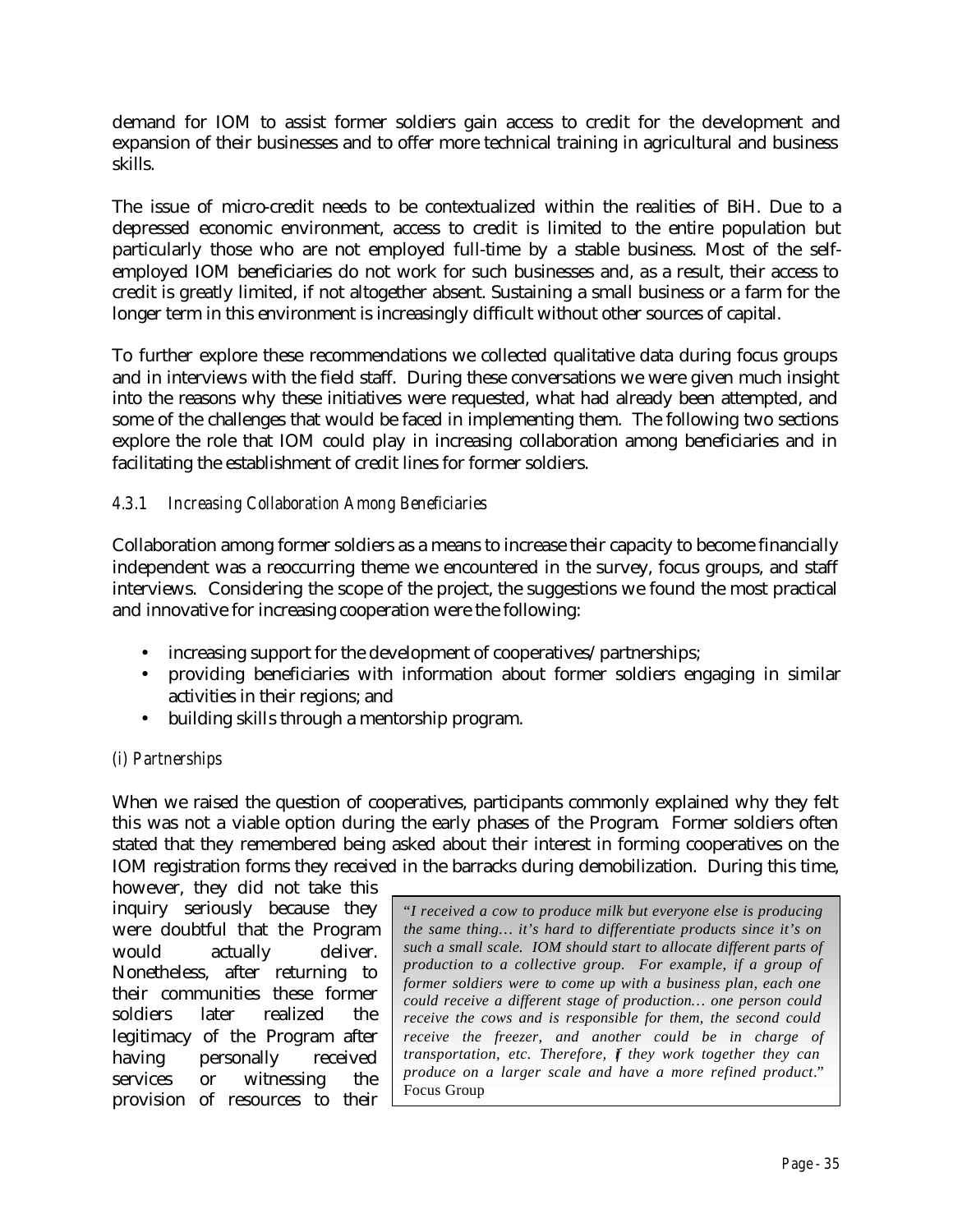colleagues.26 Therefore, during the registration period and in the initial interviews they did not seriously consider the option of cooperatives because their overall skepticism prevented them from pursing the idea. Since the Program is now viewed differently, they suggest that IOM further pursue the idea of cooperatives with future groups of demobilized soldiers since they will most likely be more open to the idea.

Beneficiaries often presented the idea of increasing collaboration as a means to improve the problem of flooded markets. For example, a former soldier who had received cows for dairy production, although satisfied with his assistance package, expressed his disappointment with the high level of competition in the market. He admits having been wary of the IOM program during the initial phases and thus failed to explore the option of collaboration. However, in retrospect he contends that he would encourage IOM to assist future former soldiers to develop cooperatives to increase their capacity.

#### **Recommendation**:

For those interested in developing businesses in collaboration with other beneficiaries IOM should provide greater information and technical support in the form of business plans and legal advice. Due to the small scale of most ventures pursued by former soldiers, business consultants should propose the idea of developing more manageable partnerships as a viable option in addition to the possibility of larger scale cooperatives.

### *(ii)Information Sharing*

Increasing collaboration among beneficiaries as a means to counter saturated markets was also put forth by a metalworker in Mostar. His suggestion, however was not necessarily for the development of cooperatives but rather for IOM to begin facilitating greater information sharing among beneficiaries. He suggests this would be ideal since it would put more initiative and creativity in the hands of the soldiers to use the information according to their needs.

Currently there are a few cases where beneficiaries have collaborated, but the ones that do develop happen more on an ad hoc basis. For example, a beneficiary who had been trained in de-mining explained that he is currently working with 12 other former soldiers with equipment for only three persons. He contends that by working together and sharing resources they are able use the equipment at different times and thus allows all of them

 $\overline{a}$ 

"*IOM gave the exact same equipment to three other demobilized soldiers in my municipality. This has created a problem for me because the type of metal work is particular and the market is small so there is too much competition. I wish that IOM would have notified me of the others in my region that requested the same materials and then I could have spoken to them ahead of time and maybe we could have cooperated or figured out a way to work together or maybe I could have gotten a different machine… It would have been better if IOM gave more information about what soldiers with similar interests are doing in the same region and then allowed us to take the initiative to go and see how to best work together. We could then decide if we want to organize ourselves or at least to be aware of what each other are doing.*" Focus Group

<sup>26</sup> Focus Group, Mostar 3/19/2004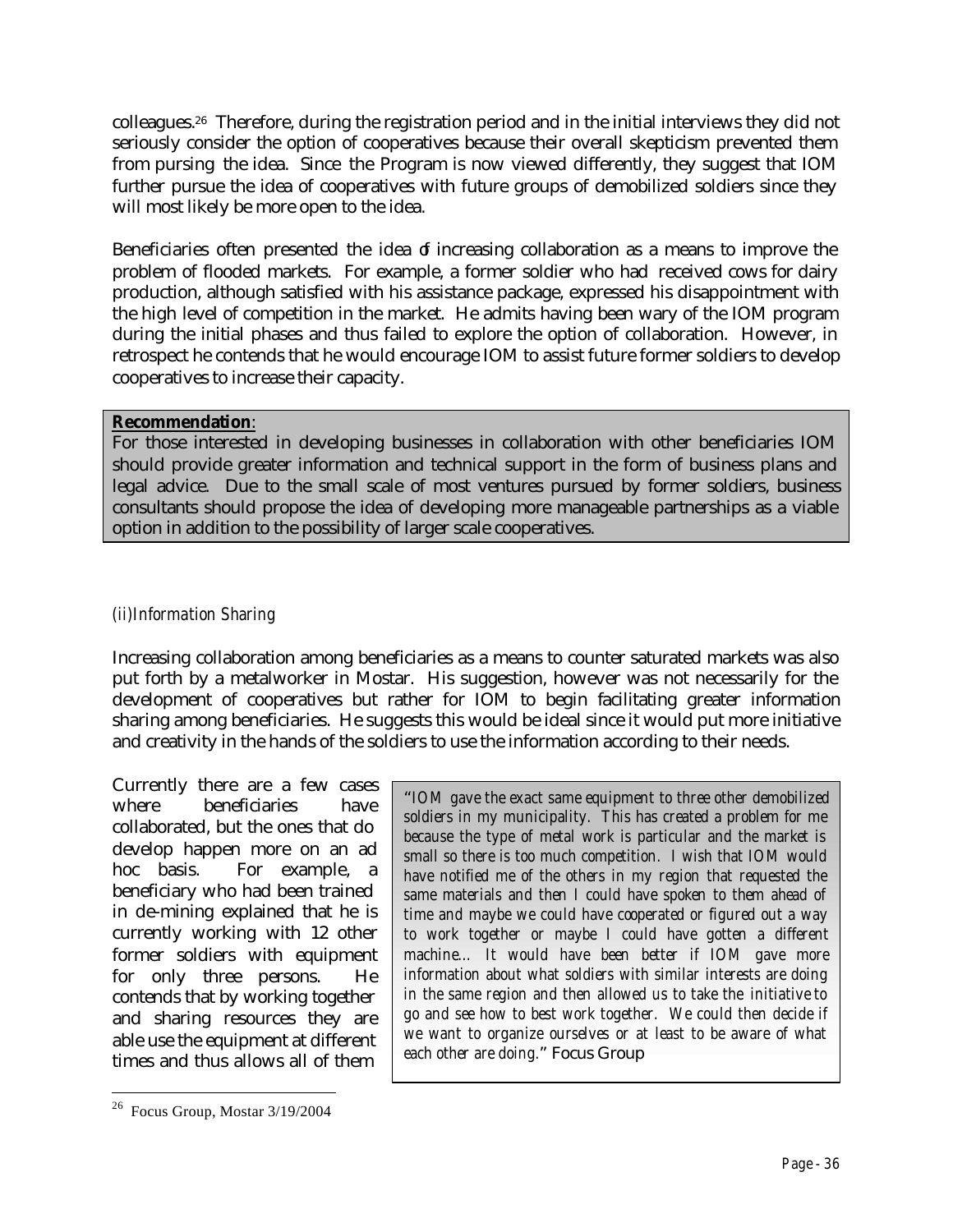to find some work.27 He suggests that IOM develop a more systematic method that would allow former soldiers with similar skills to work collectively.

Alternatively, arguments against increasing collaboration were also present. For example, some former soldiers expressed their preference to receive materials individually since the prospect of forming a cooperative or sharing information increases the likelihood of risky investments and abuses by partners. Others explained that the idea of cooperatives seems good in the beginning, but when things begin to materialize there are too many obstacles preventing them from following through. These could include transportation problems, especially in rural areas where distances are often much greater, preferences to collaborate with their family members and close friends, and differing time lags in the procurement process.

Despite differing opinions among respondents, consensus was generally in line with the suggestions put forth by the metalworker cited above. This includes creating better lines of communication and information sharing among beneficiaries so that they could contact each other and decide how to best collaborate. Field staff contends that former soldiers should share the responsibility of researching this information to show greater commitment on their part.

#### **Recommendation**:

In the early stages of the approval process, IOM consultants should provide former soldiers with information about the activities of beneficiaries engaging in similar activities in their regions. This can include informing them about the number of individuals procuring the same materials and/or engaging in similar ventures and a brief range of ideas in which collaboration could be pursued.

### *(iii) Mentorship*

Mentoring as means to increase the skills of beneficiaries was also presented as a viable option for increasing collaboration. During a focus group in Mostar, there were two former soldiers from the same region who had each received 10 beehives for honey production. One of the men explained that he had no previous experience in this area, whereas the other recipient had been a professional beekeeper prior to joining the army. In an effort to help his colleague, an ad hoc mentorship developed between the two the beneficiaries. The men explained that training in beekeeping can take up to three years since it requires a substantial skill both in preparing and maintaining the hives.28 Therefore, a beneficiary proposed that IOM facilitate or develop a more structured mentorship program to increase capacity among experienced and inexperienced beneficiaries.

 $\overline{a}$  $27$  Focus Group, Mostar 3/16/2004

<sup>28</sup> Focus Group, Mostar, 3/17/2004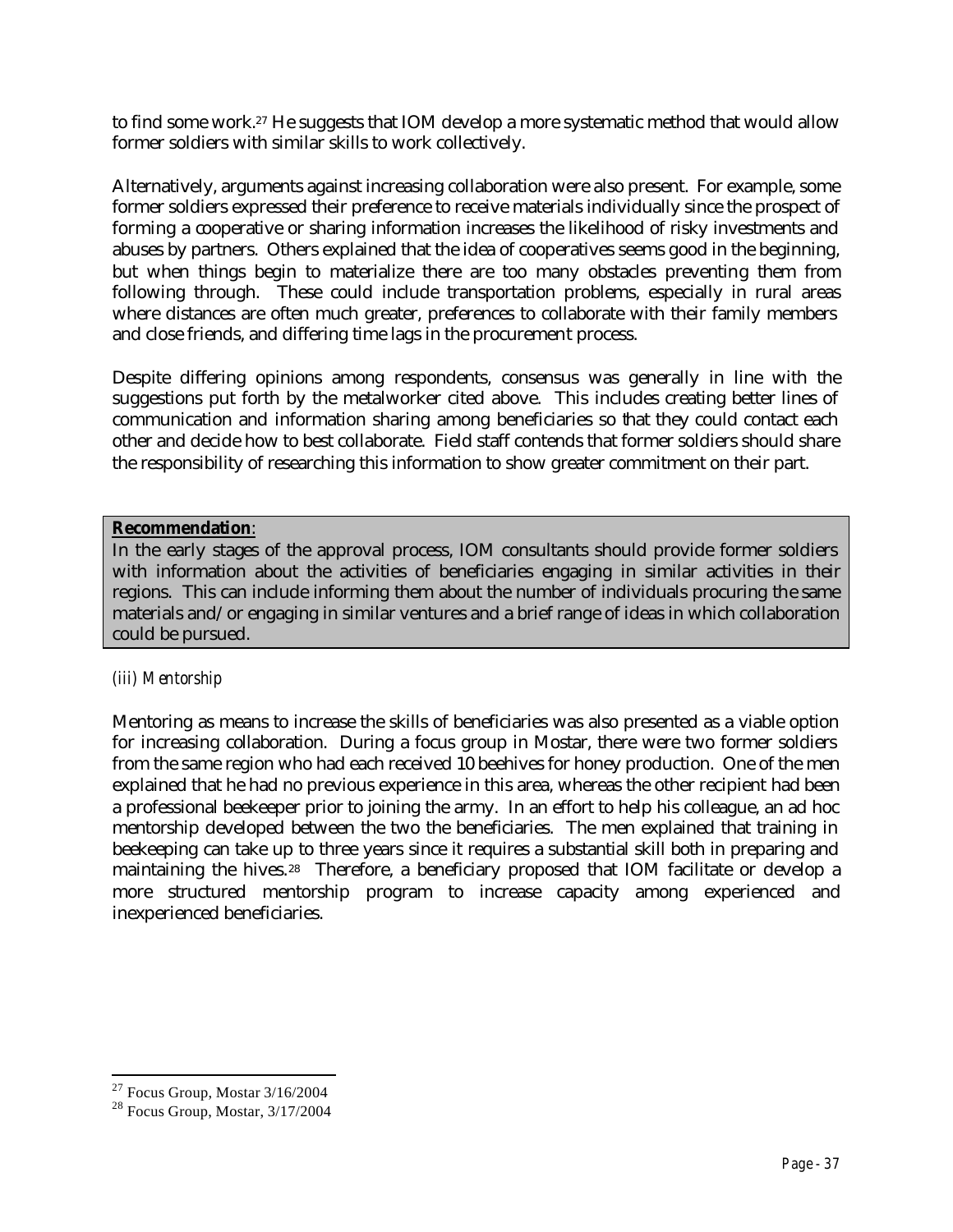#### **Recommendation**:

According to our quantitative data former soldiers requested more technical training in the areas of agriculture and business. Considering the potential logistical and financial demands that expanding a skills training component would entail, we suggest IOM facilitate the development of a mentorship program. Beneficiaries with substantial experience in a particular skill could be asked if they would be interested in becoming a mentor. Likewise, former soldiers interested in gaining skills, and who are unable to return to school, could be referred to relevant mentors in their regions.

### *4.3.2 Access to Credit*

In the survey, focus groups and staff interviews we often discussed the topic of micro-finance. Beneficiaries and field staff suggested that if IOM could set or help set favorable conditions through partnerships with local micro-credit agencies, this would increase the economic capacity of former soldiers since they would be able to access additional resources for investment.

- •*"It is difficult to afford the attachments for the equipment and it would be beneficial to have some kind of credit option in order to procure them. I have potential clients who request orders I can't fill. I have the production facilities but cannot buy the necessary materials."* Focus Group
- • *"I like the idea of having a combination of procurement with micro credit. I suggest that IOM help establish micro-credit with people who successfully demonstrate that their business is growing. It's doesn't make any sense to have machines but not the opportunity to use them at full capacity."* Focus Group

When we asked beneficiaries if they themselves would be interested in gaining access to small loans to develop their income generating activities, the vast majority of them were in favor. They often argued that after procurement or training they lacked the investment capability to afford purchasing necessary attachments and or additional equipment to further develop their ventures.

Similarly, a former soldier who had recently completed training in de-mining complained that he was unable to work since he lacked the equipment. He suggested IOM provide him with micro credit as a solution to his dilemma.29 Therefore, while former soldiers argued that services provided by IOM were crucial in initiating projects, investment capital, in the form of loans, was also necessary for the development of these activities.

In researching the issue of micro-credit we found that there are a substantial number of firms operating in the country offering loans to small businesses. For example, according to a brochure put out by Quick Impact Facility (QIF), which outlines the terms and conditions for micro credit firms in BiH, there are 33 different ones mentioned30. Of these there are two types of agencies, institutional and humanitarian/development, which operate according to different selection criteria. The former consists generally of formal lending institutions, such as banks. They require applicants to submit formalized business plans, provide collateral, and

 $\overline{a}$  $29$  Focus Group, Mostar  $3/16/2004$ 

<sup>30</sup> EU, Quick Impact Facility (QIF) brochure 2004.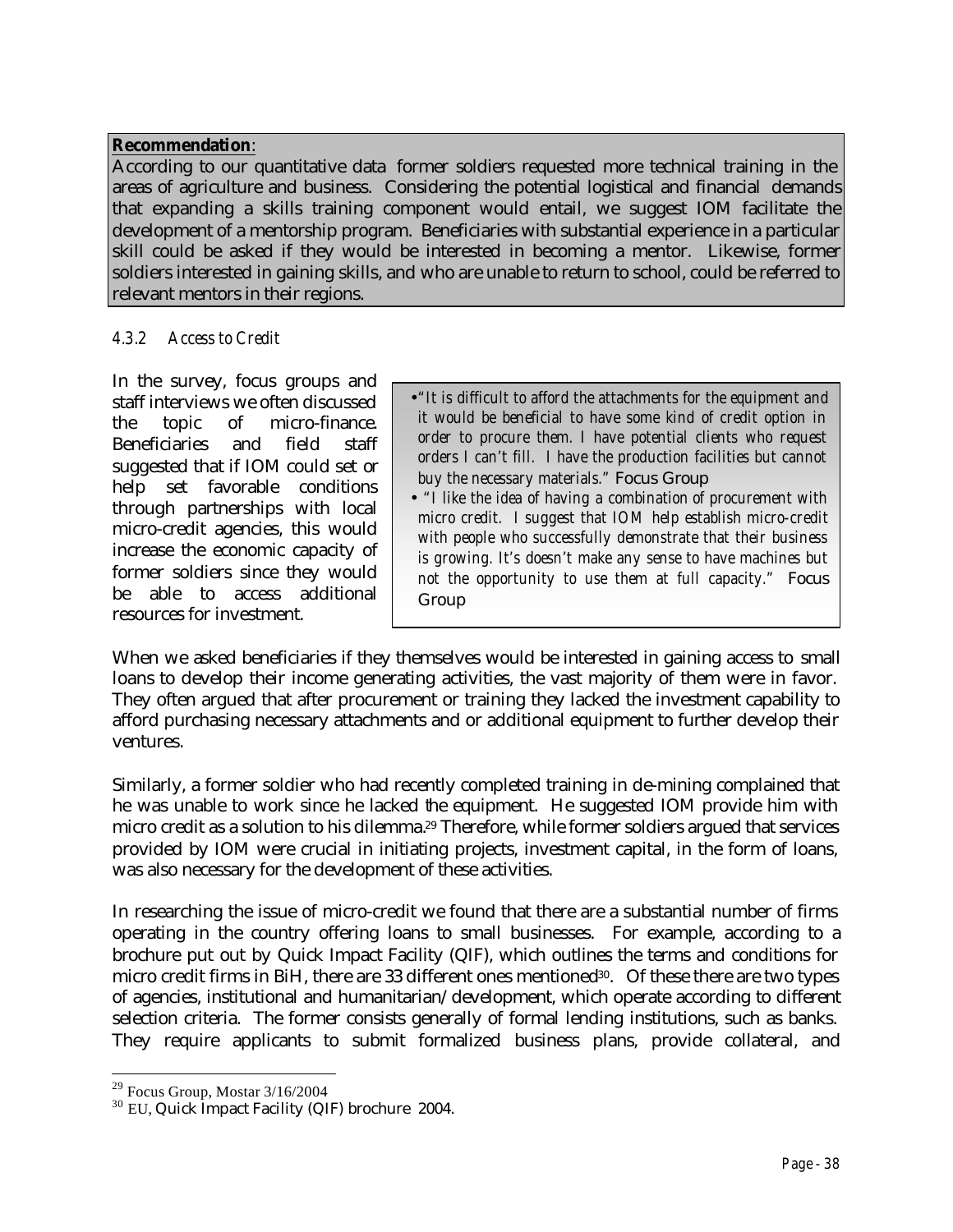demonstrate proof of income. Their interest rates are set by the market. Humanitarian/development loans alternatively are more suitable for former soldiers since they generally have lower interest rates, they are smaller in scope and size, require less liability, and often are administered through NGOs and supported in part by donor funds<sup>31</sup>.

Despite the presence of many organizations offering micro credit services, former soldiers explained that they still fail to qualify for loans since often they do not fit the particular selection criteria of these organizations. For example, UMCOR offers micro credit at favorable rates to displaced persons and likewise Prizma offers assistance to women. Beneficiaries and local staff explained there were no micro credit agencies targeting former soldiers specifically and that the majority of beneficiaries fail to meet the selection criteria of these other organizations.

Former soldiers discussed other hindrances to receiving micro credit, such as the high interest rates and short term nature of the financing. They argued that they were unable to afford loans since interest is generally compounded monthly, thus amounting to more than 12 percent a year. For example, Ekonomsko Kreditna Intitucija (EKI), a micro credit agency founded in 2001 is supported by World Vision, "to provide

*"I was interested in receiving credit but it depended on the time period. I would suggest a loan program for former soldiers for a time period of approximately 5 years at an interest rate of about 8 percent yearly. It may be high but it would be reasonable.*  Focus Group

financial services and technical support to those who cannot access credit from the bank (World Vision web page)<sup>32</sup> ". Loans from this organization range between 3,000 and 10,000KM at approximately 1.1 percent monthly interest rates with a 2 percent service charge<sup>33</sup>. Similarly, The Sunshine Program, a micro credit agency in Mostar offers two year loans for 1,000 to 4,000 KM at a 1.8 percent monthly interest rate<sup>34</sup>. Thus, consistent with the complaints of former soldiers these micro credit organizations offer short term loans at over 12 percent yearly interest rates. Therefore, former soldiers appear interested and willing to take out loans, though the high interest rates and short term financing prevents many from doing so.

Other contributing factors hindering former soldiers from accessing credit from these organizations are that they often require proof of employment, collateral and/or a guarantee.

EKI requires approximately 2 guarantors depending on the size of the loan and the Sunshine Agency only approves loans for registered businesses. <sup>35</sup> Many soldiers claimed that they could not qualify since they had no guarantor or they worked or operated in businesses that were not registered. Therefore, despite the presence of numerous micro credit firms in BiH, demobilized soldiers often do not qualify to receive them since

- •*"I cannot get a bank loan because my employer does not report my full salary and I don't have a guarantor."* Focus Group
- •*"I have been to the banks several times for credit but they will not grant me one since I don't have steady work."* Focus Group

<sup>&</sup>lt;sup>31</sup> Staff interview, 2

<sup>32</sup> World Vision web page, accessed 4/24/2004,

http://meero.worldvision.org/news\_article.php?newsID=426&countryID=6

<sup>33</sup> interview 3/2004. Sanja Bajgoric. EKI Mikrokredit.

<sup>34</sup> interview 3/2004. Ajman Sose. 'Sunrise' Mikrokreditna Organizacija

<sup>35</sup> Ibid.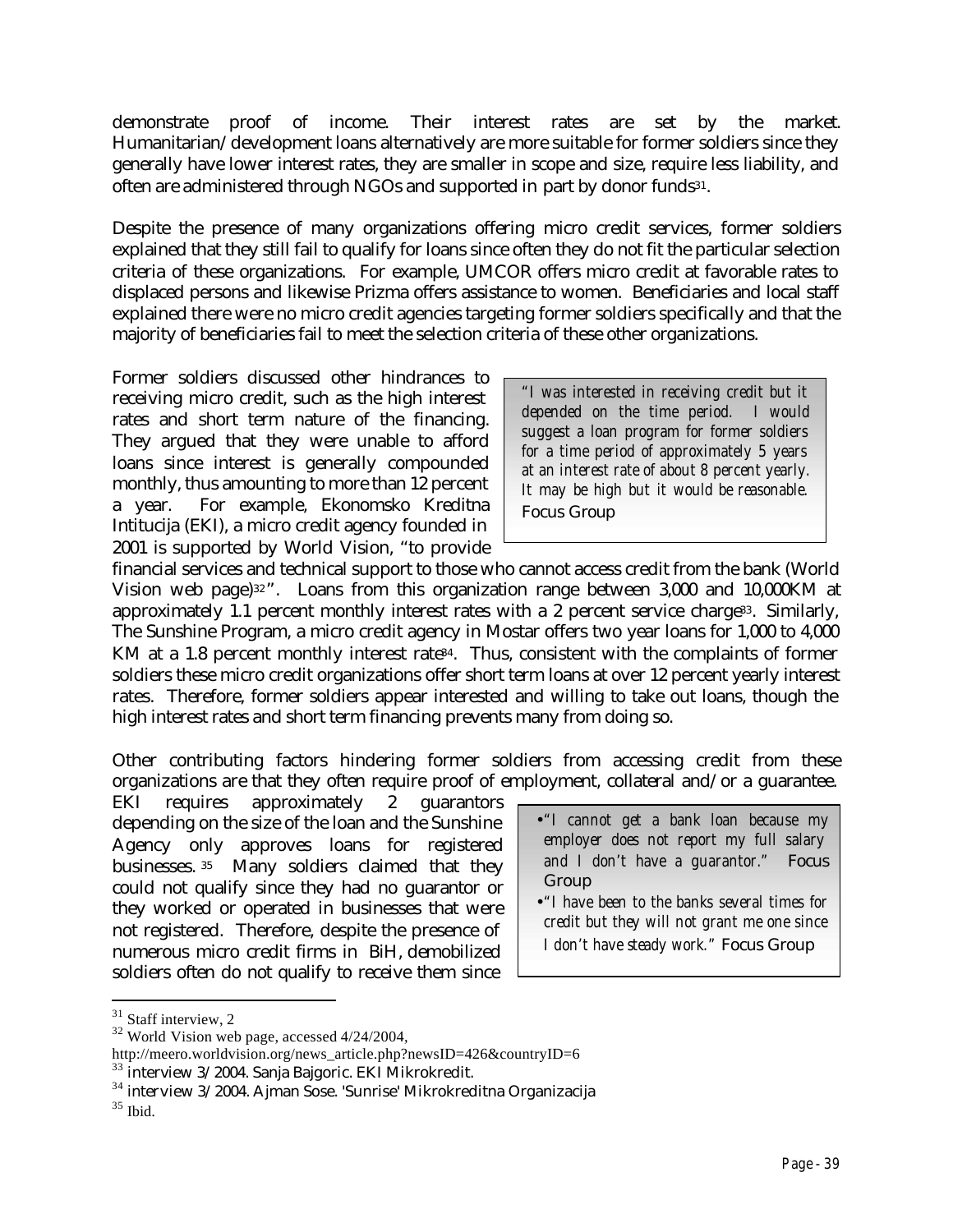they do not fall within the mandate of a particular agency, they can not afford the interest rate within the specified time period, and/or they do not have a guarantor or proof of employment.

During interviews, local IOM staff explained that despite their efforts to develop partnerships with micro credit firms, they have been unable to create any favorable conditions for former soldiers. While in BiH, we attended a meeting with Micro Lock, a local micro credit agency. During the meeting, the possibility of setting favorable conditions for former soldiers was discussed, however Micro Lock explained that due to the conditions set by their donors and creditors they would be unable to provide any special assistance. Currently, the only assistance IOM provides beneficiaries is the brochure put out by QIF (mentioned above), and some suggestions on various organizations.

## **Recommendation**:

IOM should approach donors to support an initiative that would allow them to partner with an already existing micro credit organization for the purpose of setting favorable conditions for former soldiers.

Taking into consideration the existence of numerous humanitarian and development micro credit organizations currently operating in BiH, IOM should partner with one of these agencies, as opposed to including a micro credit component to their program. IOM should therefore, contribute more time to collaborating with local micro credit organizations.

If they are still unable to negotiate favorable terms, they should approach donors, such as USAID. For example, as a major donor for small business development in BiH, in its Business Development Program (BDP), USAID specifically mentions providing credit to demobilized soldiers, "Six MCO lines of credit were approved totaling KM 11,150 million… They achieved excellent repayment rates of 97-98%, while lending to such socially vulnerable groups as minority returnees, women, and demobilized soldiers (USAID webpage)36." Therefore, IOM should look into collaborating with USAID to extend a line of credit to demobilized soldiers through partners.

# **4.4 Foreign Exchange Fluctuations**

One of the greatest frustrations beneficiaries voice are the declining levels of assistance resulting from the appreciating value of the KM versus the US Dollar. Since all the funds committed and contributed to the Program are denominated in US Dollars, the Program has greatly suffered from the decrease in value of the US dollars against the Euro (and therefore the KM).

This variation in the real value of the funds available to IOM not only hinders IOM's ability to plan ahead the implementation of the Program, it also has a great impact on the beneficiaries both economically and psychologically.

 $\overline{a}$ <sup>36</sup> USAID web page, accessed 4/29/2004. <u>http://www.usaid.ba/prog3.htm</u>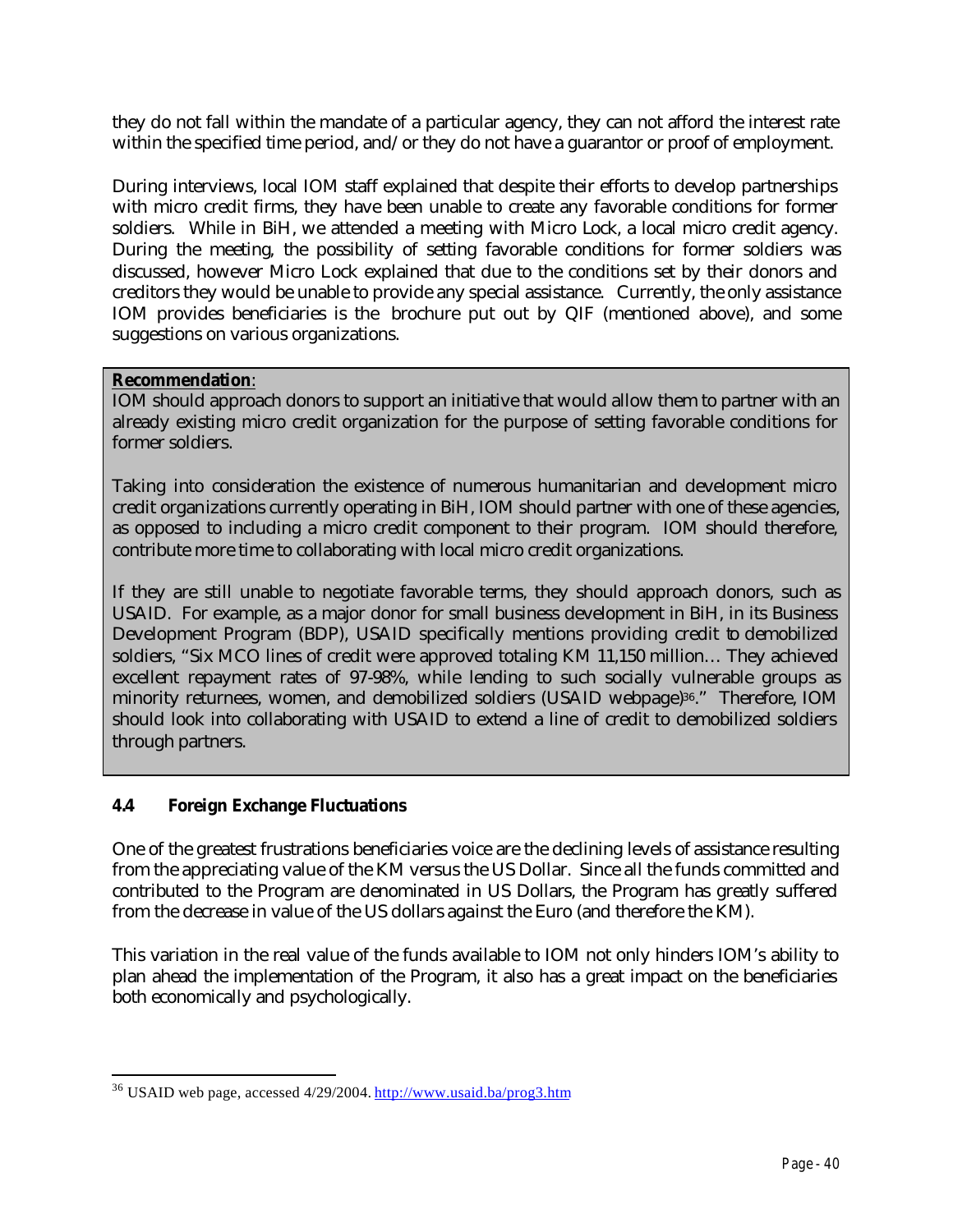While beneficiaries were originally offered assistance of a maximum amount of 4,000 KM, the loss in value of the US dollar against the Euro since the inception of the Program has resulted in a decrease of the maximum value of such assistance to 2,700 KM, i.e. by almost 40%. As indicated in section 4.1 above, beneficiaries often remain at low income levels, below or close to the poverty line and are thus extremely vulnerable to such drastic currency devaluation. Unaware or unable to understand the relationship of the US dollar's depreciation and the decrease in assistance offered by IOM, beneficiaries can interpret the decrease in funds available as either a decrease in IOM's commitment or, in the worst cases, the result of corruption within the Program.

This finding is all the more disturbing given that a number of the Program's donors are European and should therefore not be prevented by their regulations to commit funds in Euros.

#### **Recommendation**:

Subject to the compatibility of such recommendation with IOM financial regulations, we recommend that as much as possible of the funds be committed and/or made available to the Program in Euros rather than in USD. Given the fact that most of the Program expenses are incurred in KM which is pegged to the Euro, this would eliminate the foreign exchange risk from the Program's implementation.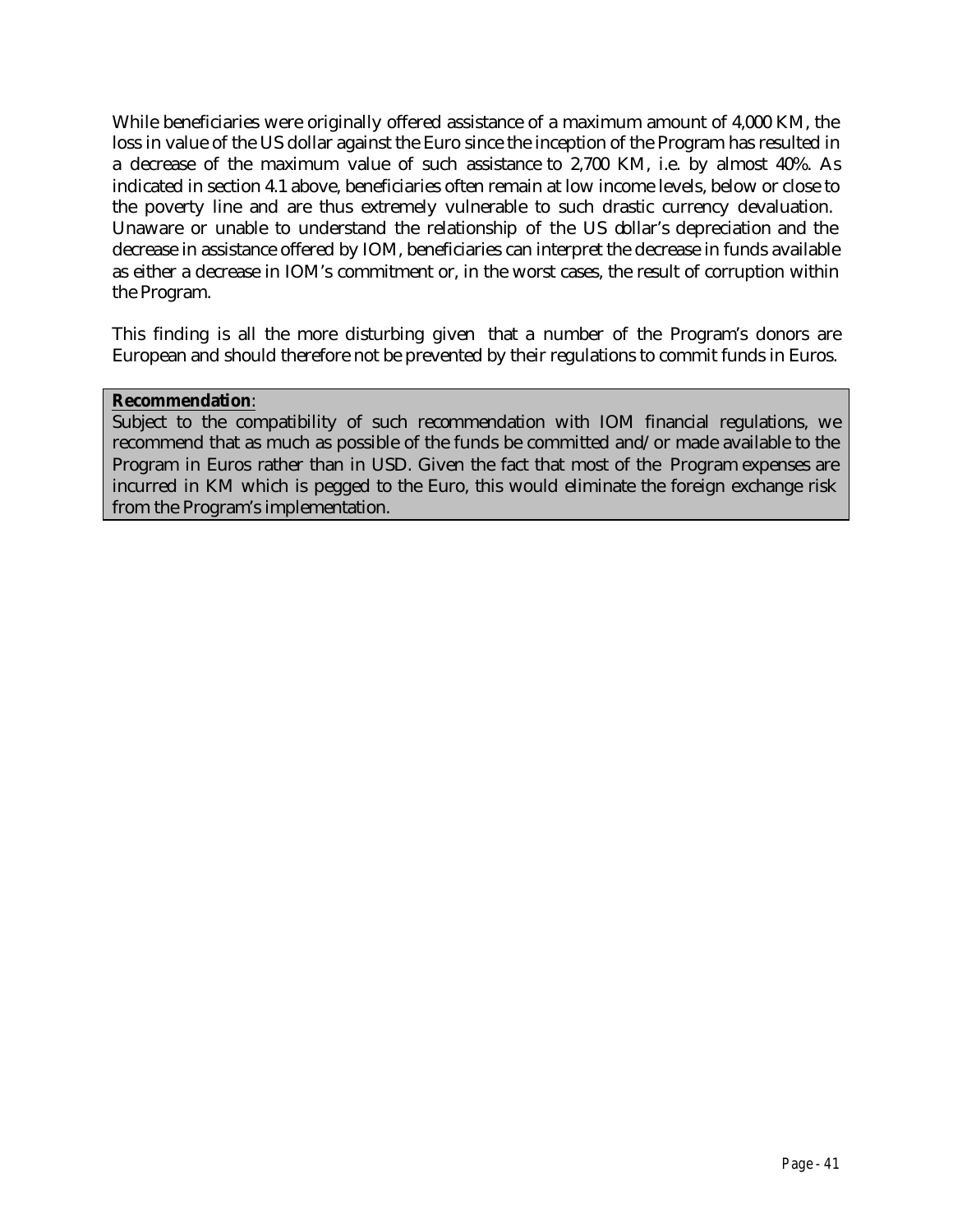#### **V. SUMMARY OF RECOMMENDATIONS**

#### **5.1 Implementation**

#### **(i) Dealing with Beneficiaries Most in Need of Guidance**

• IOM's consultants should take a more pro-active approach to dealing with beneficiaries who are less certain of what they would like to do. While these cases are certainly more difficult, such ex-soldiers are also often the most vulnerable, and IOM should devote special attention to helping these beneficiaries find a suitable form of employment.

#### **(ii) Procurement**

We recommend that additional checks and balances be added in the procurement structure.

### **(iii) Quality of Agricultural Kits**

The program officers should pay special attention to making sure all beneficiaries are fully informed and fully understand their right to return the animals within 50 days.

#### **(iv) Speed of Delivery**

- Reducing Delays: IOM should take a critical look at assistance delays and make efforts to reduce them inasmuch as possible.
- Managing Expectations Staff should make concerted efforts to better manage the expectations of beneficiaries by better explaining the potential delay in providing assistance. Such information should clearly state and explain expected delays between registration, interview, approval, and delivery.

For former soldiers who have not been interviewed yet, IOM should send them a letter informing them that their case has been recorded and when they should expect to be interviewed.

For former soldiers who have been approved, IOM should make improved efforts to inform beneficiaries of when they can realistically expect to receive their assistance packages in order to allow them to better prepare for receipt of such assistance

#### **5.2 Scope of the Program - Increasing collaboration amongst beneficiaries**

- Cooperation: For those interested in developing businesses in collaboration with other beneficiaries, IOM should provide greater information and technical support in the form of business plans and legal advice.
- Information: In the early stages of the approval process, IOM consultants should provide former soldiers with information about the activities of beneficiaries engaging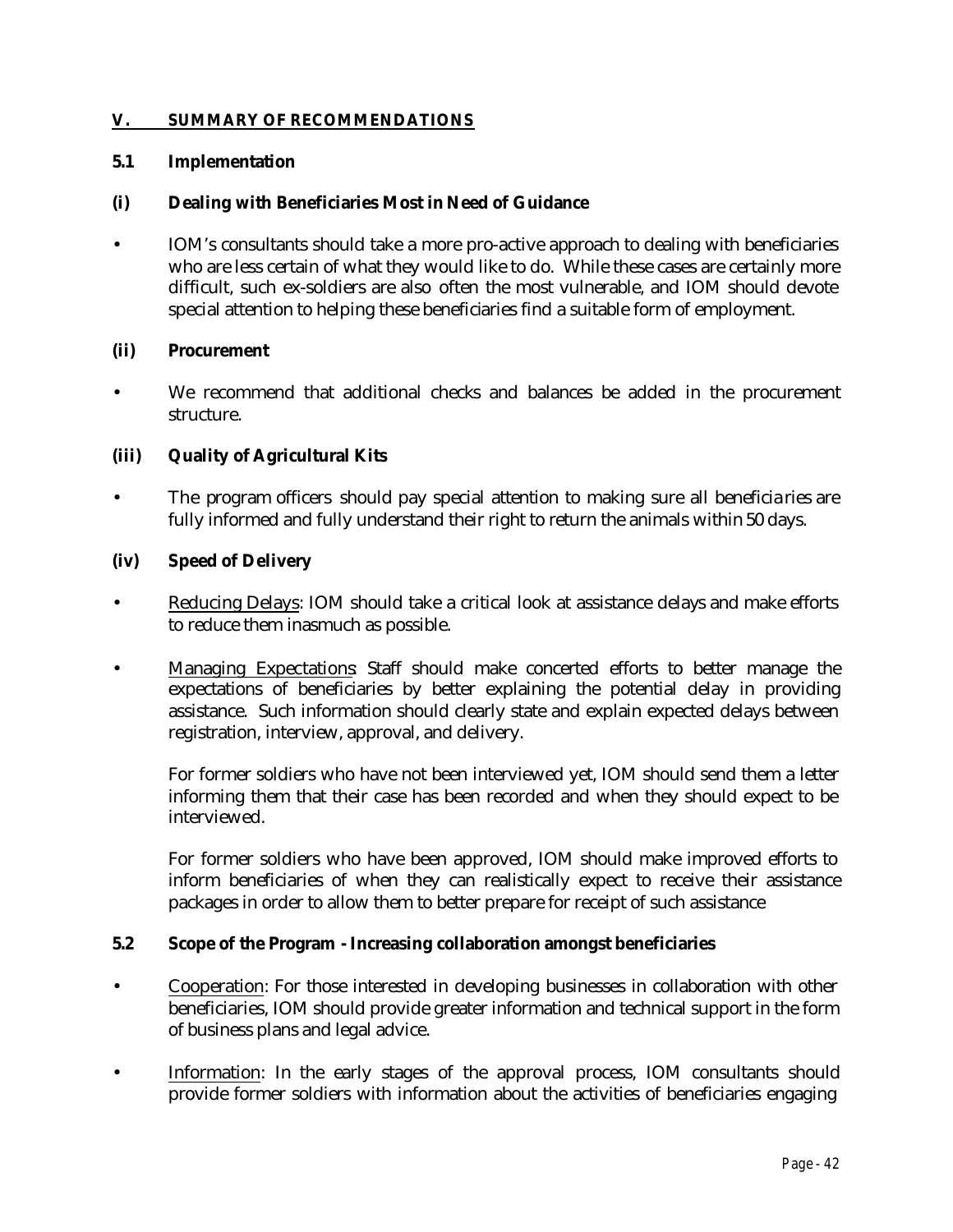in similar activities in their regions. This can include informing them about the number of individuals procuring the same materials and/or engaging in similar ventures and giving them a range of ideas in which collaboration could be pursued.

- Mentorship: Many former soldiers requested more technical training in the areas of agriculture and business. Considering the potential logistical and financial constraints that expanding a skills training component would entail, we suggest IOM facilitate the development of a mentorship program.
- Micro-credit: IOM should approach donors to win support for an initiative that would allow them to partner with an existing micro-credit organization for the purpose of setting favorable conditions for former soldiers.

# **5.3 Foreign Exchange Risk Hedging**

• We recommend that as much as possible of the Program's funding be committed and made available to the Program in Euros rather than in USD. Given the fact that most of the Program expenses are incurred in KM which is pegged to the Euro, this would eliminate the foreign exchange risk from the Program implementation.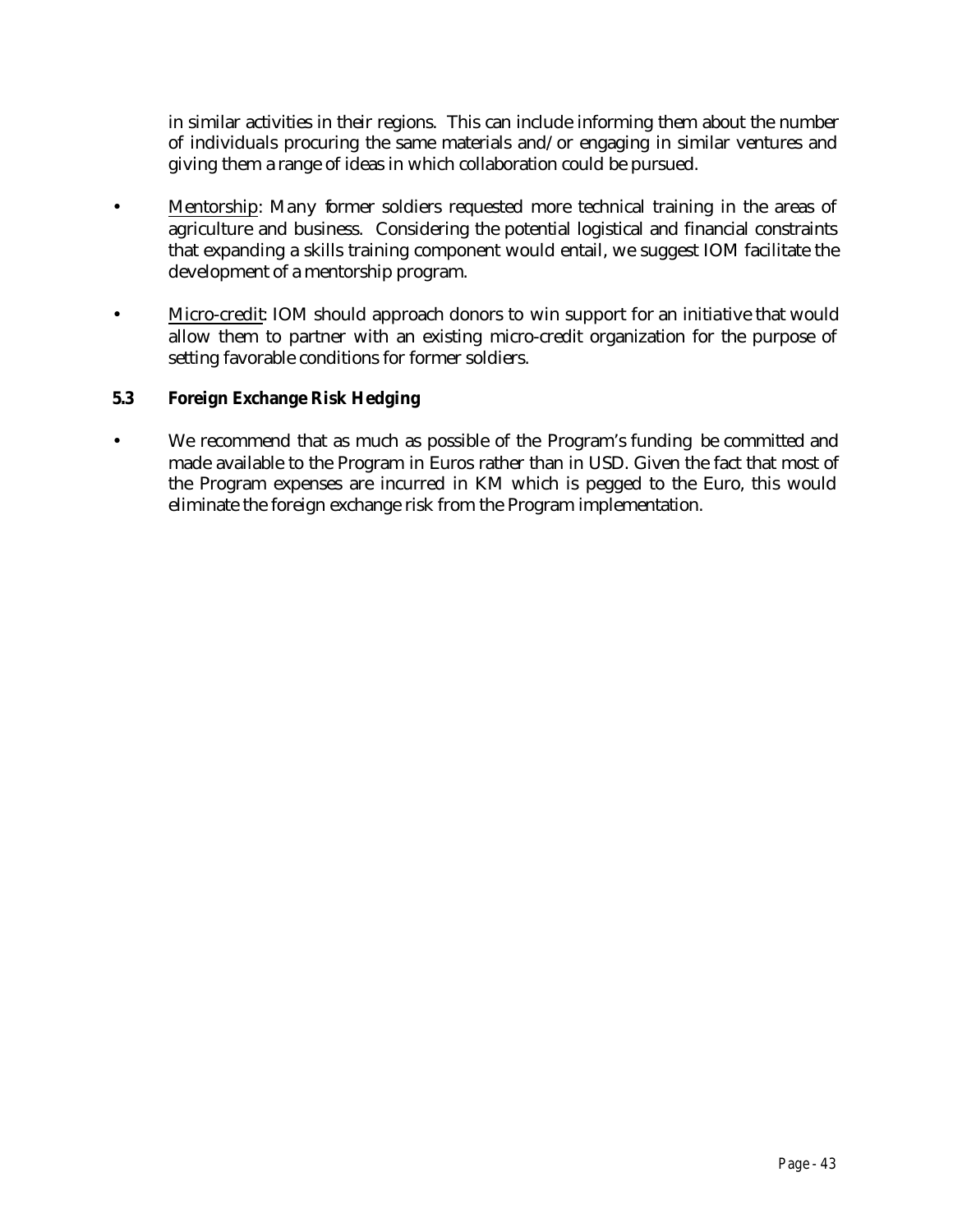## **VI. CONCLUSION**

Our study reveals that the TAFS Program has had a significant impact on the lives of thousands of former soldiers, their families and communities. Not only do our results show a strong poverty alleviation impact among a very vulnerable population, but interestingly, they also indicate that the program has in some cases catalyzed precisely the kind of small-scale business creation that will play a significant role in Bosnia and Herzegovina's on-going economic recovery.

Unfortunately, IOM faces challenges in moving forward. Besides donor fatigue in Bosnia generally, thinking about the peace-building cycle continues to be linear; DDR programs, seen primarily from a security lens, are conceptualized as part of emergency reconstruction that then must give way to development initiatives. As our study shows, programs like TAFS can in fact serve both security and development goals that in practice, as much of the recent work on peace-building shows, must be approached simultaneously.

In light of the continuing and severe challenges to Bosnia's recovery from war and genocide and more specifically, the anticipated demobilization of 4,000 older, less educated and worse-off soldiers this year, we sincerely hope that IOM will find the means to continue to play a constructive role in reintegrating former soldiers into civilian life. We hope our report contributes in a small way to making this happen and provides constructive ideas for improving an important and badly needed program.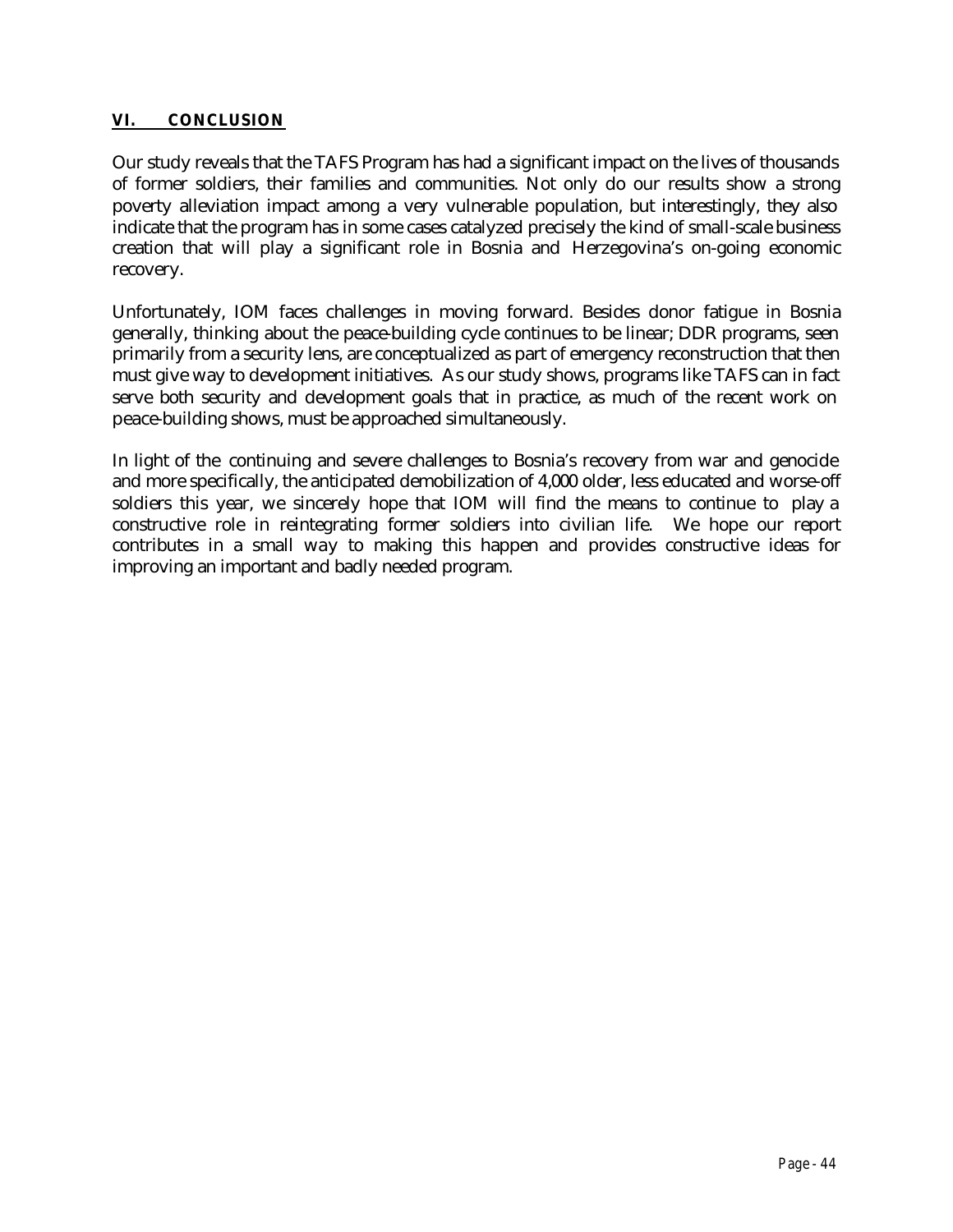#### **BIBLIOGRAPHY**

Andreas, Peter (2004): *The Clandestine Political Economy of War and Peace in Bosnia* . International Studies Quarterly.

Bass, Gary Jonathan (2000): *Stay the Hand of Vengeance: the Politics of War Crimes Tribunals*. Princeton University Press, September 2000.

Cox, Marcus, *State Building and Post-Conflict Reconstruction: Lessons from Bosnia*, Centre for Applied Studies in International Negotiations, January 2001.

European Union (2004): *A Pocket Guide to Micro Credit in Bosnia and Herzegovina.* The Quick Impact Facility Project.

Garb, Maja (2002): *Social Aspects of Post-Conflict Downsizing of the Armed Forces*. University of Ljubljana, Slovenia. Geneva Centre for the Democratic Control of Armed Forces (DCAF).

Gesellschaft Technische Zusammenarbeit (GTZ) (2001): *Demobilisation and Reintegration of Excombatants in Post-war and Transition Countries*. Eschborn, Germany. website http://www.gtz.de.

Gesellschaft Technische Zusammenarbeit (GTZ) (1996): *Model for Demobilisation and Reintegration Programs*.

Heinemann-Gruder, Andreas, Pietz, Tobias, and Duffy, Shay (2003): *Brief 27: Turning Soldiers into a Work Force: Demobilization and Reintegration in Post-Dayton Bosnia and Herzegovina.* Bonn International Center for Conversion (BICC).

Holbrooke, Richard (1998): *To End a War,* Random House, New York.

International Monetary Fund, *Bosnia and Herzegovina 2004 Article IV Consultation – Mission Concluding Statement,* 17 December 2003.

Kees, Kingma. (1996): *The Role of Demobilization in the Peace and Development Process in Sub-Saharan Africa*. African Security Review. Vol. 5. No. 6.

Nat, Colleta (1997): *Demilitarization, Demobilization, and the Social & Economic Integration of Ex-Combatants: Lessons From the World Bank Africa Experience*. The World Bank. Overseas Development Council (ODC).

Office of the High Representative (OHR) (2004): *Economic Newsletter*. The Economist Intelligence Unit. 'Country Report Bosnia and Herzegovina'.

Parry, Valery, *Military Reform in Bosnia and Herzegovina: Committed Incrementalism,* European Rim Policy and Investment Council, March 2003.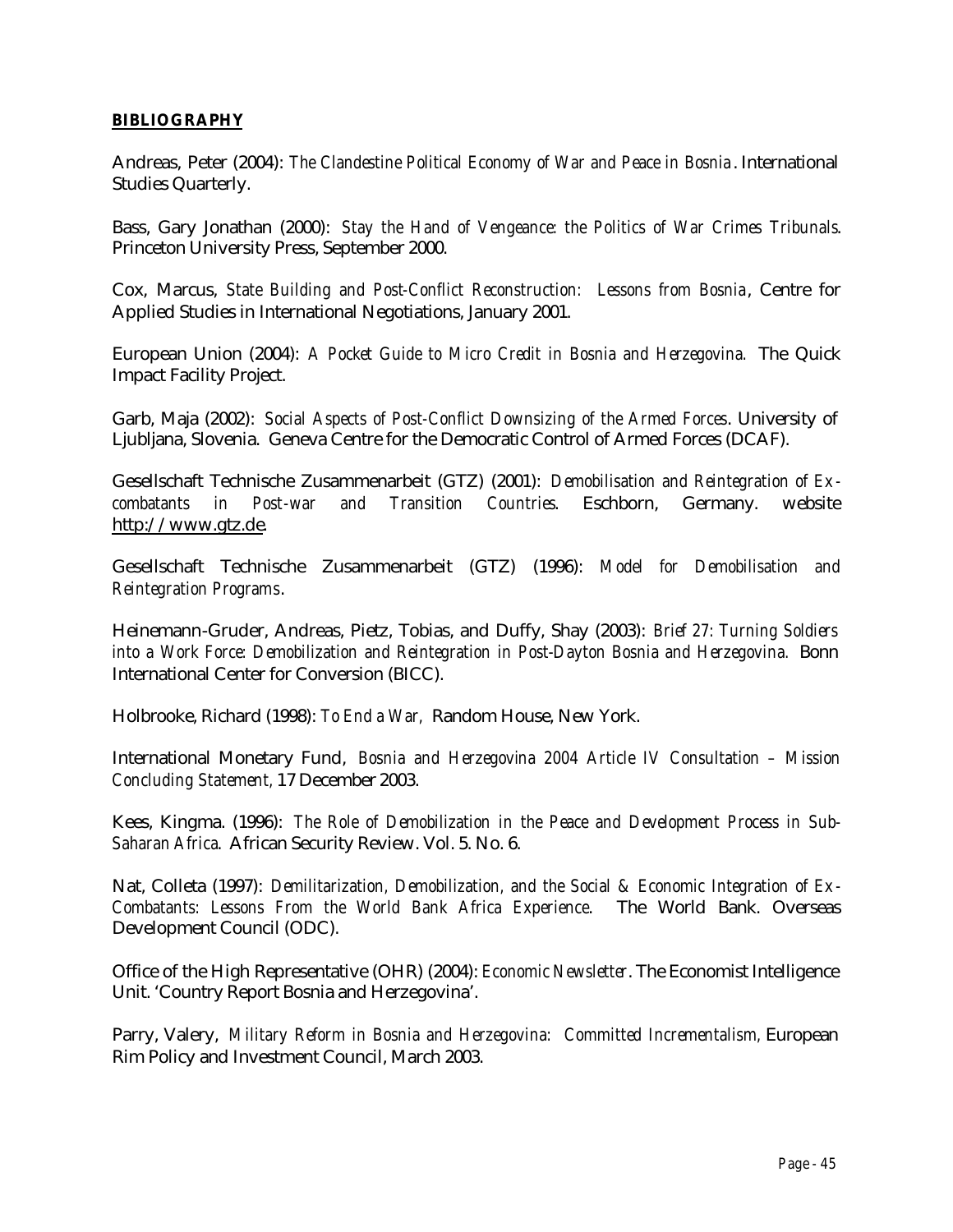Power, Samantha (2002): *A Problem from Hell: America and the Age of Genocide*. Harper Collins Publishers.

Pugh, Michael (2002): *Postwar Political Economy in Bosnia Herzegovina: The Spoils of Peace*. Global Governance. Volume 8. 2002. p. 467.

Rieff, David (1995): *Slaughterhouse : Bosnia and the Failure of the West*, Simon & Schuster.

Rohde, David: *Endgame: The Betrayal and Fall of Srebrenica, Europe's Worst Massacre Since World War II* 

Sells, Michael (1996). *The Bridge Betrayed: Religion and Genocide in Bosnia* . University of California Press.

Sells, Michael (1996): *Religion, History, and Genocide in Bosnia and Herzegovina*, in Religion and Justice in the War over Bosnia, Scott Davis (ed), Routledge, New York, 1996.

Smillie, Ian. Evenson, Kristue. "Sustainable Civil Societies or Service Delivery Agencies?" in *Rethinking International Organizations: Pathology and Promise.* Dijkzeul, Dennis and Beigbeder,Yves eds. Berghahn Books, 2003. p. 295.

United Nations Development Program (UNDP) (2003): *Early Warning System 2003* Third Quarter Report.

United Nations Development Program (UNDP) (2003): *Millennium Development Report.*

United Nations Executive Committee on Humanitarian Affairs (ECHA) DDR Working Group (2000): *Harnessing Institutional Capacities in Support of the Disarmament, Demobilization and Reintegration of Former Combatants Discussion Paper of the Working Level Group*.

United States Department of Agriculture (USDA) (2002): *Bosnia and Herzegovina Exporter Guide*.

Zeeuw, Jeroen (2001): *Building Peace in War-Torn Societies: From Concept to Strategy*. Netherlands Institute of International Relations 'Clingendael'. Conflict Research Unit. 2001.

### **Web sites:**

Prizma Micro Credit Organization, accessed 2/24/2004 http://www.prizma.ba/external/english/english.htm

World Vision, accessed 4/24/2004, http://meero.worldvision.org/news\_article.php?newsID=426&countryID=6

USAID web page, accessed 4/29/2004. http://www.usaid.ba/prog3.htm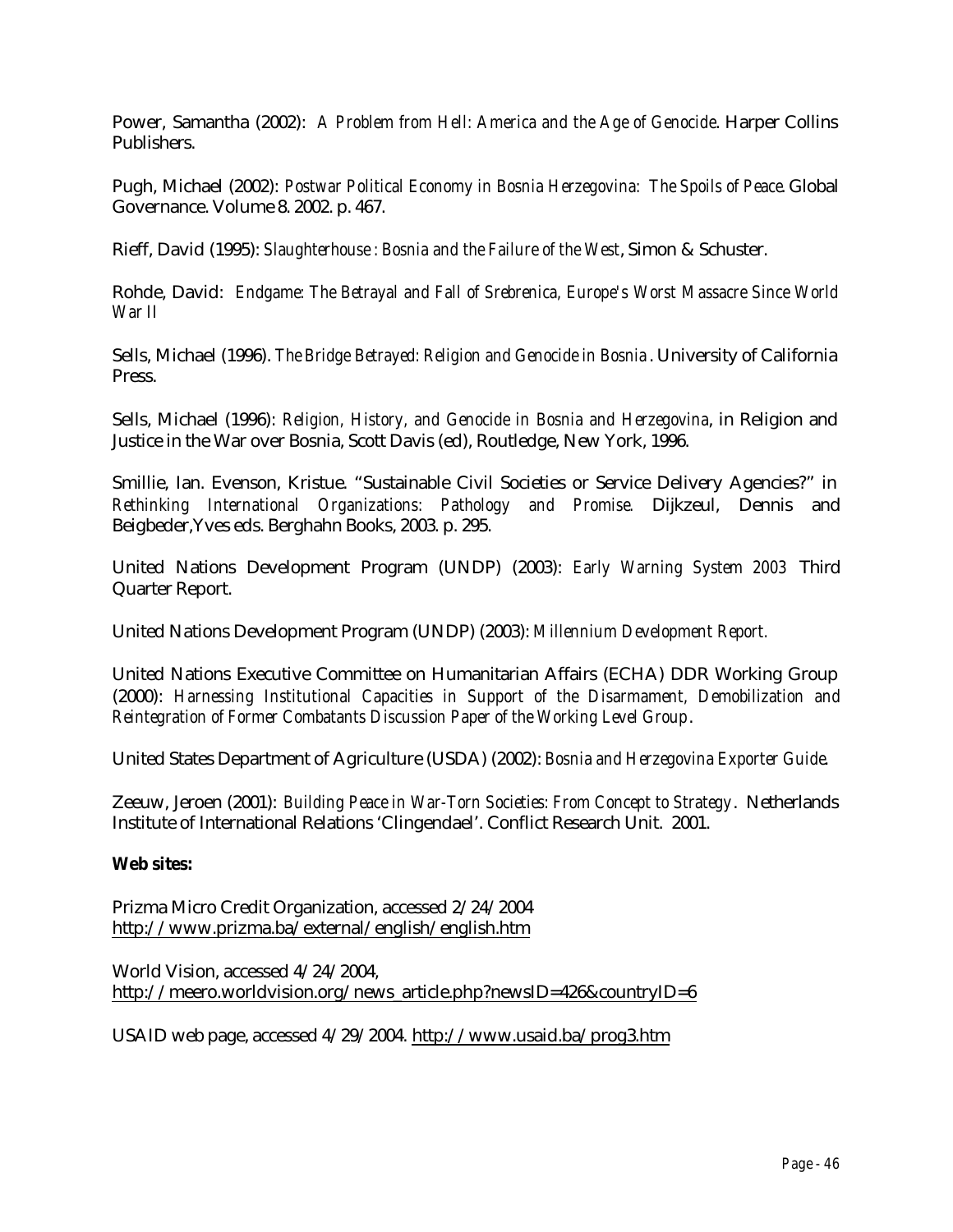### **APPENDICES**

**APPENDIX I:** Main Features of the Demobilization Plan

**APPENDIX II:** Disarmament, Demobilization and Reintegration (DDR) in BiH

**APPENDIX III:** The Political and Economic Context for Demobilization in BiH

**APPENDIX IV:** IOM Bosnia Administrative Organization

**APPENDIX V:** Surveys

**APPENDIX VI:** Methodology

**APPENDIX VII:** Focus Group Guide

**APPENDIX VIII**: Cooperation with AGEF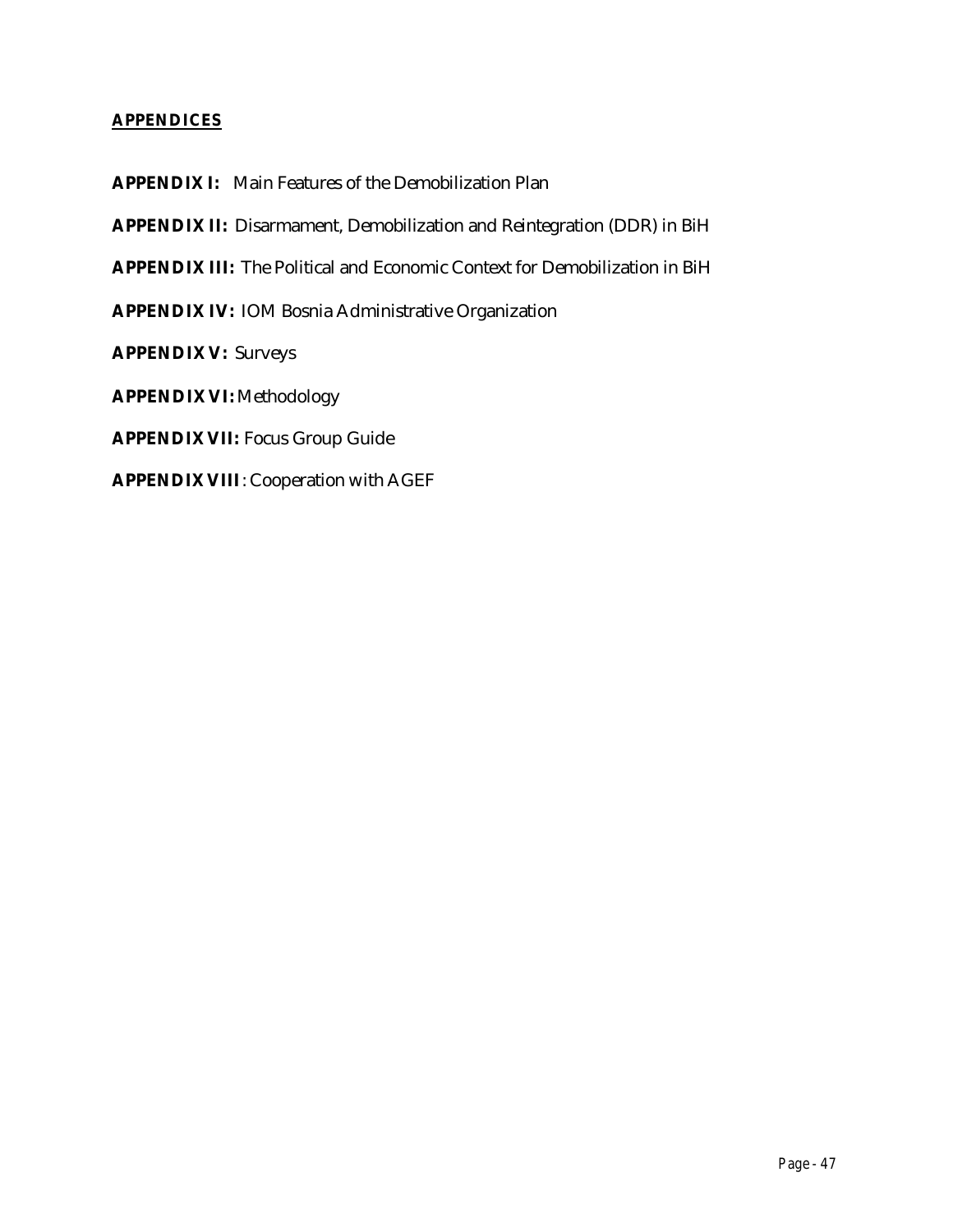### **APPENDIX I: MAIN FEATURES OF THE 2004 DEMOBILIZATION PLAN**

This fourth phase of demobilization is for the entire country and deals with the reduction of the army as well as the transfer of responsibilities from the entity level to the State level. Under the reform, approved by the President of the BiH on March 24th 200437, the armed forces will be organized around three key organs at the state level: the Ministry of Defense of BiH (since 16 March 2004), the Joint Headquarters and the Joint Operative Command. The operational chain of command will go from the Presidency to the Council of Ministers to the Parliament to those three organs.

There will still be Ministries of Defense and armies in each entity, but only functioning in a support capacity (human rights, administration). They will be under joint command and procedures. All operational aspects will be decided at the State level. Most powers will ultimately be transferred to State.

The State Ministry of Defense is headed by one minister and two deputies, each from a different ethnic group. This structure will be reproduced for the top management of the Joint Headquarters and the Joint Operative Command38.

The Armed Forces will number 12,000 soldiers in total, 8,000 of which are members of the Federation Army and 4,000 of the RS Army. This means that under the 2004 wave of demobilization, approximately 5,200 and 2,600 soldiers will be demobilized in the Federation and the RS respectively. The Ministry of Defense will also be downsized by 25 percent from a current level of 1,260.

### **In the Federation, demobilization will be conducted along the following principles**:

Criteria for continuing serving in the army: in accordance with NATO criteria, as well as other norms, soldiers will be allowed to remain in the army if meeting the following criteria:

- ß Education: high school or higher or higher levels of military training
- **EXECUTE:** Performance: demonstrated better performance relative to his/her peers
- Health: able to serve in the army
- ß Ability to speak foreign languages and capacity to receive further training will be considered
- ß Tenure: joined military early on

 $\overline{a}$ 

- ß Medals: received highest military honors
- **Sustenance: is the only bread-winner in his/her family**
- ß Family: if a child or spouse of a former soldier who was killed in action

Aside from the above mentioned general criteria, soldiers will be demobilized based on their age:

<sup>37</sup> B-H Presidency Limits Size of Regular Armed Forces to 12,000 Soldiers *Sarajevo ONASA (Internet Version-WWW) in English, Wednesday, March 24, 2004*

<sup>38</sup> B-H Defense Reform Commission Head Says Bosnia To Meet NATO Requirements, *Sarajevo ONASA (Internet Version-WWW) in English Apr 04, ONASA Wednesday, April 7, 2004*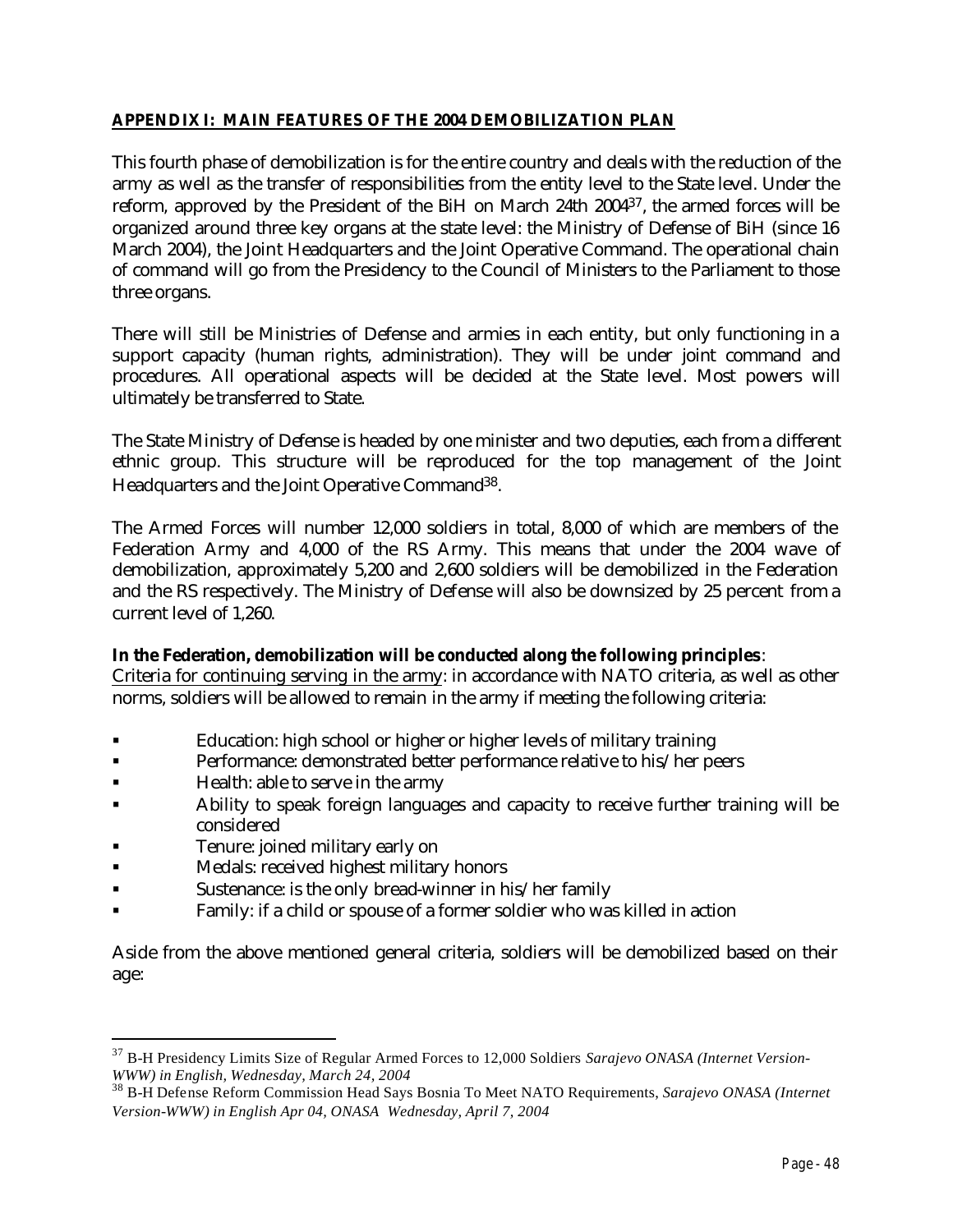- Older than 35 (45 for logistics) years for soldiers who do not have High-school education
- ß 40-45 years old for non-commissioned officers who do not have a High-school education and have not expressed an interest in further military training
- ß 35-45 years old for officers who do not have higher education and do not express interests for further education/training
- ß 45-50 years for very senior officers (i.e. brigade commander) who do do not posses college degree and show no interest in further education/training.

As per the decision of Federal Ministry of Defense, exceptions are going to be made for those soldiers and officers that have received the «Golder Lilies» medal in the Federation of BiH or highest honors as the soldiers of HVO. If they are not able to retire under adequate conditions, they will be allowed to remain in the army and free education will be provided to them regardless of their current level of schooling.

## Different Methods of demobilization:

### **1. Retirement:**

Soldiers who are at least 45 years old, having 20 years of service, and at least 3 years of service during the war have the right to receive retirement benefits. If recommended by the Ministry of Defense, only those with the title of General, regardless of their age or serving time, may become eligible for retirement benefits. It is expected that about 1,500 soldiers will retire.

### **2. Voluntary departure**

Soldiers who do not meet the criteria for continuing serving in the army will be offered the possibility to voluntarily leave the army and to receive a severance package in exchange for giving up their legal entitlement to severance  $pay39$ . The amount of the severance package is currently under debate in Parliament, but it is expected that it should amount to 6,000 KM. The Ministry of Defense of the Federation forecasts that about 500 to 1,000 soldiers will decide to leave voluntarily. The low level of this forecast is due to the fact that soldiers who remain in the army are in average much older than those during previous rounds of demobilization<sup>40</sup>. The severance package, which is also lower, is therefore less attractive to them.

# **3. Firing**

 $\overline{a}$ 

In order to meet the requirement of reducing the Federation component of the army by 5,200 soldiers, the Ministry of Defense will fire about 2,500 additional soldiers who do not meet the criteria for continued service in the army. They will receive the common military law severance package: i.e. four, nine, or 15 months of salary according to their service duration and rank (see box below).

<sup>&</sup>lt;sup>39</sup> If serving less than 15 years, the entitlement is 4 months, 15-25 years 9 months and if serving mo re than 25 years the entitlement is 15 months (*source: Analysis and comments on 2002 severance pay to redundant professional soldiers, OSCE, 03/10/ 2003. p.1)*

<sup>40</sup> According to the OSCE: around 10% of armed forces personnel are more than 50 years old (A*nalysis and comments on 2002 severance pay to redundant professional soldiers, OSCE, 03/10/ 2003. p.3)*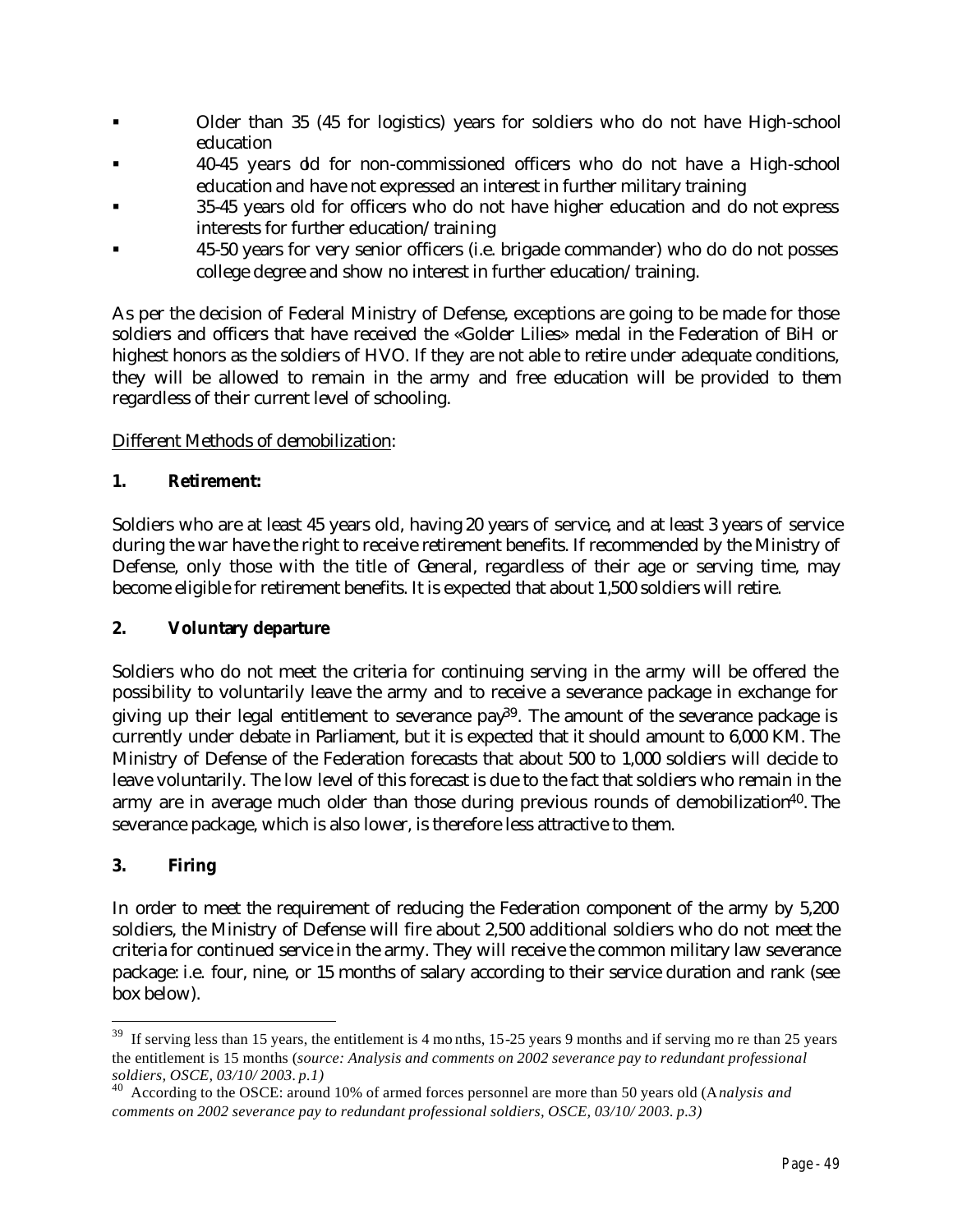#### **AVERAGE SALARIES, SEVERANCE PAY AND LENGTH OF SERVICE OF SOLDIERS**

#### **Average Salary and Legal Entitlement per rank**

|                         |              | Federation | RS           |            |
|-------------------------|--------------|------------|--------------|------------|
| Rank                    | Young Junior | Old Senior | Young Junior | Old Senior |
| Avg Monthly Salary (KM) | 440          | 1220       | 270          | 680        |
| Severance Pay (months)  |              | כו         |              | 15         |
| Total entitlement (KM)t | .760         | 18.300     | 1.080        | 10.200     |

#### **Average Length of Service, Salary and Legal Entitlement under the Military Law for soldiers demobilized in 2002**

| 335   |
|-------|
| 9.25  |
| 3.099 |
|       |

*Source: Analysis and comments on 2002 severance pay to redundant professional soldiers, OSCE, 03/10/ 2003*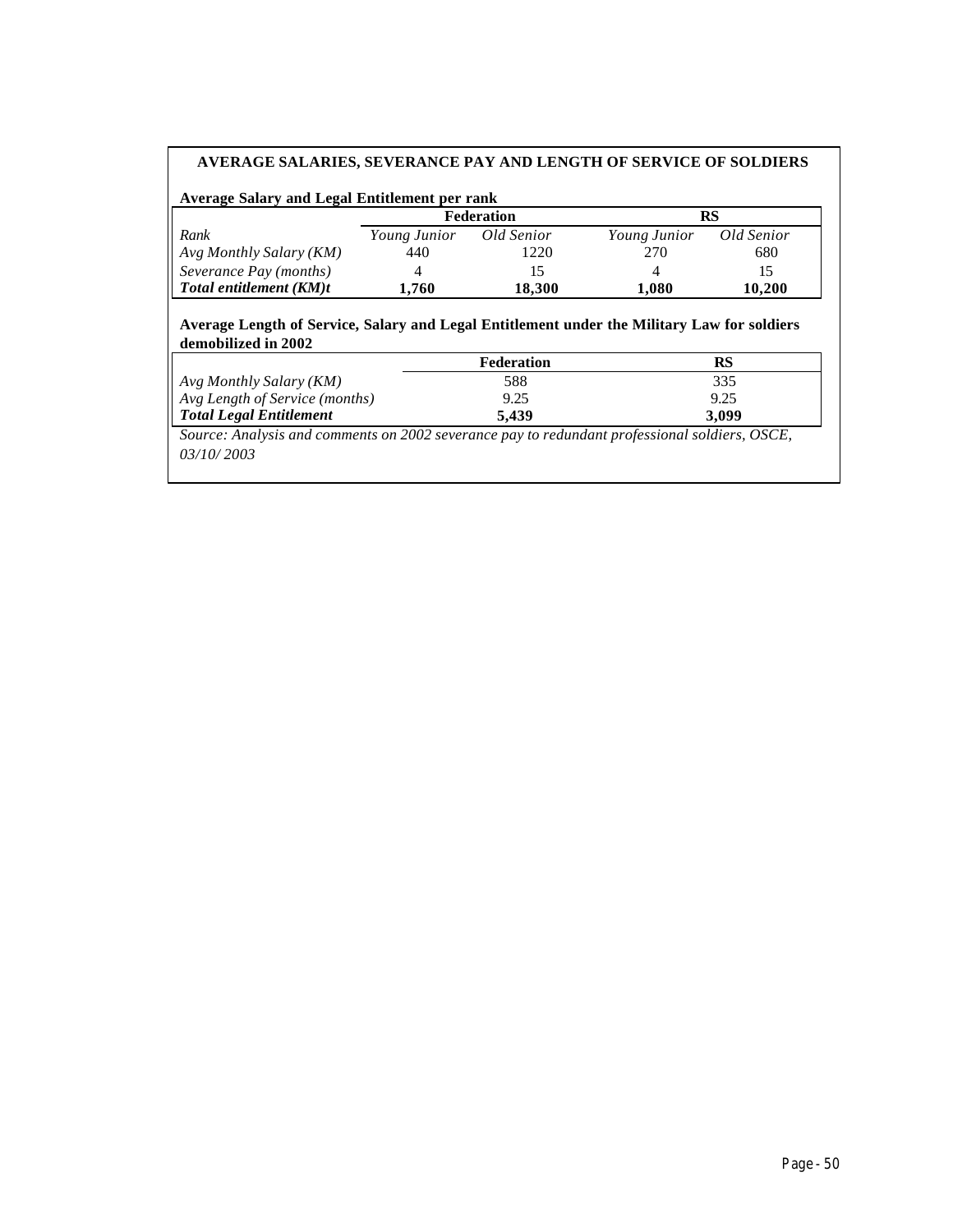### **APPENDIX II: DISARMAMENT, DEMOBILIZATION AND REINTEGRATION (DDR) IN BIH**

Over the past decade, disarmament, demobilization and reintegration (DDR) programs have received growing attention due to their role in contributing to the peace and development of post-conflict countries. In most efforts to support ex-combatants, policy makers face a dilemma on whether or not to treat former soldiers as a special target group. From a short term perspective, the inclination may be to please former combatants to return their arms, but in the long term it can contribute to the overall peace process by assisting them to find livelihoods outside the armed forces. Alternatively, by not investing in DDR programs, society could be at greater risk if increasing unemployment and social deprivation leading to increasing crime rates and political instability<sup>41</sup>. Therefore, DDR programs are generally considered a security development nexus since the facilitation of former combatants into society contributes to both the peace and development of the country.

Although each DDR program is shaped by distinct political and socioeconomic circumstances, basic models have been developed which outline the necessary sequence of events that must ensured in order for such an undertaking to be successful. This section briefly highlights one DDR model and links it to the specific components of the BiH demobilization effort; and it discusses the vital security and development dimensions of DDR programs and how they contribute to sustainable peace and economic recovery in post-war settings.

### *The DDR Process*

 $\overline{a}$ 

The chart below sketches the basic phases of a demobilization process: planning, demobilization, and reintegration. As will be discussed, each of these stages plays an important role in a complete and successful DDR. IOM's assistance in BiH begins in the demobilization phase; however it is primarily focused on the reintegration phase since it seeks to provide support in the form of employment, training, and counseling for former combatants after being discharged from the military.

<sup>&</sup>lt;sup>41</sup> Keses, Kingma. 'The Role of Demobilization in the Peace and Development Process in Sub-Saharan Africa'. p. 9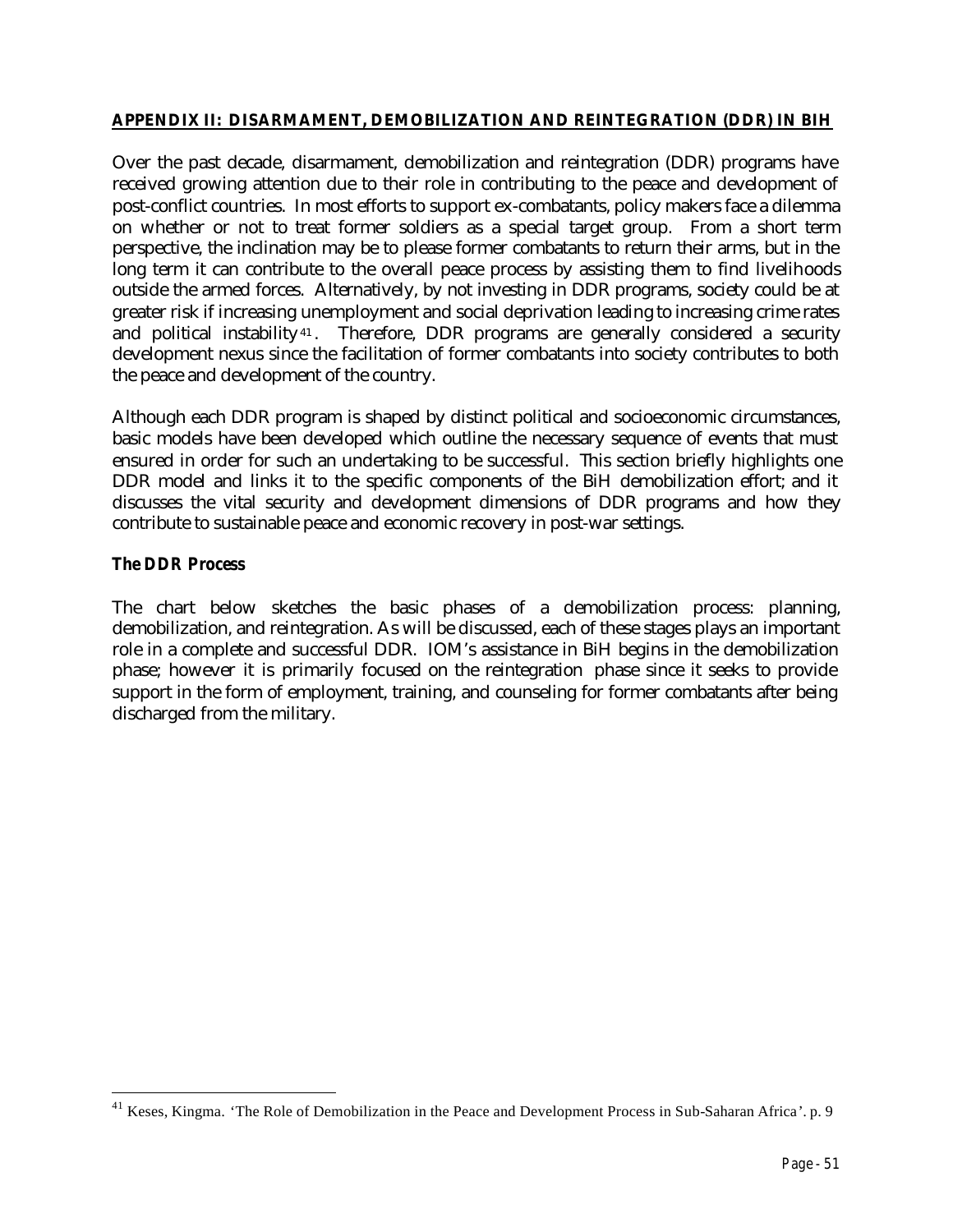

GTZ (1996). '*Guidelines and Instruments for Future Programs*'. pg. 1

# *Planning*

The planning phase is the period in which UN agencies; international organizations, government ministries, and other relevant actors coordinate their efforts to negotiate peace and contingency planning immediately after the conflict.<sup>42</sup> The UN has recognized DDR as an integral part of the peace process, by stating in the Brahimi Report on the reform of UN Peacekeeping Operations, that "DDR programs are to be considered in the budgets of complex peace operations in order to facilitate the rapid disassembly of fighting factions and reduce the likelihood of resumed conflict."<sup>43</sup> It is recommended that at this early phase a single neutral institution or organization be in charge of the DDR program to allow for a clearer mandate and the securing of funds.<sup>44</sup>

Unfortunately, in the case of BiH, formal demobilization was not included nor planned for in the 1995 Dayton Peace Accords (DPA). Due to the sensitive political nature of this peace process, the negotiators chose to focus their efforts on preserving a loose confederation comprised of separate armies. As a result, the World Bank reported that by June 1996 (approximately six months after the formal cessation of hostilities), some 300,000 out of a maximum estimate of 400,000 fighters had left the armed forces.45 Neither the government of the Federation of Bosnia and Herzegovina nor the government of the Republika Srpska set up institutional capacities to deal with the demobilization and reintegration of former combatants. Moreover, neither the Office of the High Representative (OHR) nor BiH's central government

<sup>42</sup> GTZ, 'Model for Demobilization and Reintegration'. 1996. p. 4

<sup>43</sup> GTZ. 2001. p. 1

<sup>44</sup> GTZ.1996. p.2

<sup>45</sup> Heinemann-Gruder. 'Brief 27: Turning Soldiers into a Work Force'. 2003. p. 8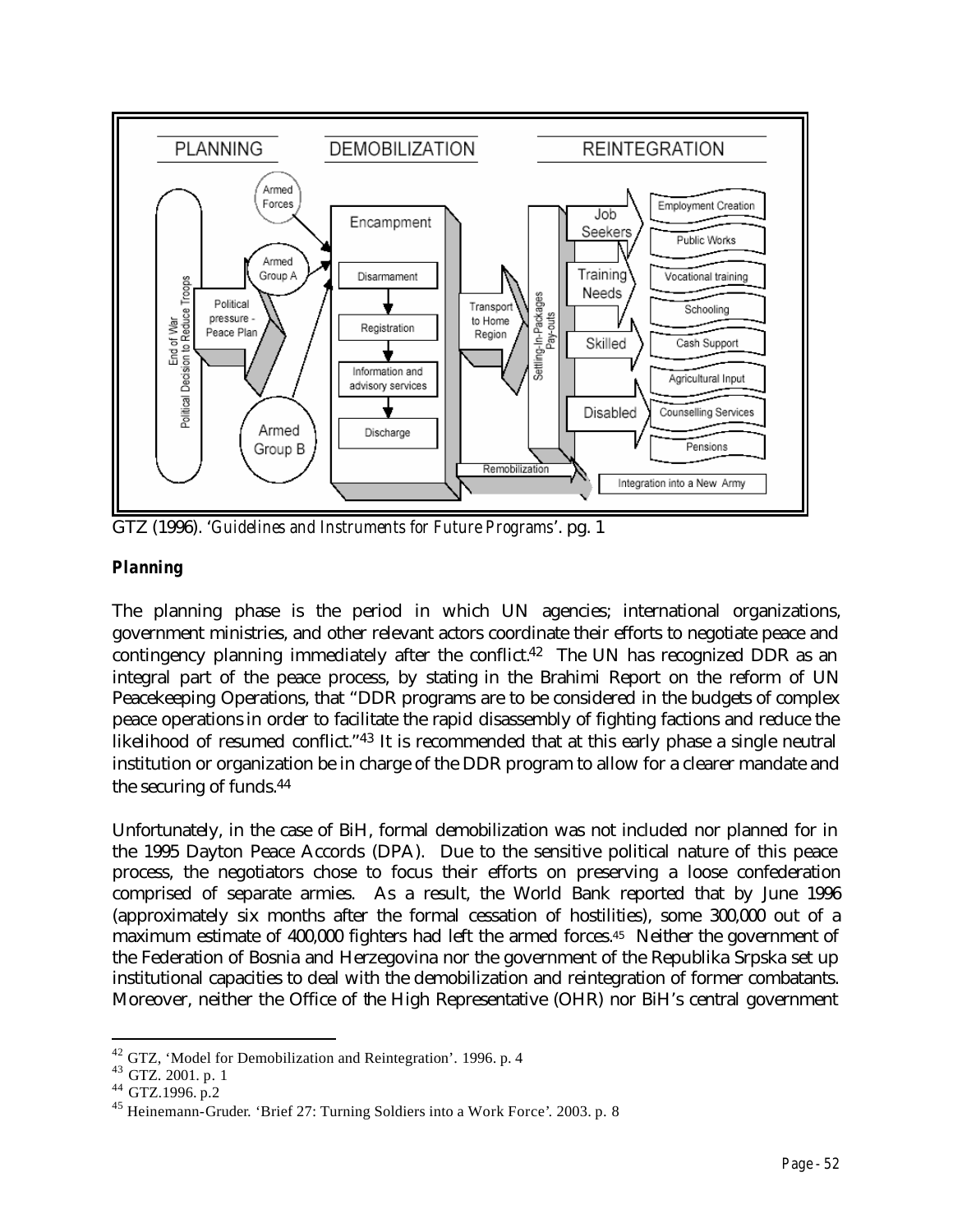took responsibility for oversight of the demobilization process.46 As a result, in BiH, the majority of soldiers demobilized after the war received no skills training or psychological assistance for post-military life.

It was not until 1998 that the international community and BiH officials started to focus on a planned demobilization effort.47 By February 1999, government budget officials agreed to reduce military expenditures by 39 percent and by the end of January 2001, the armed forces of both entities had cut down their troops to a combined total of approximately 34,000 active duty soldiers with an additional 15,000 reservists. <sup>48</sup> The World Bank was initially designated responsibility for assisting these demobilized soldiers, but the job was transferred to IOM in 2002. Therefore, because DDR was not included in the peace planning phase, programming has been inconsistent in the post-war period.

### *Demobilization*

The demobilization period is when the number of people in the military, including official armed forces personnel, paramilitary forces, and opposition forces, are significantly reduced.<sup>49</sup> This phase includes the massing of combatants in assembly areas (AAs) and camps for the purpose of gaining direct control over the troops and of carrying out subsequent demobilization practices, such as registration and disarmament. This is considered a critical phase of the procedure since failure to achieve these objectives can jeopardize the whole demobilization process.<sup>50</sup>

Disarming, defined as controlled collection of light and heavy weapons, is central to the Program since the overall goal is to re-establish the state's control over the monopoly of force. Discharge from the army often comprises transport to the home region and a package of materials to assist the combatant immediate readjustment.51 Depending on the duration of time in AAs, there are also efforts to provide advisory and/or vocational training to assist soldiers prepare for reintegration. In the case of BiH, IOM's presence is still minimal at this point, but is necessary to the efficiency of the DDR program since it is there that the soldiers are introduced to the Program and have the opportunity to register for services.

### *Reintegration*

Specifics of the reintegration phase vary between contexts depending on the length of encampment, the duration of the war, the economic stability of the country, and the social situation to which the soldiers are returning. Nonetheless, the reintegration phase in DDR programming refers to the provision of targeted programs to war veterans to facilitate their return to civilian life. These instruments facilitating reintegration can include, counseling,

 $\overline{a}$ <sup>46</sup> Ibid. p. 9

 $47$  Ibid. p. 9-10

 $48$  Ibid. p. 10

 $49$  Ibid p. 10

 $50$  Ibid. p. 5

 $51$  Ibid. p. 7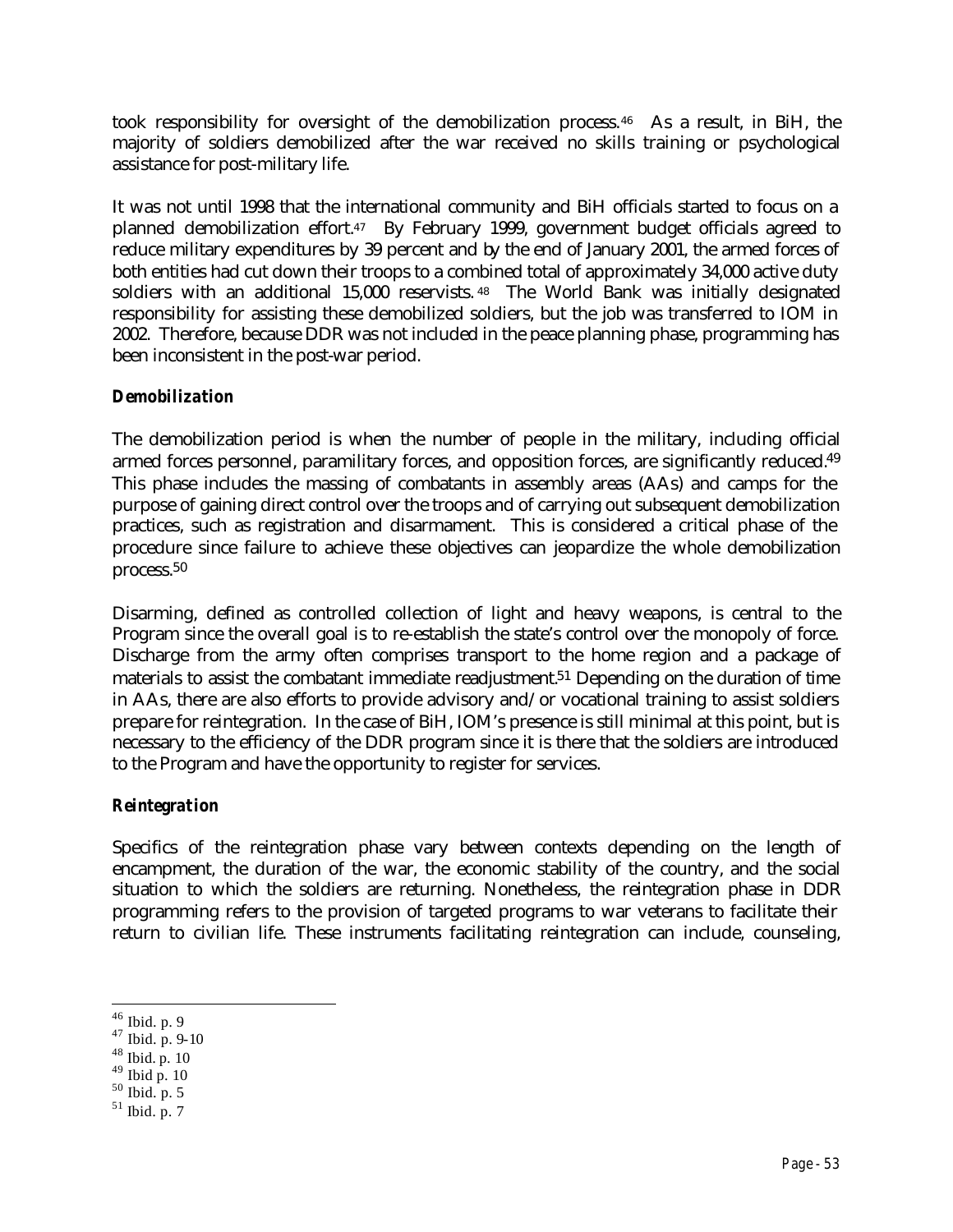technical and managerial training and advice, procurement of tools, credit facilities, construction of houses, improvement of social infrastructure and the creation of employment<sup>52</sup>.

Demobilized soldiers are thought to be particularly vulnerable during this phase, since their training in military skills and frequent lack of education for relevant civilian employment may hinder their ability for adjustment to civilian life. Particularly susceptible groups for experiencing difficulty include groups such as female and disabled soldiers and those suffering from Post Traumatic Stress Syndrome (PTSD)<sup>53</sup>. In addition, after years of being in the military, many have grown accustomed to relying on a state salary and often have no plans of their own for income generation. However, it should be recognized that despite efforts by assistance programs to help former combatants, this phase will be primarily influenced by the broader economic environment, the support they receive from their families and communities, and in the longer term, the recovery of the state, since it will ultimately determine their available prospects. Nonetheless, if former combatants feel they are not given any recognition and/or assistance after demobilization they can easily become frustrated, disillusioned, and/or demoralized, especially if they feel other opportunities, such as education and/or investments, were forfeited in order to serve.

Taking these factors into account, assistance in reintegration is required from a general development perspective, with peace and security arguments adding to its importance<sup>54</sup>. This is because; upon reintegration former combatants become members of communities, and in the case of post conflict countries, a part of the reconstruction process. By gaining abilities to become active members of society they have the potential to earn income to support their families and contribute to the overall development of the post-war economy. In contrast, by neglecting this population and allowing them to become disillusioned society can become exposed to the inherent risk of having large numbers of former combatants becoming frustrated and subsequently joining subversive criminal organizations or other black market activities, being recruited to fight as mercenaries, and/or contributing to the instability of the country by becoming involved in rebel or insurgency movements.<sup>55</sup> Therefore, while reintegration is primarily a development process, with elements of security components since it aims to provide long-term assistance to soldiers as they reintegrate into society.

Reintegration is the phase of DDR in which IOM BiH is primarily involved. The Program focuses on the economic reintegration of soldiers by providing them with either procurement of agriculture and small business resources, vocational training and/or job placement. However, as discussed above, former soldiers are being discharged into communities where there are limited employment prospects available on the whole. This coupled with their need to foster new skills makes their economic reintegration increasingly challenging.

<sup>&</sup>lt;sup>52</sup> op.cit. Kees. p. 9<br><sup>53</sup> op.cit. Heinemann-Gruder. p. 5

 $54$  op.cit. Kees. p. 9

 $55$  Ibid. p. 7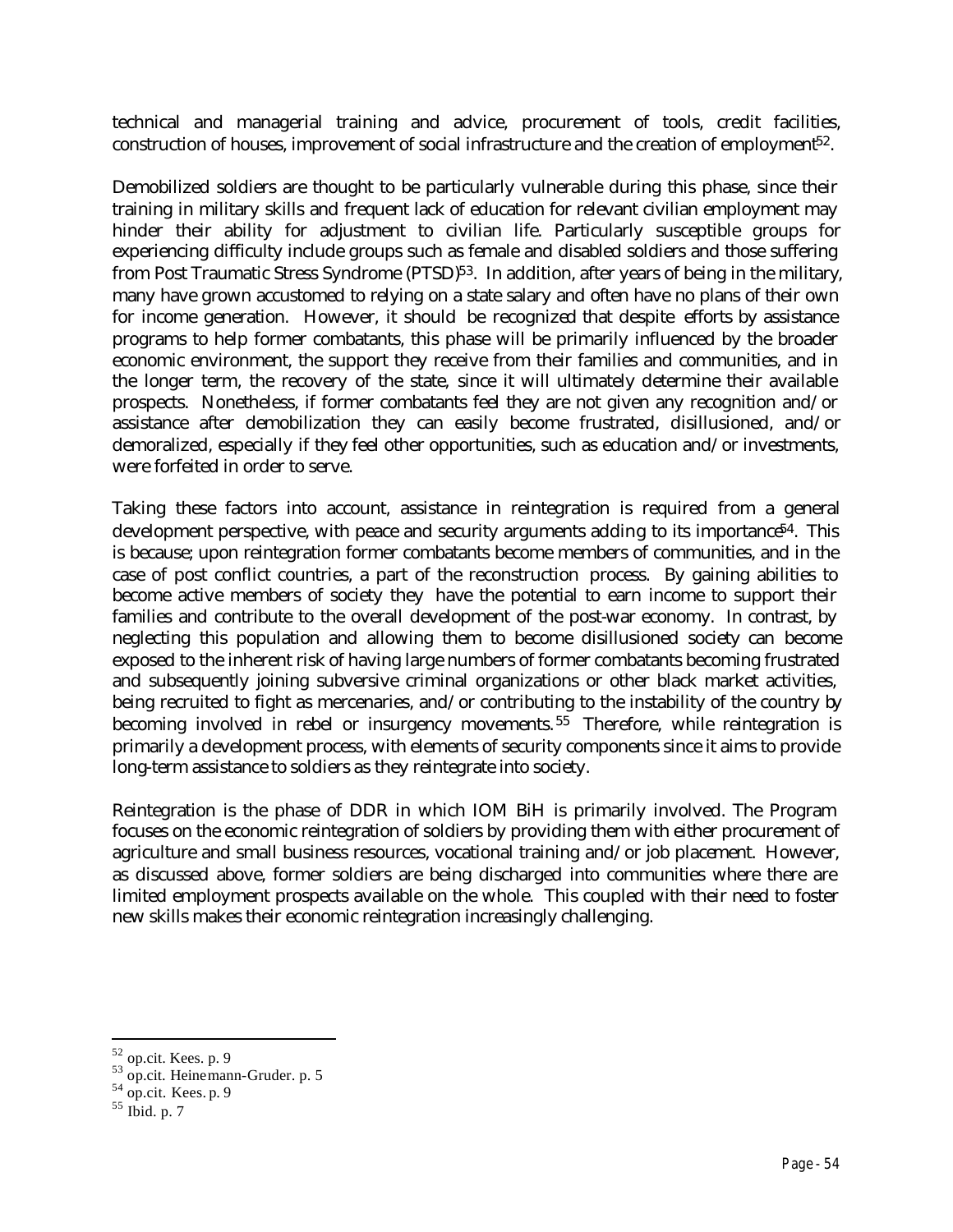For the vast majority, IOM is the only organization and/or agency in BiH offering assistance after demobilization. However, programming has been substantially reduced in the past year as donor funding has declined. Nonetheless, because reintegration is principally concerned with creating a sustainable peace, the development of the country has much to gain from the continuation of DDR programming.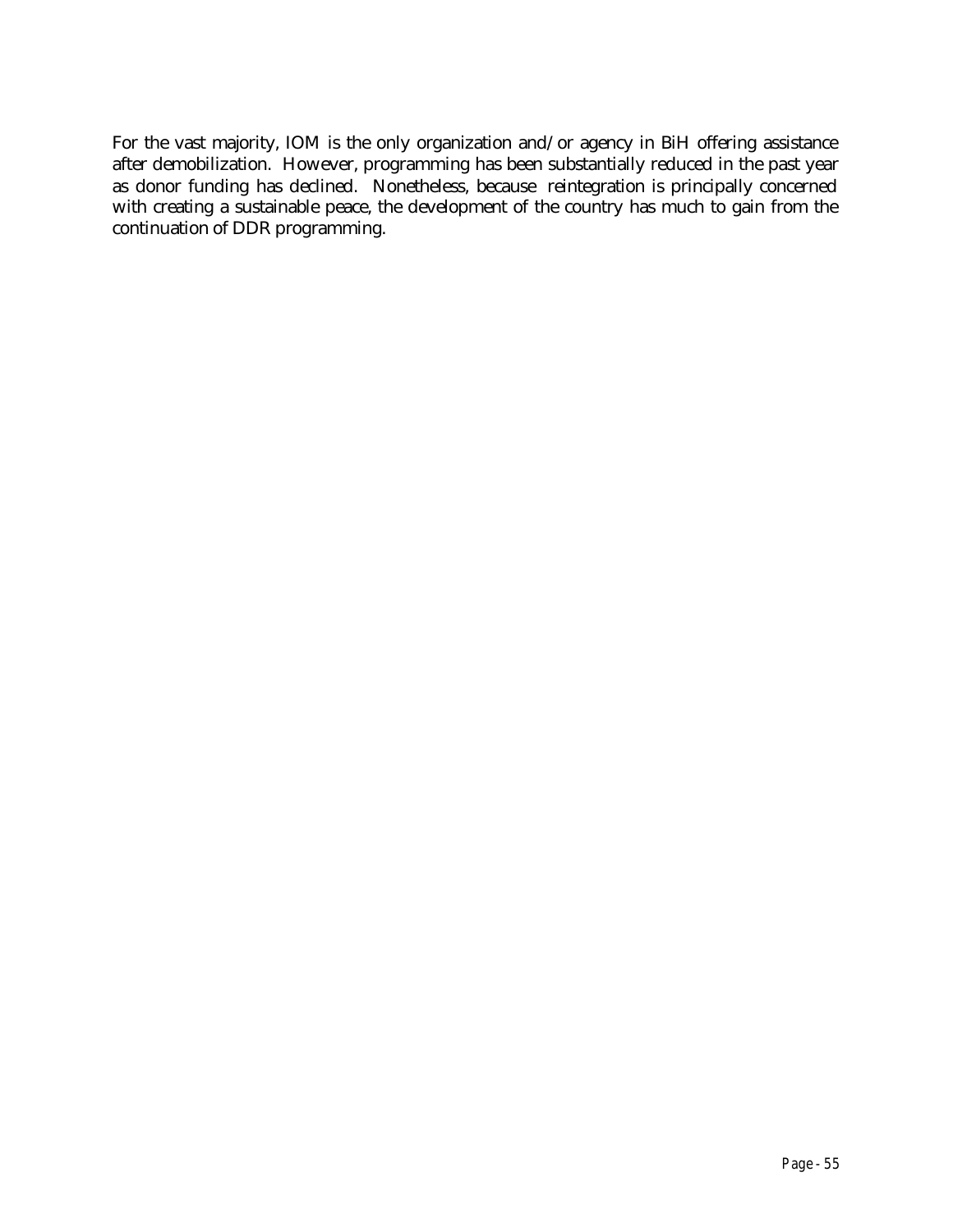### **The Political Situation**

Nine years after the cessation of hostilities through the internationally brokered Dayton Peace Accords (DPA), the ordinary people of Bosnia and Herzegovina still face the post-war challenge of co-existence and economic survival in a motley and tense political environment. In addition to the cumbersome arrangements of the Peace Agreement which divided the country's decisionmaking power between two entities and one district, and a shared tripartite rotating presidency, post-conflict reforms are being driven by an international executive management structure. This structure is comprised of the Office of the High Representative (OHR), the United Nations, the missions of both the Organization for Security and Cooperation in Europe (OSCE) and the European Union (EU), the International Management Group, international aid agencies and international financial institutions.<sup>56</sup>

Bosnia and Herzegovina is today best described as an extremely weak state that remains deeply fractured along ethnic lines. Rather than a tool to build a viable state, Bosnia's national constitution was a broker of peace. As a consequence, constitutional authority is dispersed across separate entities or {autonomous regions}. In the end, Bosnia lacks strong central authority, as a political center capable of creating an effective state. Although reform is underway, the current situation in which IOM finds itself is administering the Program among two separate entities and two distinct militaries, one of which is composed of two constituent units.

#### **BOSNIA AT A GLANCE**

- Population: 3,989,018 (2003 Estimate)
- Population growth rate: .48% (2003 Estimate)
- Infant Mortality Rate: 22.7 deaths/1000 live births
- Life expectancy at birth: 72.29 years
- Ethnic Groups: Serb 37.1%, Bosniak 48%, Croat 14.3%, other 0.6% (2000)
- Religions: Muslim 40%, Orthodox 31%, Roman Catholic 15%, Protestant 4%, other 10%
- GDP: \$7.3 billion (2002 estimate)

*Source: CIA Factbook*

The DPA divided Bosnia and Herzegovina into two entities: the Bosnian Serb Republika Srpska (RS) covering 49 percent of the territory and the Federation of Bosnia's Muslims and Croatians (Federation of Bosnia and Herzegovina or FBiH), which forms the remaining 51 percent of the country. The national government consists of a parliamentary assembly, a rotating tripartite presidency, and a Council of Ministers. Only granted authority in matters of foreign affairs, the federal government, as constituted under the DPA, is largely inconsequential. Instead, the locus of Bosnia's political power is thinly spread across its 10 Cantons, 149 Municipalities and since 1999, the District of Brcko.<sup>57</sup>

After the end of hostilities, the demobilization and restructuring of Bosnia's armed forces were some of the most poorly handled processes of the peace settlement achieved at Dayton.<sup>58</sup> Like political power, military command remains fractured along the lines of the nation's three major

<sup>56</sup> Pugh, Michael. 'Postwar Political Economy in Bosnia and Herzegovina: The Spoils of Peace'. Global Governance. Volume 8. 2002. p. 467

<sup>&</sup>lt;sup>57</sup> Cox, Marcus. 'State Building and Post-Conflict Reconstruction: Lessons from Bosnia. Centre for Applied Studies in International Negotiations'. 2001. p. 6.

<sup>&</sup>lt;sup>58</sup> op.cit. Heinemann-Gruder. 2003. p 11.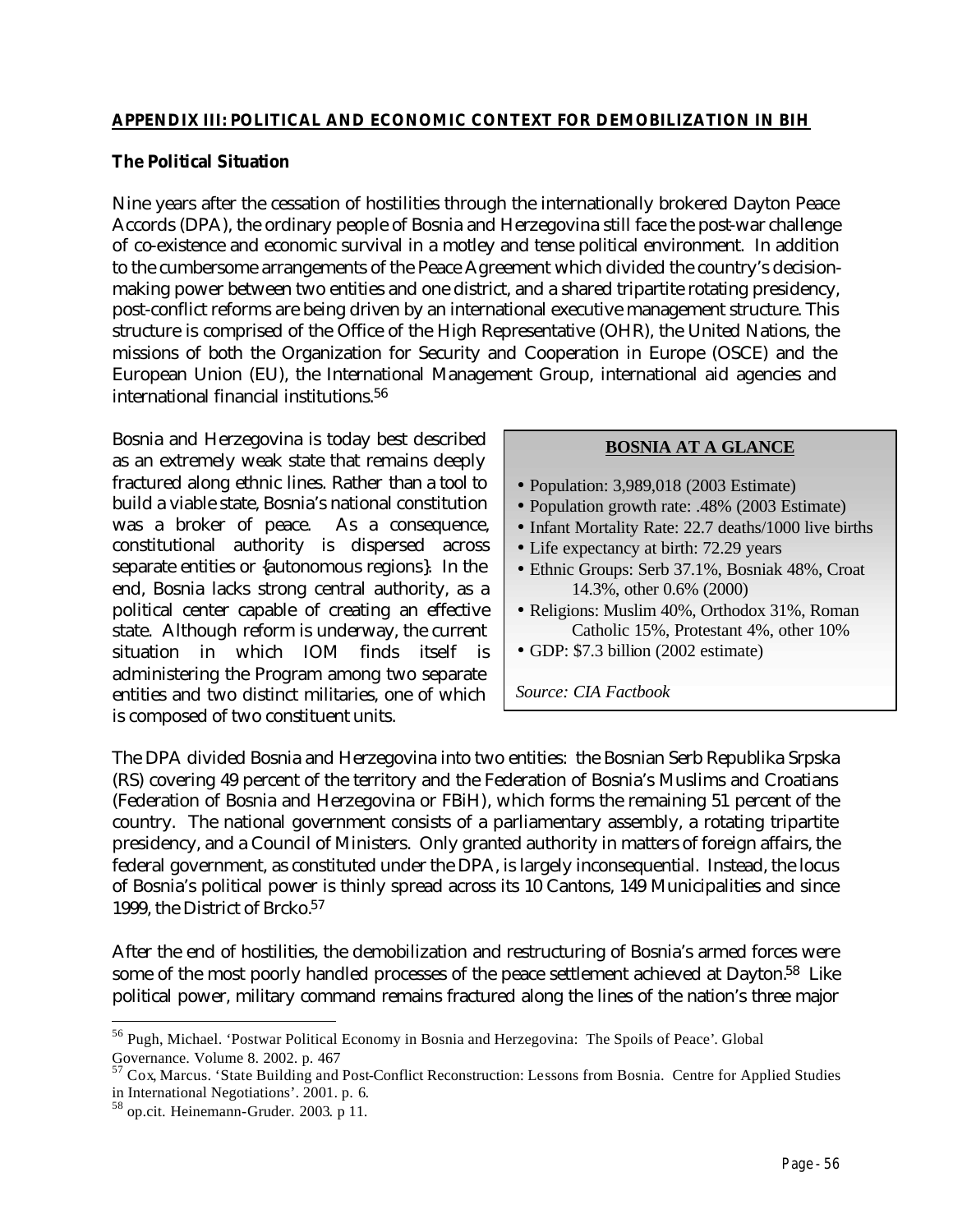ethnic groups. Bosniaks, Serbs, and Croats each maintain their own *de facto* military command, not withstanding limited joint patrols and police forces. However, the process of reform in these sectors has begun. Due to internal budgetary constraints and pressure from SFOR (Stabilization Force 7) and the international community, both entities have successfully downsized their respective militaries. Nevertheless, because the Dayton Peace Accords failed to establish effective central coordination or a mechanism which would guide the two distinct militaries' unification at a later date, the agreement has come to serve as a significant obstacle to reform.<sup>59</sup>

Nearly nine years after the signing of the Dayton Peace Accords, the central state remains weak. Continuing ethnic rivalry within the complex government structures often inhibits, or, worse, fully obstructs political, social, and economic reforms aimed at improving the lives of the country's population. The lack of political cooperation, accompanied with economic stagnation, further depresses BiH's disenchanted population, thereby, providing fertile ground for a relapse to past hostilities. The consequences of a weak central government and state institutions divided along ethnic lines are cyclical, rendering the state both ineffective and illegitimate. In Bosnia, citizens enjoy neither economic security nor a social safety net. Such conditions foster low levels of loyalty to the state, which in turn exacerbate democratic disaffection. The central government finds itself without the necessary accountability to collect revenue and ultimately finance solutions to one of its most difficult obstacles- a viable social safety net.

Responding to the demands of post-war reconstruction and transition to an open economy, Bosnia's convoluted political structures and weak central state have placed significant tensions and challenges before Bosnians in general, and demobilizing soldiers in particular. In no case can service with the Bosnian-Muslim forces (ABiH), the Croation Defense Council (HVO), or the Bosnian-Serb Army (VRS) be said to prepare a soldier for integration into a free-market democracy. Demobilization in post-war Bosnia means transitioning from relative institutional stability to economic uncertainty.

Efforts to amend Dayton's framework to strengthen the central state and its institutions are underway and slowly are beginning to materialize. Seeking both EU and NATO accession, the respective leaders of the BiH have recently committed themselves to fundamental defense and tax reforms that lead to eventual institutional reunification.<sup>60</sup> (For further details see Appendix I and Appendix IV) The full implementation of these reforms is still largely unrealized. Since their success depends ultimately on the support of precisely those ethnic power structures that face a net loss of power should the changes take effect, prospects for reform are still precarious.

### **The Economy of BiH**

Before the war, Bosnia and Herzegovina was a progressive, medium-developed economy. Gross Domestic Product (GDP) was US\$2,450 per capita in 1990 with a corresponding relatively high standard of living and developed capacities in the social and health sectors.<sup>61</sup> In the

<sup>&</sup>lt;sup>59</sup> Parry, Valery. 'Military Reform in Bosnia and Herzegovina: Committed Incrementalism'. 2003.

<sup>60</sup> IMF. 'Bosnia and Herzegovina 2004 Article IV Consultation—Mission Concluding Statement'.

<sup>61</sup> op.cit. UNDP. 2003. p. 15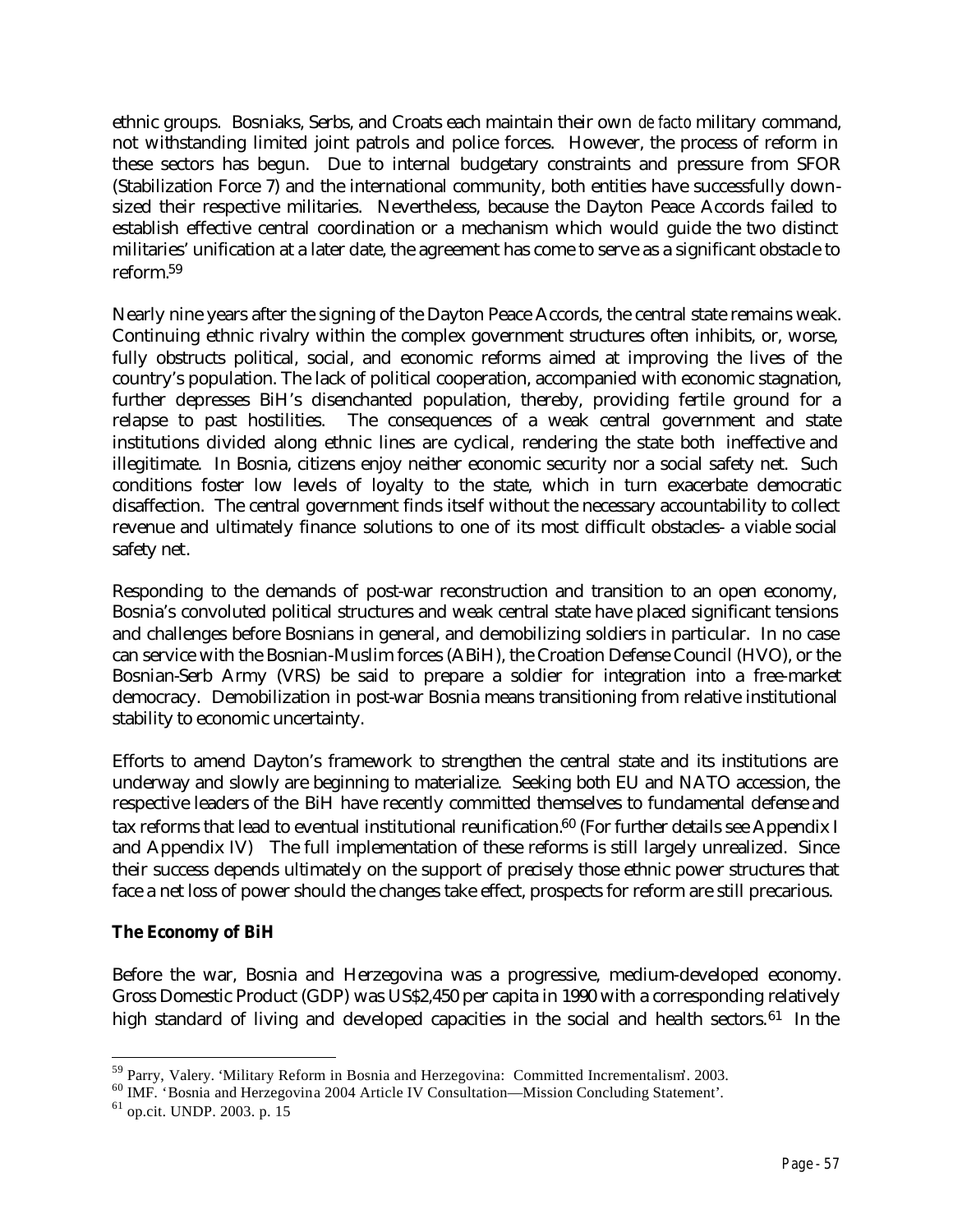aftermath of the war, estimates of lost GDP between 1992 and 1995 indicate direct military damage to industrial facilities that alone reached US\$50-60 billion, with total direct and indirect GDP loss of approximately US\$100 billion. In addition to these figures, one must also take into account the more intangible and indirect economic damages caused by the destruction of public administration and governance, the interruption of development, knowledge gain, and technological innovation, as well as the brain drain of qualified workers and experts.<sup>62</sup> The dramatic demographic changes by the war's end in 1995 also qualify the extent of this destruction in human terms, with 5.9 percent of the pre-war population of approximately 4.8 million either dead or registered as missing, 1.2 million persons having sought refugee status in a foreign country, and 50 percent of the 1991 population having changed their place of residence.<sup>63</sup>

Nine years later, leaders have not been able to decisively combat the legion of intertwined economic snares left over from both the pre-war and war years which dot Bosnia's economic landscape.

## **The State of the Economy: 2003 Economic Indicators**

Following a post-war spike in GDP, largely due to the inorganic introduction of colossal international assistance, BiH's GDP growth rate has steadily declined since the late 1990's and GDP now stands at approximately US\$1,263 per capita, or around half of the 1990 level<sup>64</sup>. Remittances from abroad account for an estimated 10 percent of GDP, but contribute largely to short-term consumption rather than longer term investment (save the possible exception of housing investment). <sup>65</sup>

Unemployment figures for BiH vary largely do to the immense influence of BiH's clandestine economy. While the formal economy has struggled to recover from the war, the informal economy has thrived.<sup>66</sup> The smuggling networks that were an essential part of the war have spilled over to the post-war period—contributing to the criminalization of the state and the economy. World Bank estimates from 2002 reported that Bosnia's underground economy represents 50-60 percent of Bosnia's GDP.<sup>67</sup> Subsequently, due to the combined lack of a comprehensive population survey since the war, and the 'statistically hidden' employment of the clandestine economy, unemployment figures range from 20-40 percent depending on the source.<sup>68</sup>

### *What the Numbers Mean for the People*

Large populations in both entities remain hamstrung by harsh economic realities on the ground, with over half of the population hovering near the poverty line while subsisting on various

 $\overline{a}$  $62$  Ibid. p. 15

<sup>63</sup> Ibid. p. 15

<sup>64</sup> Ibid. p. 15

<sup>65</sup> Office of the High Representative (OHR). 'Economic Newsletter'. January 2004. p. 4

<sup>66</sup> Andreas. Peter. 'The Clandestine Political Economy of War and Peace in Bosnia'. International Studies Quarterly. 2004. 45. 29-51. p. 45

 $67$  Ibid. p. 45

<sup>68</sup> op.cit. UNDP. p.16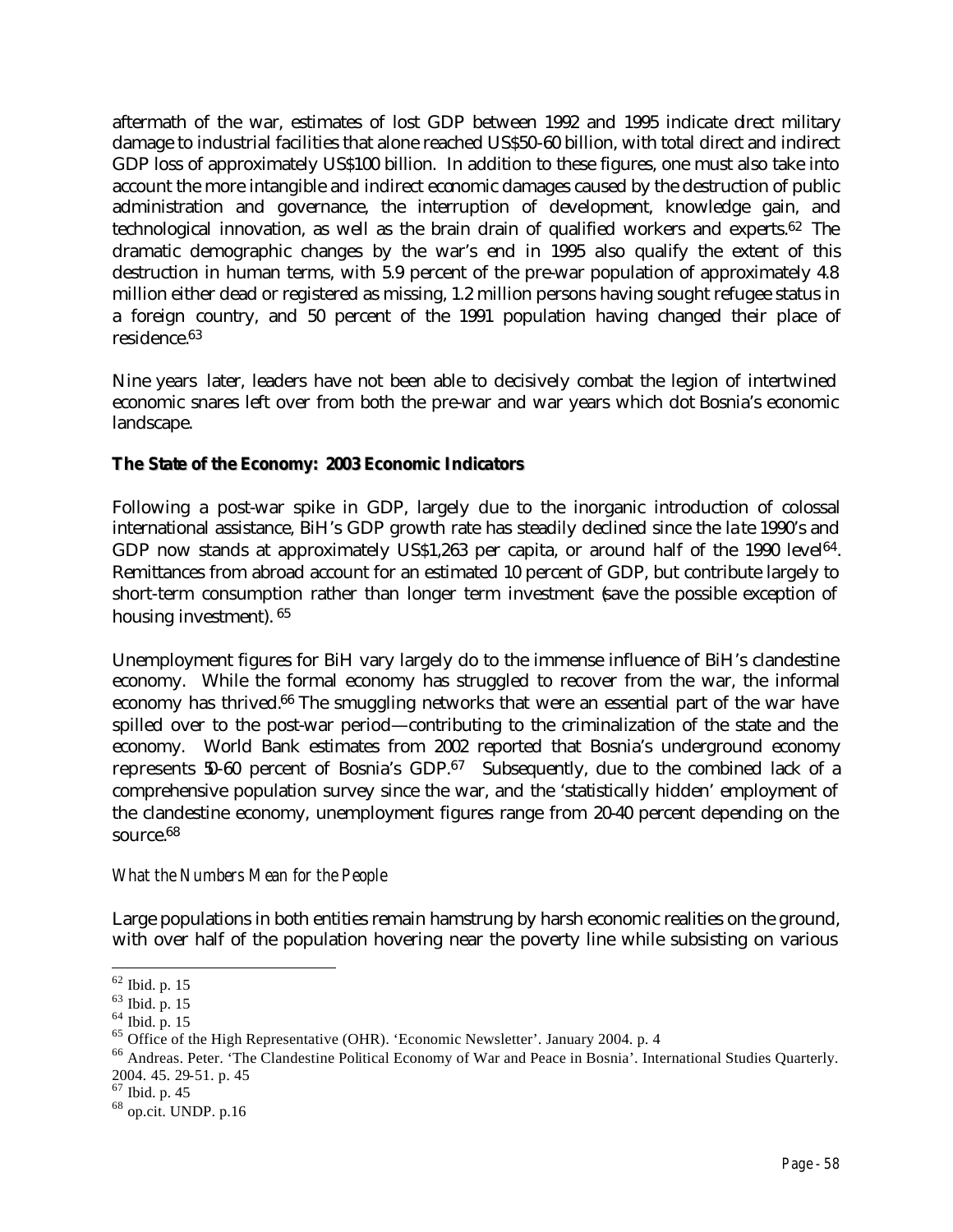unstable survival strategies. Although some official statistics indicate that nobody in BiH is categorized below the extreme poverty line of a monthly household (four member family) income of less than 300 KM*,* UNDP data from the 2003 Early Warning System (EWS) third quarter report, suggests otherwise. <sup>69</sup> Following interviews with approximately 1,950 individuals, the EWS data reported that slightly greater than 10.1 percent and 22.3 percent of those interviewed in the FBiH and the RS, respectively, had a *monthly household income* of less than 300KM [emphasis added]. Moreover, EWS data also indicated that of those interviewed, 53.7 percent and 56.4 percent in the FBiH and the RS, respectively, had monthly household incomes of less than 500KM—an amount barely sufficient to meet the nutritional needs of a four-member family.<sup>70</sup>

Employment opportunities are highly localized, offer little by way of job security and have scant potential for future development or income increases.<sup>71</sup> In the Federation, employment rose by a mere 1 percent in 2003, with most newly created jobs coming from one of the entity's largest industries—the food and beverages industry. Although the single largest employer in the Federation is the manufacturing industry, the largest number of jobs lost was also in manufacturing. These losses predominated in the textile, apparel and leather-processing sectors.<sup>72</sup> The employment situation in the RS is less clear as the RS does not regularly publish employment data. Unemployment estimates range from 20-40 percent depending on the significance given to the RS's clandestine economy. All estimates indicate cause for concern with no abatement in site—particularly given the scheduled downsizing of the both the defense and public administration sectors for 2004.<sup>73</sup>

Government efforts to reduce public expenditures have cut benefits in many areas—including benefits to war veterans. <sup>74</sup> The minimal prospects for future employment, coupled with reduced or absent government benefits, and the reality of so many hovering close to the poverty line, is reflected in the spending habits of the people. As indicated by the EWS data, purchasing power in BiH is very low. The average BiH family interviewed spent 40 percent of their budget on food, 8 percent for electricity, almost 7 percent for clothes and personal hygiene, with the remaining amount put towards other needs such as education, vacations, cultural activities, entertainment, cigarettes, etc.<sup>75</sup>

When comparing salaries to a consumer basket containing basic food items, the average Federation resident interviewed for the EWS report earned 527 KM per month and spent 453 KM on basic food stuffs, while the average RS resident earned less at 381 KM per month, and had to spend more than a month's salary (430KM) in order to purchase the same consumer basket.76 The EWS data showed that 90-96 percent of interviewees reported not having purchased 'lasting household items' such as cars, washing machines or stoves, in the last six

<sup>69</sup> UNDP. 'Early Warning System Third Quarter Report'. 2003. p. 20

<sup>70</sup> Ibid. p. 20

<sup>71</sup> Ibid. p. 17

<sup>72</sup> Ibid. p. 25

 $^{73}$  Ibid. p. 25

<sup>74</sup> The Economist Intelligence Unit. 'Country Report Bosnia and Herzegovina'. 2004. p. 9

 $75$  Ibid. p. 19

<sup>76</sup> Ibid. p. 20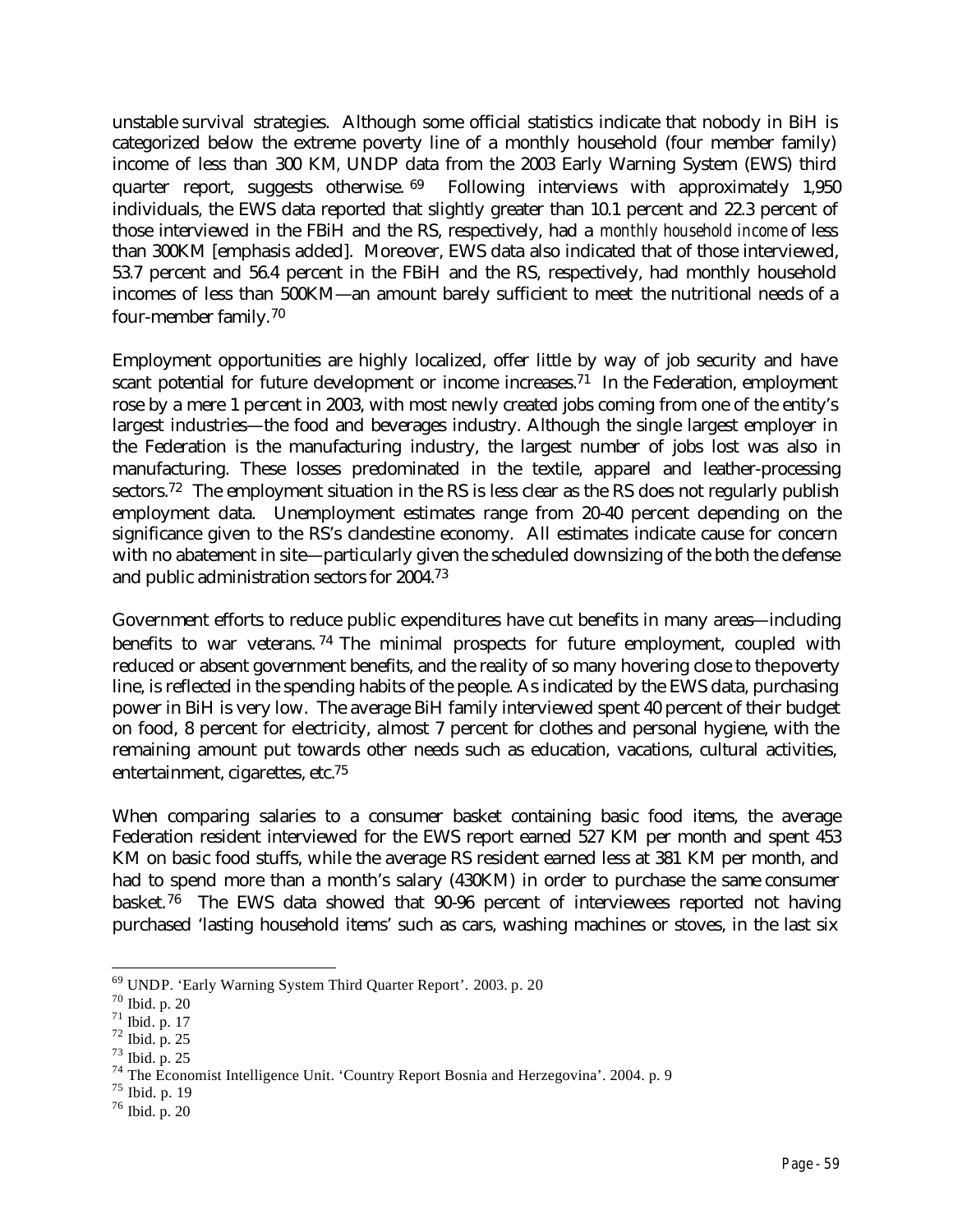months. Similarly, 42.5 percent did not purchase new shoes, 73.8 percent did not buy a dress, suit or visit a hair-dresser, 81.7 percent did not buy a book and 85.2 percent did not go to the movies.<sup>77</sup>

While official statistics indicate that consumer credit rose dramatically in 2002, credit growth slowed down again in 2003 as a result of the Central Bank's tightened monetary policy. However, overall credit growth rose by 20 percent in both entities in 2003 with a decreasing trend in government and public enterprise borrowing and a rising trend in consumer borrowing to finance automobiles, consumer goods and housing improvements.78 Nonetheless, BiH financial institutions remain greatly risk-averse, making it exceedingly difficult for the most vulnerable to obtain credit due to a combination of either high interest rates, collateral requirements, and/or the need for numerous loan guarantors.

### **Macro-Economic Data**

#### Remittances

Remittances have been instrumental in keeping private consumption buoyant and in keeping external deficits sustainable.79 Other 'grey' cash inflows that artificially inflate GDP come from the recurring expenses of the international community. While there is a distinct downward trend in this area as a reflection of donor fatigue and the subsequent decision by many international organizations to close operations in BiH, these expenses represented a cash inflow of DM2.5 billion per year, or over DM60 per month per person in BiH in 2000.<sup>80</sup>

#### Informal Sector

While the largess of the informal sector represents a myriad challenges to the government—not the least of which is the deprivation of desperately needed tax revenues from the large market share of smuggled imports—the importance of this sector in terms of contribution to productivity and poverty reduction is considerable. A 2001 Living Standards Measurement Survey (LSMS) conducted by the World Bank estimated that 999,500 persons were employed, of whom 33 percent were employed in the informal sector.<sup>81</sup> The report also noted that the percentage of those employed in the informal sector is estimated to be higher in the RS, at 41.4 percent, as compared to FBiH at 31.9 percent.

### Economic Impact of Government Reform

BiH is encumbered with one of the most complex bureaucracies of the former Yugoslav Republics. While reform is well underway, BiH's governing structure remains an expansive government apparatus consuming more than 50 percent of a GDP which it less than half of the 1991 level. <sup>82</sup> Each of the constituent levels of government not only consumes significant resources, but with their differing procedures and frequently conflicting rules, they hamper

 $\overline{a}$  $77$  Ibid. p. 20

<sup>78</sup> Ibid. p. 26

<sup>79</sup> The Economist Intelligence Unit. 'Country Report Bosnia and Herzegovina'. 2004. p. 30

<sup>80</sup> op.cit. UNDP. p. 17

 $81$  op.cit. UNDP. p. 16.

 $82$ op.cit. Office of the High Representative (OHR). p. 4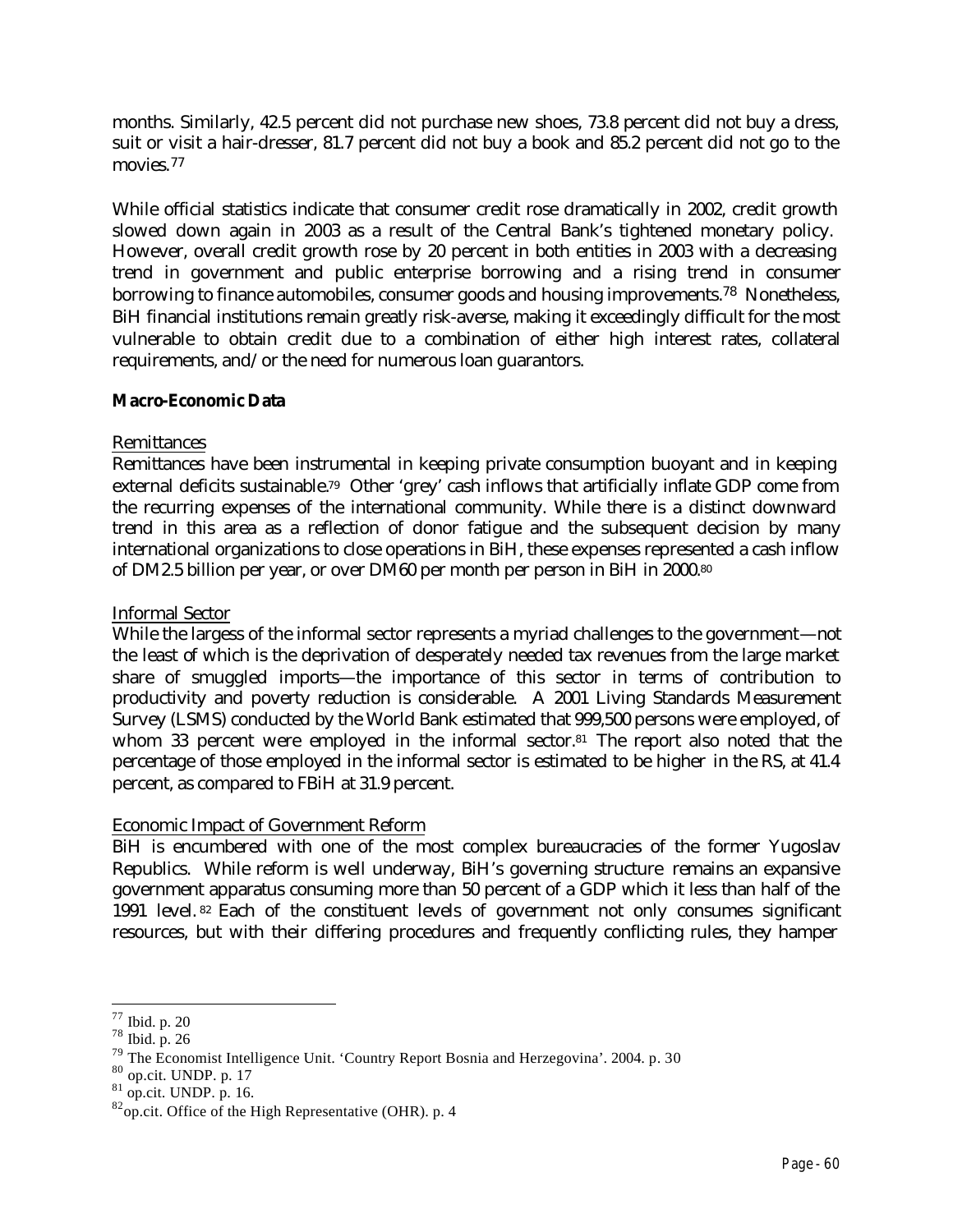private entrepreneurship and deter foreign investment to more investment-friendly countries in the region.<sup>83</sup>

Data from 2003 indicate that the government has had some success of late in closing ranks around a tight fiscal policy. Among other reforms, the sizeable government downsizing in both the FBiH and the RS, resulted in a modest consolidated general government surplus for 2003. Recognizing that the financial viability of the country depends to a considerable extent on the ability to generate tax revenues, reforming the tax collection system has been another area targeted for reform. Although BiH is one of the most heavily taxed European countries, the country's lack of tax revenues has posited a significant fiscal challenge. BiH taxes come from indirect taxes (such as sales tax and consumer duties) not direct taxes such as corporate or income tax, thereby restricting the range of possible revenue generation sources.84 Moreover, tax collection has until recently been handled at the entity level, causing enormous losses in tax revenues. A 2003 law has, however, centralized the collection process with the intention of reducing fraud and slippage along borders. The next step in the process to be implemented by 2006 is the introduction of state-wide value-added tax (VAT)—a necessary step towards the creation of a single economic space for BiH.<sup>85</sup>

While external and internal debt obligations are considerable, according to World Bank external debt sustainability indicators, BiH is converging with the averages of other non-heavily indebted poor countries (HIPIC).86 Internal claims on BiH authorities include frozen foreign currency savings, claims against the authorities resulting from war, and hundreds of thousands of unpaid salaries and pensions.87 The enormity of these claims has held the economy hostage by creating uncertainty for investors and affecting the country's credit worthiness. However, the government is hopeful that the 2003 decision to spread payments over time through a combination of bond issues and cash payments will alleviate some of the effects of this burden.<sup>88</sup>

BiH has also nominally converged with the developed and transitional countries in the region in terms of the stability and convertibility of its currency and inflation. The Convertible Mark (KM) was stabilized in 1997 and was pegged to the Euro, and the inflation rate has been kept near zero with the Federation and RS experiencing .1 percent and 1.8 percent inflation, respectively.

### Monetary policy

Credit growth decelerated in 2003 as a combined result of the Central Bank's tightened monetary policy and the market effects of the pool of creditworthy borrowers decreasing after a massive expansion in the banking sector in 2001-2002.89 This tightened monetary policy—which

<sup>83</sup> Ibid. Office of the High Representative. p. 4

 $84$  op.cit. The Economist Intelligence Unit. p. 20

<sup>85</sup> Ibid. p. 20

<sup>86</sup> op.cit. Office of the High Representative (OHR). p. 6

 $87$  ibid. p. 6

 $88$  ibid. p. 6

<sup>89</sup>op.cit. The Economist Intelligence Unit. p. 10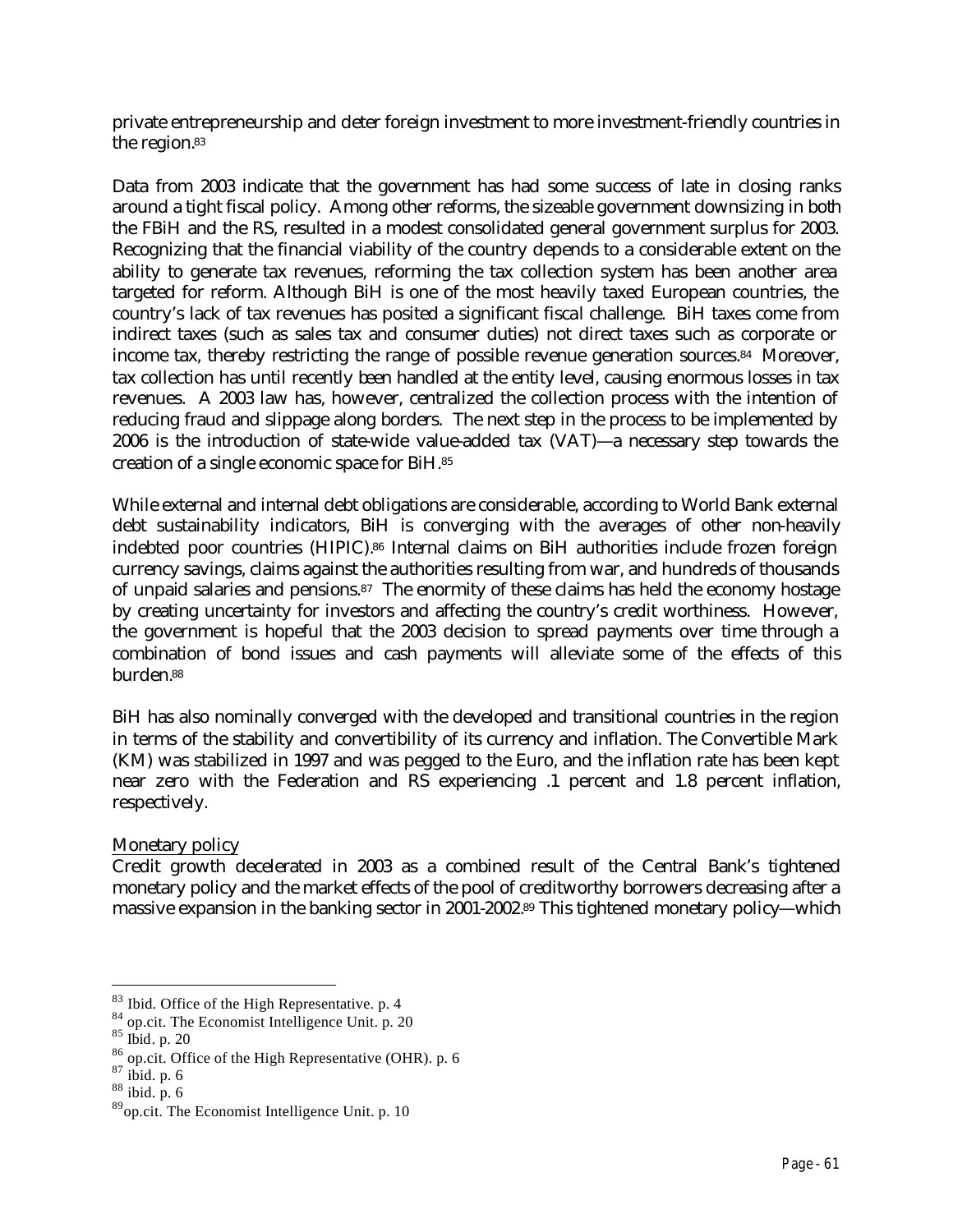is expected to continue—reflects concern on the part of the IMF and the Central Bank about the size of BiH's external debt.<sup>90</sup>

#### Foreign Aid

As foreign aid flows dwindle in BiH, foreign direct investment (FDI) takes on heighten importance in the post-war economic recovery scheme. However, trends indicate that investors remain deterred not only by the cumbersome state bureaucracy but the lack of local purchasing power, and legal and illegal costs of authorizations.<sup>91</sup> For example, while a record KM604 million in FDI was recorded for 2002, the Central Bank reported that the 2003 figure (January-September) was down by 3.4 percent compared to the same period in 2002. This investment record compares unfavorably with most other countries in the region.92 However, it is expected that FDI in 2004-2005 will grow as a result of the policy decision to accelerate privatization of several of BiH's largest enterprises and public utilities.<sup>93</sup>

### Trade Liberalization

Bowing to intense pressure from the agricultural lobby, BiH took one step back in terms of trade liberalization in 2003. The full liberalization of trade in agricultural products, which make up one-quarter of BiH's imports, was meant to be complete by January 2004. However, protests from within BiH forced the BiH government to delay the elimination of import tariffs on goods from Croatia and Serbia and Montenegro. This setback has postponed BiH's entry into the World Trade Organization (WTO), which when it occurs, will mark a significant step forward in reintegrating the country's economy with those of its neighbors and European trading partners.<sup>94</sup>

The goals of a full post-war recovery and transition from a socialist to a free market economy including the downsizing of the governments—are the central strategic tasks that have guided the local government structures, local organizations, and the international community. <sup>95</sup> Despite the many obstacles enumerated above, the OHR remains optimistic that progress markers such as the success of the 2003 budget and the reduction of budget reliance on grants and aid are harbingers of results to come.<sup>96</sup> The BiH government's commitment to maintaining these indicators will be challenged as it makes tough decisions in 2004 amid a climate of high social tensions, pressure to keep its fiscal house in order and further privatization-related job losses on the reform docket.

### Outlooks in industrial manufacturing, construction and agriculture

### • **Industrial Manufacturing**

While the pre-war industrial sector was comprised of large companies employing thousands of people, today's economy is characterized by a combination of privatized small and medium sized enterprise and the remaining large un-privatized enterprises, much unused potential due

<sup>90</sup> Ibid. p. 10

 $91$  op. cit. Pugh, Michael. p. 469

 $92$  op.cit. The Economist Intelligence Unit. p. 30

<sup>93</sup> Ibid. p. 12

 $94$  Ibid. p. 21

 $^{95}$  op.cit. Office of the High Representative.

<sup>&</sup>lt;sup>96</sup> Ibid. Office of the High Representative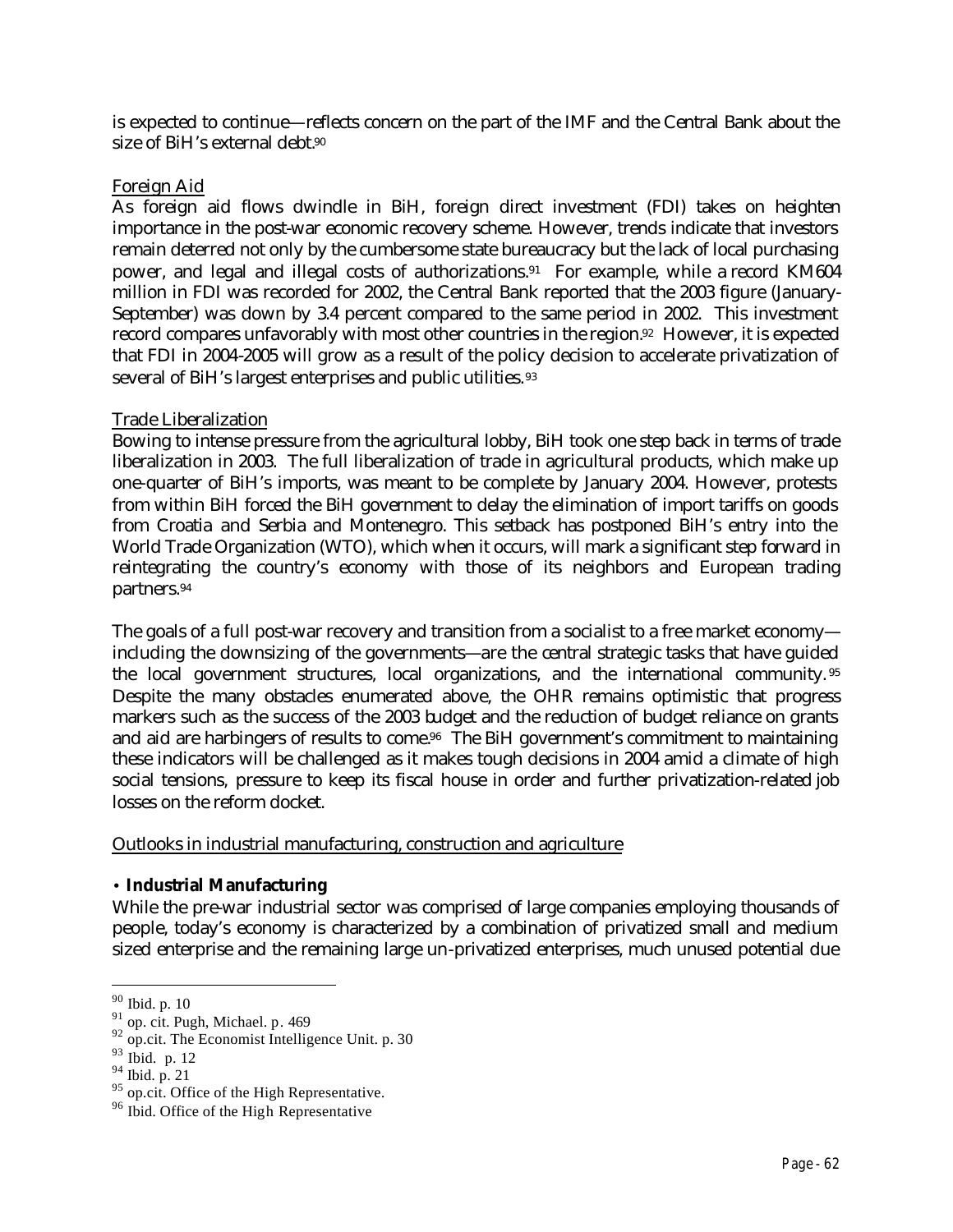to the lack of foreign investment, inefficient local administrations, and unfavorable terms of credit. The outlook for industrial output in the Federation indicates that widespread economic recovery has not taken place, while the outlook for the RS is more favorable.

In the Federation, although industrial output rose by 4.8 percent in 2003, this represents a marked deceleration in the output growth from the previous several years—indicating that the post-war reconstruction related upsurge appears to have come to an end.97 Output growth in food and beverages, wood-processing, furniture manufacture and tobacco, traditionally strong industrial sectors, was both below the overall growth rate for manufacturing and well below the growth rate in the two prior years.98 Output in textiles, apparel and leather-processing—also one among the Federations most important industries— contracted and are likely to face a difficult road ahead as BiH opens itself up to free-trade agreements and attempts to be competitive.99 Output of electricity—which accounts for one-third of the Federation's total output also fell by 1 percent. The fastest growing industrial sectors were in non-metallic minerals and base metals, growing at rates of 8.5 percent and 13.3 percent, respectively.

The RS 2003 annual industrial growth rate was 5.7 percent. The main growth sector was electricity, with marked increases in the growth in the mining sector. There was a contraction in the manufacture of wood, coke and refined petroleum products and in the manufacture of other non-metallic minerals.

## • **Construction**

The construction sector shows growth potential into the next year for both the Federation and the RS. While the 2003 output declined slightly in the Federation relative to the previous year, growth still came in at 4.1 percent. The 2004 output will likely receive a significant boost with a number of road-building projects currently under discussion.<sup>100</sup> In the RS, construction growth rose by 12.1 percent from the prior year. The number of workers at construction sites increased by 13.8 percent and the number of hours worked increase by 13.3 percent. In total, in 2003, construction output in the Federation and the RS amounted to KM 392 million and KM300 million, respectively.<sup>101</sup>

# • **Agriculture**

Before the war, BiH had well developed capacity in the production of cereals, industrial crops, livestock farming and food processing. By the end of the war, the agro-processing industry was operating at less than 10 percent of the pre-war capacity due to heavy military damage to industrial equipment.102 In general terms, the BiH agricultural industry is still recovering. Small retailers are losing out to larger wholesalers and the industry itself is too small to compete with large foreign industries. Moreover, much agricultural land remains totally unproductive in some areas of BiH due to the presence of extensive land mines left over from the war. Many of the pre-war agro-processing businesses are still being privatized, and in the meantime their

 $101$  Ibid. p. 23

 $\overline{a}$ <sup>97</sup> Ibid. p. 21

<sup>98</sup> Ibid. p. 22

<sup>99</sup> Ibid. p. 22

<sup>100</sup> Ibid. p. 23

<sup>102</sup> USDA. 'Bosnian Herzegovina Exporter Guide.' 2002. p.7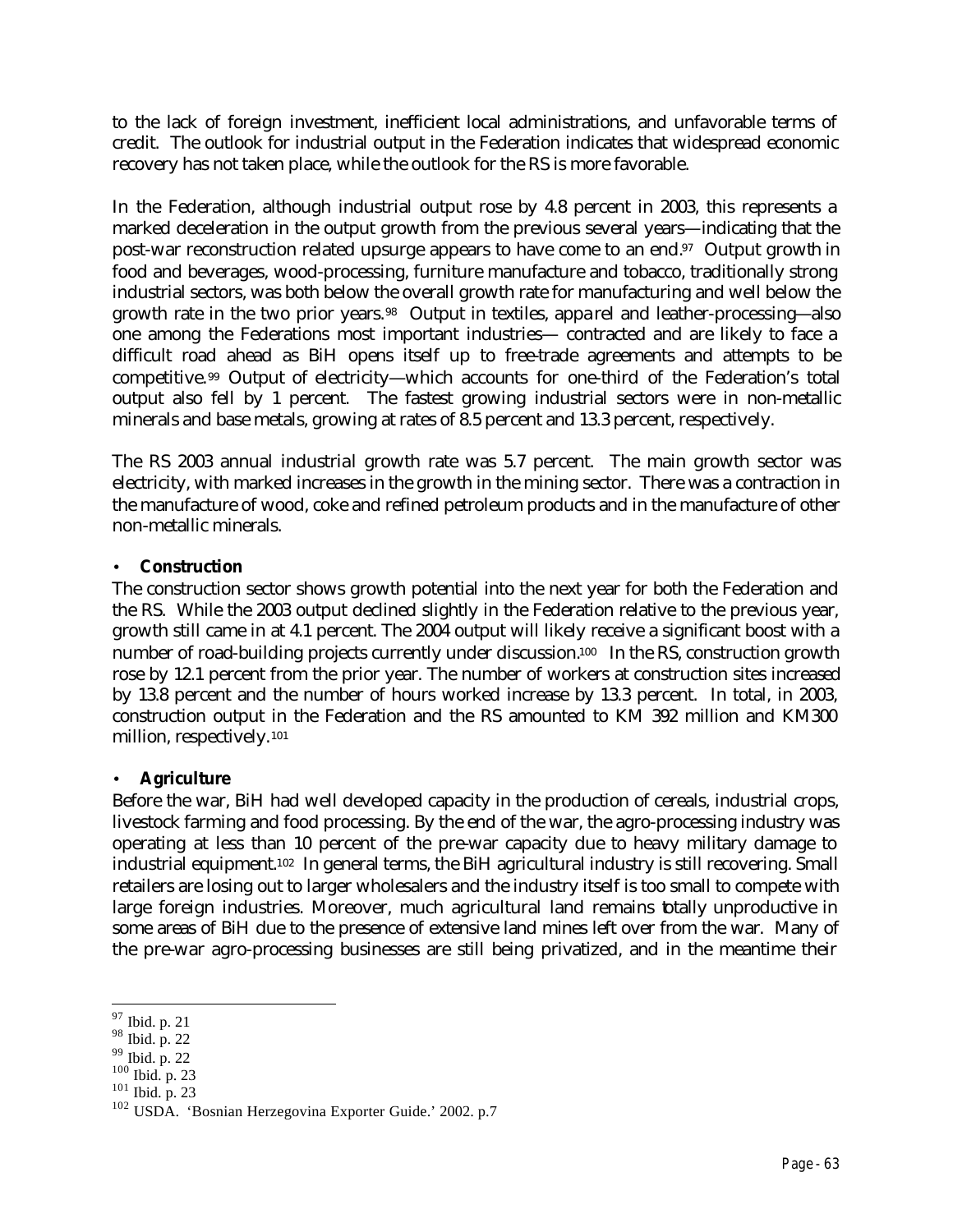production is inefficient and uncompetitive.103 Much of the revitalization in this sector has been developed through the expansion of family businesses rather then through any revival of former agricultural industry giants.<sup>104</sup> Thus, BiH imports approximately 60 percent of its overall food needs and domestic food production accounts for 30-35 percent of total food needs.105 Agricultural exports to the EU and to neighboring former Yugoslav Republics account for 6 percent of BiH's total exports. As the market for agricultural products in BiH focuses on value rather than quality, small local produces have found it exceedingly difficult to compete.

With over one and a half million hectares of agricultural land absent of chemical fertilization and the regular use of pesticides, the country has tremendous capacity for agricultural production, yet this capacity remains largely unexploited. While agricultural production only accounted for 10 percent of GDP prior to the war, there are several areas of agricultural production in which BiH has tremendous inherent capacity, yet many of these areas top the list of good imported into the country. For example, the top four reported agricultural imports into BiH in 2001 were bottled water, non-alcoholic carbonated and non-carbonated beverages, alcoholic beverages, milk and dairy products, and meat and meat products. Spurring the growth in this industry remains a key priority for reconstruction reform.

 $\overline{a}$  $103$  Ibid. p. 7

 $104$  Ibid. p. 7

<sup>&</sup>lt;sup>105</sup> op.cit. Office of the High Representative. p. 10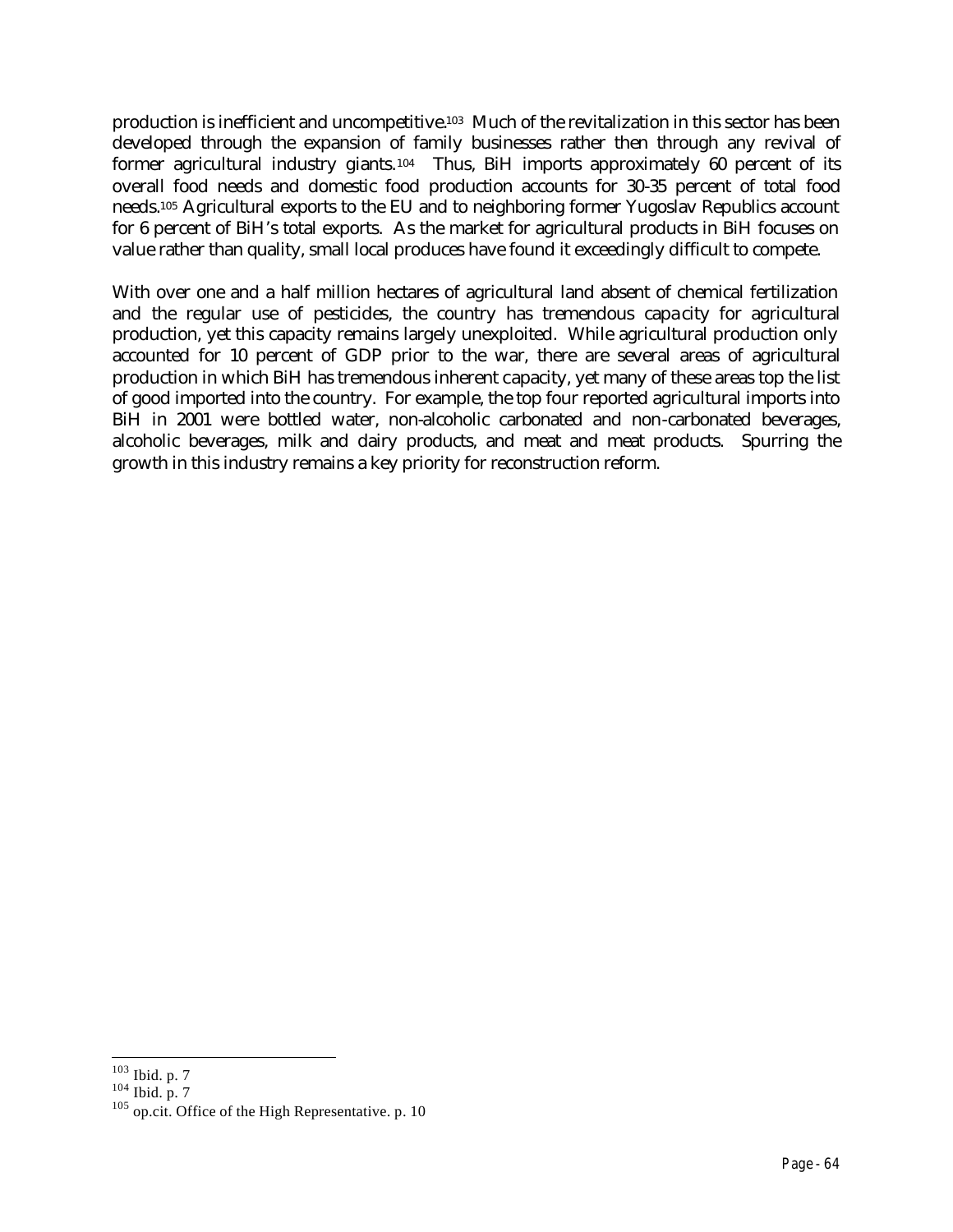## **APPENDIX IV: IOM BOSNIA ADMINISTRATIVE ORGANIZATION**

### **Administrative Organization of the Program**

IOM's head office is in Sarajevo, and its field offices are in areas with the highest concentration of former combatants: Mostar, Zenica, Tuzla, Banja Luka, and Sokolac.

The Program is under the responsibility of the program manager who is under the ultimate authority of the IOM chief of mission (or acting chief of mission). Since July 2003, the chief of mission post has been vacant and the program manager has been acting as chief of mission. He has the overall authority over the Program, including final approval of all individual assistance cases and all disbursements.

The organization of the Program is further detailed in the chart below:



All local staff are hired on six month renewable contracts which are rolled over.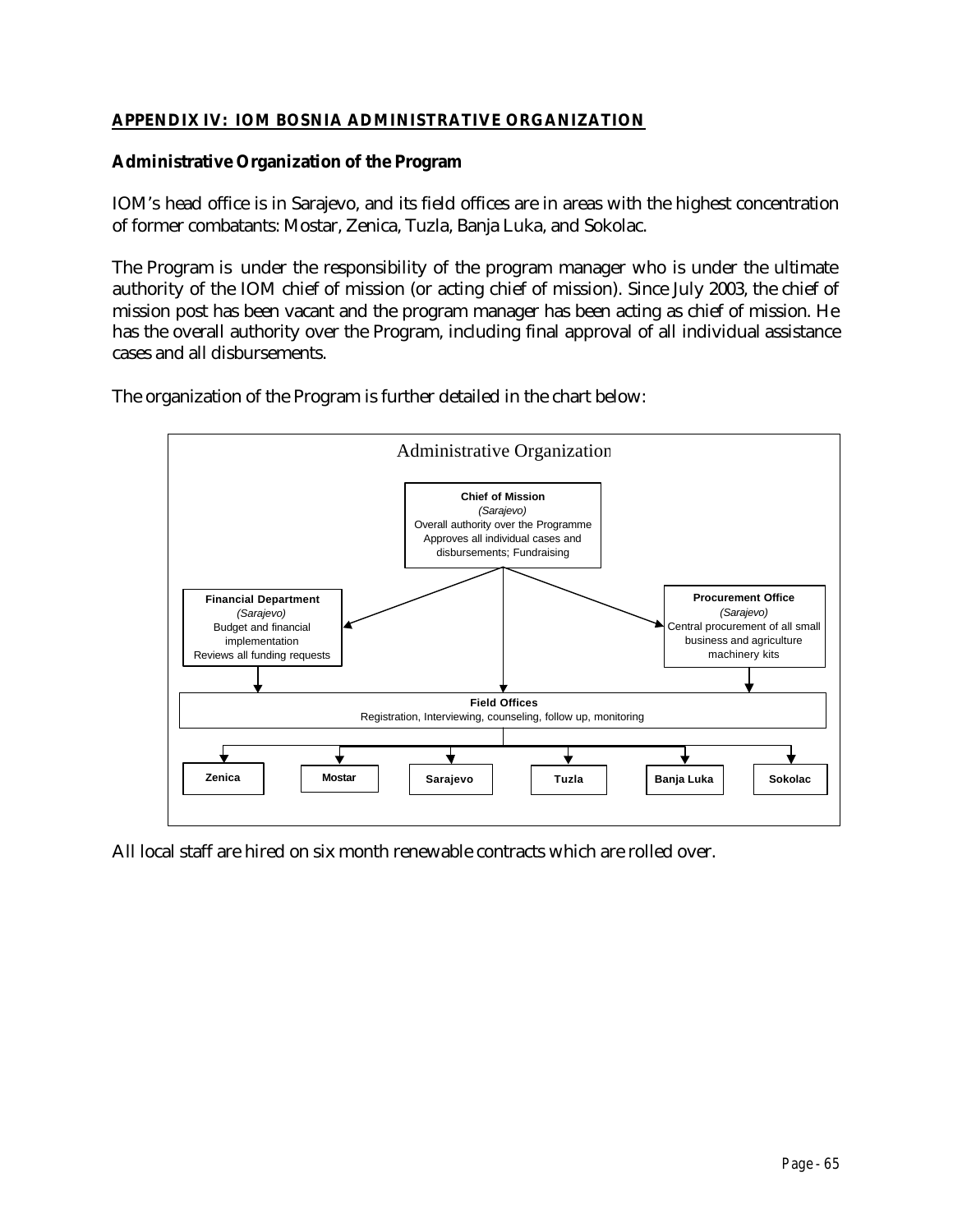# **APPENDIX V: SURVEYS**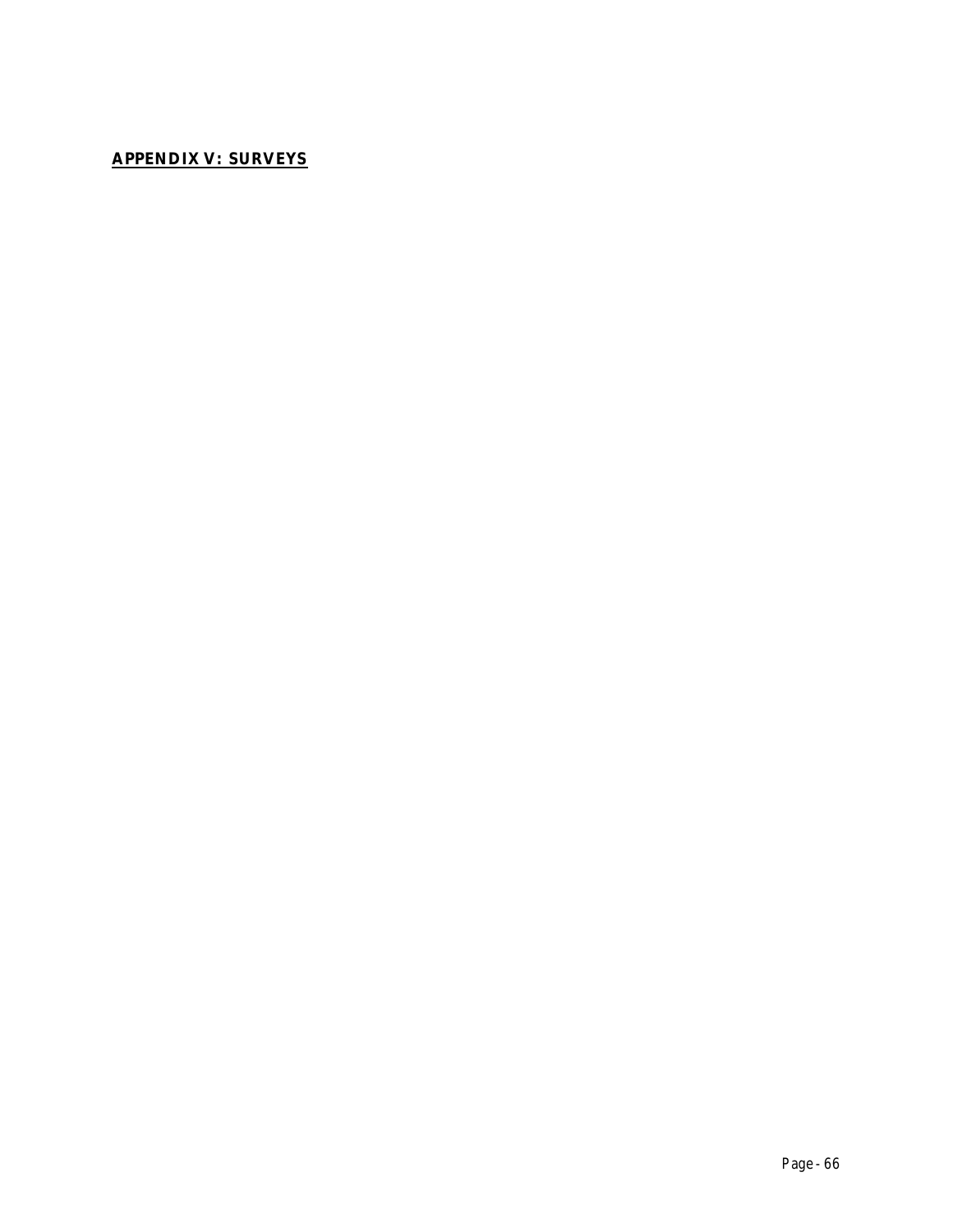# *Control Group Introductory Letter (in Bosnian)*

Postovani ucesnici programa Medjunarodne Organizacije za Migraciju:

U zelji da se rad Medjunarodne Organizacije za Migraciju (IOM-a) u Bosni i Hercegovini dalje unaprijedi, glavno sjediste IOM-a u Njujorku (Sjedinjene Americke Drzave) je unajmilo grupu magistranata sa prestiznog njujorskog Columbia Univerziteta da uradi procjenu rada IOM-a u Bosni i Hercegovini.

S ciljem da nasa procjena programa IOM-a prezentira i Vasa iskustva sa IOM-om, mi Vas molimo da prilozeni upitnik ispunite i da ga posaljete u prilozenoj koverti i na naznacenu adresu sto je prije moguce.

#### *Krajnji rok do kojeg morate poslati Vase odgovore da bi isti bili ukljuceni u nasu analizu je:*

#### **25-ti MART 2004. GODINE (CETVRTAK)**

U procesu ispunjavanja prilozenog upitnika, mi Vas molimo da izrazite Vasa iskrena misljenja i sugestije jer jedino na taj nacin mi mozemo sprovesti detaljnu analizu IOM-ovog programa i formulisati odgovarajuce preporuke za dalju implementaciju IOM-ovog rada u Bosni i Hercegovini.

Takodjer, mi smo, kao grupa magistranata koji rade analizu ovog programa, neovisni od IOM-a kao organizacije i nas jedini cilj je da u sklopu svog akademskog rada pomognemo populaciji demobilisanih vojnika u Bosni i Hercegovini.

Mi cemo prezentirati Vase sugestije IOM-u u Njujorku kroz grupnu i statisticku analizu podataka koje primimo od Vas. Svi Vasi komentari i misljenja ce biti prezentirana na anonimnoj osnovi. Ovo je jedinstvena prilika za Vas da podijelite s nama Vasa misljenja i sugestije koje ce biti prenesene kroz nas rad onima koji su odgovorni za organiziranje i implementaciju programa IOM-a u Bosni i Hercegovini. Na kraju, mi Vam se iskreno zahvaljujemo na Vasoj suradnji.

S postovanjem,

Amra Sabic-El-Rayess, Jessica Alexander, Augustin Flory, Jennifer Di Piazza, Alan Moseley, Regina Reza, Sam Rikkers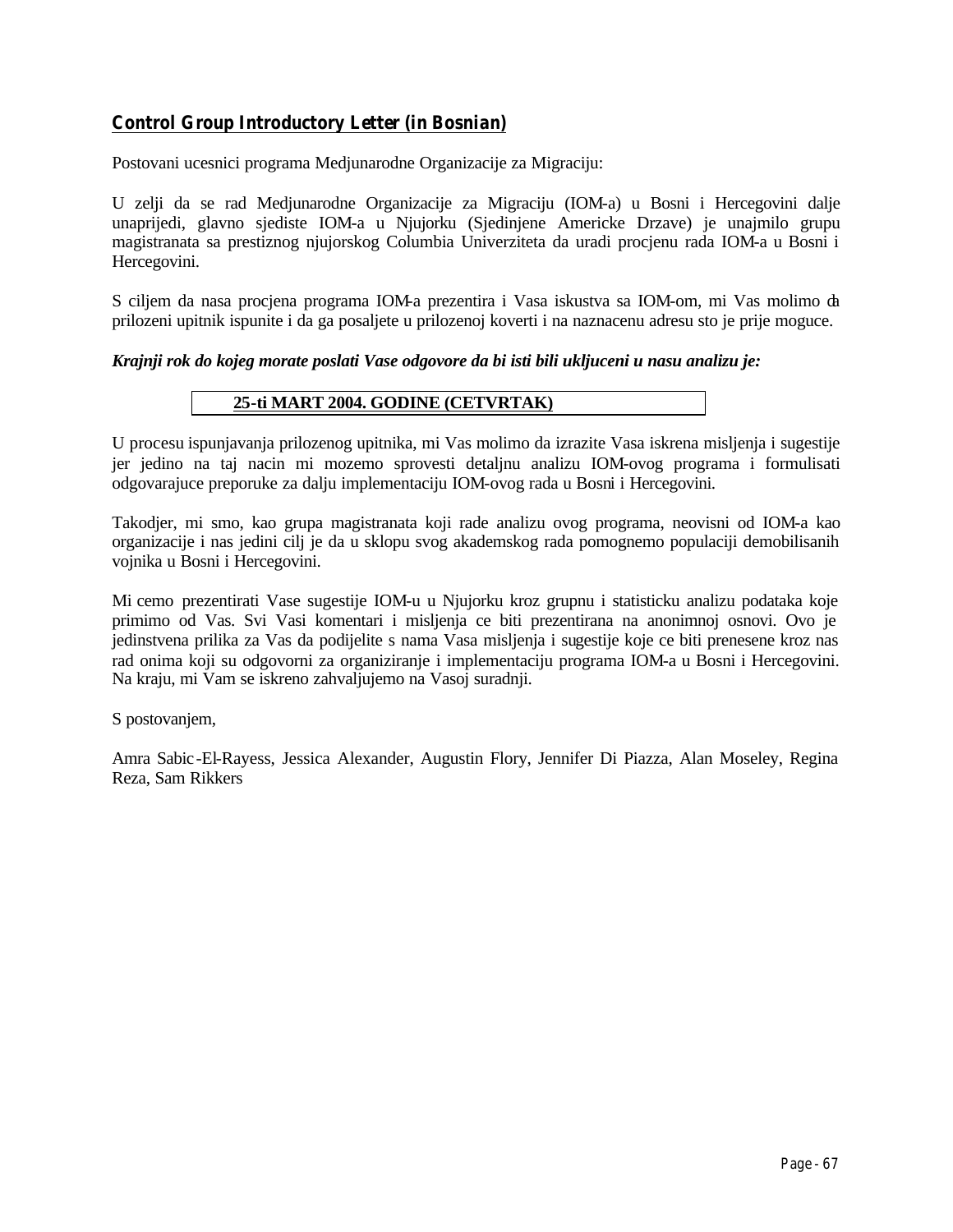## **Control Group Survey**

#### **I. Demographics**

1. Date of birth:

|               | Month                                                                                                                 | Year |  |          |
|---------------|-----------------------------------------------------------------------------------------------------------------------|------|--|----------|
| 2. Sex:       | __ Male__ Female                                                                                                      |      |  |          |
|               | 3. Marital status:                                                                                                    |      |  |          |
|               | Married                                                                                                               |      |  |          |
|               | $\_\_$ Single                                                                                                         |      |  |          |
|               | Widowed                                                                                                               |      |  |          |
|               | _Divorced                                                                                                             |      |  |          |
| 4. Ethnicity: |                                                                                                                       |      |  |          |
|               | Bosniack                                                                                                              |      |  |          |
|               | Serb                                                                                                                  |      |  |          |
|               | Croat                                                                                                                 |      |  |          |
|               | Other                                                                                                                 |      |  |          |
|               | 5. Where do you currently live?                                                                                       |      |  |          |
|               |                                                                                                                       |      |  |          |
|               | 6. Where did you live prior to the war?                                                                               |      |  |          |
|               |                                                                                                                       |      |  |          |
|               | 7. Do you currently own the place in which you reside?<br>Yes No                                                      |      |  |          |
|               | 8. How long have you resided there?<br>Months Vears                                                                   |      |  |          |
|               | 9. Please check he highest level of education you have completed?<br>_Primary School<br>_Secondary School<br>_College |      |  |          |
|               | _Post-graduate                                                                                                        |      |  |          |
|               | <b>II. Wealth/Community Participation</b>                                                                             |      |  |          |
|               | 10. Does your immediate family own a car?<br>$Yes$ No                                                                 |      |  |          |
|               | 11. Does your immediate family own land?<br>Yes - Approximately how much land?<br>No_                                 |      |  | hectares |
|               | 12. Do you own any other real estate?<br>$\equiv$ Yes<br>$\equiv$ No                                                  |      |  |          |
|               | 13. Please indicate the range of your average monthly household income including goods and services you received      |      |  |          |
|               | as payment in the last six months?                                                                                    |      |  |          |
|               | __ Below 250 KM/month                                                                                                 |      |  |          |
|               | $\_ 250 - 500$ KM/month                                                                                               |      |  |          |
|               | 500-750 KM/month                                                                                                      |      |  |          |

\_\_\_ 750-1,000 KM/month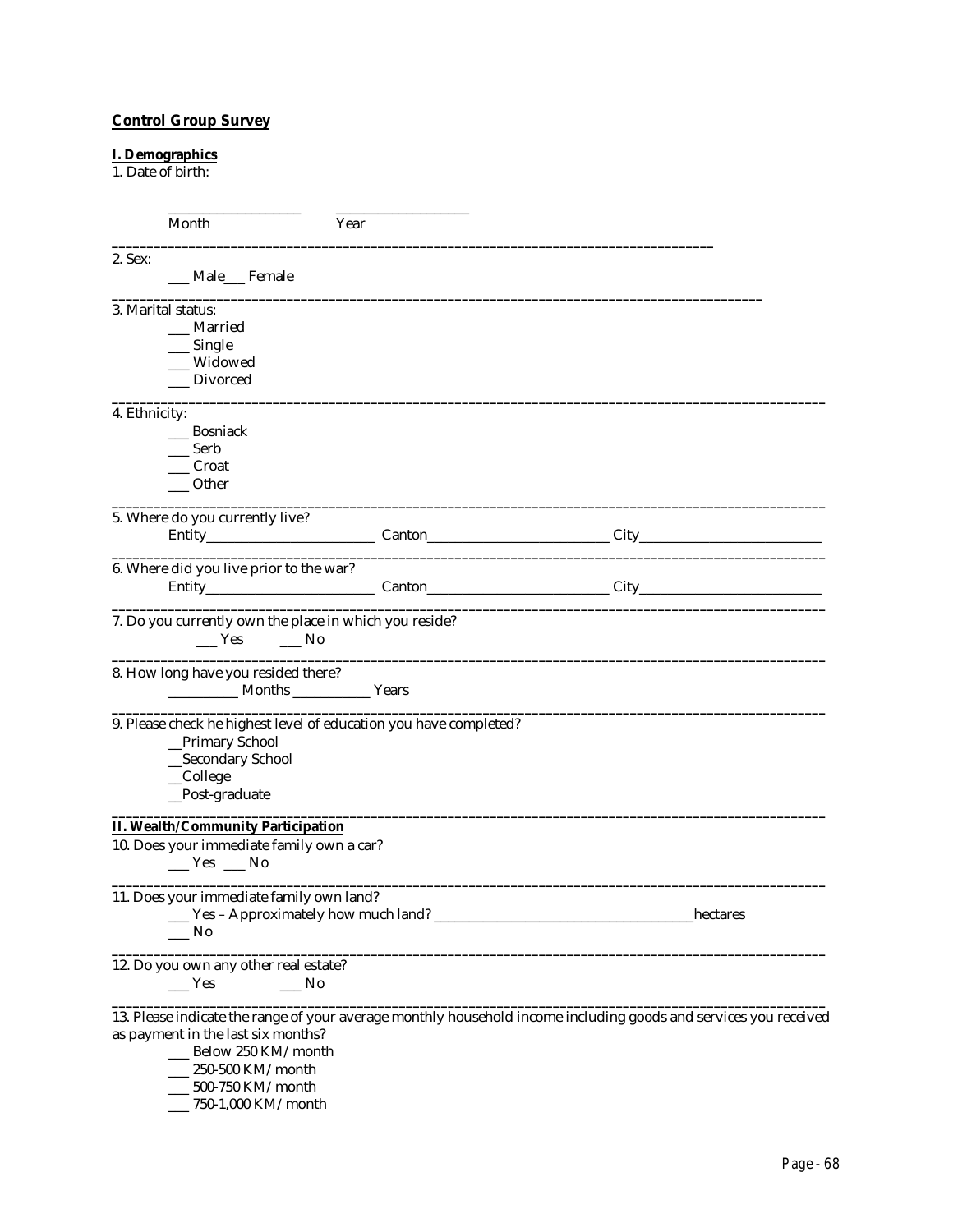\_\_\_ Above 1,000 KM/month

14. What percentage of your total household income do you contribute?

- \_\_\_ Below 25%
- $-25-50%$
- $-50-75%$
- \_\_\_ Above 75%

15. Please CHECK whether the following factors have been obstacles you have faced in earning income.

**\_\_\_\_\_\_\_\_\_\_\_\_\_\_\_\_\_\_\_\_\_\_\_\_\_\_\_\_\_\_\_\_\_\_\_\_\_\_\_\_\_\_\_\_\_\_\_\_\_\_\_\_\_\_\_\_\_\_\_\_\_\_\_\_\_\_\_\_\_\_\_\_\_\_\_\_\_\_\_\_\_\_\_\_\_\_\_\_\_\_\_\_\_\_\_\_\_\_\_\_\_\_**

**\_\_\_\_\_\_\_\_\_\_\_\_\_\_\_\_\_\_\_\_\_\_\_\_\_\_\_\_\_\_\_\_\_\_\_\_\_\_\_\_\_\_\_\_\_\_\_\_\_\_\_\_\_\_\_\_\_\_\_\_\_\_\_\_\_\_\_\_\_\_\_\_\_\_\_\_\_\_\_\_\_\_\_\_\_\_\_\_\_\_\_\_\_\_\_\_\_\_\_\_\_\_**

|                                                             | <b>Yes</b> | N <sub>0</sub> |
|-------------------------------------------------------------|------------|----------------|
|                                                             |            |                |
| High cost of registration                                   |            |                |
| Lack of business knowledge                                  |            |                |
| High transportation costs                                   |            |                |
| Difficulty in delivery of inventory or production materials |            |                |
| Lack of credit                                              |            |                |
| Injuries sustained during the war                           |            |                |
| Low confidence                                              |            |                |
| Not enough land                                             |            |                |
| Not enough cattle/equipment                                 |            |                |
| Price and market fluctuations                               |            |                |
| Prohibitively high taxes                                    |            |                |
| Corrupt government officials /regulations                   |            |                |
|                                                             |            |                |
| Organized crime                                             |            |                |
| Legal barriers                                              |            |                |
| Discrimination                                              |            |                |
| Others (please specify)                                     |            |                |
|                                                             |            |                |

 $\Box$ **\_\_\_\_\_\_\_\_\_\_\_\_\_\_\_\_\_\_\_\_\_\_\_\_\_\_\_\_\_\_\_\_\_\_\_\_\_\_\_\_\_\_\_\_\_\_\_\_\_\_\_\_\_\_\_\_\_\_\_\_\_\_\_\_\_\_\_\_\_\_\_\_\_\_\_\_\_\_\_\_\_\_\_\_\_\_\_\_\_\_\_\_\_\_\_\_\_\_\_\_\_\_**

**\_\_\_\_\_\_\_\_\_\_\_\_\_\_\_\_\_\_\_\_\_\_\_\_\_\_\_\_\_\_\_\_\_\_\_\_\_\_\_\_\_\_\_\_\_\_\_\_\_\_\_\_\_\_\_\_\_\_\_\_\_\_\_\_\_\_\_\_\_\_\_\_\_\_\_\_\_\_\_\_\_\_\_\_\_\_\_\_\_\_\_\_\_\_\_\_\_\_\_\_\_\_**

**\_\_\_\_\_\_\_\_\_\_\_\_\_\_\_\_\_\_\_\_\_\_\_\_\_\_\_\_\_\_\_\_\_\_\_\_\_\_\_\_\_\_\_\_\_\_\_\_\_\_\_\_\_\_\_\_\_\_\_\_\_\_\_\_\_\_\_\_\_\_\_\_\_\_\_\_\_\_\_\_\_\_\_\_\_\_\_\_\_\_\_\_\_\_\_\_\_\_\_\_\_\_**

**\_\_\_\_\_\_\_\_\_\_\_\_\_\_\_\_\_\_\_\_\_\_\_\_\_\_\_\_\_\_\_\_\_\_\_\_\_\_\_\_\_\_\_\_\_\_\_\_\_\_\_\_\_\_\_\_\_\_\_\_\_\_\_\_\_\_\_\_\_\_\_\_\_\_\_\_\_\_\_\_\_\_\_\_\_\_\_\_\_\_\_\_\_\_\_\_\_\_\_\_\_\_**

**\_\_\_\_\_\_\_\_\_\_\_\_\_\_\_\_\_\_\_\_\_\_\_\_\_\_\_\_\_\_\_\_\_\_\_\_\_\_\_\_\_\_\_\_\_\_\_\_\_\_\_\_\_\_\_\_\_\_\_\_\_\_\_\_\_\_\_\_\_\_\_\_\_\_\_\_\_\_\_\_\_\_\_\_\_\_\_\_\_\_\_\_\_\_\_\_\_\_\_\_\_\_**

16. How many dependents do you have (including spouse if he/she is not working)?

\_\_\_ dependents in my house

\_\_\_ dependents outside of my house

17. Do you believe you will be able to save money in the next 6 months?

\_\_\_ Yes – How much money? \_\_\_\_\_\_\_\_\_\_\_\_\_\_\_\_\_\_\_\_ KM

18. Do you believe you will be able to save money in the next year? \_\_\_ Yes – How much money? \_\_\_\_\_\_\_\_\_\_\_\_\_\_\_\_\_\_\_\_ KM

| ۰.<br>W<br>× |
|--------------|
|--------------|

19. Do you have any family living abroad?

 $\_\_\_\$  Yes

 $\_\_$  No

 $\_\_$  No **\_\_\_\_\_\_\_\_\_\_\_\_\_\_\_\_\_\_\_\_\_\_\_\_\_\_\_\_\_\_\_\_\_\_\_\_\_\_\_\_\_\_\_\_\_\_\_\_\_\_\_\_\_\_\_\_\_\_\_\_\_\_\_\_\_\_\_\_\_\_\_\_\_\_\_\_\_\_\_\_\_\_\_\_\_\_\_\_\_\_\_\_\_\_\_\_\_\_\_\_\_\_**

20. If you answered yes to the above question, do they send you money? \_\_\_ Yes – How much have they sent you in the last six months? \_\_\_\_\_\_\_\_\_\_\_\_\_\_\_\_\_\_\_\_\_ KM

| W<br>۰, |
|---------|
|         |

21. Please check all local organizations in which you are involved:

- $\_\_$  Unions Which one(s)?  $\_\_$
- \_\_\_ political party Which one? \_\_\_\_\_\_\_\_\_\_\_\_\_\_\_\_\_\_\_\_\_\_\_\_\_\_\_\_\_\_\_\_\_\_\_\_\_\_\_\_\_\_\_\_\_\_\_\_\_\_\_\_\_\_\_\_\_\_\_\_\_\_\_
- \_\_\_ religious organizations Which one? \_\_\_\_\_\_\_\_\_\_\_\_\_\_\_\_\_\_\_\_\_\_\_\_\_\_\_\_\_\_\_\_\_\_\_\_\_\_\_\_\_\_\_\_\_\_\_\_\_\_\_\_\_\_\_\_\_
- \_\_\_ neighborhood organizations Which one? \_\_\_\_\_\_\_\_\_\_\_\_\_\_\_\_\_\_\_\_\_\_\_\_\_\_\_\_\_\_\_\_\_\_\_\_\_\_\_\_\_\_\_\_\_\_\_\_\_\_\_\_
- \_\_\_ veteran society Which one? \_\_\_\_\_\_\_\_\_\_\_\_\_\_\_\_\_\_\_\_\_\_\_\_\_\_\_\_\_\_\_\_\_\_\_\_\_\_\_\_\_\_\_\_\_\_\_\_\_\_\_\_\_\_\_\_\_\_\_\_\_\_\_\_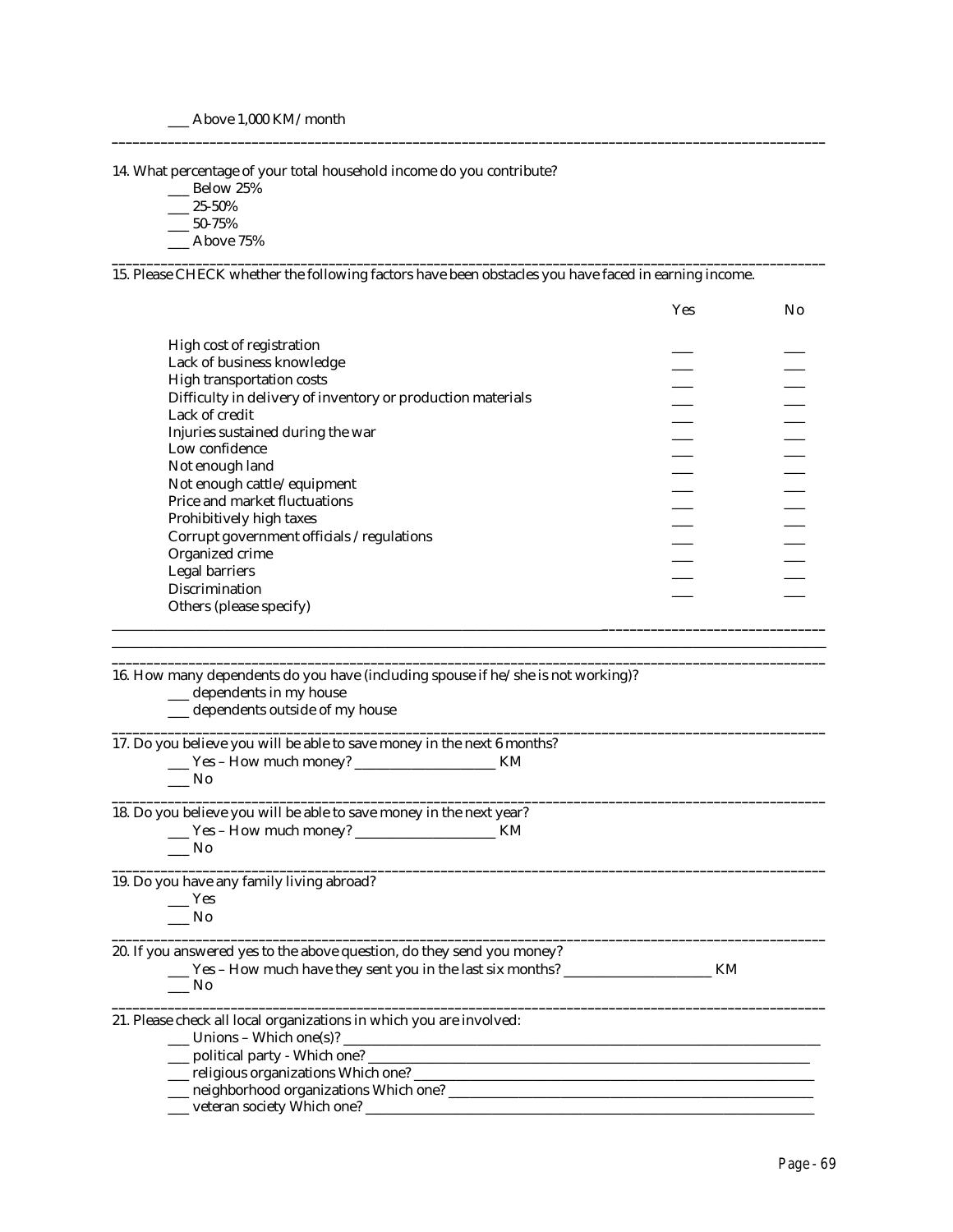$\rule{1em}{0.15mm}$  others (ex. local community)  $\rule{1.5mm}{}$ 

| III. Experience in army                                                                                                                                                                                       |
|---------------------------------------------------------------------------------------------------------------------------------------------------------------------------------------------------------------|
| 23. What month and year did you start the army?<br>Month Vear                                                                                                                                                 |
| 24. What month and year were you demobilized?                                                                                                                                                                 |
| 25. What was the highest rank you achieved?                                                                                                                                                                   |
| 26. Did you volunteer to leave the army or were you asked to leave as part of a demobilization program?<br>__ I was asked to leave                                                                            |
| 27. Upon demobilizing, did you receive a severance package?<br>KM<br>$\frac{1}{\sqrt{10}}$                                                                                                                    |
| 28. Please indicate if you did or did not spend the 10,000 KM in any the following ways:<br>Yes<br>N <sub>0</sub><br>Rebuild my house<br>Construct a new house<br>Invest in my business/farm<br>Pay off debt  |
| IV. Labor Participation/Income Before Army:<br>29. The year prior to joining the army, what kind of income generating activities did you do?                                                                  |
| 30. In terms of personal income, are you now better off, the same or worse off than you were one year before joining<br>the army? Please check one:<br>__ Better off<br>__ The same<br>Worse off              |
| What specific income generating activities (including formal and informal markets) are you currently engaged in?<br>Please fill answer the questions in each box for every activity in which you are engaged. |
| <b>INCOME GENERATING ACTIVITY 1</b><br>31. Please describe what kind of work you do:                                                                                                                          |

 $\_$  ,  $\_$  ,  $\_$  ,  $\_$  ,  $\_$  ,  $\_$  ,  $\_$  ,  $\_$  ,  $\_$  ,  $\_$  ,  $\_$  ,  $\_$  ,  $\_$  ,  $\_$  ,  $\_$  ,  $\_$  ,  $\_$  ,  $\_$  ,  $\_$  ,  $\_$  ,  $\_$  ,  $\_$  ,  $\_$  ,  $\_$  ,  $\_$  ,  $\_$  ,  $\_$  ,  $\_$  ,  $\_$  ,  $\_$  ,  $\_$  ,  $\_$  ,  $\_$  ,  $\_$  ,  $\_$  ,  $\_$  ,  $\_$  ,  $\_$  ,  $\_$  ,  $\_$  ,  $\_$  ,  $\_$  ,  $\_$  ,  $\_$  ,  $\_$  ,  $\_$  ,  $\_$  ,  $\_$  ,  $\_$  ,  $\_$  ,  $\_$  ,  $\_$  ,  $\_$  ,  $\_$  ,  $\_$  ,  $\_$  ,  $\_$  ,  $\_$  ,  $\_$  ,  $\_$  ,  $\_$  ,  $\_$  ,  $\_$  ,  $\_$  ,  $\_$  ,  $\_$  ,  $\_$  ,  $\_$  ,  $\_$  ,  $\_$  ,  $\_$  ,  $\_$  ,  $\_$  ,  $\_$  , 31a. Is this work: \_\_year round \_\_seasonal 31b. How many hours per week do you work at this activity? \_\_\_\_\_\_\_\_\_hrs/week 31c. Approximately how much do you earn per month doing this activity? \_\_\_\_\_\_\_ KM/month 31d. In what city/town is this work located?

\_\_\_\_\_\_\_\_\_\_\_\_\_\_\_\_\_\_\_\_\_\_\_\_\_\_\_\_\_\_\_\_\_\_\_\_\_\_\_\_\_\_\_\_\_\_\_\_\_\_\_\_\_\_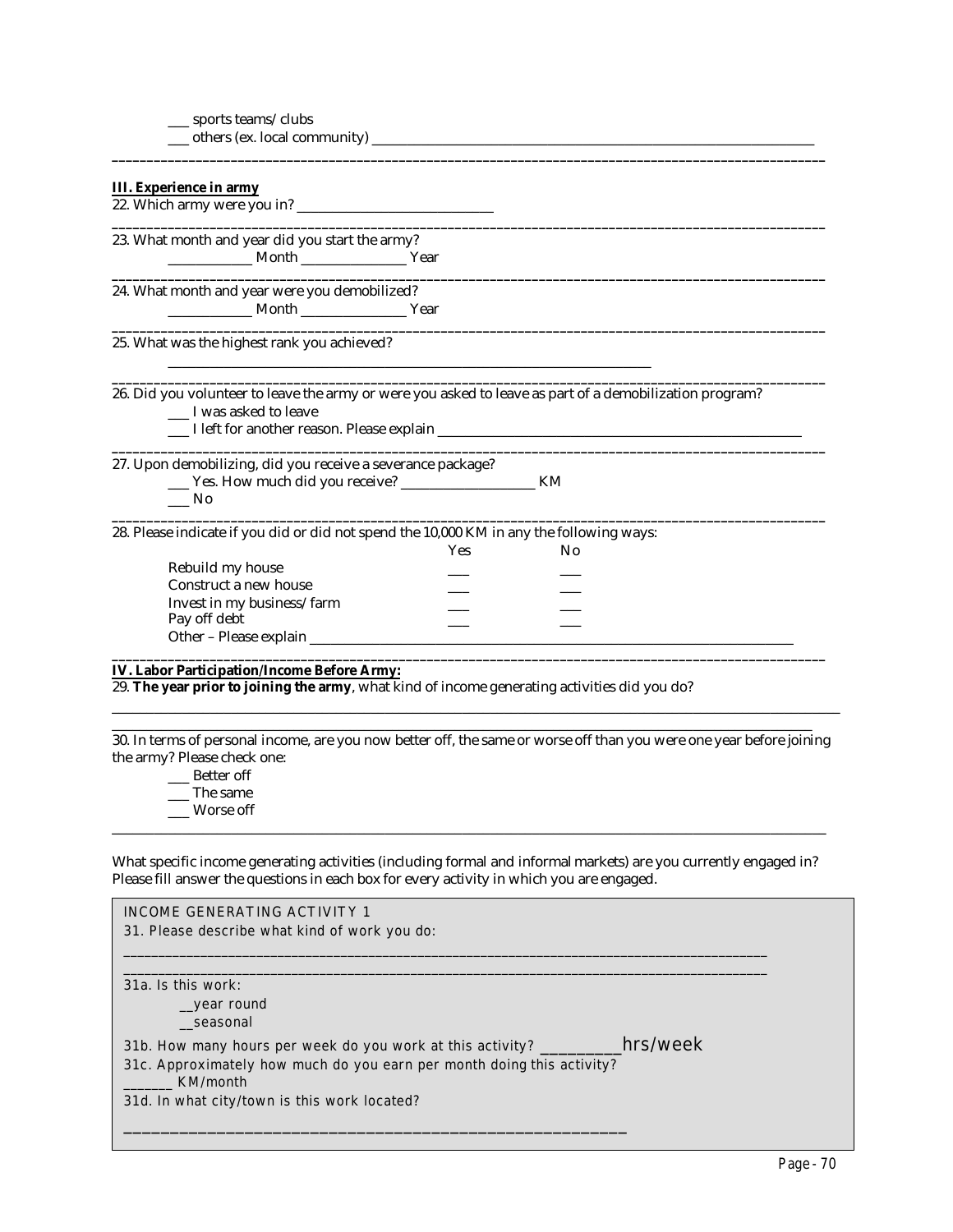#### INCOME GENERATING ACTIVITY 2

32. Please describe what kind of work you do:

32a. Is this work:

\_\_year round

\_\_seasonal

32b. How many hours per week do you work at this activity? \_\_\_\_\_\_\_\_\_hrs/week

 $\_$  ,  $\_$  ,  $\_$  ,  $\_$  ,  $\_$  ,  $\_$  ,  $\_$  ,  $\_$  ,  $\_$  ,  $\_$  ,  $\_$  ,  $\_$  ,  $\_$  ,  $\_$  ,  $\_$  ,  $\_$  ,  $\_$  ,  $\_$  ,  $\_$  ,  $\_$  ,  $\_$  ,  $\_$  ,  $\_$  ,  $\_$  ,  $\_$  ,  $\_$  ,  $\_$  ,  $\_$  ,  $\_$  ,  $\_$  ,  $\_$  ,  $\_$  ,  $\_$  ,  $\_$  ,  $\_$  ,  $\_$  ,  $\_$  ,  $\_$  ,  $\_$  ,  $\_$  ,  $\_$  ,  $\_$  ,  $\_$  ,  $\_$  ,  $\_$  ,  $\_$  ,  $\_$  ,  $\_$  ,  $\_$  ,  $\_$  ,  $\_$  ,  $\_$  ,  $\_$  ,  $\_$  ,  $\_$  ,  $\_$  ,  $\_$  ,  $\_$  ,  $\_$  ,  $\_$  ,  $\_$  ,  $\_$  ,  $\_$  ,  $\_$  ,  $\_$  ,  $\_$  ,  $\_$  ,  $\_$  ,  $\_$  ,  $\_$  ,  $\_$  ,  $\_$  ,  $\_$  ,  $\_$  ,

 $\_$  ,  $\_$  ,  $\_$  ,  $\_$  ,  $\_$  ,  $\_$  ,  $\_$  ,  $\_$  ,  $\_$  ,  $\_$  ,  $\_$  ,  $\_$  ,  $\_$  ,  $\_$  ,  $\_$  ,  $\_$  ,  $\_$  ,  $\_$  ,  $\_$  ,  $\_$  ,  $\_$  ,  $\_$  ,  $\_$  ,  $\_$  ,  $\_$  ,  $\_$  ,  $\_$  ,  $\_$  ,  $\_$  ,  $\_$  ,  $\_$  ,  $\_$  ,  $\_$  ,  $\_$  ,  $\_$  ,  $\_$  ,  $\_$  ,  $\_$  ,  $\_$  ,  $\_$  ,  $\_$  ,  $\_$  ,  $\_$  ,  $\_$  ,  $\_$  ,  $\_$  ,  $\_$  ,  $\_$  ,  $\_$  ,  $\_$  ,  $\_$  ,  $\_$  ,  $\_$  ,  $\_$  ,  $\_$  ,  $\_$  ,  $\_$  ,  $\_$  ,  $\_$  ,  $\_$  ,  $\_$  ,  $\_$  ,  $\_$  ,  $\_$  ,  $\_$  ,  $\_$  ,  $\_$  ,  $\_$  ,  $\_$  ,  $\_$  ,  $\_$  ,  $\_$  ,  $\_$  ,  $\_$  ,

32c. Approximately how much do you earn per month doing this activity?

\_\_\_\_\_\_\_\_\_\_\_\_\_\_\_\_\_\_\_\_\_\_\_\_\_\_\_\_\_\_\_\_\_\_\_\_\_\_\_\_\_\_\_\_\_\_\_\_\_\_\_\_\_\_

\_\_\_\_\_\_\_ KM/month

32d. In what city/town is this work located?

INCOME GENERATING ACTIVITY 3

33. Please describe what kind of work you do:

33a. Is this work:

\_\_year round

\_\_seasonal

33b. How many hours per week do you work at this activity? \_\_\_\_\_\_\_\_\_hrs/week

33c. Approximately how much do you earn per month doing this activity?

\_\_\_\_\_\_\_\_\_\_\_\_\_\_\_\_\_\_\_\_\_\_\_\_\_\_\_\_\_\_\_\_\_\_\_\_\_\_\_\_\_\_\_\_\_\_\_\_\_\_\_\_\_\_

\_\_\_\_\_\_\_ KM/month

 $\mathbb{R}^2$ 

33d. In what city/town is this work located?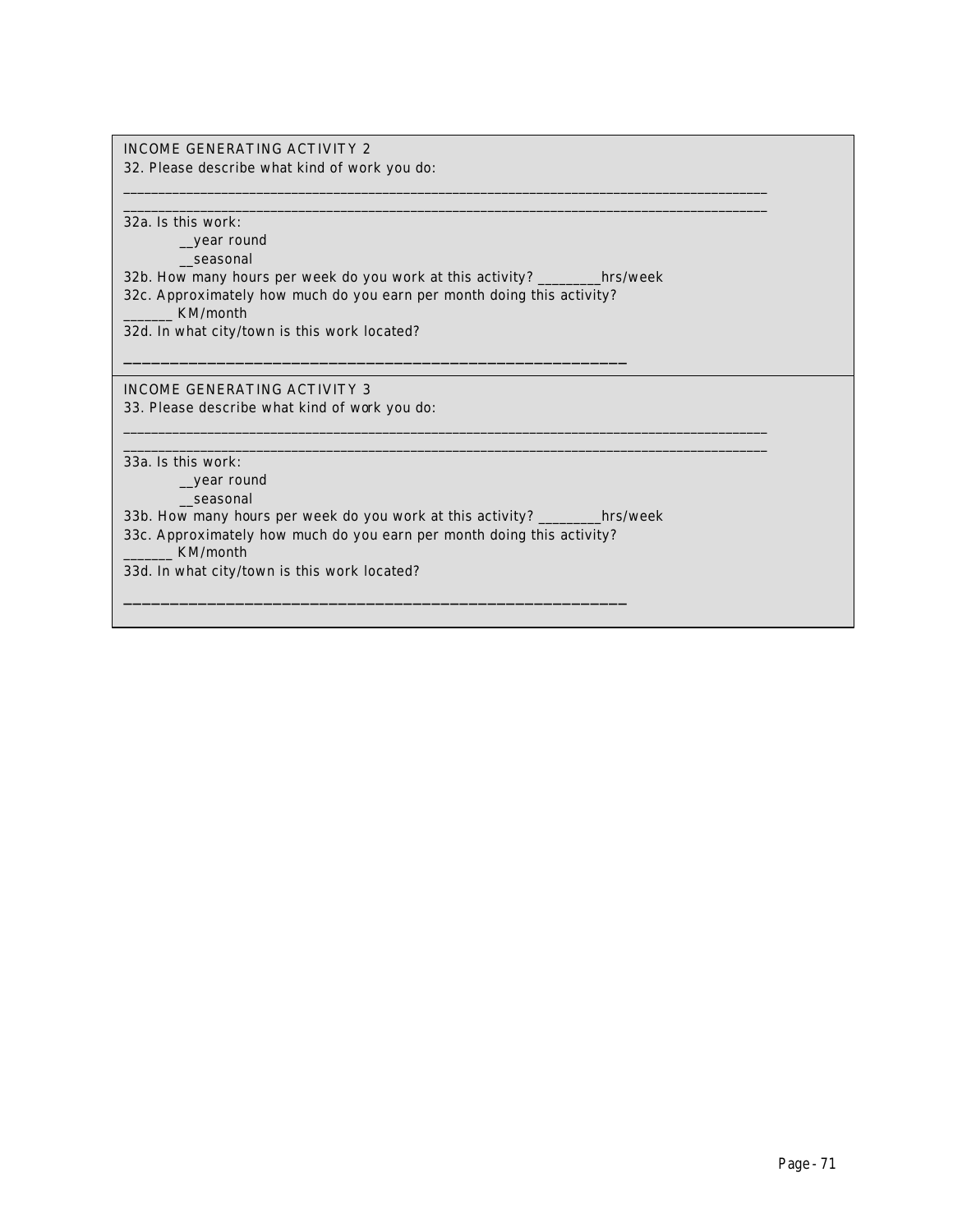### *Intervention Group Surveys*

#### **SURVEY FOR INTERVENTION GROUP A: REGISTERED, INTERVIEWED, APPROVED, HAVE NOT YET RECEIVED ASSISTANCE PACKAGE**

Record Number: Date: Time: Office Location: Initials of Survey Administrator:

THANK YOU FOR PARTICIPATING IN THE EVALUATION OF THE IOM ASSISTANCE PRPGRAM, YOUR RESPONSES TO THE BELOW QUESTIONS ARE VERY IMPORTANT IN DETERMINING HOW TO BEST IMPROVE SERVICES TO OTHER DEMOBILIZED SOLDIERS. PLEASE ANSWER **EVERY QUESTION ASKED OF YOU.** ALL OF YOUR ANSWERS ARE STRICTLY CONFIDENTIAL SO PLEASE BE HONEST IN YOUR RESPONSES.

WE GREATLY APPRECIATE YOUR TIME AND ASSISTANCE. FEEL FREE TO ASK US ANY QUESTIONS.

#### THANK YOU!

Please indicate where you are in the IOM assistance process:

- \_\_\_ I have registered only
- \_\_\_ I have been interviewed but have not yet determined with IOM what assistance package I will be receiving
- \_\_\_ I have been approved for receiving equipment/agricultural goods/training, but am still waiting to receive it
- \_\_\_ I received the equipment/agricultural goods/training from IOM and have completed the program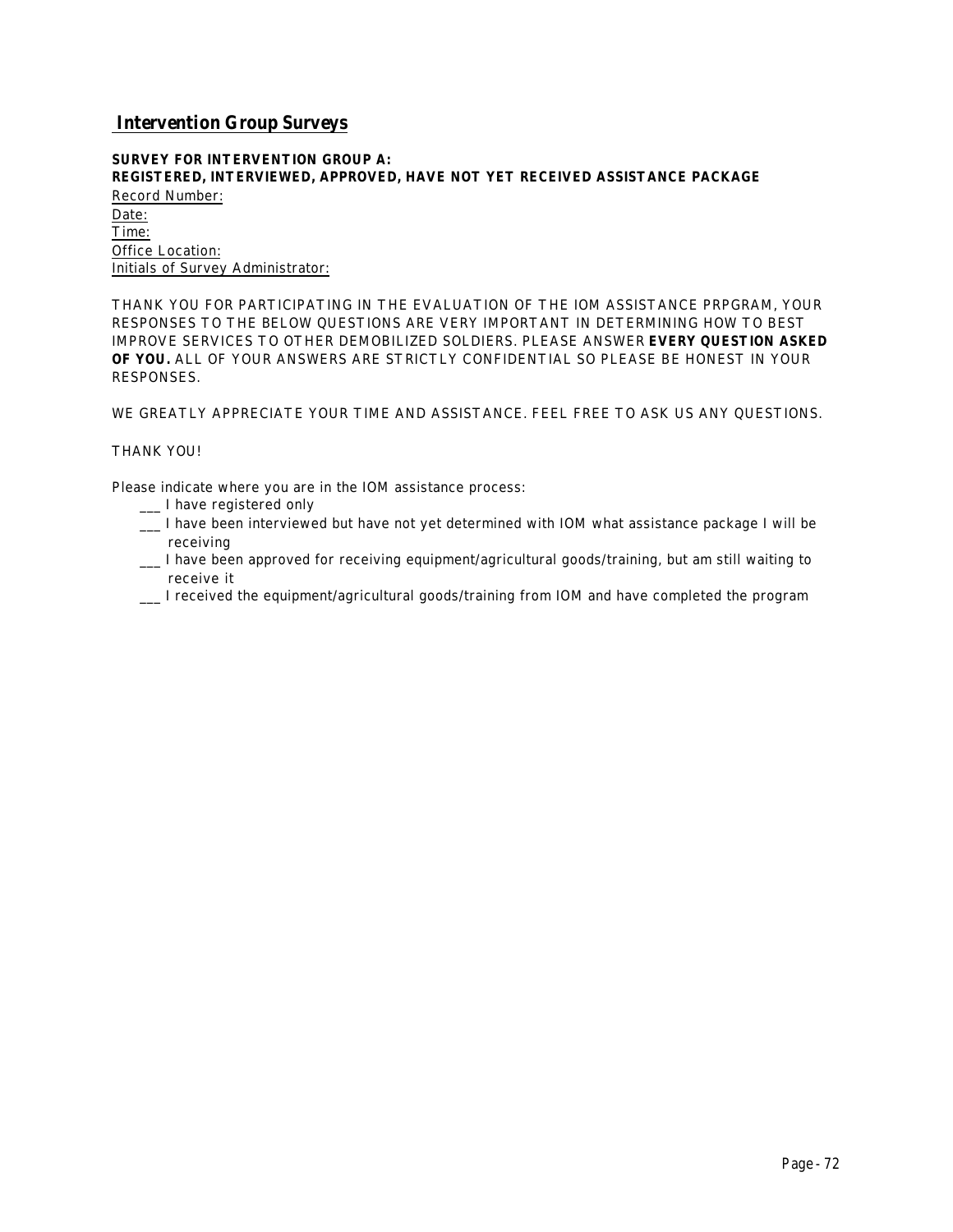## **I. Demographics**

| 1. Date of birth:                                                        |       |      |           |
|--------------------------------------------------------------------------|-------|------|-----------|
|                                                                          | Month | Year |           |
| 2. Sex: __ Male __ Female                                                |       |      |           |
| 3. Marital status:                                                       |       |      |           |
| ___ Married                                                              |       |      |           |
| $\_$ Single                                                              |       |      |           |
| Widowed                                                                  |       |      |           |
| <b>Divorced</b>                                                          |       |      |           |
| 4. Ethnicity:                                                            |       |      |           |
| _Bosniack                                                                |       |      |           |
| $\mathsf{\_}$                                                            |       |      |           |
| $\_\$ Croat                                                              |       |      |           |
| $_{\rm -}$ Other                                                         |       |      |           |
| 5. Where do you currently live?                                          |       |      |           |
|                                                                          |       |      |           |
|                                                                          |       |      |           |
| 6. Where did you live prior to war?                                      |       |      |           |
|                                                                          |       |      |           |
|                                                                          |       |      |           |
| 7. Was your house damaged or destroyed during the war?                   |       |      |           |
| Yes                                                                      |       |      |           |
| $\sqrt{N}$                                                               |       |      |           |
| 8. Do you currently own the place in which you reside?                   |       |      |           |
| $\mathbf{Yes}$                                                           |       |      |           |
| $\overline{\phantom{a}}$ No                                              |       |      |           |
|                                                                          |       |      |           |
| 9. How long have you resided there? __________ Months ____________ Years |       |      |           |
| 10. Please check he highest level of education you have completed.       |       |      |           |
| _Primary School                                                          |       |      |           |
| _Secondary School                                                        |       |      |           |
| _College                                                                 |       |      |           |
| _Post-graduate                                                           |       |      |           |
| <b>II. Wealth/Community Participation</b>                                |       |      |           |
| 11. Does your immediate family own a car?                                |       |      |           |
| Yes                                                                      |       |      |           |
| No                                                                       |       |      |           |
| 12. Does your immediate family own land?                                 |       |      |           |
|                                                                          |       |      | _hectares |
| __ No                                                                    |       |      |           |
| 13. Do you own any other real estate?                                    |       |      |           |
| _ Yes                                                                    |       |      |           |
| No                                                                       |       |      |           |
|                                                                          |       |      |           |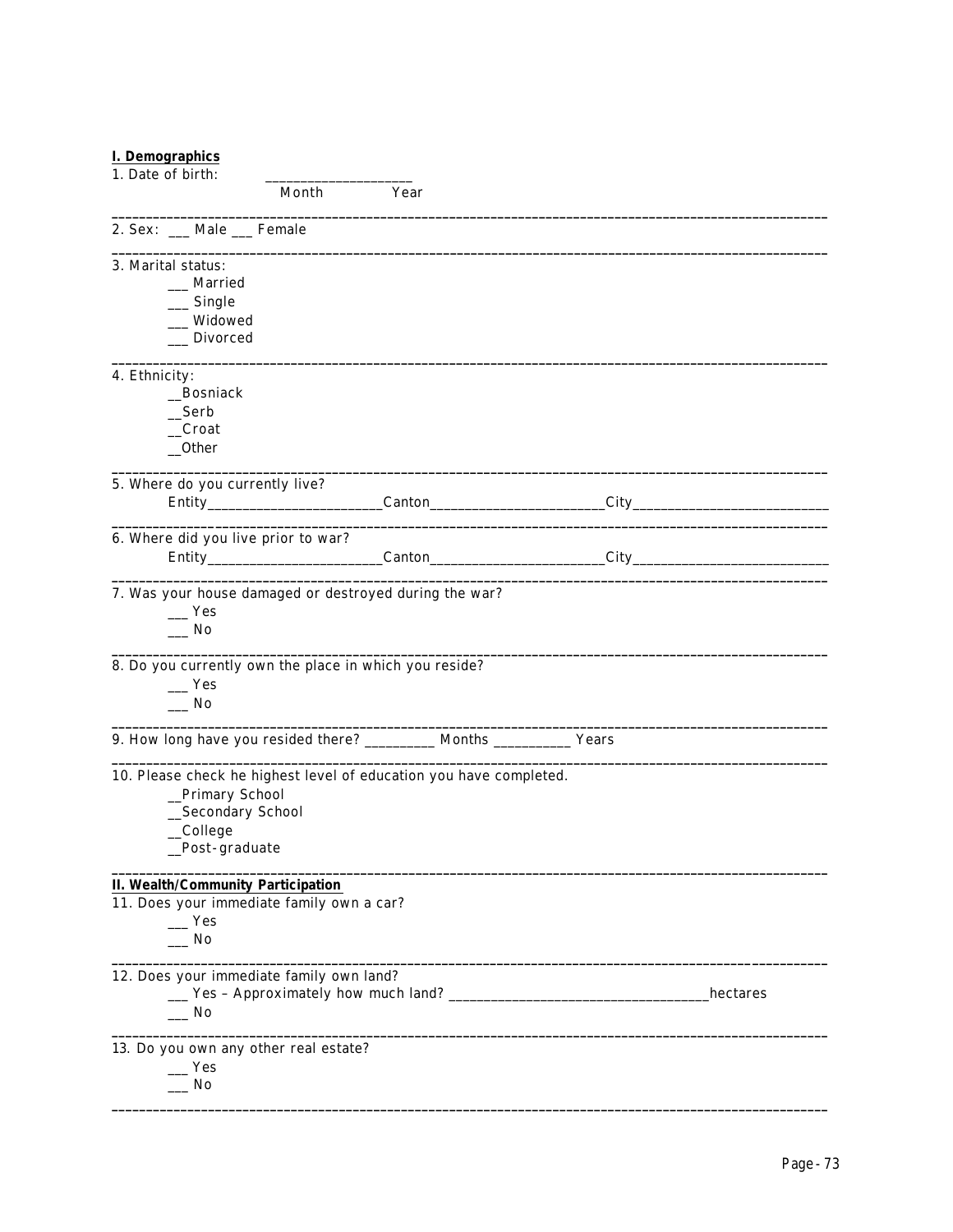14. Please indicate the range of your average monthly household income including goods and services you received as payment in the last six months?

**\_\_\_\_\_\_\_\_\_\_\_\_\_\_\_\_\_\_\_\_\_\_\_\_\_\_\_\_\_\_\_\_\_\_\_\_\_\_\_\_\_\_\_\_\_\_\_\_\_\_\_\_\_\_\_\_\_\_\_\_\_\_\_\_\_\_\_\_\_\_\_\_\_\_\_\_\_\_\_\_\_\_\_\_\_\_\_\_\_\_\_\_\_\_\_\_\_\_\_\_\_\_\_\_**

**\_\_\_\_\_\_\_\_\_\_\_\_\_\_\_\_\_\_\_\_\_\_\_\_\_\_\_\_\_\_\_\_\_\_\_\_\_\_\_\_\_\_\_\_\_\_\_\_\_\_\_\_\_\_\_\_\_\_\_\_\_\_\_\_\_\_\_\_\_\_\_\_\_\_\_\_\_\_\_\_\_\_\_\_\_\_\_\_\_\_\_\_\_\_\_\_\_\_\_\_\_\_\_\_**

**\_\_\_\_\_\_\_\_\_\_\_\_\_\_\_\_\_\_\_\_\_\_\_\_\_\_\_\_\_\_\_\_\_\_\_\_\_\_\_\_\_\_\_\_\_\_\_\_\_\_\_\_\_\_\_\_\_\_\_\_\_\_\_\_\_\_\_\_\_\_\_\_\_\_\_\_\_\_\_\_\_\_\_\_\_\_\_\_\_\_\_\_\_\_\_\_\_\_\_\_\_\_\_\_**

**\_\_\_\_\_\_\_\_\_\_\_\_\_\_\_\_\_\_\_\_\_\_\_\_\_\_\_\_\_\_\_\_\_\_\_\_\_\_\_\_\_\_\_\_\_\_\_\_\_\_\_\_\_\_\_\_\_\_\_\_\_\_\_\_\_\_\_\_\_\_\_\_\_\_\_\_\_\_\_\_\_\_\_\_\_\_\_\_\_\_\_\_\_\_\_\_\_\_\_\_\_\_\_\_**

**\_\_\_\_\_\_\_\_\_\_\_\_\_\_\_\_\_\_\_\_\_\_\_\_\_\_\_\_\_\_\_\_\_\_\_\_\_\_\_\_\_\_\_\_\_\_\_\_\_\_\_\_\_\_\_\_\_\_\_\_\_\_\_\_\_\_\_\_\_\_\_\_\_\_\_\_\_\_\_\_\_\_\_\_\_\_\_\_\_\_\_\_\_\_\_\_\_\_\_\_\_\_\_\_**

- \_\_\_ Below 250 KM/month
- \_\_\_ 250-500 KM/month
- \_\_\_ 500-750 KM/month
- \_\_\_ 750-1,000 KM/month
- \_\_\_ Above 1,000 KM/month

15. What percentage of your total household income do you contribute?

- \_\_\_ Below 25%
- $-25 50%$
- $-50 75%$
- \_\_\_ Above 75%

16. How many dependents do you have (including spouse if he/she is not working)?

\_\_\_ dependents in my house

\_\_\_ dependents outside of my house

17. Do you believe you will be able to save money in the next 6 months?

- \_\_\_ Yes How much money? \_\_\_\_\_\_\_\_\_\_\_\_\_\_\_\_\_\_\_\_ KM
- $\_\_$  No

18. Do you believe you will be able to save money in the next year? \_\_\_ Yes – How much money? \_\_\_\_\_\_\_\_\_\_\_\_\_\_\_\_\_\_\_\_ KM

 $\overline{\phantom{0}}$  No

19. Do you have any family living abroad?

- $\_\_$  Yes
- $\overline{\phantom{0}}$  No **\_\_\_\_\_\_\_\_\_\_\_\_\_\_\_\_\_\_\_\_\_\_\_\_\_\_\_\_\_\_\_\_\_\_\_\_\_\_\_\_\_\_\_\_\_\_\_\_\_\_\_\_\_\_\_\_\_\_\_\_\_\_\_\_\_\_\_\_\_\_\_\_\_\_\_\_\_\_\_\_\_\_\_\_\_\_\_\_\_\_\_\_\_\_\_\_\_\_\_\_\_\_\_\_**

20. If you answered yes to the above question, do they send you money?

\_\_\_ Yes – How much have they sent you in the last six months? \_\_\_\_\_\_\_\_\_\_\_\_\_\_\_\_\_\_\_\_\_\_\_ KM  $\overline{\phantom{0}}$  No

**\_\_\_\_\_\_\_\_\_\_\_\_\_\_\_\_\_\_\_\_\_\_\_\_\_\_\_\_\_\_\_\_\_\_\_\_\_\_\_\_\_\_\_\_\_\_\_\_\_\_\_\_\_\_\_\_\_\_\_\_\_\_\_\_\_\_\_\_\_\_\_\_\_\_\_\_\_\_\_\_\_\_\_\_\_\_\_\_\_\_\_\_\_\_\_\_\_\_\_\_\_\_\_\_**

21. Please check all local organizations in which you are involved:

\_\_\_\_\_\_\_\_\_\_\_\_\_\_\_\_\_\_\_\_\_\_\_\_\_\_\_\_\_\_\_\_\_\_\_\_\_\_\_\_\_\_\_\_\_\_\_\_\_\_\_\_\_\_\_\_\_\_\_\_\_

| Unions – Which one(s)?           |  |
|----------------------------------|--|
|                                  |  |
|                                  |  |
|                                  |  |
|                                  |  |
| __ sports teams/clubs            |  |
|                                  |  |
| _ others (ex. local community) _ |  |

#### **III. Experience in army**

| 22. Which army were you in?                   |               |  |
|-----------------------------------------------|---------------|--|
|                                               | Year          |  |
| 24. What month and year were you demobilized? | Month<br>Year |  |
| 25. What was the highest rank you achieved?   |               |  |

**\_\_\_\_\_\_\_\_\_\_\_\_\_\_\_\_\_\_\_\_\_\_\_\_\_\_\_\_\_\_\_\_\_\_\_\_\_\_\_\_\_\_\_\_\_\_\_\_\_\_\_\_\_\_\_\_\_\_\_\_\_\_\_\_\_\_\_\_\_\_\_\_\_\_\_\_\_\_\_\_\_\_\_\_\_\_\_\_\_\_\_\_\_\_\_\_\_\_\_\_\_\_\_\_**

**\_\_\_\_\_\_\_\_\_\_\_\_\_\_\_\_\_\_\_\_\_\_\_\_\_\_\_\_\_\_\_\_\_\_\_\_\_\_\_\_\_\_\_\_\_\_\_\_\_\_\_\_\_\_\_\_\_\_\_\_\_\_\_\_\_\_\_\_\_\_\_\_\_\_\_\_\_\_\_\_\_\_\_\_\_\_\_\_\_\_\_\_\_\_\_\_\_\_\_\_\_\_\_\_**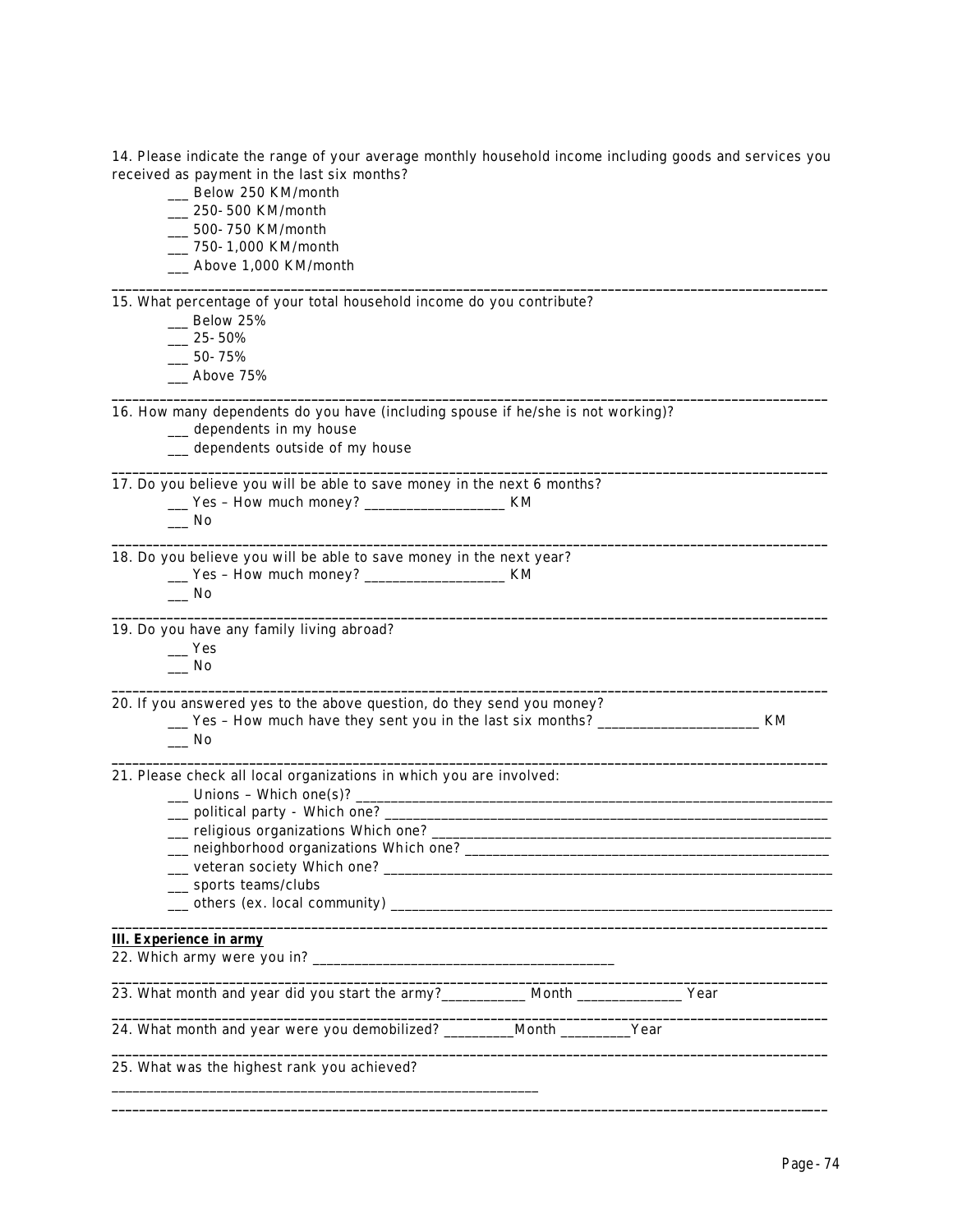26. Were you asked to leave the army or did you leave for another reason?

- \_\_\_ I was asked to leave
- $\Box$  I left for another reason. Please explain

27. Upon demobilizing, did you receive a severance package? \_\_\_ Yes. What amount did you receive? \_\_\_\_\_\_\_\_\_\_\_\_\_\_\_\_KM

 $\_\_$  No

28. Please indicate if you did or did not spend the 10,000 KM in any the following ways:

Yes No Rebuild my house Construct a new house Invest in my business/farm \_\_\_ \_\_\_ Pay off debt Other - Please explain \_

# **IV. Labor Participation/Income Before Army and After Demobilization:**

29. *The year prior to joining the army*, what kind of income generating activities did you do?

30. In terms of personal income, are you now better off, the same or worse off than you were one year before joining the army? Please check one:

\_\_\_\_\_\_\_\_\_\_\_\_\_\_\_\_\_\_\_\_\_\_\_\_\_\_\_\_\_\_\_\_\_\_\_\_\_\_\_\_\_\_\_\_\_\_\_\_\_\_\_\_\_\_\_\_\_\_\_\_\_\_\_\_\_\_\_\_\_\_\_\_\_\_\_\_\_\_\_\_\_\_\_\_\_\_\_\_\_\_\_\_\_\_\_\_\_\_\_\_\_\_\_\_ \_\_\_\_\_\_\_\_\_\_\_\_\_\_\_\_\_\_\_\_\_\_\_\_\_\_\_\_\_\_\_\_\_\_\_\_\_\_\_\_\_\_\_\_\_\_\_\_\_\_\_\_\_\_\_\_\_\_\_\_\_\_\_\_\_\_\_\_\_\_\_\_\_\_\_\_\_\_\_\_\_\_\_\_\_\_\_\_\_\_\_\_\_\_\_\_\_\_\_\_ **\_\_\_\_\_\_\_\_\_\_\_\_\_\_\_\_\_\_\_\_\_\_\_\_\_\_\_\_\_\_\_\_\_\_\_\_\_\_\_\_\_\_\_\_\_\_\_\_\_\_\_\_\_\_\_\_\_\_\_\_\_\_\_\_\_\_\_\_\_\_\_\_\_\_\_\_\_\_\_\_\_\_\_\_\_\_\_\_\_\_\_\_\_\_\_\_\_\_\_\_\_\_\_\_**

**\_\_\_\_\_\_\_\_\_\_\_\_\_\_\_\_\_\_\_\_\_\_\_\_\_\_\_\_\_\_\_\_\_\_\_\_\_\_\_\_\_\_\_\_\_\_\_\_\_\_\_\_\_\_\_\_\_\_\_\_\_\_\_\_\_\_\_\_\_\_\_\_\_\_\_\_\_\_\_\_\_\_\_\_\_\_\_\_\_\_\_\_\_\_\_\_\_\_\_\_\_\_\_\_**

**\_\_\_\_\_\_\_\_\_\_\_\_\_\_\_\_\_\_\_\_\_\_\_\_\_\_\_\_\_\_\_\_\_\_\_\_\_\_\_\_\_\_\_\_\_\_\_\_\_\_\_\_\_\_\_\_\_\_\_\_\_\_\_\_\_\_\_\_\_\_\_\_\_\_\_\_\_\_\_\_\_\_\_\_\_\_\_\_\_\_\_\_\_\_\_\_\_\_\_\_\_\_\_\_**

- \_\_\_ Better off
- \_\_\_ The same
- \_\_\_ Worse off

31. Think about the time that you were demobilized. Between then and now, what has been your average total **monthly** household income including goods and services you received as payment?

**\_\_\_\_\_\_\_\_\_\_\_\_\_\_\_\_\_\_\_\_\_\_\_\_\_\_\_\_\_\_\_\_\_\_\_\_\_\_\_\_\_\_\_\_\_\_\_\_\_\_\_\_\_\_\_\_\_\_\_\_\_\_\_\_\_\_\_\_\_\_\_\_\_\_\_\_\_\_\_\_\_\_\_\_\_\_\_\_\_\_\_\_\_\_\_\_\_\_\_\_\_\_\_\_**

**\_\_\_\_\_\_\_\_\_\_\_\_\_\_\_\_\_\_\_\_\_\_\_\_\_\_\_\_\_\_\_\_\_\_\_\_\_\_\_\_\_\_\_\_\_\_\_\_\_\_\_\_\_\_\_\_\_\_\_\_\_\_\_\_\_\_\_\_\_\_\_\_\_\_\_\_\_\_\_\_\_\_\_\_\_\_\_\_\_\_\_\_\_\_\_\_\_\_\_\_\_\_\_\_**

**\_\_\_\_\_\_\_\_\_\_\_\_\_\_\_\_\_\_\_\_\_\_\_\_\_\_\_\_\_\_\_\_\_\_\_\_\_\_\_\_\_\_\_\_\_\_\_\_\_\_\_\_\_\_\_\_\_\_\_\_\_\_\_\_\_\_\_\_\_\_\_\_\_\_\_\_\_\_\_\_\_\_\_\_\_\_\_\_\_\_\_\_\_\_\_\_\_\_\_\_\_\_\_\_**

\_\_\_\_\_\_\_\_\_\_\_\_\_\_\_\_\_\_\_\_\_\_\_\_\_\_\_\_\_\_\_\_\_\_\_\_\_\_\_\_\_\_\_\_\_\_\_\_\_\_\_\_\_\_\_\_\_\_\_\_\_\_\_\_\_\_\_\_\_\_**\_\_\_\_\_\_\_\_\_\_\_\_\_\_\_\_\_\_\_\_\_\_\_\_\_\_\_\_\_\_\_\_**

- \_\_\_ Less than 250 KM/ month
- \_\_\_ 250-500 KM/month
- \_\_\_ 500-750 KM/month
- \_\_\_750-1000 KM/month
- \_\_\_ Over 1000 KM/month

# **V. Small business /farm start-up information**

32. Please check which description best describes your business situation:

\_\_\_\_\_\_\_\_\_\_\_\_\_\_\_\_\_\_\_\_\_\_\_\_\_\_\_\_\_\_\_\_\_\_\_\_\_\_\_\_\_\_\_\_\_\_\_\_\_\_\_\_\_\_\_\_\_\_\_\_\_\_\_\_\_\_\_\_\_

- \_\_\_I started this business/farm in the time period between demobilizing and being approved for IOM assistance. **PLEASE ANSWER THE REMAINING QUESTIONS IN THIS SECTION**
- \_\_\_ This business/farm is one that I or my family owned prior to becoming a soldier. **PLEASE ANSWER THE REMAINING QUESTIONS IN THIS SECTION**
- \_\_\_ I am in the process of opening a small busin ess/farm **PLEASE GO TO PAGE 7. SKIP THE REST OF THIS PAGE AND PAGES 5-6.**
- $\Box$  Other Please explain

33. What type of business/farm is it?

34. Where is this busin ess located?

Entity\_\_\_\_\_\_\_\_\_\_\_\_\_\_\_ Canton\_\_\_\_\_\_\_\_\_\_\_\_\_\_\_\_\_\_\_\_ City\_\_\_\_\_\_\_\_\_\_\_\_\_

35. Are you the sole owner of this business?

 $-$  Yes

# $\sqrt{N}$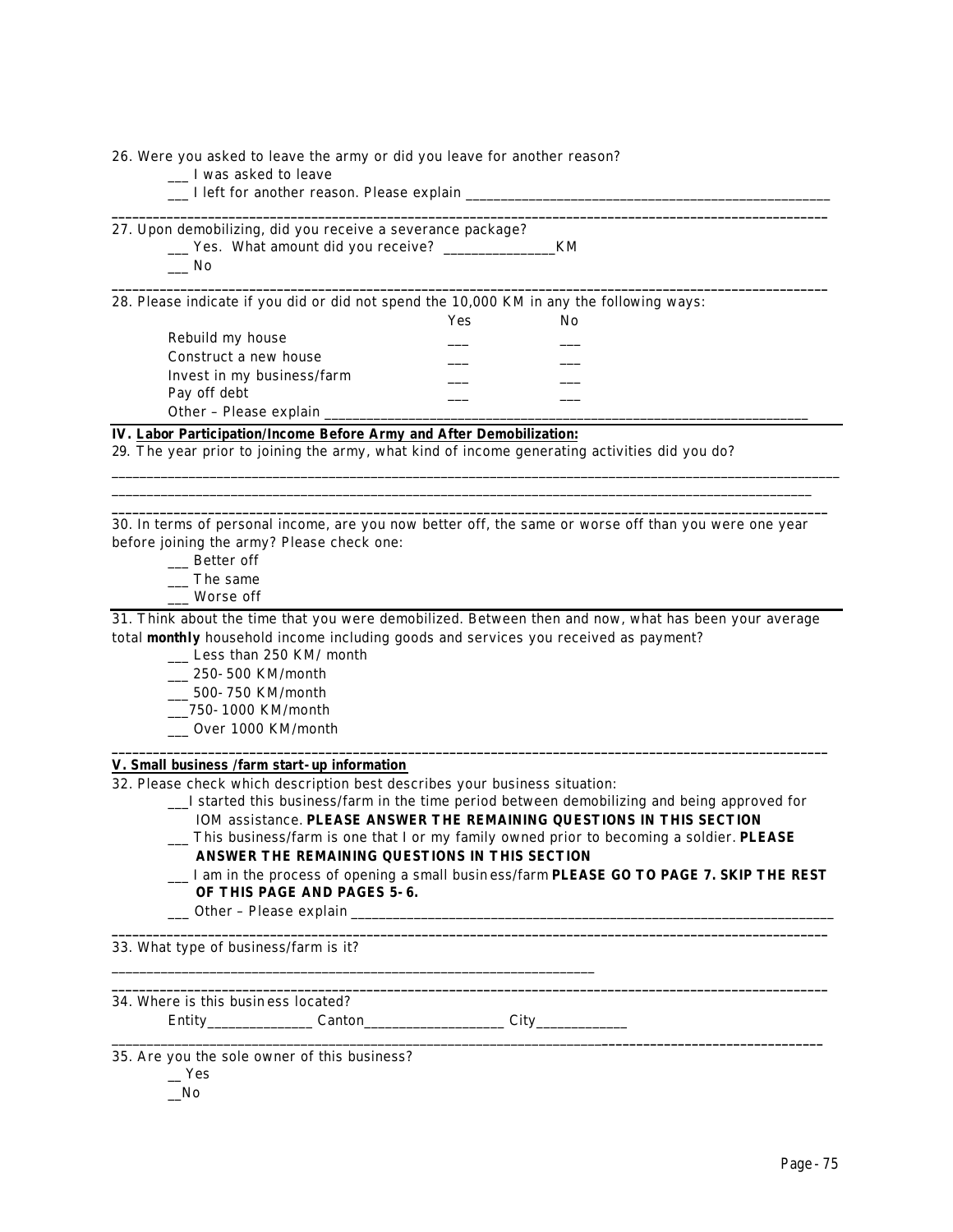### 36. What month and year did this business/farm start or do you anticipate this business/farm to start?  $M$ onth  $\_\_\_\_\_\_\$  Year

\_\_\_\_\_\_\_\_\_\_\_\_\_\_\_\_\_\_\_\_\_\_\_\_\_\_\_\_\_\_\_\_\_\_\_\_\_\_\_\_\_\_\_\_\_\_\_\_\_\_\_\_\_\_\_\_\_\_\_\_\_\_\_\_\_\_\_\_\_\_**\_\_\_\_\_\_\_\_\_\_\_\_\_\_\_\_\_\_\_\_\_\_\_\_**

\_\_\_\_\_\_\_\_\_\_\_\_\_\_\_\_\_\_\_\_\_\_\_\_\_\_\_\_\_\_\_\_\_\_\_\_\_\_\_\_\_\_\_\_\_\_\_\_\_\_\_\_\_\_\_\_\_\_\_\_\_\_\_\_\_\_\_\_\_\_**\_\_\_\_\_\_\_\_\_\_\_\_\_\_\_\_\_\_\_\_\_\_\_\_\_\_\_\_\_\_\_\_**

37. Please indicate whether or not the below networks have been important to you in helping to develop your business/ farm activities?

|                            | Yes                    | No |
|----------------------------|------------------------|----|
| Family                     |                        |    |
| Friends                    |                        |    |
| Religious community        |                        |    |
| <b>IOM</b>                 |                        |    |
| NGOs (besides (IOM)        | $\equiv$ Which one(s)? |    |
| Other demobilized soldiers |                        |    |
| <b>Other</b>               |                        |    |

**\_\_\_\_\_\_\_\_\_\_\_\_\_\_\_\_\_\_\_\_\_\_\_\_\_\_\_\_\_\_\_\_\_\_\_\_\_\_\_\_\_\_\_\_\_\_\_\_\_\_\_\_\_\_\_\_\_\_\_\_\_\_\_\_\_\_\_\_\_\_\_\_\_\_\_\_\_\_\_\_\_\_\_\_\_\_\_\_\_\_\_\_\_\_\_**

38. Please CHECK whether the following factors have been obstacles you have faced in running or starting up your business/farm.

|                                                             | Yes | No                  |
|-------------------------------------------------------------|-----|---------------------|
|                                                             |     |                     |
| High cost of registration                                   |     |                     |
| Lack of business knowledge                                  |     |                     |
| High transportation costs                                   |     |                     |
| Difficulty in delivery of inventory or production materials |     |                     |
| Lack of credit                                              |     |                     |
| Injuries sustained during the war                           |     |                     |
| Low confidence                                              |     |                     |
| Not enough land                                             |     |                     |
| Not enough cattle/equipment                                 |     |                     |
| Price and market fluctuations                               |     |                     |
| Prohibitively high taxes                                    |     |                     |
| Corrupt government officials /regulations                   |     | _ _ _ _ _ _ _ _ _ _ |
| Organized crime                                             |     |                     |
| Legal barriers                                              |     |                     |
| <b>Discrimination</b>                                       |     |                     |
| Others (please specify)                                     |     |                     |

### **39. Now please CIRCLE the obstacles listed above** *that you believe IOM can help you overcome***.**

40. Please indicate whether or not you relied on the following sources of funding to start up your business/farm.

|                                 | Yes | No |
|---------------------------------|-----|----|
| Personal savings                |     |    |
| Family                          |     |    |
| Friends                         |     |    |
| <b>IOM</b>                      |     |    |
| NGO support (Please name)       |     |    |
| Banks/credit unions Please name |     |    |
| Other (please specify)___       |     |    |

**\_\_\_\_\_\_\_\_\_\_\_\_\_\_\_\_\_\_\_\_\_\_\_\_\_\_\_\_\_\_\_\_\_\_\_\_\_\_\_\_\_\_\_\_\_\_\_\_\_\_\_\_\_\_\_\_\_\_\_\_\_\_\_\_\_\_\_\_\_\_\_\_\_\_\_\_\_\_\_\_\_\_\_\_\_\_\_\_\_\_\_\_\_\_\_\_\_\_\_\_\_\_\_\_**

**\_\_\_\_\_\_\_\_\_\_\_\_\_\_\_\_\_\_\_\_\_\_\_\_\_\_\_\_\_\_\_\_\_\_\_\_\_\_\_\_\_\_\_\_\_\_\_\_\_\_\_\_\_\_\_\_\_\_\_\_\_\_\_\_\_\_\_\_\_\_\_\_\_\_\_\_\_\_\_\_\_\_\_\_\_\_\_\_\_\_\_\_\_\_\_\_\_\_\_\_\_\_\_\_**

**\_\_\_\_\_\_\_\_\_\_\_\_\_\_\_\_\_\_\_\_\_\_\_\_\_\_\_\_\_\_\_\_\_\_\_\_\_\_\_\_\_\_\_\_\_\_\_\_\_\_\_\_\_\_\_\_\_\_\_\_\_\_\_\_\_\_\_\_\_\_\_\_\_\_\_\_\_\_\_\_\_\_\_\_\_\_\_\_\_\_\_\_\_\_\_\_\_\_\_\_\_\_\_\_** 41. Please indicate in the last month whether or not you have relied on the following sources of funding to maintain your business/farm.

|                  | <b>Yes</b> | No |
|------------------|------------|----|
| Personal savings |            |    |
| Family           |            |    |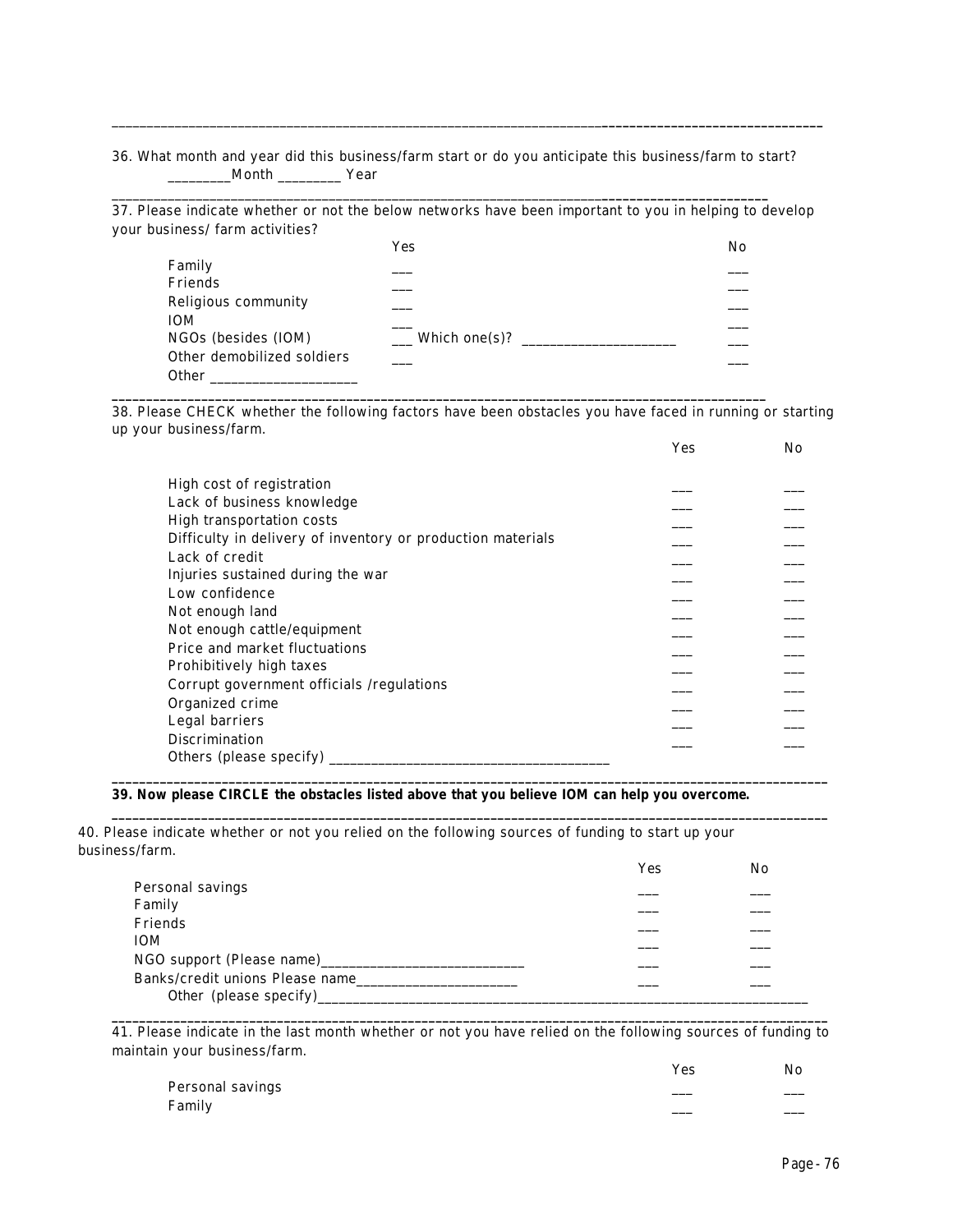| Friends                         |  |
|---------------------------------|--|
| <b>IOM</b>                      |  |
| NGO support (Please name)       |  |
| Banks/credit unions Please name |  |
| Other (please specify)          |  |

**\_\_\_\_\_\_\_\_\_\_\_\_\_\_\_\_\_\_\_\_\_\_\_\_\_\_\_\_\_\_\_\_\_\_\_\_\_\_\_\_\_\_\_\_\_\_\_\_\_\_\_\_\_\_\_\_\_\_\_\_\_\_\_\_\_\_\_\_\_\_\_\_\_\_\_\_\_\_\_\_\_\_\_\_\_\_\_\_\_\_\_\_\_\_\_\_\_\_\_\_\_\_\_\_** 42. Please indicate whether or not you invested your personal funds into acquiring the following for your business:

**\_\_\_\_\_\_\_\_\_\_\_\_\_\_\_\_\_\_\_\_\_\_\_\_\_\_\_\_\_\_\_\_\_\_\_\_\_\_\_\_\_\_\_\_\_\_\_\_\_\_\_\_\_\_\_\_\_\_\_\_\_\_\_\_\_\_\_\_\_\_\_\_\_\_\_\_\_\_\_\_\_\_\_\_\_\_\_\_\_\_\_\_\_\_\_\_\_\_\_\_\_\_\_\_**

**\_\_\_\_\_\_\_\_\_\_\_\_\_\_\_\_\_\_\_\_\_\_\_\_\_\_\_\_\_\_\_\_\_\_\_\_\_\_\_\_\_\_\_\_\_\_\_\_\_\_\_\_\_\_\_\_\_\_\_\_\_\_\_\_\_\_\_\_\_\_\_\_\_\_\_\_\_\_\_\_\_\_\_\_\_\_\_\_\_\_\_\_\_\_\_\_\_\_\_\_\_\_\_\_**

\_\_\_\_\_\_\_\_\_\_\_\_\_\_\_\_\_\_\_\_\_\_\_\_\_\_\_\_\_\_\_\_\_\_\_\_\_\_\_\_\_\_\_\_\_\_\_\_\_\_\_\_\_\_\_\_\_\_\_\_\_\_\_\_\_\_\_\_\_\_**\_\_\_\_\_\_\_\_\_\_\_\_\_\_\_\_\_\_\_\_\_\_\_\_\_\_\_\_\_\_\_\_**

|                              | Yes | NΩ |  |
|------------------------------|-----|----|--|
| Land/space                   |     |    |  |
| Equipment/agricultural goods |     |    |  |
| Human Resources              |     |    |  |
| Other – Please specify       |     |    |  |

43. For how long do you believe your business/farm will be in operation given the current market conditions:

\_\_Less than 1 year  $-1-3$  years  $\_3-5$  years  $\_5 - 10$ years  $\_10 - 15$  years \_\_Over 15 years

44. What is the average value of your personal monthly income from this business/farm? \_\_\_\_\_\_\_\_\_\_KM/month

\_\_\_\_\_\_\_\_\_\_\_\_\_\_\_\_\_\_\_\_\_\_\_\_\_\_\_\_\_\_\_\_\_\_\_\_\_\_\_\_\_\_\_\_\_\_\_\_\_\_\_\_\_\_\_\_\_\_\_\_\_\_\_\_\_\_\_\_\_\_**\_\_\_\_\_\_\_\_\_\_\_\_\_\_\_\_\_\_\_\_\_\_\_\_**

\_\_\_\_\_\_\_\_\_\_\_\_\_\_\_\_\_\_\_\_\_\_\_\_\_\_\_\_\_\_\_\_\_\_\_\_\_\_\_\_\_\_\_\_\_\_\_\_\_\_\_\_\_\_\_\_\_\_\_\_\_\_\_\_\_\_\_\_\_\_**\_\_\_\_\_\_\_\_\_\_\_\_\_\_\_\_\_\_\_\_\_\_\_\_**

45. How many employees do you have, if any?\_\_\_\_ employees

46. How many of these employees are members of your household? \_\_\_\_employees

# **PLEASE GO TO PAGE 8. SKIP PAGE 7.**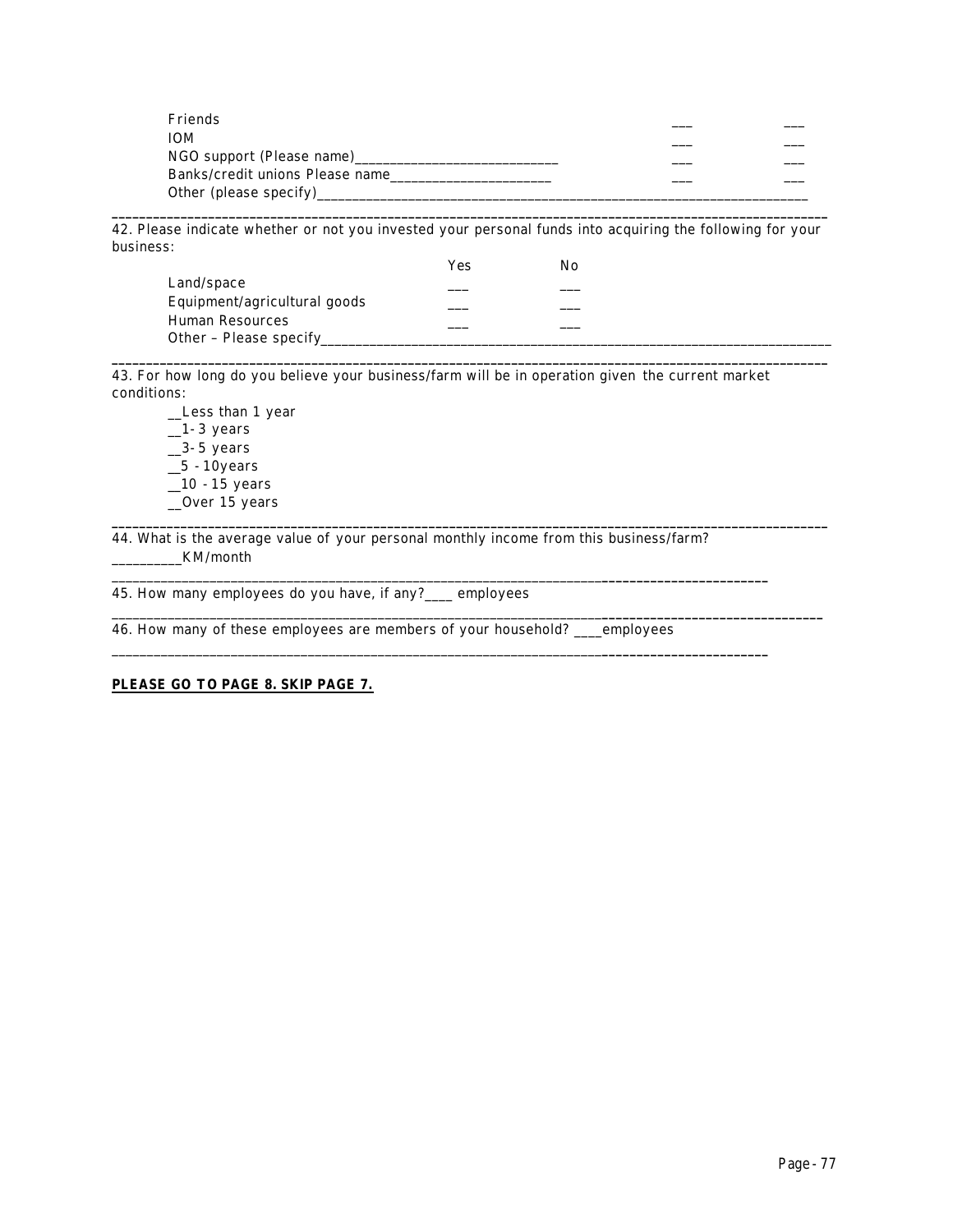47. What type of business/farm are you in the process of opening? Please describe:

| 48. Where are you starting this business/farm? Entity ___________ Canton_________                     | City |     |
|-------------------------------------------------------------------------------------------------------|------|-----|
| 49. Please CHECK whether the following factors have been obstacles in starting up your business/farm. |      |     |
|                                                                                                       | Yes  | No. |
| High cost of registration                                                                             |      |     |
| Lack of business knowledge                                                                            |      |     |
| High transportation costs                                                                             |      |     |
| Difficulty in delivery of inventory or production materials                                           |      |     |
| Lack of credit                                                                                        |      |     |
| Injuries sustained during the war                                                                     |      |     |
| Low confidence                                                                                        |      |     |
| Not enough land                                                                                       |      |     |
| Not enough cattle/equipment                                                                           |      |     |
| Price and market fluctuations                                                                         |      |     |
| Prohibitively high taxes                                                                              |      |     |
| Corrupt government officials/regulations                                                              |      |     |
| Organized crime                                                                                       |      |     |
| Legal barriers                                                                                        |      |     |
| <b>Discrimination</b>                                                                                 |      |     |
| Others (please specify)                                                                               |      |     |

\_\_\_\_\_\_\_\_\_\_\_\_\_\_\_\_\_\_\_\_\_\_\_\_\_\_\_\_\_\_\_\_\_\_\_\_\_\_\_\_\_\_\_\_\_\_\_\_\_\_\_\_\_\_\_\_\_\_\_\_\_\_\_\_\_\_\_\_\_\_**\_\_\_\_\_\_\_\_\_\_\_\_\_\_\_\_\_\_\_\_\_\_\_\_\_\_\_\_\_\_\_\_**

50. Please indicate whether or not you relied on the following sources of funding to start up your business/farm.

| Yes | No |
|-----|----|
|     |    |
|     |    |
|     |    |
|     |    |
|     |    |
|     |    |
|     |    |

\_\_\_\_\_\_\_\_\_\_\_\_\_\_\_\_\_\_\_\_\_\_\_\_\_\_\_\_\_\_\_\_\_\_\_\_\_\_\_\_\_\_\_\_\_\_\_\_\_\_\_\_\_\_\_\_\_\_\_\_\_\_\_\_\_\_\_\_\_\_\_\_\_\_\_\_\_\_\_\_\_\_\_\_\_\_\_\_**\_\_\_\_\_\_\_\_\_\_\_\_\_\_**

51. For how long do you believe your business/farm will be in operation given the current market conditions:

\_\_Less than 1 year  $-1-3$  years  $\_3-5$  years  $\_5$  -10years  $\frac{1}{2}$ 10 - 15 years \_\_Over 15 years

52. Are you dependent on the IOM assistance package to start your business/farm?

 $\overline{\phantom{a}}$  Yes

 $\_\_$  No

### **PLEASE CONTINUE TO NEXT PAGE**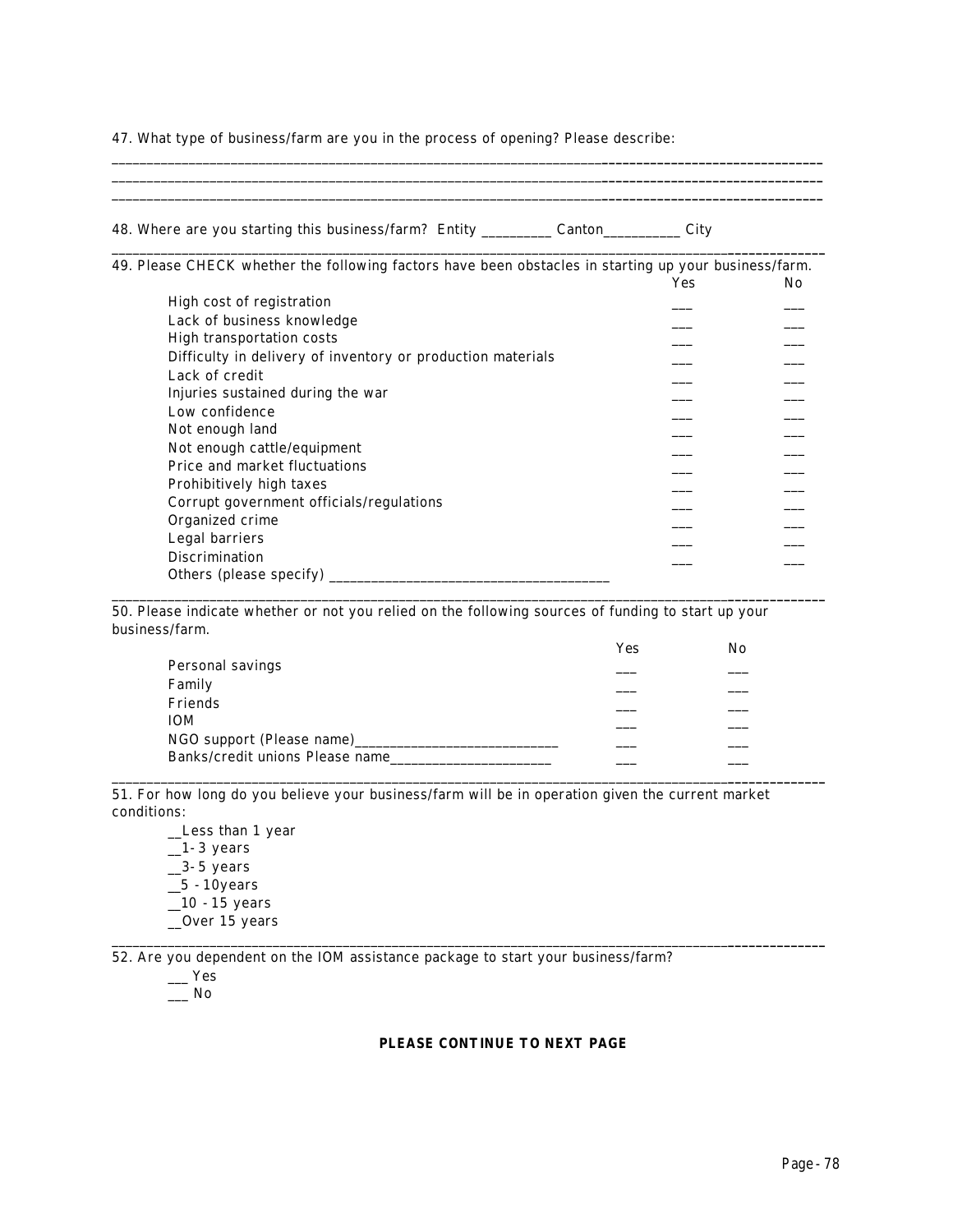## **VI. Current Income Generating Activities**

What specific income generating activities (including formal and informal markets) *besides running your business/farm* are you currently engaged in? Please fill answer the questions in each box for every activity in which you are engaged.

| INCOME GENERATING ACTIVITY 1                                                       |
|------------------------------------------------------------------------------------|
| 53. Please describe what kind of work you do:                                      |
|                                                                                    |
|                                                                                    |
| 53a. Is this work:                                                                 |
| _year round                                                                        |
| seasonal                                                                           |
| 53b. How many hours per week do you work at this activity? ________hrs/week        |
| 53c. Approximately how much do you earn per month doing this activity?<br>KM/month |
| 53d. In what city/town is this work located?                                       |
|                                                                                    |
|                                                                                    |
|                                                                                    |
| <b>INCOME GENERATING ACTIVITY 2</b>                                                |
| 54. Please describe what kind of work you do:                                      |
|                                                                                    |
|                                                                                    |
| 54a. Is this work:                                                                 |
| _year round                                                                        |
| seasonal                                                                           |
| 54b. How many hours per week do you work at this activity? _________hrs/week       |
| 54c. Approximately how much do you earn per month doing this activity?             |
| KM/month                                                                           |
| 54d. In what city/town is this work located?                                       |
|                                                                                    |
|                                                                                    |
| <b>INCOME GENERATING ACTIVITY 3</b>                                                |
| 55. Please describe what kind of work you do:                                      |
|                                                                                    |
|                                                                                    |
| 55a. Is this work:                                                                 |
| year round                                                                         |
| seasonal                                                                           |
| 55b. How many hours per week do you work at this activity? ________hrs/week        |
| 55c. Approximately how much do you earn per month doing this activity?             |
| KM/month                                                                           |
| 55d. In what city/town is this work located?                                       |
|                                                                                    |
|                                                                                    |
|                                                                                    |

### **PLEASE CONTINUE TO THE NEXT PAGE**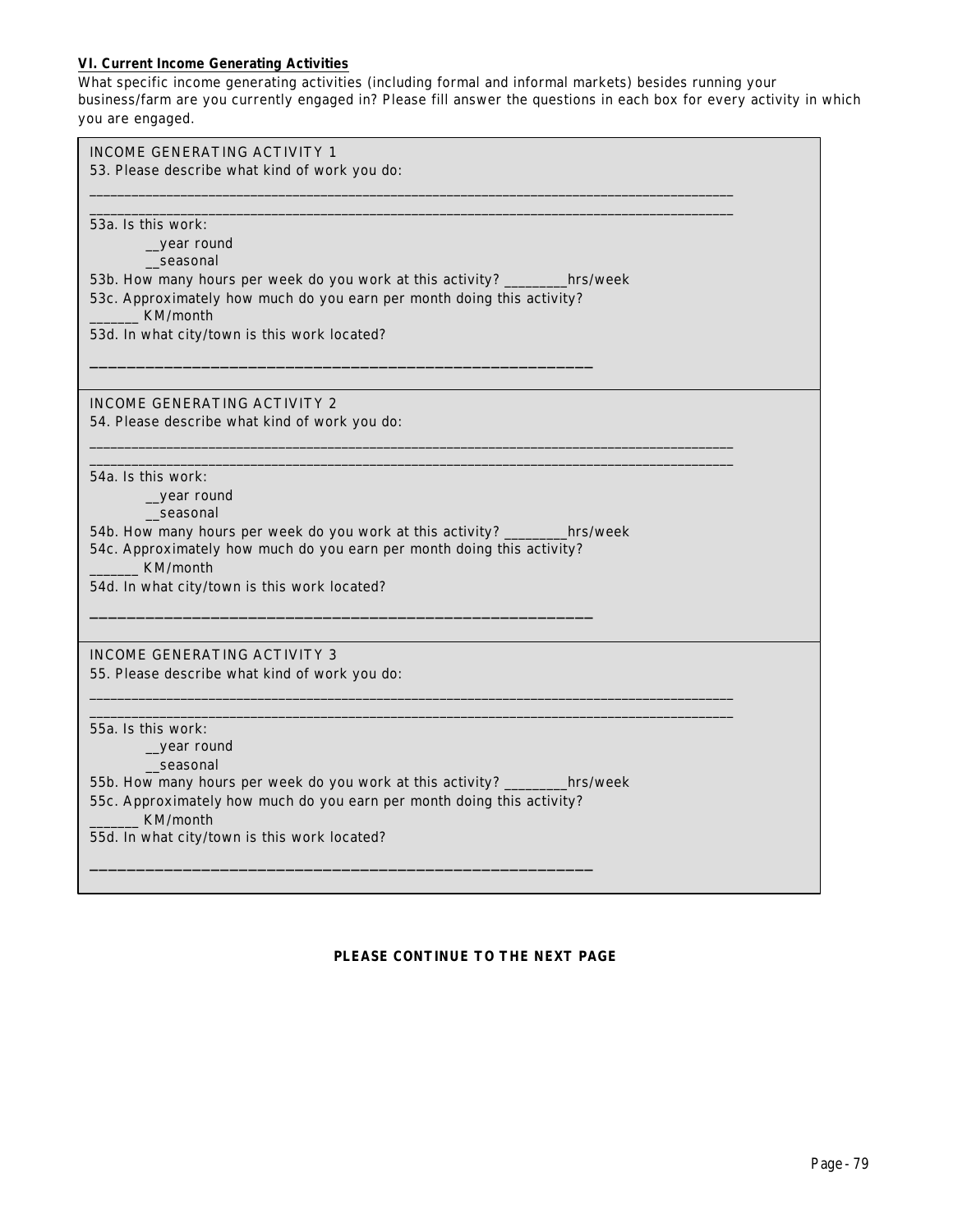| VII. Participation in IOM Transitional Assistance Program<br>56. Approximately what date did you register to receive IOM services? ________Month _______Year                                                                                                                                                                                                                                       |     |    |  |
|----------------------------------------------------------------------------------------------------------------------------------------------------------------------------------------------------------------------------------------------------------------------------------------------------------------------------------------------------------------------------------------------------|-----|----|--|
| 57. How easy or difficult was it to register for IOM services? Was it:                                                                                                                                                                                                                                                                                                                             |     |    |  |
| __ Very easy                                                                                                                                                                                                                                                                                                                                                                                       |     |    |  |
| __ Somewhat easy                                                                                                                                                                                                                                                                                                                                                                                   |     |    |  |
| __ Somewhat difficult                                                                                                                                                                                                                                                                                                                                                                              |     |    |  |
| __ Very difficult                                                                                                                                                                                                                                                                                                                                                                                  |     |    |  |
| 58. Approximately what date was your first interview with IOM staff? ________Month _______Year                                                                                                                                                                                                                                                                                                     |     |    |  |
| 59. Did you have an idea for your small business/farm before you had your first interview?                                                                                                                                                                                                                                                                                                         |     |    |  |
| $\equiv$ Yes                                                                                                                                                                                                                                                                                                                                                                                       |     |    |  |
| No.                                                                                                                                                                                                                                                                                                                                                                                                |     |    |  |
| 60. If yes, how much did your original business/farm idea change over the course of your interview(s) with IOM?                                                                                                                                                                                                                                                                                    |     |    |  |
| __ My business/farm idea changed significantly                                                                                                                                                                                                                                                                                                                                                     |     |    |  |
| _My business/farm idea changed a little                                                                                                                                                                                                                                                                                                                                                            |     |    |  |
| __ My business/farm idea did not change at all                                                                                                                                                                                                                                                                                                                                                     |     |    |  |
| 61. How helpful or unhelpful was the interviewer in developing your business idea? Was he/she:                                                                                                                                                                                                                                                                                                     |     |    |  |
| __ Very helpful                                                                                                                                                                                                                                                                                                                                                                                    |     |    |  |
|                                                                                                                                                                                                                                                                                                                                                                                                    |     |    |  |
| __ Somewhat helpful                                                                                                                                                                                                                                                                                                                                                                                |     |    |  |
| __ Somewhat unhelpful                                                                                                                                                                                                                                                                                                                                                                              |     |    |  |
| _ Not helpful at all                                                                                                                                                                                                                                                                                                                                                                               |     |    |  |
| 62. How many interviews did you have with IOM staff before being approved for receiving the equipment/agricultural<br>goods?                                                                                                                                                                                                                                                                       |     |    |  |
| $\frac{1}{2}$ One                                                                                                                                                                                                                                                                                                                                                                                  |     |    |  |
| $\frac{1}{2}$ Two-Four                                                                                                                                                                                                                                                                                                                                                                             |     |    |  |
| __ Five-Seven<br>__ Over Seven                                                                                                                                                                                                                                                                                                                                                                     |     |    |  |
| 63. During these interviews, how did you come to decide what equipment/agricultural goods to receive? Please<br>choose the best option that describes your situation:<br>__ I requested the equipment/agricultural goods and IOM agreed to provide it<br>We came to a decision together about what was the best equipment/agricultural goods for my<br>business/farm<br>_ Other - Please explain _ |     |    |  |
| 64. Approximately what date did you get approved to receive the IOM assistance package?<br>Month ____________Year                                                                                                                                                                                                                                                                                  |     |    |  |
| 65. Please indicate whether you have or have not yet received the following support from the program.                                                                                                                                                                                                                                                                                              |     |    |  |
|                                                                                                                                                                                                                                                                                                                                                                                                    | Yes | No |  |
| Business plan development<br>Marketing strategy                                                                                                                                                                                                                                                                                                                                                    |     |    |  |
| Sales strategy                                                                                                                                                                                                                                                                                                                                                                                     |     |    |  |
| <b>Agricultural Advising</b>                                                                                                                                                                                                                                                                                                                                                                       |     |    |  |
| <b>Civic Education Course</b>                                                                                                                                                                                                                                                                                                                                                                      |     |    |  |
| Procurement of equipment/agricultural goods                                                                                                                                                                                                                                                                                                                                                        |     |    |  |

66. What specific equipment/agricultural goods do you expect to receive?

67. Please indicate if the following wer e or were not important relationships that you gained from the IOM program.

**\_\_\_\_\_\_\_\_\_\_\_\_\_\_\_\_\_\_\_\_\_\_\_\_\_\_\_\_\_\_\_\_\_\_\_\_\_\_\_\_\_\_\_\_\_\_\_\_\_\_\_\_\_\_\_\_\_\_\_\_\_\_\_\_\_\_\_\_\_\_\_\_\_\_\_\_\_\_\_\_\_\_\_\_\_\_\_\_\_\_\_\_\_\_\_\_\_\_\_\_\_\_\_\_ \_\_\_\_\_\_\_\_\_\_\_\_\_\_\_\_\_\_\_\_\_\_\_\_\_\_\_\_\_\_\_\_\_\_\_\_\_\_\_\_\_\_\_\_\_\_\_\_\_\_\_\_\_\_\_\_\_\_\_\_\_\_\_\_\_\_\_\_\_\_\_\_\_\_\_\_\_\_\_\_\_\_\_\_\_\_\_\_\_\_\_\_\_\_\_\_\_\_\_\_\_\_\_\_ \_\_\_\_\_\_\_\_\_\_\_\_\_\_\_\_\_\_\_\_\_\_\_\_\_\_\_\_\_\_\_\_\_\_\_\_\_\_\_\_\_\_\_\_\_\_\_\_\_\_\_\_\_\_\_\_\_\_\_\_\_\_\_\_\_\_\_\_\_\_\_\_\_\_\_\_\_\_\_\_\_\_\_\_\_\_\_\_\_\_\_\_\_\_\_\_\_\_\_\_\_\_\_\_**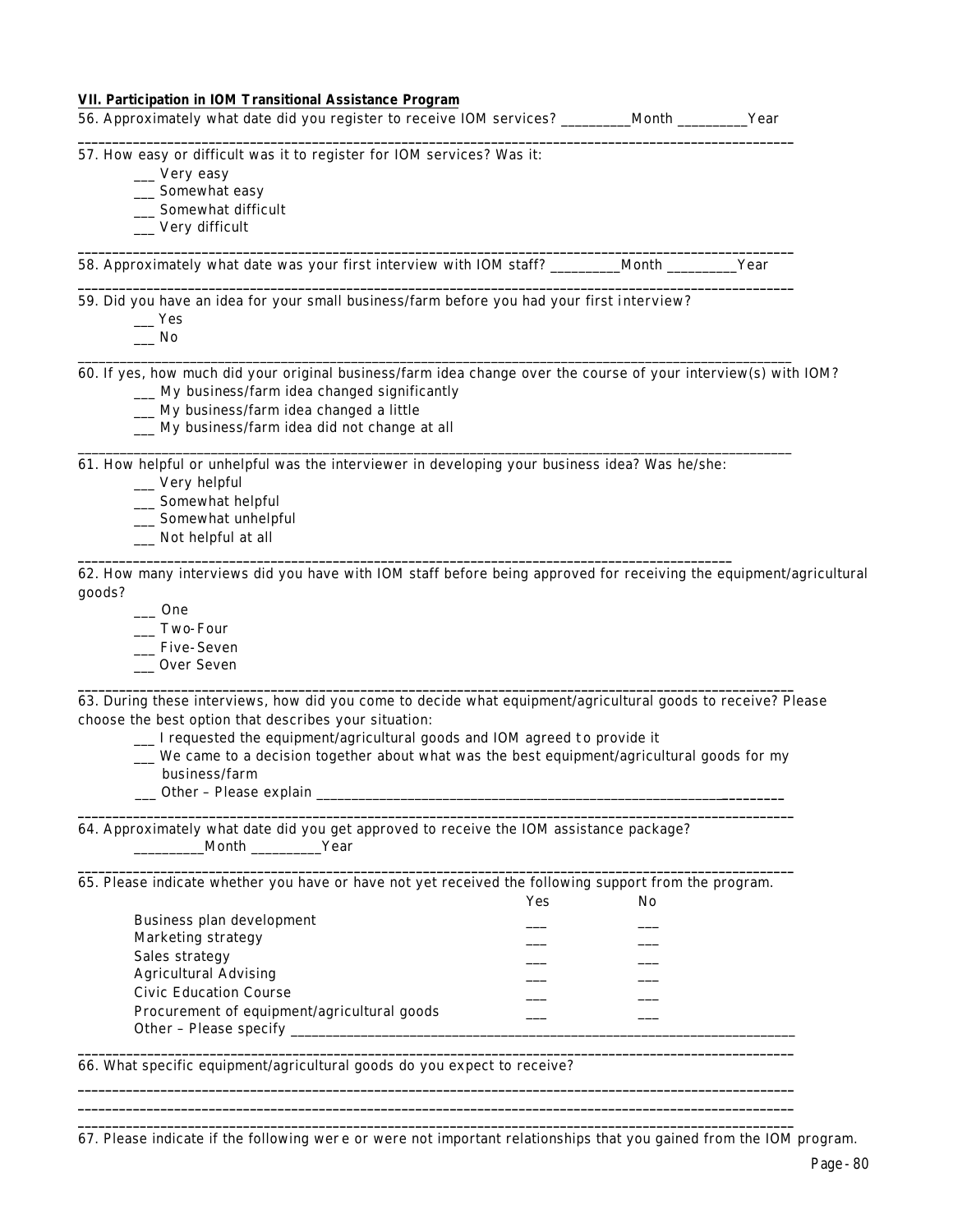|                                     | Yes | No |  |
|-------------------------------------|-----|----|--|
| Other people you met in the program |     |    |  |
| <b>Trainers</b>                     |     |    |  |
| <b>Administrators</b>               |     |    |  |
| Potential clients                   |     |    |  |
|                                     |     |    |  |

68. Think about what it took to start up your business/farm. Compared to this amount, will the equipment/agricultural goods you receive from IOM contribute to the growth of your business/farm:

 $\_\_$  A lot.

\_\_\_ Some,

\_\_\_ A little, or will it

\_\_\_ Have no effect? **\_\_\_\_\_\_\_\_\_\_\_\_\_\_\_\_\_\_\_\_\_\_\_\_\_\_\_\_\_\_\_\_\_\_\_\_\_\_\_\_\_\_\_\_\_\_\_\_\_\_\_\_\_\_\_\_\_\_\_\_\_\_\_\_\_\_\_\_\_\_\_\_\_\_\_\_\_\_\_\_\_\_\_\_\_\_\_\_\_\_\_\_\_\_\_\_\_\_\_\_\_\_\_\_**

69. Considering your experience with the program, please indicate whether or not you would like IOM to provide the following support to other demobilized soldiers?

|                               | Yes | No |
|-------------------------------|-----|----|
| Co-op opportunities           |     |    |
| <b>Financial literacy</b>     |     |    |
| Advanced business training    |     |    |
| Accounting                    |     |    |
| Computer / IT                 |     |    |
| Marketing skills              |     |    |
| Further agricultural training |     |    |
| Access to credit              |     |    |
| Other (please specify)        |     |    |

70. How comfortable or uncomfortable do you feel approaching the IOM staff with problems? Are you:

**\_\_\_\_\_\_\_\_\_\_\_\_\_\_\_\_\_\_\_\_\_\_\_\_\_\_\_\_\_\_\_\_\_\_\_\_\_\_\_\_\_\_\_\_\_\_\_\_\_\_\_\_\_\_\_\_\_\_\_\_\_\_\_\_\_\_\_\_\_\_\_\_\_\_\_\_\_\_\_\_\_\_\_\_\_\_\_\_\_\_\_\_\_\_\_**

**\_\_\_\_\_\_\_\_\_\_\_\_\_\_\_\_\_\_\_\_\_\_\_\_\_\_\_\_\_\_\_\_\_\_\_\_\_\_\_\_\_\_\_\_\_\_\_\_\_\_\_\_\_\_\_\_\_\_\_\_\_\_\_\_\_\_\_\_\_\_\_\_\_\_\_\_\_\_\_\_\_\_\_\_\_\_\_\_\_\_\_\_\_\_\_\_\_\_\_\_\_\_\_\_**

\_\_\_ Very comfortable,

\_\_\_ Somewhat comfortable,

\_\_\_ Somewhat uncomfortable, or

\_\_\_ Not comfortable at all?

71. How qualified or not qualified did you feel the IOM staff were in providing small business/agricultural advice? Are they:

\_\_\_ Very qualified,

\_\_\_ Somewhat qualified,

\_\_\_ Somewhat not qualified, or

\_\_\_ Not qualified at all?

72. Considering your experience with IOM, how likely or unlikely would you be to recommend the program to a friend?

**\_\_\_\_\_\_\_\_\_\_\_\_\_\_\_\_\_\_\_\_\_\_\_\_\_\_\_\_\_\_\_\_\_\_\_\_\_\_\_\_\_\_\_\_\_\_\_\_\_\_\_\_\_\_\_\_\_\_\_\_\_\_\_\_\_\_\_\_\_\_\_\_\_\_\_\_\_\_\_\_\_\_\_\_\_\_\_\_\_\_\_\_\_\_\_\_\_\_\_\_\_\_\_\_**

\_\_\_ Very likely

- \_\_\_ Somewhat likely
- \_\_ Somewhat unlikely
- \_\_\_ Very unlikely

Please use this page to add any additional thoughts/comments you would like us to be aware of.

THANK YOU!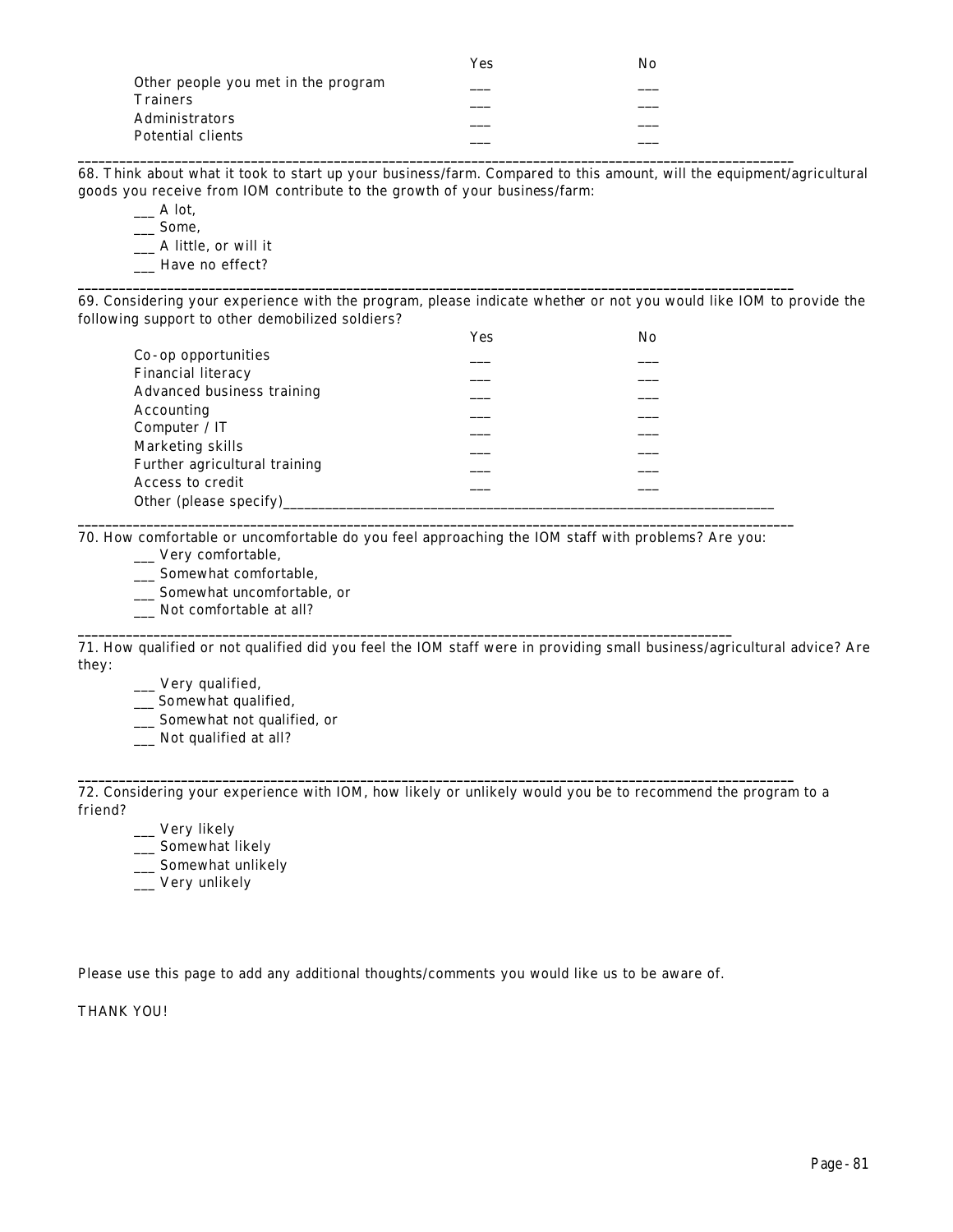# **SURVEY FOR INTEVENTION GROUP B: RECEIVED ASSISTANCE PACKAGE**

Record Number: Date: Time: Office Location: Initials of Survey Administrator:

THANK YOU FOR PARTICIPATING IN THE EVALUATION OF THE IOM ASSISTANCE PROGRAM, YOUR RESPONSES TO THE BELOW QUESTIONS ARE VERY IMPORTANT IN DETERMINING HOW TO BEST IMPROVE SERVICES TO OTHER DEMOBILIZED SOLDIERS. PLEASE ANSWER **EVERY QUESTION ASKED OF YOU.** ALL OF YOUR ANSWERS ARE STRICTLY CONFIDENTIAL SO PLEASE BE HONEST IN YOUR RESPONSES.

WE GREATLY APPRECIATE YOUR TIME AND ASSISTANCE. FEEL FREE TO ASK US ANY QUESTIONS.

### THANK YOU!

Please indicate where you are in the IOM assistance process:

- \_\_\_ I have registered only
- \_\_\_ I have been interviewed but have not yet determined with IOM what assistance package I will be receiving
- \_\_\_ I have been approved for receiving equipment/agricultural goods/training, but am still waiting to receive it
- \_\_\_ I received the equipment/agricultural goods/training from IOM and have completed the program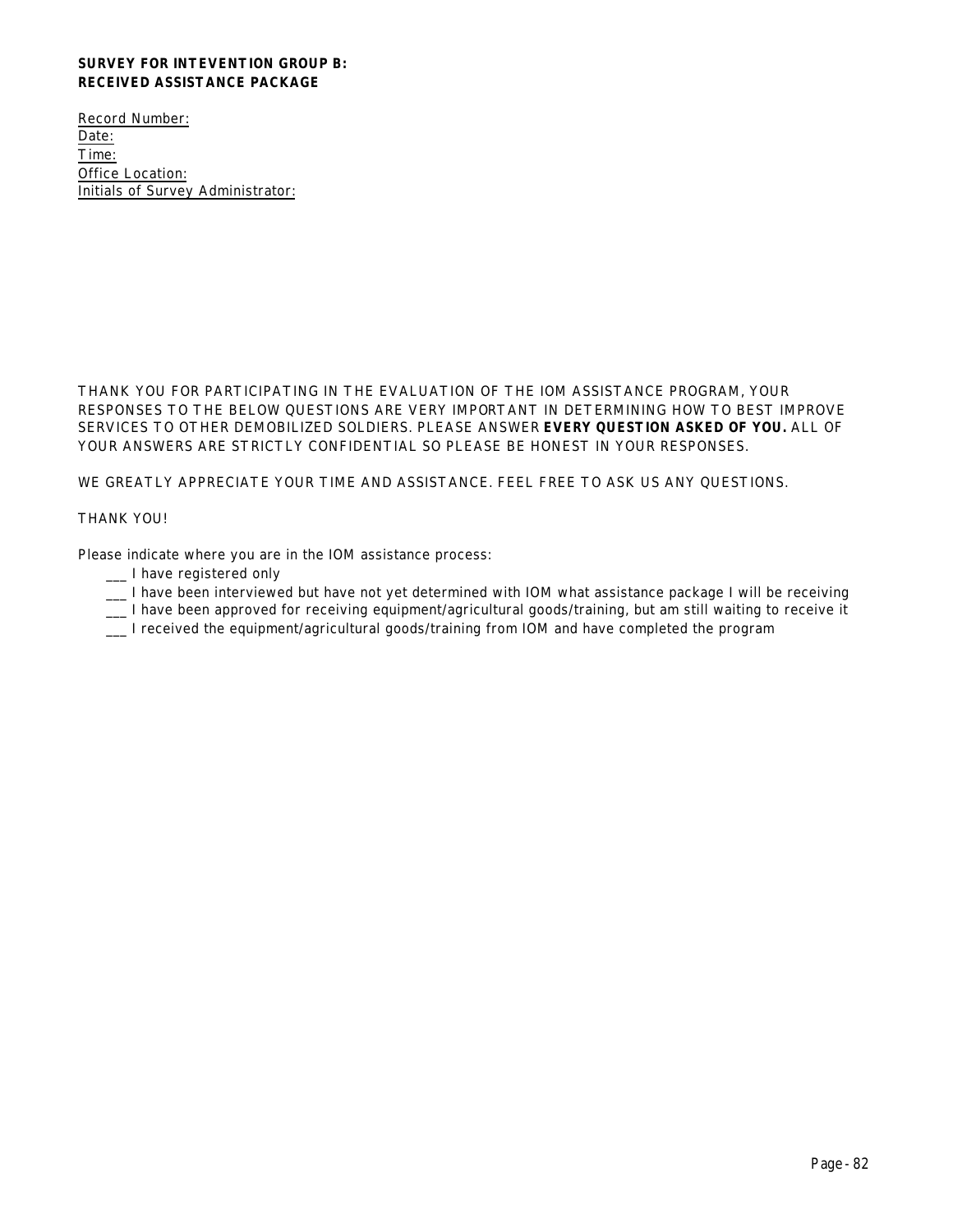# **I. Demographics**

| 1. Date of birth:                                                       |       |      |          |
|-------------------------------------------------------------------------|-------|------|----------|
|                                                                         | Month | Year |          |
| 2. Sex: __ Male __ Female                                               |       |      |          |
| 3. Marital status:                                                      |       |      |          |
| Married                                                                 |       |      |          |
| $\equiv$ Single                                                         |       |      |          |
| __ Widowed                                                              |       |      |          |
| __ Divorced                                                             |       |      |          |
| 4. Ethnicity:                                                           |       |      |          |
| _Bosniack                                                               |       |      |          |
| Serb                                                                    |       |      |          |
| $\_Croat$                                                               |       |      |          |
| $\_$ Other                                                              |       |      |          |
| 5. Where do you currently live?                                         |       |      |          |
|                                                                         |       |      |          |
| 6. Where did you live prior to war?                                     |       |      |          |
|                                                                         |       |      |          |
| 7. Was your house damaged or destroyed during the war?                  |       |      |          |
| $\equiv$ Yes                                                            |       |      |          |
| $\overline{\phantom{0}}$ No                                             |       |      |          |
| 8. Do you currently own the place in which you reside?                  |       |      |          |
| $\mathbf{Yes}$<br>$\overline{\phantom{0}}$ No                           |       |      |          |
| 9. How long have you resided there? __________ Months ___________ Years |       |      |          |
|                                                                         |       |      |          |
| 10. Please check he highest level of education you have completed.      |       |      |          |
| _Primary School                                                         |       |      |          |
| _Secondary School                                                       |       |      |          |
| _College                                                                |       |      |          |
| _Post-graduate                                                          |       |      |          |
| <b>II. Wealth/Community Participation</b>                               |       |      |          |
| 11. Does your immediate family own a car?                               |       |      |          |
| $-$ Yes                                                                 |       |      |          |
| No                                                                      |       |      |          |
| 12. Does your household own land?                                       |       |      |          |
|                                                                         |       |      | hectares |
| $\_\_$ No                                                               |       |      |          |
| 13. Do you own any other real estate?                                   |       |      |          |
| $\mathbf{Yes}$                                                          |       |      |          |
| $\overline{\phantom{0}}$ No                                             |       |      |          |
|                                                                         |       |      |          |

14. Please indicate the range of your average monthly household income including goods and services you received as payment since you finished the IOM program?

- \_\_ Below 250 KM/month
- \_\_\_ 250-500 KM/month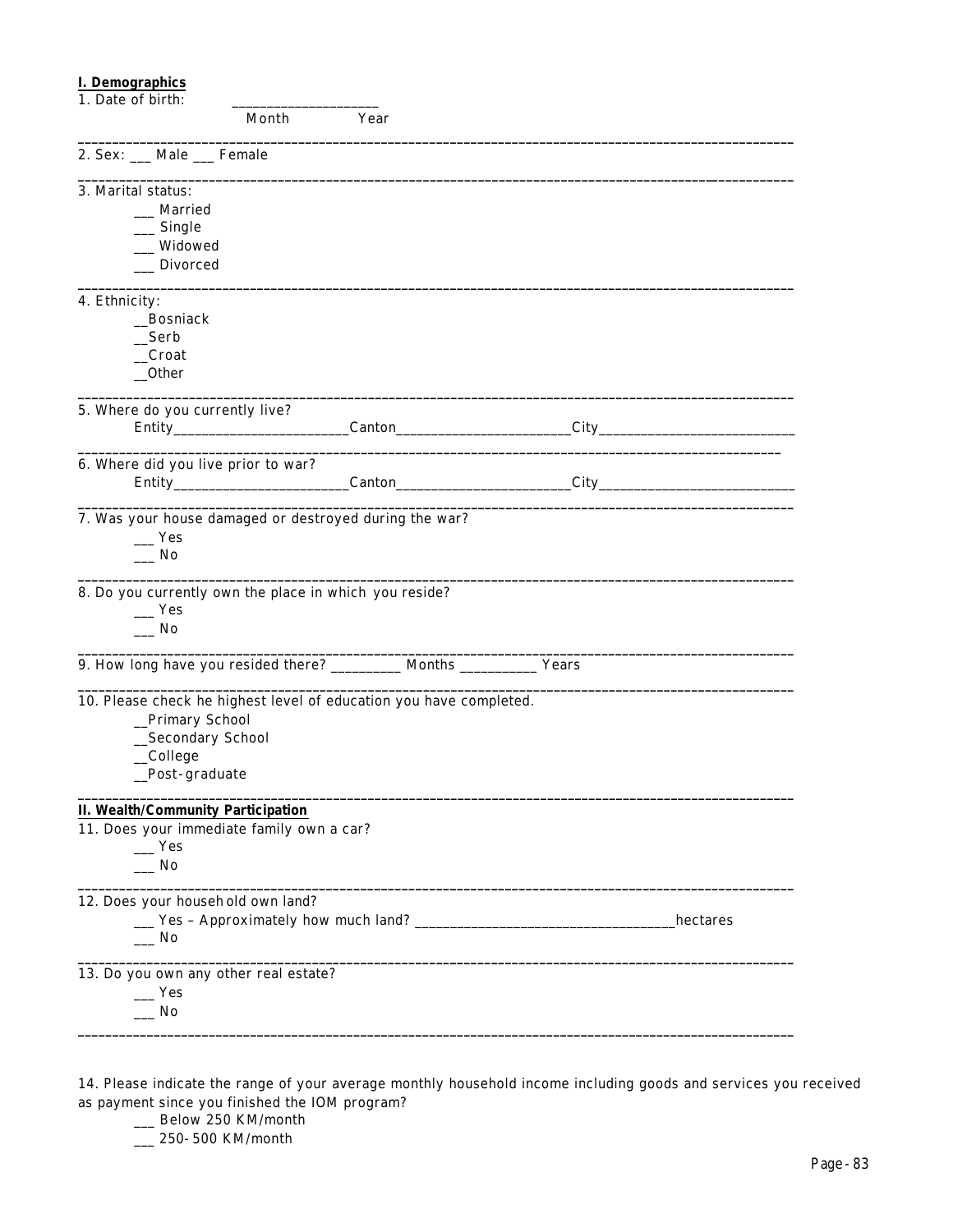| __ 500- 750 KM/month                                                                                                                                                                                                                      |
|-------------------------------------------------------------------------------------------------------------------------------------------------------------------------------------------------------------------------------------------|
| 750-1,000 KM/month                                                                                                                                                                                                                        |
| _ Above 1,000 KM/month                                                                                                                                                                                                                    |
| 15. What percentage of your total household income do you contribute?                                                                                                                                                                     |
| $\equiv$ Below 25%                                                                                                                                                                                                                        |
| $25 - 50\%$                                                                                                                                                                                                                               |
| $50$ - $75\%$                                                                                                                                                                                                                             |
| Above 75%                                                                                                                                                                                                                                 |
|                                                                                                                                                                                                                                           |
| 16. How many dependents do you have (including spouse if he/she is not working)?                                                                                                                                                          |
| __ dependents in my house                                                                                                                                                                                                                 |
| __ dependents outside of my house                                                                                                                                                                                                         |
| 17. Do you believe you will be able to save money in the next 6 months?                                                                                                                                                                   |
| __ Yes - How much money? _______________________ KM                                                                                                                                                                                       |
| __ No                                                                                                                                                                                                                                     |
| 18. Do you believe you will be able to save money in the next year?                                                                                                                                                                       |
|                                                                                                                                                                                                                                           |
| ___ Yes - How much money? ________________________ KM<br>$\Box$ No                                                                                                                                                                        |
|                                                                                                                                                                                                                                           |
| 19. Do you have any family living abroad?                                                                                                                                                                                                 |
| Yes                                                                                                                                                                                                                                       |
| $\overline{\phantom{a}}$ No                                                                                                                                                                                                               |
|                                                                                                                                                                                                                                           |
| 20. If you answered yes to the above question, do they send you money?                                                                                                                                                                    |
| __ Yes - How much have they sent you in the last six months? ____________________ KM                                                                                                                                                      |
| $\_\_$ No                                                                                                                                                                                                                                 |
|                                                                                                                                                                                                                                           |
| 21. Please check all local organizations in which you are involved:                                                                                                                                                                       |
| <u>11</u> Unions - Which one(s)? <u>11   2008   2009   2009   2009   2009   2009   2009   2009   2009   2009   2009   2009   2009   2009   2009   2009   2009   2009   2009   2009   2009   2009   2009   2009   2009   2009   2009  </u> |
|                                                                                                                                                                                                                                           |
|                                                                                                                                                                                                                                           |
|                                                                                                                                                                                                                                           |
|                                                                                                                                                                                                                                           |
| _ sports teams/clubs                                                                                                                                                                                                                      |
| _ others (ex. Local community) _<br><u> 1989 - Johann Barn, mars ann an t-Amhain ann an t-Amhain an t-Amhain ann an t-Amhain an t-Amhain an t-Amhain a</u>                                                                                |
| <b>III.</b> Experience in army                                                                                                                                                                                                            |
|                                                                                                                                                                                                                                           |
| the control of the control of the control of the control of the control of the control of                                                                                                                                                 |
| 23. What month and year did you start the army? ___________ Month ______________ Year                                                                                                                                                     |
| 24. What month and year were you demobilized? ________Month ________Year                                                                                                                                                                  |
| <u> 1989 - Johann Stoff, amerikansk politiker (d. 1989)</u>                                                                                                                                                                               |
| 26. Were you asked to leave the army or did you leave for another reason?                                                                                                                                                                 |
| __ I was asked to leave                                                                                                                                                                                                                   |
|                                                                                                                                                                                                                                           |
|                                                                                                                                                                                                                                           |
| 27. Upon demobilizing, did you receive a severance package?                                                                                                                                                                               |
| __ Yes. What amount did you receive? ____________<br>_KM                                                                                                                                                                                  |
| $\equiv$ No                                                                                                                                                                                                                               |
|                                                                                                                                                                                                                                           |
| 28. Please indicate if you did or did not spend the 10,000 KM in any the following ways:                                                                                                                                                  |
| Yes<br>No.                                                                                                                                                                                                                                |
| Rebuild my house                                                                                                                                                                                                                          |
| Construct a new house                                                                                                                                                                                                                     |
|                                                                                                                                                                                                                                           |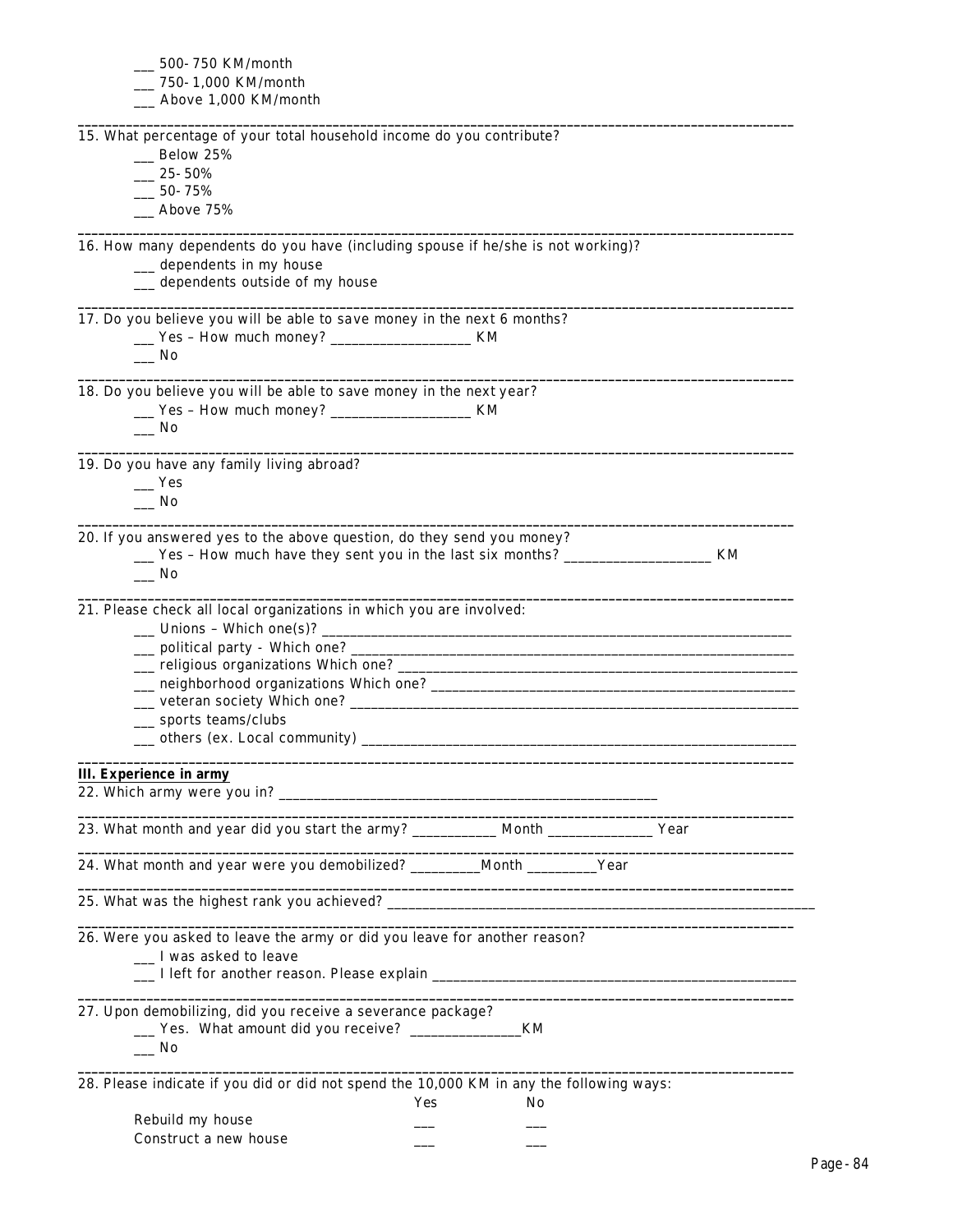| Invest in my business/farm |  |
|----------------------------|--|
| Pay off debt               |  |
| Other - Please explain     |  |

### **IV. Labor Participation/Income Before Army and After Demobilization:**

29. *The year prior to joining the army*, what kind of income generating activities did you do?

\_\_\_\_\_\_\_\_\_\_\_\_\_\_\_\_\_\_\_\_\_\_\_\_\_\_\_\_\_\_\_\_\_\_\_\_\_\_\_\_\_\_\_\_\_\_\_\_\_\_\_\_\_\_\_\_\_\_\_\_\_\_\_\_\_\_\_\_\_\_\_\_\_\_\_\_\_\_\_\_\_\_\_\_\_\_\_\_\_\_\_

**\_\_\_\_\_\_\_\_\_\_\_\_\_\_\_\_\_\_\_\_\_\_\_\_\_\_\_\_\_\_\_\_\_\_\_\_\_\_\_\_\_\_\_\_\_\_\_\_\_\_\_\_\_\_\_\_\_\_\_\_\_\_\_\_\_\_\_\_\_\_\_\_\_\_\_\_\_\_\_\_\_\_\_\_\_\_\_\_\_\_\_\_\_\_\_\_\_\_\_\_\_\_\_\_**

**\_\_\_\_\_\_\_\_\_\_\_\_\_\_\_\_\_\_\_\_\_\_\_\_\_\_\_\_\_\_\_\_\_\_\_\_\_\_\_\_\_\_\_\_\_\_\_\_\_\_\_\_\_\_\_\_\_\_\_\_\_\_\_\_\_\_\_\_\_\_\_\_\_\_\_\_\_\_\_\_\_\_\_\_\_\_\_\_\_\_\_\_\_\_\_\_\_\_\_\_\_\_\_\_**

30. In terms of personal income, are you now better off, the same or worse off than you were one year before joining the army? Please check one:

\_\_\_\_\_\_\_\_\_\_\_\_\_\_\_\_\_\_\_\_\_\_\_\_\_\_\_\_\_\_\_\_\_\_\_\_\_\_\_\_\_\_\_\_\_\_\_\_\_\_\_\_\_\_\_\_\_\_\_\_\_\_\_\_\_\_\_\_\_\_\_\_\_\_\_\_\_\_\_\_\_\_\_\_\_\_\_\_\_\_\_\_\_\_\_\_\_\_\_\_\_\_\_\_\_\_\_\_\_\_\_\_\_

- \_\_\_ Better off
- \_\_\_ The same
- \_\_\_ Worse off

31. Think about the time that you were demobilized. Between then and now, what has been your average total **monthly** household income including goods and services you received as payment?

**\_\_\_\_\_\_\_\_\_\_\_\_\_\_\_\_\_\_\_\_\_\_\_\_\_\_\_\_\_\_\_\_\_\_\_\_\_\_\_\_\_\_\_\_\_\_\_\_\_\_\_\_\_\_\_\_\_\_\_\_\_\_\_\_\_\_\_\_\_\_\_\_\_\_\_\_\_\_\_\_\_\_\_\_\_\_\_\_\_\_\_\_\_\_\_\_\_\_\_\_\_\_\_\_**

**\_\_\_\_\_\_\_\_\_\_\_\_\_\_\_\_\_\_\_\_\_\_\_\_\_\_\_\_\_\_\_\_\_\_\_\_\_\_\_\_\_\_\_\_\_\_\_\_\_\_\_\_\_\_\_\_\_\_\_\_\_\_\_\_\_\_\_\_\_\_\_\_\_\_\_\_\_\_\_\_\_\_\_\_\_\_\_\_\_\_\_\_\_\_\_\_\_\_\_\_\_\_\_\_**

\_\_\_ Less than 250 KM/ month

- \_\_\_ 250-500 KM/month
- \_\_\_ 500-750 KM/month
- \_\_\_750-1000 KM/month
- \_\_\_ Over 1000 KM/month

#### **V. Small business /farm start-up information**

32. Please check which description best describes your business situation:

- \_\_ I started my business/farm before IOM gave me an assistance package. **PLEASE ANSWER THE REMAINING QUESTIONS IN THIS SECTION**
- \_\_ I started the business/farm after receiving the IOM assistance package. **PLEASE ANSWER THE REMAINING QUESTIONS IN THIS SECTION**
- \_\_ This was a business/farm I or my family owned prior to becoming a soldier. **PLEASE ANSWER THE REMAINING QUESTIONS IN THIS SECTION**
- \_\_ I have received the IOM assistance package and am in the process of starting my business/farm but it has not yet opened. **PLEASE ANSWER THE REMAINING QUESTIONS IN THIS SECTION**
- \_\_I launched a small business/farm after receiving IOM assistance package, but it failed **PLEASE GO TO PAGE 7. SKIP THE REST OF THIS PAGE AND PAGES 5-6.**
- \_\_ Other (Please describe) \_\_\_\_\_\_\_\_\_\_\_\_\_\_\_\_\_\_\_\_\_\_\_\_\_\_\_\_\_\_\_\_\_\_\_\_\_\_\_\_\_\_\_\_\_\_

33. What type of business/farm is it?\_\_\_\_\_\_\_\_\_\_\_\_\_\_\_\_\_\_\_\_\_\_\_\_\_\_\_\_\_\_\_\_\_\_\_\_\_\_\_\_\_\_\_\_\_\_\_\_\_\_\_\_\_\_\_\_\_\_\_\_\_\_\_\_\_\_\_

34. Where is this business located? Entity Canton City

35. Are you the sole owner of this business?

 $-$  Yes  $\sqrt{N_0}$ 

36. What month and year did this business/farm start or do you anticipate this business/farm to start? \_\_\_\_\_\_\_\_\_Month \_\_\_\_\_\_\_\_\_ Year

\_\_\_\_\_\_\_\_\_\_\_\_\_\_\_\_\_\_\_\_\_\_\_\_\_\_\_\_\_\_\_\_\_\_\_\_\_\_\_\_\_\_\_\_\_\_\_\_\_\_\_\_\_\_\_\_\_\_\_\_\_\_\_\_\_\_\_\_\_\_\_\_\_\_\_\_\_\_\_\_\_\_\_\_\_\_\_\_\_\_\_\_\_\_\_\_\_\_\_\_\_\_

\_\_\_\_\_\_\_\_\_\_\_\_\_\_\_\_\_\_\_\_\_\_\_\_\_\_\_\_\_\_\_\_\_\_\_\_\_\_\_\_\_\_\_\_\_\_\_\_\_\_\_\_\_\_\_\_\_\_\_\_\_\_\_\_\_\_\_\_\_\_**\_\_\_\_\_\_\_\_\_\_\_\_\_\_\_\_\_\_\_\_\_\_\_\_\_\_\_\_\_\_\_\_**

\_\_\_\_\_\_\_\_\_\_\_\_\_\_\_\_\_\_\_\_\_\_\_\_\_\_\_\_\_\_\_\_\_\_\_\_\_\_\_\_\_\_\_\_\_\_\_\_\_\_\_\_\_\_\_\_\_\_\_\_\_\_\_\_\_\_\_\_\_\_**\_\_\_\_\_\_\_\_\_\_\_\_\_\_\_\_\_\_\_\_\_\_\_\_\_\_\_\_\_\_\_\_**

\_\_\_\_\_\_\_\_\_\_\_\_\_\_\_\_\_\_\_\_\_\_\_\_\_\_\_\_\_\_\_\_\_\_\_\_\_\_\_\_\_\_\_\_\_\_\_\_\_\_\_\_\_\_\_\_\_\_\_\_\_\_\_\_\_\_\_\_\_\_**\_\_\_\_\_\_\_\_\_\_\_\_\_\_\_\_\_\_\_\_\_\_\_\_\_\_\_\_\_\_\_\_**

37. Please indicate whether or not the below networks have been important to you in helping to develop your business/ farm activities?

|                            | Yes           | No |
|----------------------------|---------------|----|
| Family                     |               |    |
| Friends                    |               |    |
| Religious community        |               |    |
| <b>IOM</b>                 |               |    |
| NGOs (besides (IOM)        | Which one(s)? |    |
| Other demobilized soldiers |               |    |
| <b>Other</b>               |               |    |

**\_\_\_\_\_\_\_\_\_\_\_\_\_\_\_\_\_\_\_\_\_\_\_\_\_\_\_\_\_\_\_\_\_\_\_\_\_\_\_\_\_\_\_\_\_\_\_\_\_\_\_\_\_\_\_\_\_\_\_\_\_\_\_\_\_\_\_\_\_\_\_\_\_\_\_\_\_\_\_\_\_\_\_\_\_\_\_\_\_\_\_\_\_\_\_\_\_\_\_\_\_\_\_\_**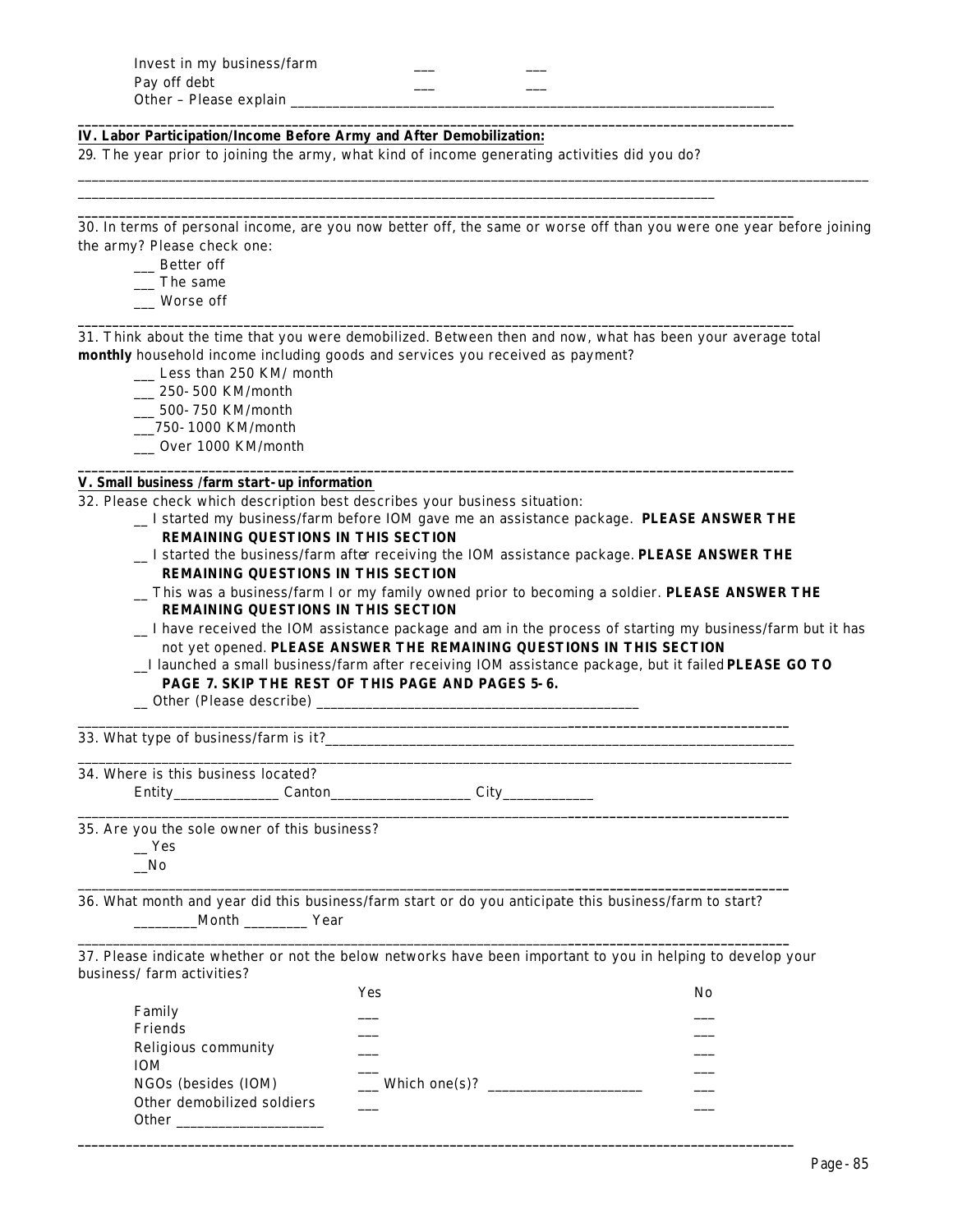38. Please CHECK whether the following factors have been obstacles you have faced in running or starting up your business/farm.

|                                                             | Yes | No |
|-------------------------------------------------------------|-----|----|
| High cost of registration                                   |     |    |
| Lack of business knowledge                                  |     |    |
| High transportation costs                                   |     |    |
| Difficulty in delivery of inventory or production materials |     |    |
| Lack of credit                                              |     |    |
| Injuries sustained during the war                           |     |    |
| Low confidence                                              |     |    |
| Not enough land                                             |     |    |
| Not enough cattle/equipment                                 |     |    |
| Price and market fluctuations                               |     |    |
| Prohibitively high taxes                                    |     |    |
| Corrupt government officials /regulations                   |     |    |
| Organized crime                                             |     |    |
| Legal barriers                                              |     |    |
| <b>Discrimination</b>                                       |     |    |
|                                                             |     |    |

# 39. **Now please CIRCLE the obstacles listed above** *that you believe IOM can help you overcome***.**

40. Please indicate whether or not you relied on the following sources of funding to start up your business/farm.

\_\_\_\_\_\_\_\_\_\_\_\_\_\_\_\_\_\_\_\_\_\_\_\_\_\_\_\_\_\_\_\_\_\_\_\_\_\_\_\_\_\_\_\_\_\_\_\_\_\_\_\_\_\_\_\_\_\_\_\_\_\_\_\_\_\_\_\_\_\_**\_\_\_\_\_\_\_\_\_\_\_\_\_\_\_\_\_\_\_\_\_\_\_\_\_\_\_\_\_\_\_\_**

|                                 | Yes | No |
|---------------------------------|-----|----|
| Personal savings                |     |    |
| Family                          |     |    |
| Friends                         |     |    |
| <b>IOM</b>                      |     |    |
|                                 |     |    |
| Banks/credit unions Please name |     |    |
|                                 |     |    |
|                                 |     |    |

41. Please indicate in the last month whether or not you have relied on the following sources of funding to maintain your business/farm.

|                                     | Yes | No |
|-------------------------------------|-----|----|
| Personal savings                    |     |    |
| Family                              |     |    |
| Friends                             |     |    |
| <b>IOM</b>                          |     |    |
| NGO support (Please name)__________ |     |    |
| Banks/credit unions Please name     |     |    |
|                                     |     |    |

\_\_\_\_\_\_\_\_\_\_\_\_\_\_\_\_\_\_\_\_\_\_\_\_\_\_\_\_\_\_\_\_\_\_\_\_\_\_\_\_\_\_\_\_\_\_\_\_\_\_\_\_\_\_\_\_\_\_\_\_\_\_\_\_\_\_\_\_\_**\_\_\_\_\_\_\_\_\_\_\_\_\_\_\_\_\_\_\_\_\_\_\_\_\_\_\_\_\_\_\_\_**

42. Please indicate whether or not you invested your personal funds into acquiring the following for your business:

|                              | Yes | Nο |  |
|------------------------------|-----|----|--|
| Land/space                   |     |    |  |
| Equipment/agricultural goods |     |    |  |
| <b>Human Resources</b>       |     |    |  |
| Other - Please specify       |     |    |  |

43. For how long do you believe your business/farm will be in operation given the current market conditions: \_\_Less than 1 year

\_\_\_\_\_\_\_\_\_\_\_\_\_\_\_\_\_\_\_\_\_\_\_\_\_\_\_\_\_\_\_\_\_\_\_\_\_\_\_\_\_\_\_\_\_\_\_\_\_\_\_\_\_\_\_\_\_\_\_\_\_\_\_\_\_\_\_\_\_\_**\_\_\_\_\_\_\_\_\_\_\_\_\_\_\_\_\_\_\_\_\_\_\_\_\_\_\_\_\_\_\_\_**

- $\_1-3$  years
- $\_3-5$  years
- $\_5$  -10years
- $\_10 15$  years
- \_\_Over 15 years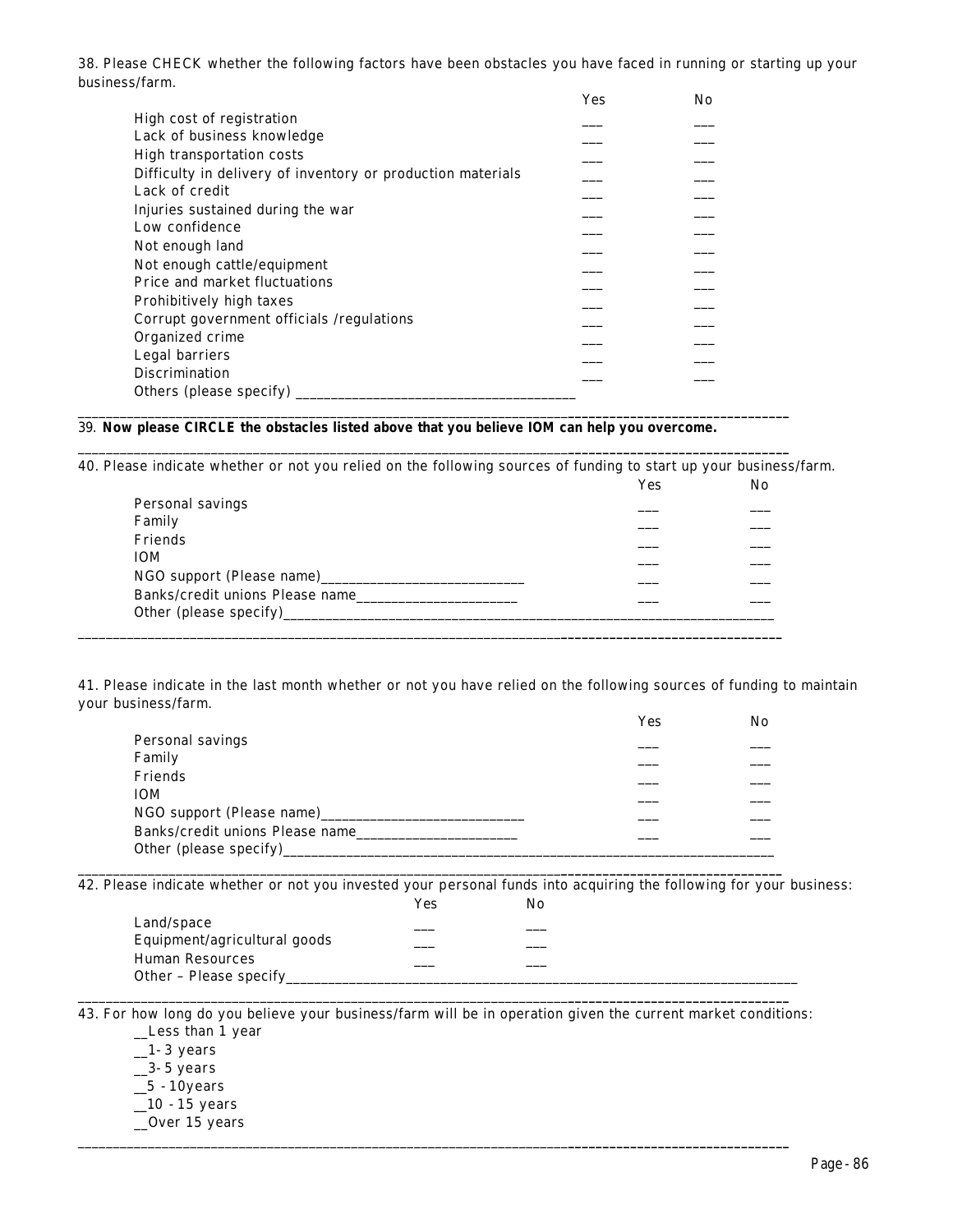\_\_\_\_\_\_\_\_\_\_\_\_\_\_\_\_\_\_\_\_\_\_\_\_\_\_\_\_\_\_\_\_\_\_\_\_\_\_\_\_\_\_\_\_\_\_\_\_\_\_\_\_\_\_\_\_\_\_\_\_\_\_\_\_\_\_\_\_\_\_**\_\_\_\_\_\_\_\_\_\_\_\_\_\_\_\_\_\_\_\_\_\_\_\_\_\_\_\_\_\_\_\_**

\_\_\_\_\_\_\_\_\_\_\_\_\_\_\_\_\_\_\_\_\_\_\_\_\_\_\_\_\_\_\_\_\_\_\_\_\_\_\_\_\_\_\_\_\_\_\_\_\_\_\_\_\_\_\_\_\_\_\_\_\_\_\_\_\_\_\_\_\_\_**\_\_\_\_\_\_\_\_\_\_\_\_\_\_\_\_\_\_\_\_\_\_\_\_\_\_\_\_\_\_\_\_**

\_\_\_\_\_\_\_\_\_\_\_\_\_\_\_\_\_\_\_\_\_\_\_\_\_\_\_\_\_\_\_\_\_\_\_\_\_\_\_\_\_\_\_\_\_\_\_\_\_\_\_\_\_\_\_\_\_\_\_\_\_\_\_\_\_\_\_\_\_\_**\_\_\_\_\_\_\_\_\_\_\_\_\_\_\_\_\_\_\_\_\_\_\_\_\_\_\_\_\_\_\_\_**

\_\_\_\_\_\_\_\_\_\_\_\_\_\_\_\_\_\_\_\_\_\_\_\_\_\_\_\_\_\_\_\_\_\_\_\_\_\_\_\_\_\_\_\_\_\_\_\_\_\_\_\_\_\_\_\_\_\_\_\_\_\_\_\_\_\_\_\_\_\_**\_\_\_\_\_\_\_\_\_\_\_\_\_\_\_\_\_\_\_\_\_\_\_\_\_\_\_\_\_\_\_\_**

45. Since receiving the IOM package is your business/farm financially: \_\_\_ Much better off

- \_\_\_ Somewhat better off
- $\frac{1}{2}$  The same
- \_\_\_ Somewhat worse off
- \_\_\_ Worse off

Please explain.

46. How many employees do you have, if any?\_\_\_\_ employees

47. How many of these employees are members of your household? \_\_\_\_employees

# **NOW PLEASE GO TO PAGE 8. SKIP PAGE 7.**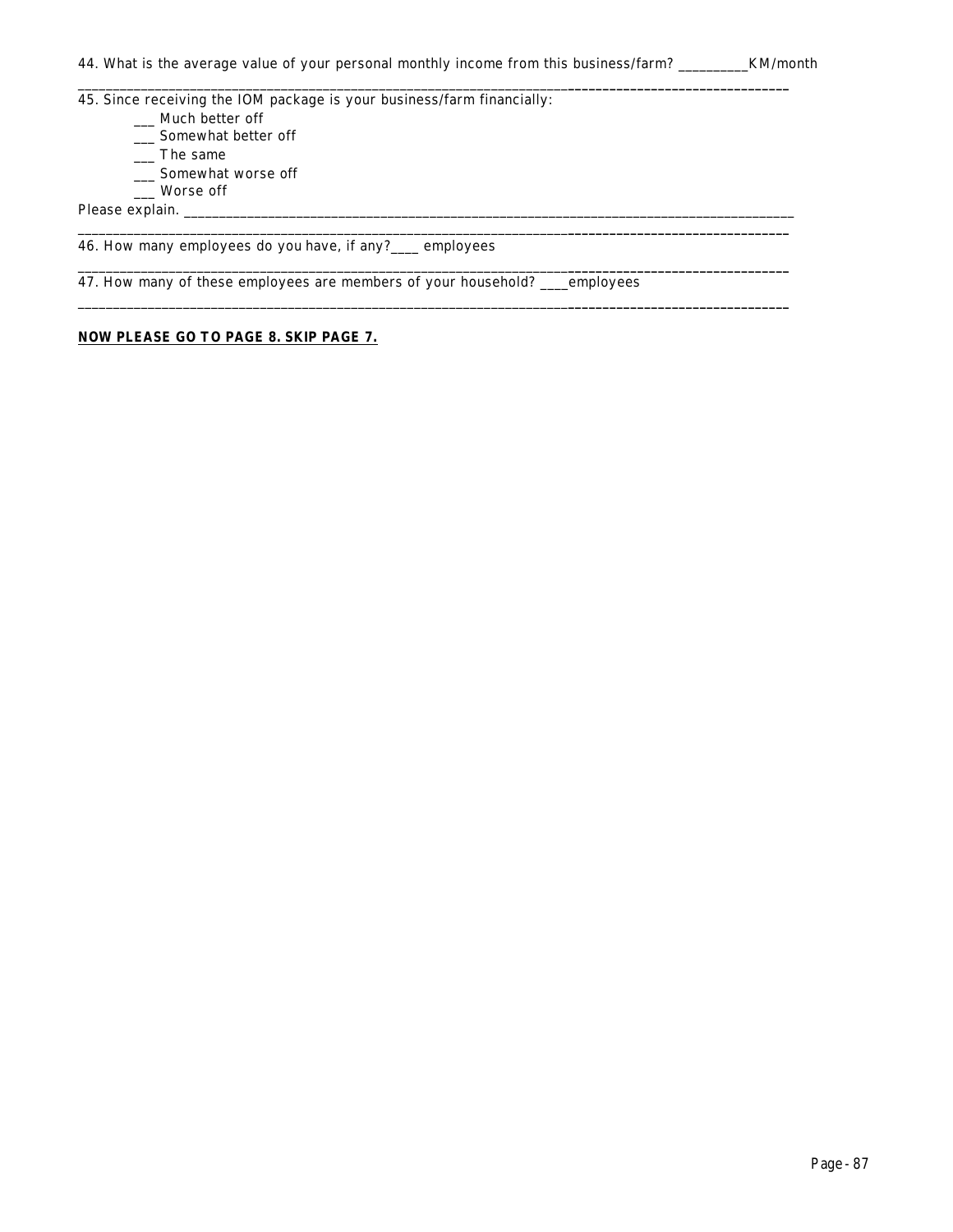### 48. What type of business/farm did you try to open? Please describe:

# 49. Where did you try to start this business/farm? Entity \_\_\_\_\_\_\_\_\_\_\_\_\_ Canton\_\_\_\_\_\_\_\_\_\_\_\_\_\_ City \_\_\_\_\_\_\_\_\_\_\_\_\_\_\_\_\_\_\_\_\_\_\_\_\_\_\_\_\_\_\_\_\_\_

\_\_\_\_\_\_\_\_\_\_\_\_\_\_\_\_\_\_\_\_\_\_\_\_\_\_\_\_\_\_\_\_\_\_\_\_\_\_\_\_\_\_\_\_\_\_\_\_\_\_\_\_\_\_\_\_\_\_\_\_\_\_\_\_\_\_\_\_\_\_**\_\_\_\_\_\_\_\_\_\_\_\_\_\_\_\_\_\_\_\_\_\_\_\_\_\_\_\_\_\_\_\_** 50. Please CHECK whether the following factors were obstacles you faced in running or starting up your business/farm.

\_\_\_\_\_\_\_\_\_\_\_\_\_\_\_\_\_\_\_\_\_\_\_\_\_\_\_\_\_\_\_\_\_\_\_\_\_\_\_\_\_\_\_\_\_\_\_\_\_\_\_\_\_\_\_\_\_\_\_\_\_\_\_\_\_\_\_\_\_\_**\_\_\_\_\_\_\_\_\_\_\_\_\_\_\_\_\_\_\_\_\_\_\_\_\_\_\_\_\_\_\_\_**

|                                                             | Yes | No.      |
|-------------------------------------------------------------|-----|----------|
| High cost of registration                                   |     |          |
| Lack of business knowledge                                  |     |          |
| High transportation costs                                   |     |          |
| Difficulty in delivery of inventory or production materials |     |          |
| Lack of credit                                              |     |          |
| Injuries sustained during the war                           |     |          |
| Low confidence                                              |     |          |
| Not enough land                                             |     |          |
| Not enough cattle/equipment                                 |     |          |
| Price and market fluctuations                               |     |          |
| Prohibitively high taxes                                    |     | $     -$ |
| Corrupt government officials/regulations                    |     |          |
| Organized crime                                             |     |          |
| Legal barriers                                              |     |          |
| <b>Discrimination</b>                                       |     |          |
| Others (please specify) $\_\_$                              |     |          |
|                                                             |     |          |

51. When did your business/farm close? \_\_\_\_\_\_\_\_\_month \_\_\_\_\_\_\_\_\_year

52. Please indicate whether or not you relied on the following sources of funding to start up your business/farm.

\_\_\_\_\_\_\_\_\_\_\_\_\_\_\_\_\_\_\_\_\_\_\_\_\_\_\_\_\_\_\_\_\_\_\_\_\_\_\_\_\_\_\_\_\_\_\_\_\_\_\_\_\_\_\_\_\_\_\_\_\_\_\_\_\_\_\_\_\_\_**\_\_\_\_\_\_\_\_\_\_\_\_\_\_\_\_\_\_\_\_\_\_\_\_\_\_\_\_\_\_\_\_**

|                                     | Yes | No |
|-------------------------------------|-----|----|
| Personal savings                    |     |    |
| Family                              |     |    |
| Friends                             |     |    |
| <b>IOM</b>                          |     |    |
| NGO support (Please name)__________ |     |    |
| Banks/credit unions Please name     |     |    |
| Other (please specify)              |     |    |

\_\_\_\_\_\_\_\_\_\_\_\_\_\_\_\_\_\_\_\_\_\_\_\_\_\_\_\_\_\_\_\_\_\_\_\_\_\_\_\_\_\_\_\_\_\_\_\_\_\_\_\_\_\_\_\_\_\_\_\_\_\_\_\_\_\_\_\_\_\_**\_\_\_\_\_\_\_\_\_\_\_\_\_\_\_\_\_\_\_\_\_\_\_\_\_\_\_\_\_\_\_\_** 53. What did you do with the equipment/resources you received from IOM after your business/farm failed?

\_\_\_\_\_\_\_\_\_\_\_\_\_\_\_\_\_\_\_\_\_\_\_\_\_\_\_\_\_\_\_\_\_\_\_\_\_\_\_\_\_\_\_\_\_\_\_\_\_\_\_\_\_\_\_\_\_\_\_\_\_\_\_\_\_\_\_\_\_\_\_\_\_\_\_\_\_\_\_\_\_\_\_\_\_\_\_\_\_\_\_\_\_\_\_\_\_\_\_\_\_\_

\_\_\_\_\_\_\_\_\_\_\_\_\_\_\_\_\_\_\_\_\_\_\_\_\_\_\_\_\_\_\_\_\_\_\_\_\_\_\_\_\_\_\_\_\_\_\_\_\_\_\_\_\_\_\_\_\_\_\_\_\_\_\_\_\_\_\_\_\_\_**\_\_\_\_\_\_\_\_\_\_\_\_\_\_\_\_\_\_\_\_\_\_\_\_\_\_\_\_\_\_\_\_**

- \_\_\_I sold it for \_\_\_\_ KM (please insert value)
- \_\_\_I used it in another business/agricultural venture
- \_\_\_I'm still in possession of it
- \_\_\_ Other Please explain \_\_\_\_\_\_\_\_\_\_\_\_\_\_\_\_\_\_\_\_\_\_\_\_\_\_\_\_\_\_\_\_\_\_\_\_\_\_\_\_\_\_\_\_\_\_\_\_\_\_\_\_\_\_\_\_\_\_\_\_\_\_\_\_\_\_

54. How likely or unlikely are you to start up a new business/farm within the next 6 months?

- \_\_Very likely
- \_\_Somewhat likely \_\_Somewhat unlikely
- \_\_Very unlikely

55. Although your business/farm failed, would you still recommend the IOM program to a friend?

|  | Yes. Please |
|--|-------------|
|--|-------------|

 ${\tt explain:}\quad$ 

\_\_No. Please

explain:\_\_\_\_\_\_\_\_\_\_\_\_\_\_\_\_\_\_\_\_\_\_\_\_\_\_\_\_\_\_\_\_\_\_\_\_\_\_\_\_\_\_\_\_\_\_\_\_\_\_\_\_\_\_\_\_\_\_\_\_\_\_\_\_\_\_\_\_\_\_\_\_\_\_\_\_\_\_\_\_\_\_\_\_\_\_\_\_\_\_\_\_\_\_\_\_\_\_

#### **PLEASE CONTINUE TO NEXT PAGE**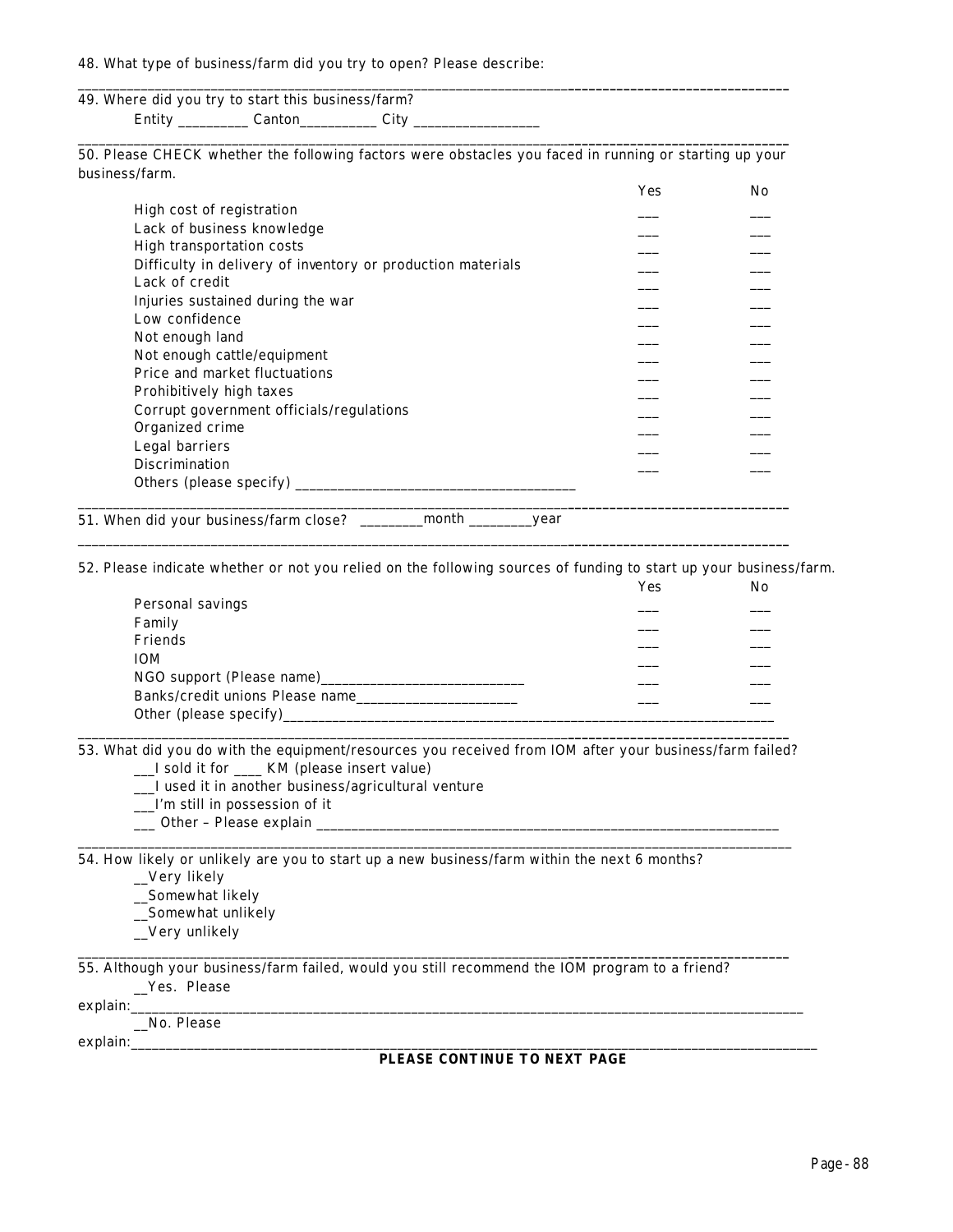## **VI. Current Income Generating Activities**

What specific income generating activities (including formal and informal ma rkets) *besides running your business* are you currently engaged in? Please fill answer the questions in each box for every activity in which you are engaged.

| INCOME GENERATING ACTIVITY 1                                                 |
|------------------------------------------------------------------------------|
| 56. Please describe what kind of work you do:                                |
|                                                                              |
|                                                                              |
| 56a. Is this work:<br>_year round                                            |
| seasonal                                                                     |
| 56b. How many hours per week do you work at this activity? ________hrs/week  |
| 56c. Approximately how much do you earn per month doing this activity?       |
| KM/month                                                                     |
| 56d. In what city/town is this work located?                                 |
|                                                                              |
|                                                                              |
| <b>INCOME GENERATING ACTIVITY 2</b>                                          |
| 57. Please describe what kind of work you do:                                |
|                                                                              |
|                                                                              |
| 57a. Is this work:                                                           |
| year round<br>seasonal                                                       |
| 57b. How many hours per week do you work at this activity? _____<br>hrs/week |
| 57c. Approximately how much do you earn per month doing this activity?       |
| KM/month                                                                     |
| 57d. In what city/town is this work located?                                 |
|                                                                              |
|                                                                              |
| INCOME GENERATING ACTIVITY 3                                                 |
| 58. Please describe what kind of work you do:                                |
|                                                                              |
| 58a. Is this work:                                                           |
| _year round                                                                  |
| seasonal                                                                     |
| 58b. How many hours per week do you work at this activity? _____<br>hrs/week |
| 58c. Approximately how much do you earn per month doing this activity?       |
| KM/month                                                                     |
| 58d. In what city/town is this work located?                                 |
|                                                                              |
|                                                                              |

## **PLEASE CONTINUE TO THE NEXT PAGE**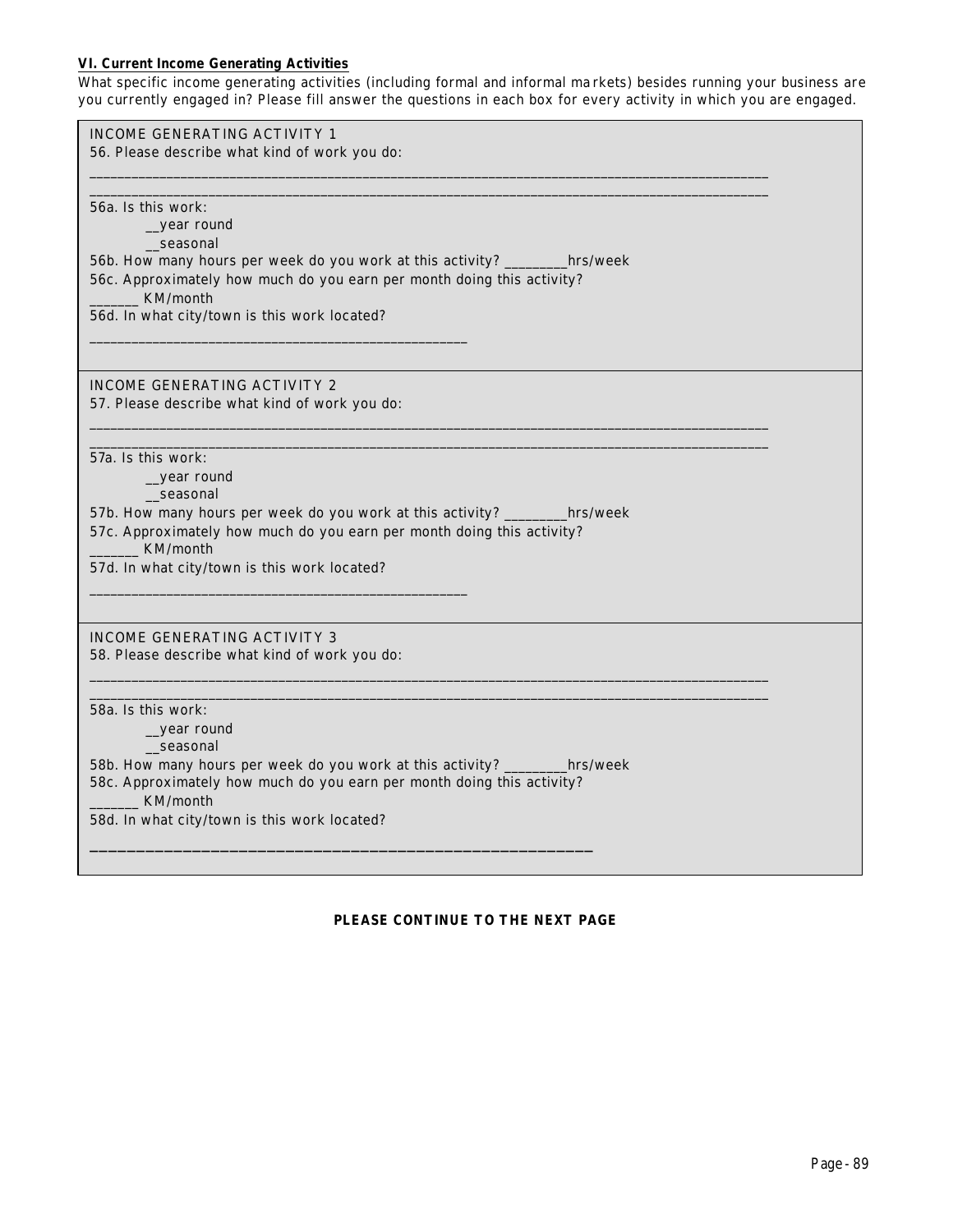#### **VII. Participation in IOM Transitional Assistance Program**

| 59. Approximately what date did you register to receive IOM services? |       |      |  |
|-----------------------------------------------------------------------|-------|------|--|
|                                                                       | Month | Year |  |

60. How easy or difficult was it to register for IOM services? Was it:

\_\_\_ Very easy

- \_\_\_ Somewhat easy
- \_\_\_ Somewhat difficult
- \_\_\_ Very difficult

61. Approximately what date was your first interview with IOM staff? \_\_\_\_\_\_\_\_\_\_Month \_\_\_\_\_\_\_\_\_\_Year

62. Did you have an idea for your small business/farm before you had your first interview?

 $\_\_\$  Yes

 $\_\_$  No

63. If yes, how much did your original business/farm idea change over the course of your interview(s) with IOM? \_\_\_ My business/farm idea changed significantly

**\_\_\_\_\_\_\_\_\_\_\_\_\_\_\_\_\_\_\_\_\_\_\_\_\_\_\_\_\_\_\_\_\_\_\_\_\_\_\_\_\_\_\_\_\_\_\_\_\_\_\_\_\_\_\_\_\_\_\_\_\_\_\_\_\_\_\_\_\_\_\_\_\_\_\_\_\_\_\_\_\_\_\_\_\_\_\_\_\_\_\_\_\_\_\_\_\_\_\_\_\_\_\_\_**

**\_\_\_\_\_\_\_\_\_\_\_\_\_\_\_\_\_\_\_\_\_\_\_\_\_\_\_\_\_\_\_\_\_\_\_\_\_\_\_\_\_\_\_\_\_\_\_\_\_\_\_\_\_\_\_\_\_\_\_\_\_\_\_\_\_\_\_\_\_\_\_\_\_\_\_\_\_\_\_\_\_\_\_\_\_\_\_\_\_\_\_\_\_\_\_\_\_\_\_\_\_\_\_\_**

**\_\_\_\_\_\_\_\_\_\_\_\_\_\_\_\_\_\_\_\_\_\_\_\_\_\_\_\_\_\_\_\_\_\_\_\_\_\_\_\_\_\_\_\_\_\_\_\_\_\_\_\_\_\_\_\_\_\_\_\_\_\_\_\_\_\_\_\_\_\_\_\_\_\_\_\_\_\_\_\_\_\_\_\_\_\_\_\_\_\_\_\_\_\_\_\_\_\_\_\_\_\_\_\_**

\_\_\_\_\_\_\_\_\_\_\_\_\_\_\_\_\_\_\_\_\_\_\_\_\_\_\_\_\_\_\_\_\_\_\_\_\_\_\_\_\_\_\_\_\_\_\_\_\_\_\_\_\_\_\_\_\_\_\_\_\_\_\_\_\_\_\_\_\_\_\_\_\_\_\_\_\_\_\_\_\_\_\_\_\_\_\_\_\_\_\_\_\_\_\_\_\_\_\_\_\_\_

\_\_\_\_\_\_\_\_\_\_\_\_\_\_\_\_\_\_\_\_\_\_\_\_\_\_\_\_\_\_\_\_\_\_\_\_\_\_\_\_\_\_\_\_\_\_\_\_\_\_\_\_\_\_\_\_\_\_\_\_\_\_\_\_\_\_\_\_\_\_\_\_\_\_\_\_\_\_\_\_\_\_\_\_\_\_\_\_\_\_\_\_\_\_\_\_\_\_\_\_\_\_

**\_\_\_\_\_\_\_\_\_\_\_\_\_\_\_\_\_\_\_\_\_\_\_\_\_\_\_\_\_\_\_\_\_\_\_\_\_\_\_\_\_\_\_\_\_\_\_\_\_\_\_\_\_\_\_\_\_\_\_\_\_\_\_\_\_\_\_\_\_\_\_\_\_\_\_\_\_\_\_\_\_\_\_\_\_\_\_\_\_\_\_\_\_\_\_\_\_\_\_\_\_\_\_\_**

**\_\_\_\_\_\_\_\_\_\_\_\_\_\_\_\_\_\_\_\_\_\_\_\_\_\_\_\_\_\_\_\_\_\_\_\_\_\_\_\_\_\_\_\_\_\_\_\_\_\_\_\_\_\_\_\_\_\_\_\_\_\_\_\_\_\_\_\_\_\_\_\_\_\_\_\_\_\_\_\_\_\_\_\_\_\_\_\_\_\_\_\_\_\_\_\_\_\_\_\_\_\_\_\_**

**\_\_\_\_\_\_\_\_\_\_\_\_\_\_\_\_\_\_\_\_\_\_\_\_\_\_\_\_\_\_\_\_\_\_\_\_\_\_\_\_\_\_\_\_\_\_\_\_\_\_\_\_\_\_\_\_\_\_\_\_\_\_\_\_\_\_\_\_\_\_\_\_\_\_\_\_\_\_\_\_\_\_\_\_\_\_\_\_\_\_\_\_\_\_\_\_\_\_\_\_\_\_\_\_**

- \_\_\_ My business/farm idea changed a little
- \_\_\_ My business/farm idea did not change at all

64. How helpful or unhelpful was the interviewer in developing your business idea? Was he/she:

\_\_\_ Very helpful

\_\_\_ Somewhat helpful

- \_\_\_ Somewhat unhelpful
- \_\_\_ Not helpful at all

65. How many interviews did you have with IOM staff before being approved for receiving the equipment/agricultural goods?

 $\frac{1}{2}$  One

\_\_\_ Two-Four

- \_\_\_ Five-Seven
- \_\_\_ More than Seven

66. During these interviews, how did you come to decide what equipment/agricultural goods to receive? Please choose the best option that describes your situation:

\_\_\_ I requested the equipment/agricultural goods and IOM agreed to provide it

\_\_\_ We came to a decision together about what was the best equipment/agricultural goods for my business/farm

\_\_ Other - Please explain

67. Approximately what date did you get approved to receive the IOM assistance package? \_\_\_\_\_\_\_\_\_\_Month \_\_\_\_\_\_\_\_\_\_Year

68. Approximately what date did you actually receive the assistance package? \_\_\_\_\_\_\_\_\_\_Month \_\_\_\_\_\_\_\_\_\_Year

#### 69. Please indicate whether you did or did not receive the following support from the program.

|                                             | Yes | Nο |
|---------------------------------------------|-----|----|
| Business plan development                   |     |    |
| Marketing strategy                          |     |    |
| Sales strategy                              |     |    |
| <b>Agricultural Advising</b>                |     |    |
| <b>Civic Education Course</b>               |     |    |
| Procurement of equipment/agricultural goods |     |    |
| Other - Please specify                      |     |    |
|                                             |     |    |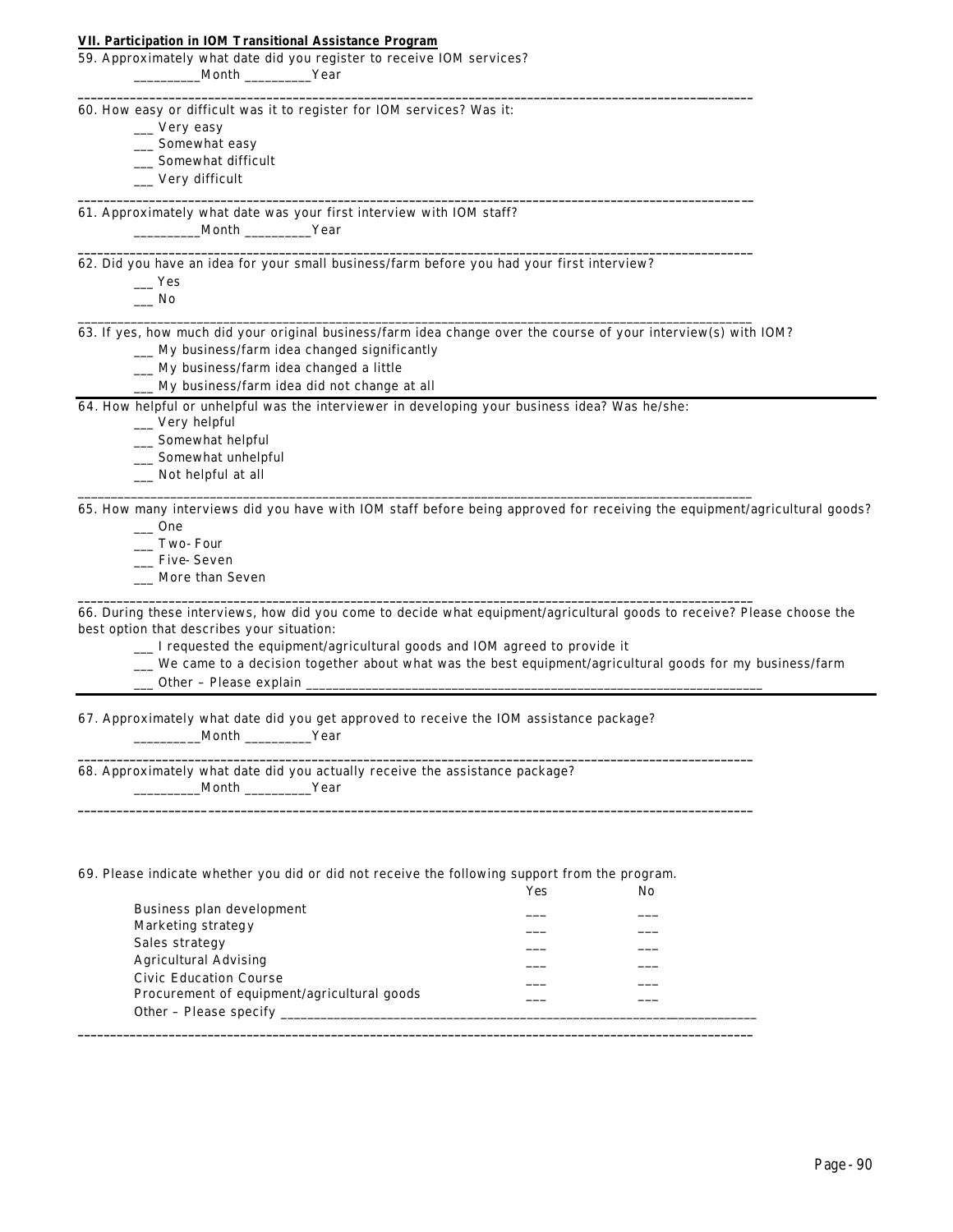- 71. Please check the three most important parts of the IOM assistance to you:
	- \_\_\_ Developing Business plan
	- \_\_\_ Creating a Marketing Strategy
	- \_\_\_ Sales strategy advice
	- \_\_\_ Agricultural Advising
	- \_\_\_ Receiving Equipment/agricultural goods
	- \_\_\_ Civic education course
	- \_\_\_ Other Please describe \_\_\_\_\_\_\_\_\_\_\_\_\_\_\_\_\_\_\_\_\_\_\_\_\_\_\_\_\_\_\_\_\_\_\_\_\_\_\_\_\_\_\_\_\_\_\_\_\_\_\_\_\_\_\_\_\_\_\_\_\_\_\_\_\_\_\_

72. Please check which parts of the IOM assistance package have been least important part to you:

**\_\_\_\_\_\_\_\_\_\_\_\_\_\_\_\_\_\_\_\_\_\_\_\_\_\_\_\_\_\_\_\_\_\_\_\_\_\_\_\_\_\_\_\_\_\_\_\_\_\_\_\_\_\_\_\_\_\_\_\_\_\_\_\_\_\_\_\_\_\_\_\_\_\_\_\_\_\_\_\_\_\_\_\_\_\_\_\_\_\_\_\_\_\_\_\_\_\_\_\_\_\_\_\_**

**\_\_\_\_\_\_\_\_\_\_\_\_\_\_\_\_\_\_\_\_\_\_\_\_\_\_\_\_\_\_\_\_\_\_\_\_\_\_\_\_\_\_\_\_\_\_\_\_\_\_\_\_\_\_\_\_\_\_\_\_\_\_\_\_\_\_\_\_\_\_\_\_\_\_\_\_\_\_\_\_\_\_\_\_\_\_\_\_\_\_\_\_\_\_\_\_\_\_\_\_\_\_\_\_**

\_\_\_\_\_\_\_\_\_\_\_\_\_\_\_\_\_\_\_\_\_\_\_\_\_\_\_\_\_\_\_\_\_\_\_\_\_\_\_\_\_\_\_\_\_\_\_\_\_\_\_\_\_\_\_\_\_\_\_\_\_\_\_\_\_\_\_\_\_\_\_\_\_\_\_\_\_\_\_\_\_\_\_\_\_\_\_\_\_\_\_\_\_\_\_\_\_\_\_\_\_\_ \_\_\_\_\_\_\_\_\_\_\_\_\_\_\_\_\_\_\_\_\_\_\_\_\_\_\_\_\_\_\_\_\_\_\_\_\_\_\_\_\_\_\_\_\_\_\_\_\_\_\_\_\_\_\_\_\_\_\_\_\_\_\_\_\_\_\_\_\_\_\_\_\_\_\_\_\_\_\_\_\_\_\_\_\_\_\_\_\_\_\_\_\_\_\_\_\_\_\_\_\_\_

\_\_\_ Developing Business plan

- \_\_\_ Creating a Marketing Strategy
- \_\_\_ Technical support

\_\_\_ Agricultural Advising

- \_\_\_ Receiving Equipment/agricultural goods
- \_\_\_ Civic education course
- \_\_\_ Other Please describe \_\_\_\_\_\_\_\_\_\_\_\_\_\_\_\_\_\_\_\_\_\_\_\_\_\_\_\_\_\_\_\_\_\_\_\_\_\_\_\_\_\_\_\_\_\_\_\_\_\_\_\_\_\_\_\_\_\_\_\_\_\_\_\_\_\_\_

73. Were the equipment / agricultural goods that you received:

- \_\_\_ Exactly what you expected to receive
- \_\_\_ Close to what you expected to receive
- \_\_\_ Not at all what you expected to receive

74. How satisfied or dissatisfied were you with the quality of the equipment/agricultural goods you received? \_\_\_ Very satisfied

**\_\_\_\_\_\_\_\_\_\_\_\_\_\_\_\_\_\_\_\_\_\_\_\_\_\_\_\_\_\_\_\_\_\_\_\_\_\_\_\_\_\_\_\_\_\_\_\_\_\_\_\_\_\_\_\_\_\_\_\_\_\_\_\_\_\_\_\_\_\_\_\_\_\_\_\_\_\_\_\_\_\_\_\_\_\_\_\_\_\_\_\_\_\_\_\_\_\_\_\_\_\_\_\_**

**\_\_\_\_\_\_\_\_\_\_\_\_\_\_\_\_\_\_\_\_\_\_\_\_\_\_\_\_\_\_\_\_\_\_\_\_\_\_\_\_\_\_\_\_\_\_\_\_\_\_\_\_\_\_\_\_\_\_\_\_\_\_\_\_\_\_\_\_\_\_\_\_\_\_\_\_\_\_\_\_\_\_\_\_\_\_\_\_\_\_\_\_\_\_\_\_\_\_\_\_\_\_\_\_**

**\_\_\_\_\_\_\_\_\_\_\_\_\_\_\_\_\_\_\_\_\_\_\_\_\_\_\_\_\_\_\_\_\_\_\_\_\_\_\_\_\_\_\_\_\_\_\_\_\_\_\_\_\_\_\_\_\_\_\_\_\_\_\_\_\_\_\_\_\_\_\_\_\_\_\_\_\_\_\_\_\_\_\_\_\_\_\_\_\_\_\_\_\_\_\_\_\_\_\_\_\_\_\_\_**

**\_\_\_\_\_\_\_\_\_\_\_\_\_\_\_\_\_\_\_\_\_\_\_\_\_\_\_\_\_\_\_\_\_\_\_\_\_\_\_\_\_\_\_\_\_\_\_\_\_\_\_\_\_\_\_\_\_\_\_\_\_\_\_\_\_\_\_\_\_\_\_\_\_\_\_\_\_\_\_\_\_\_\_\_\_\_\_\_\_\_\_\_\_\_\_\_\_\_\_\_\_\_\_\_**

**\_\_\_\_\_\_\_\_\_\_\_\_\_\_\_\_\_\_\_\_\_\_\_\_\_\_\_\_\_\_\_\_\_\_\_\_\_\_\_\_\_\_\_\_\_\_\_\_\_\_\_\_\_\_\_\_\_\_\_\_\_\_\_\_\_\_\_\_\_\_\_\_\_\_\_\_\_\_\_\_\_\_\_\_\_\_\_\_\_\_\_\_\_\_\_\_\_\_\_\_\_\_\_\_**

- \_\_\_ Somewhat satisfied
- \_\_\_ Somewhat dissatisfied
- \_\_\_ Very dissatisfied

75. Suppose you did not have the IOM assistance package. How likely or unlikely would you be to have started this business or farm on your own anyway?

\_\_\_ Very likely

- \_\_\_ Somewhat likely
- \_\_\_ Somewhat unlikely
- \_\_\_ Very unlikely

76. Think about what it took to start up your business/farm. Did IOM's assistance package provide:

- \_\_\_ All of what it took,
- \_\_\_ Most of what it took,
- \_\_\_ Some of what it took,
- \_\_\_ Not very much of what it took, or
- \_\_\_ None of what it took?

77. Did the IOM assistance package help your business/farm expand:

- $\Box$  A lot,
- \_\_\_ Some,
- \_\_\_A little, or
- \_\_\_ Not at all?

78. Please indicate if the following were or were not important relationships that you gained from the IOM program.

|                                     | Yes | No |  |
|-------------------------------------|-----|----|--|
| Other people you met in the program |     |    |  |
| <b>Trainers</b>                     |     |    |  |
| Administrators                      |     |    |  |
| Potential clients                   |     |    |  |
|                                     |     |    |  |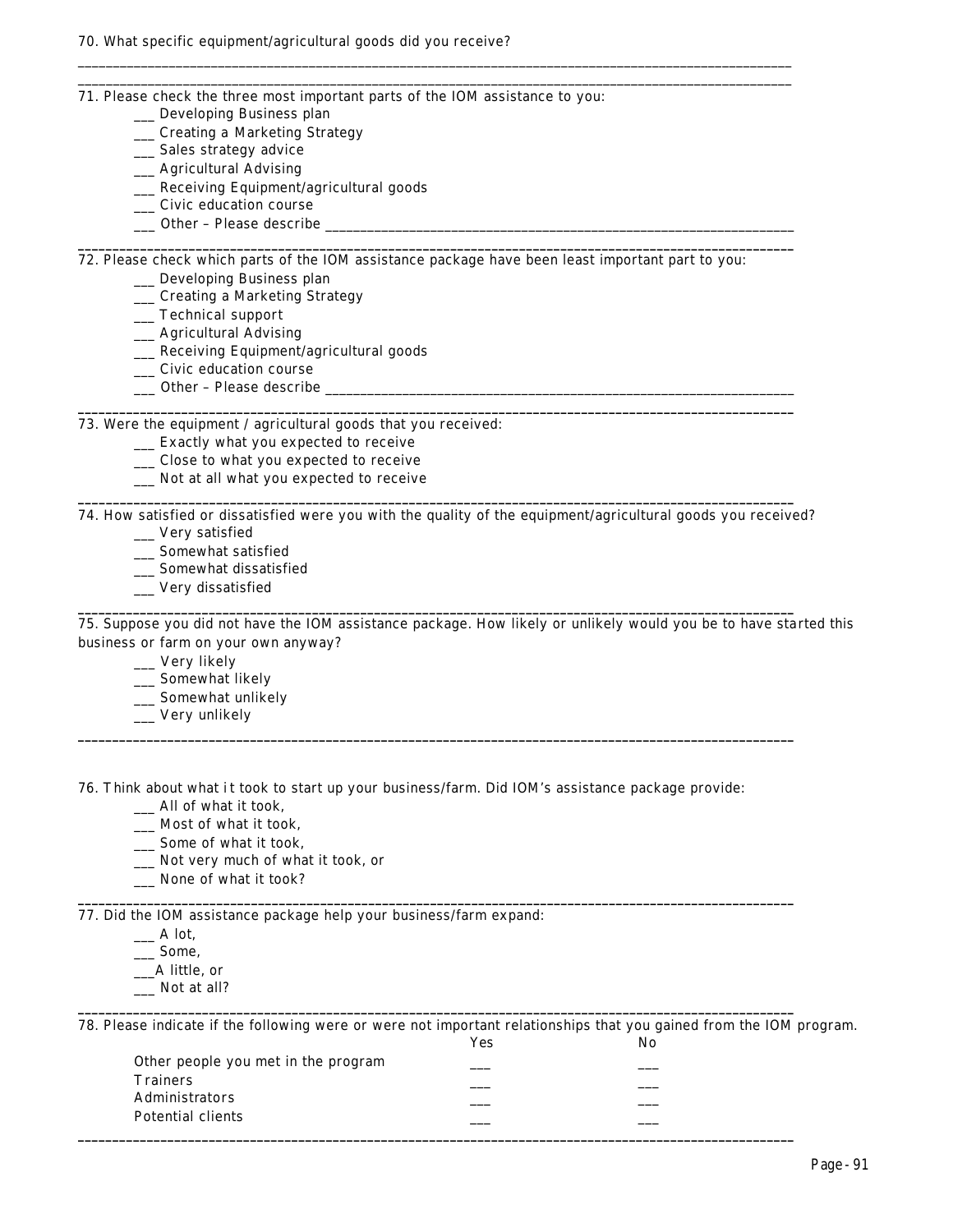79. Please indicate if IOM has provided the following ongoing support since you received the assistance package?

|                        | Yes | No |  |
|------------------------|-----|----|--|
| <b>Business advice</b> |     |    |  |
| Marketing strategies   |     |    |  |
| Financial guidance     |     |    |  |
| Agricultural advice    |     |    |  |
| Other – Please specify |     |    |  |

**\_\_\_\_\_\_\_\_\_\_\_\_\_\_\_\_\_\_\_\_\_\_\_\_\_\_\_\_\_\_\_\_\_\_\_\_\_\_\_\_\_\_\_\_\_\_\_\_\_\_\_\_\_\_\_\_\_\_\_\_\_\_\_\_\_\_\_\_\_\_\_\_\_\_\_\_\_\_\_\_\_\_\_\_\_\_\_\_\_\_\_\_\_\_\_\_\_\_\_\_\_\_\_\_**

80. Considering your experience with the program, please indicate whether or not you would like IOM to provide the following support to other demobilized soldiers?

|                               | Yes | No |
|-------------------------------|-----|----|
| Co-op opportunities           |     |    |
| Advanced business training    |     |    |
| Finance training              |     |    |
| <b>Accounting skills</b>      |     |    |
| Computer / $IT$ training      |     |    |
| Marketing skills              |     |    |
| Further agricultural training |     |    |
| Access to credit              |     |    |
| Other (please specify)        |     |    |

81. How comfortable or uncomfortable do you feel approaching the IOM staff with problems? Are you:

**\_\_\_\_\_\_\_\_\_\_\_\_\_\_\_\_\_\_\_\_\_\_\_\_\_\_\_\_\_\_\_\_\_\_\_\_\_\_\_\_\_\_\_\_\_\_\_\_\_\_\_\_\_\_\_\_\_\_\_\_\_\_\_\_\_\_\_\_\_\_\_\_\_\_\_\_\_\_\_\_\_\_\_\_\_\_\_\_\_\_\_\_\_\_\_\_\_\_\_\_\_\_\_\_**

**\_\_\_\_\_\_\_\_\_\_\_\_\_\_\_\_\_\_\_\_\_\_\_\_\_\_\_\_\_\_\_\_\_\_\_\_\_\_\_\_\_\_\_\_\_\_\_\_\_\_\_\_\_\_\_\_\_\_\_\_\_\_\_\_\_\_\_\_\_\_\_\_\_\_\_\_\_\_\_\_\_\_\_\_\_\_\_\_\_\_\_\_\_\_\_\_\_\_\_\_\_\_\_\_**

- \_\_\_ Very comfortable,
- \_\_\_ Somewhat comfortable,
- \_\_\_ Somewhat uncomfortable, or
- \_\_\_ Not comfortable at all?

82. How qualified or not qualified did you feel the IOM staff were in providing small business/agricultural advice? Are they:

- \_\_\_ Very qualified,
- \_\_\_ Somewhat qualified,
- \_\_\_ Somewhat not qualified, or
- \_\_\_ Not qualified at all?

Please use the rest of this page to add any additional thoughts/comments you would like us to be aware of.

**\_\_\_\_\_\_\_\_\_\_\_\_\_\_\_\_\_\_\_\_\_\_\_\_\_\_\_\_\_\_\_\_\_\_\_\_\_\_\_\_\_\_\_\_\_\_\_\_\_\_\_\_\_\_\_\_\_\_\_\_\_\_\_\_\_\_\_\_\_\_\_\_\_\_\_\_\_\_\_\_\_\_\_\_\_\_\_\_\_\_\_\_\_\_\_\_\_\_\_\_\_\_\_\_**

THANK YOU!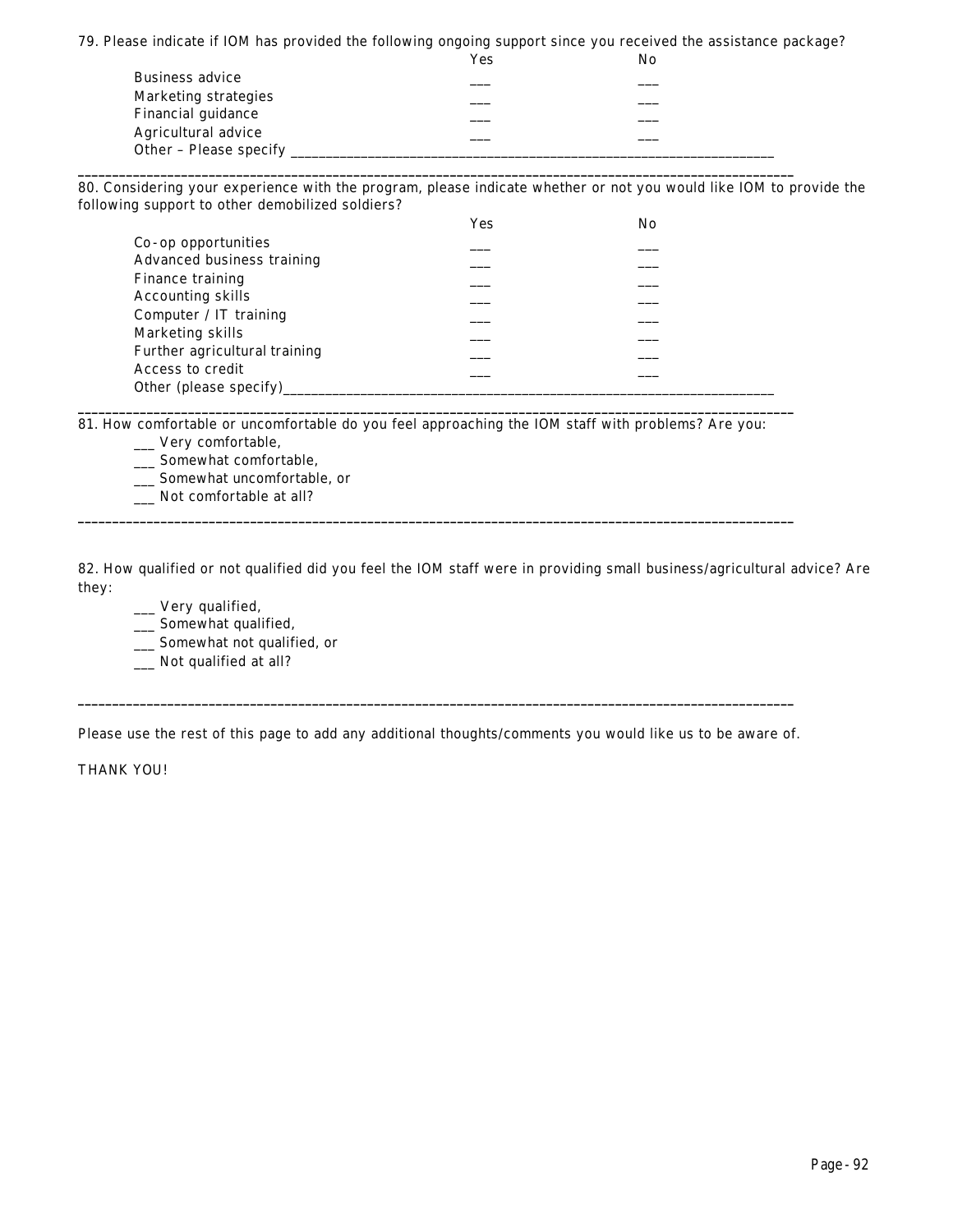Record Number: Date: Time: Office Location: Initials of Survey Administrator:

THANK YOU FOR PARTICIPATING IN THE EVALUATION OF THE IOM ASSISTANCE PRPGRAM, YOUR RESPONSES TO THE BELOW QUESTIONS ARE VERY IMPORTANT IN DETERMINING HOW TO BEST IMPROVE SERVICES TO OTHER DEMOBILIZED SOLDIERS. PLEASE ANSWER **EVERY QUESTION ASKED OF YOU.** ALL OF YOUR ANSWERS ARE STRICTLY CONFIDENTIAL SO PLEASE BE HONEST IN YOUR RESPONSES.

WE GREATLY APPRECIATE YOUR TIME AND ASSISTANCE. FEEL FREE TO ASK US ANY QUESTIONS.

### THANK YOU!

Please indicate where you are in the IOM assistance process:

- \_\_\_ I have registered only
- \_\_\_ I have been interviewed but have not yet determined with IOM what assistance package I will be receiving
- \_\_\_ I have been approved for receiving equipment/agricultural goods/training, but am still waiting to receive it
- \_\_\_ I received the equipment/agricultural goods/training from IOM and have completed the program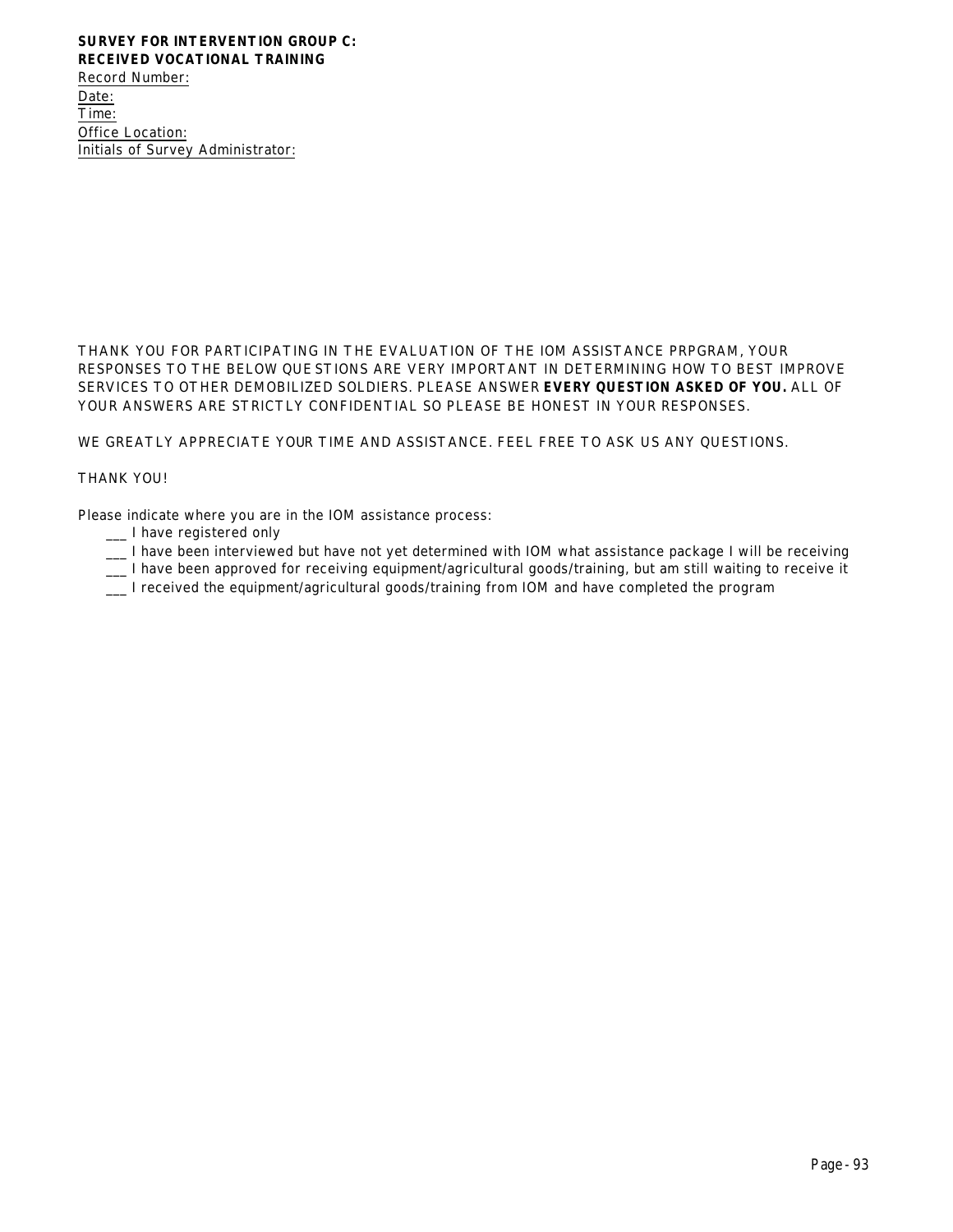# **I. Demographics**

| 1. Date of birth:                                                                                                                        |      |                  |           |
|------------------------------------------------------------------------------------------------------------------------------------------|------|------------------|-----------|
| Month                                                                                                                                    | Year |                  |           |
| 2. Sex: __ Male __ Female                                                                                                                |      |                  |           |
| 3. Marital status:                                                                                                                       |      |                  |           |
| __ Married                                                                                                                               |      |                  |           |
| $\equiv$ Single                                                                                                                          |      |                  |           |
| _Widowed                                                                                                                                 |      |                  |           |
| __ Divorced                                                                                                                              |      |                  |           |
| 4. Ethnicity:                                                                                                                            |      |                  |           |
| _Bosniack                                                                                                                                |      |                  |           |
| _Serb                                                                                                                                    |      |                  |           |
| _Croat                                                                                                                                   |      |                  |           |
| $_{\rm -}$ Other                                                                                                                         |      |                  |           |
| 5. Where do you currently live?                                                                                                          |      |                  |           |
|                                                                                                                                          |      | Canton City City |           |
| 6. Where did you live prior to war?                                                                                                      |      |                  |           |
|                                                                                                                                          |      |                  |           |
| 7. Was your house damaged or destroyed during the war?<br>Yes<br>$\overline{\phantom{a}}$ No                                             |      |                  |           |
| 8. Do you currently own the place in which you reside?<br>Yes<br>$\overline{\phantom{0}}$ No                                             |      |                  |           |
| 9. How long have you resided there? __________ Months ____________ Years                                                                 |      |                  |           |
| 10. Please check he highest level of education you have completed.<br>_Primary School<br>_Secondary School<br>_College<br>_Post-graduate |      |                  |           |
| <b>II. Wealth/Community Participation</b>                                                                                                |      |                  |           |
| 11. Does your immediate family own a car?                                                                                                |      |                  |           |
| $\mathbf{I}$ Yes                                                                                                                         |      |                  |           |
| $\sqrt{N}$                                                                                                                               |      |                  |           |
| 12. Does your immediate family own land?                                                                                                 |      |                  |           |
|                                                                                                                                          |      |                  | hectares_ |
| _ No                                                                                                                                     |      |                  |           |
| 13. Do you own any other real estate?                                                                                                    |      |                  |           |
| $\mathbf{Yes}$                                                                                                                           |      |                  |           |
| $\sqrt{N}$                                                                                                                               |      |                  |           |
|                                                                                                                                          |      |                  |           |

14. Please indicate the range of your average monthly household income including goods and services you received as payment in the last six months?

\_\_ Below 250 KM/month

\_\_\_ 250-500 KM/month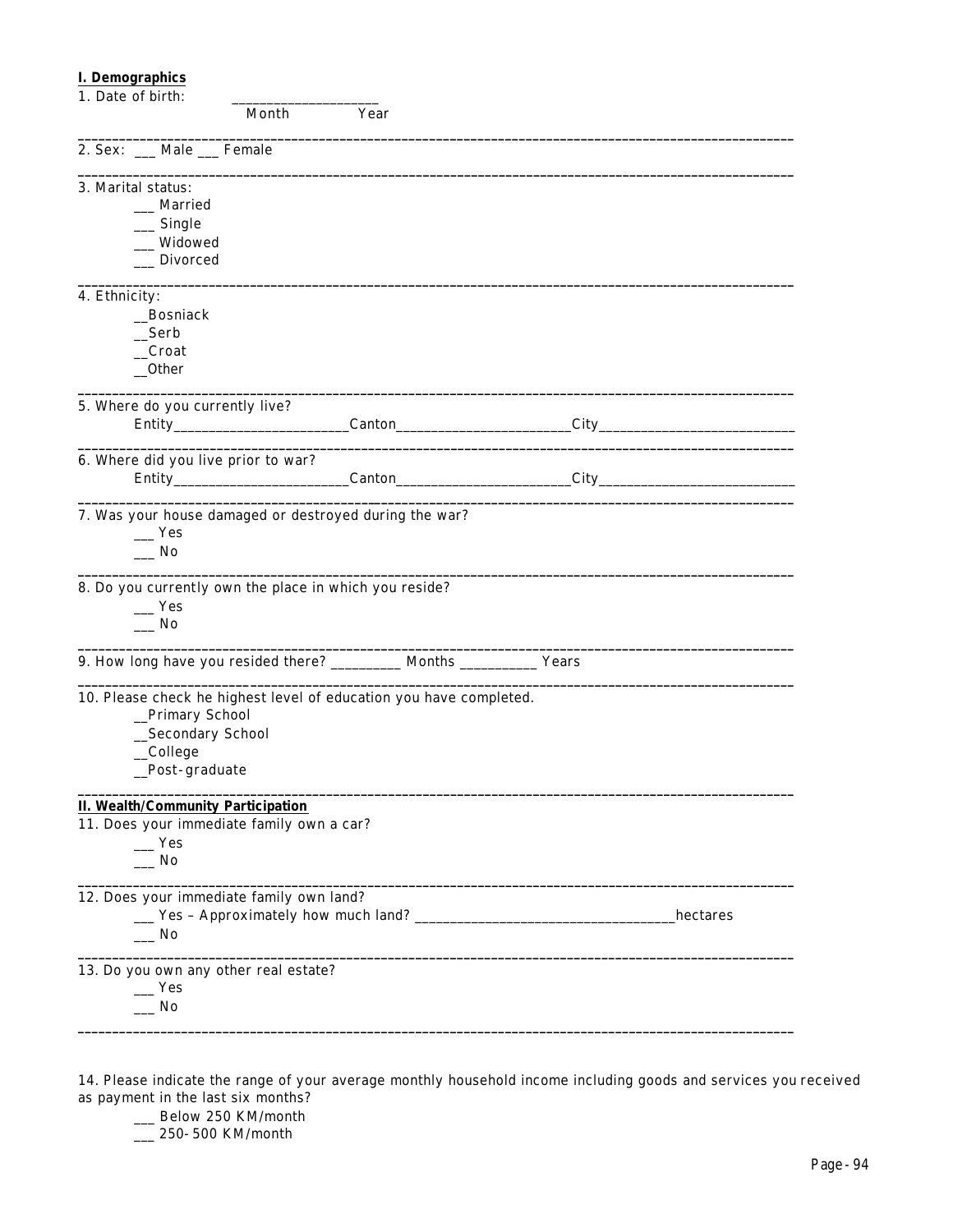| __ 500-750 KM/month                                                                                                   |
|-----------------------------------------------------------------------------------------------------------------------|
| __ 750-1,000 KM/month                                                                                                 |
| __ Above 1,000 KM/month                                                                                               |
| 15. What percentage of your total household income do you contribute?                                                 |
| $\_\_$ Below 25%                                                                                                      |
| $-25 - 50%$                                                                                                           |
| $-50 - 75%$                                                                                                           |
| __ Above 75%                                                                                                          |
|                                                                                                                       |
| 16. How many dependents do you have (including spouse if he/she is not working)?                                      |
| __ dependents in my house                                                                                             |
| __ dependents outside of my house                                                                                     |
| 17. Do you believe you will be able to save money in the next 6 months?                                               |
| ___ Yes - How much money? ________________________ KM                                                                 |
| __ No                                                                                                                 |
|                                                                                                                       |
| 18. Do you believe you will be able to save money in the next year?                                                   |
| ___ Yes - How much money? ________________________ KM                                                                 |
| $\overline{\phantom{0}}$ No                                                                                           |
| 19. Do you have any family living abroad?                                                                             |
| $\equiv$ Yes                                                                                                          |
| $\overline{\phantom{0}}$ No                                                                                           |
|                                                                                                                       |
| 20. If you answered yes to the above question, do they send you money?                                                |
| __ Yes - How much have they sent you in the last six months? ____________________ KM                                  |
| $\_\_$ No                                                                                                             |
|                                                                                                                       |
| 21. Please check all local organizations in which you are involved:                                                   |
| $\frac{1}{2}$ Unions - Which one(s)?                                                                                  |
|                                                                                                                       |
|                                                                                                                       |
|                                                                                                                       |
|                                                                                                                       |
| __ sports teams/clubs                                                                                                 |
|                                                                                                                       |
|                                                                                                                       |
| <b>III.</b> Experience in army                                                                                        |
|                                                                                                                       |
| 23. What month and year did you start the army?____________ Month _______________ Year                                |
|                                                                                                                       |
| 24. What month and year were you demobilized? _________Month _________Year                                            |
| <u> 1989 - Johann Stoff, deutscher Stoff, der Stoff, der Stoff, der Stoff, der Stoff, der Stoff, der Stoff, der S</u> |
| 26. Were you asked to leave the army or did you leave for another reason?                                             |
| __ I was asked to leave                                                                                               |
|                                                                                                                       |
|                                                                                                                       |
| 27. Upon demobilizing, did you receive a severance package?                                                           |
| __ Yes. What amount did you receive? ______________<br>KM                                                             |
| $\equiv$ No                                                                                                           |
|                                                                                                                       |
| 28. Please indicate if you did or did not spend the 10,000 KM in any the following ways:                              |
| Yes<br>No                                                                                                             |
| Rebuild my house                                                                                                      |
| Construct a new house                                                                                                 |
| Invest in my business/farm                                                                                            |
|                                                                                                                       |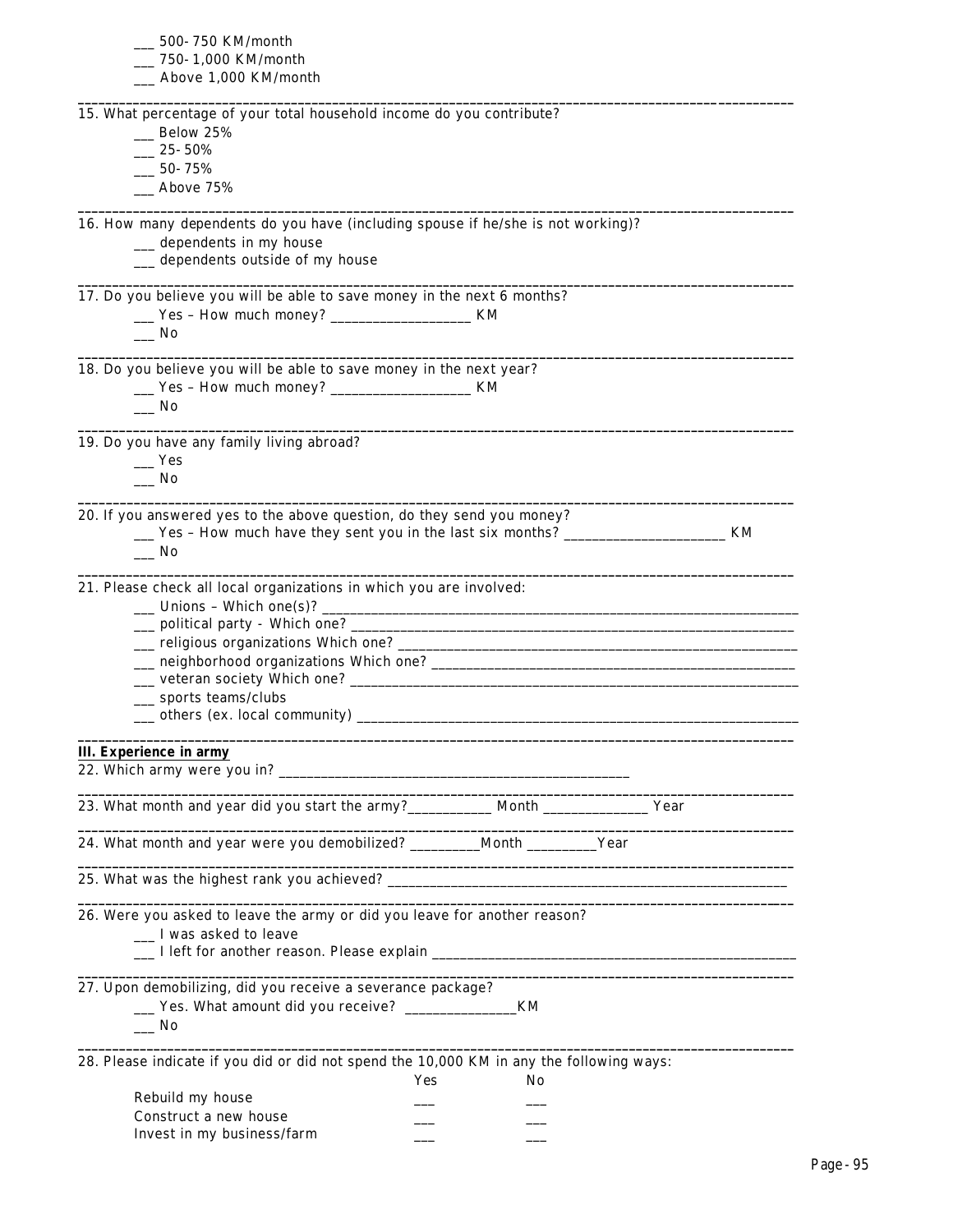#### **IV. Labor Participation/Income Before Army and After Demobilization:**

29. *The year prior to joining the army*, what kind of income generating activities did you do?

\_\_\_\_\_\_\_\_\_\_\_\_\_\_\_\_\_\_\_\_\_\_\_\_\_\_\_\_\_\_\_\_\_\_\_\_\_\_\_\_\_\_\_\_\_\_\_\_\_\_\_\_\_\_\_\_\_\_\_\_\_\_\_\_\_\_\_\_\_\_\_\_\_\_\_\_\_\_\_\_\_\_\_\_\_\_\_\_\_\_\_

**\_\_\_\_\_\_\_\_\_\_\_\_\_\_\_\_\_\_\_\_\_\_\_\_\_\_\_\_\_\_\_\_\_\_\_\_\_\_\_\_\_\_\_\_\_\_\_\_\_\_\_\_\_\_\_\_\_\_\_\_\_\_\_\_\_\_\_\_\_\_\_\_\_\_\_\_\_\_\_\_\_\_\_\_\_\_\_\_\_\_\_\_\_\_\_\_\_\_\_\_\_\_\_\_**

**\_\_\_\_\_\_\_\_\_\_\_\_\_\_\_\_\_\_\_\_\_\_\_\_\_\_\_\_\_\_\_\_\_\_\_\_\_\_\_\_\_\_\_\_\_\_\_\_\_\_\_\_\_\_\_\_\_\_\_\_\_\_\_\_\_\_\_\_\_\_\_\_\_\_\_\_\_\_\_\_\_\_\_\_\_\_\_\_\_\_\_\_\_\_\_\_\_\_\_\_\_\_\_\_**

30. In terms of personal income, are you now better off, the same or worse off than you were one year before joining the army? Please check one:

\_\_\_\_\_\_\_\_\_\_\_\_\_\_\_\_\_\_\_\_\_\_\_\_\_\_\_\_\_\_\_\_\_\_\_\_\_\_\_\_\_\_\_\_\_\_\_\_\_\_\_\_\_\_\_\_\_\_\_\_\_\_\_\_\_\_\_\_\_\_\_\_\_\_\_\_\_\_\_\_\_\_\_\_\_\_\_\_\_\_\_\_\_\_\_\_\_\_\_\_\_\_\_\_\_\_\_\_\_\_\_\_\_

- \_\_\_ Better off
- \_\_\_ The same
- \_\_\_ Worse off

31. Think about the time that you were demobilized. Between then and now, what has been your average total **monthly** household income including goods and services you received as payment?

- \_\_\_ Less than 250 KM/ month
- \_\_\_ 250-500 KM/month
- \_\_\_ 500-750 KM/month
- \_\_\_750-1000 KM/month
- \_\_\_ Over 1000 KM/month

### **V. Vocational training information**

32. What kind of vocational training have you received or are in the process of receiving through IOM?

\_\_\_\_\_\_\_\_\_\_\_\_\_\_\_\_\_\_\_\_\_\_\_\_\_\_\_\_\_\_\_\_\_\_\_\_\_\_\_\_\_\_\_\_\_\_\_\_\_\_\_\_\_\_\_\_\_\_\_\_\_\_\_\_\_\_\_\_\_\_\_\_\_\_\_\_\_\_\_\_\_\_\_\_\_\_\_\_\_\_\_

**\_\_\_\_\_\_\_\_\_\_\_\_\_\_\_\_\_\_\_\_\_\_\_\_\_\_\_\_\_\_\_\_\_\_\_\_\_\_\_\_\_\_\_\_\_\_\_\_\_\_\_\_\_\_\_\_\_\_\_\_\_\_\_\_\_\_\_\_\_\_\_\_\_\_\_\_\_\_\_\_\_\_\_\_\_\_\_\_\_\_\_\_\_\_\_\_\_\_\_\_\_\_\_\_**

**\_\_\_\_\_\_\_\_\_\_\_\_\_\_\_\_\_\_\_\_\_\_\_\_\_\_\_\_\_\_\_\_\_\_\_\_\_\_\_\_\_\_\_\_\_\_\_\_\_\_\_\_\_\_\_\_\_\_\_\_\_\_\_\_\_\_\_\_\_\_\_\_\_\_\_\_\_\_\_\_\_\_\_\_\_\_\_\_\_\_\_\_\_\_\_\_\_\_\_\_\_\_\_\_**

\_\_\_\_\_\_\_\_\_\_\_\_\_\_\_\_\_\_\_\_\_\_\_\_\_\_\_\_\_\_\_\_\_\_\_\_\_\_\_\_\_\_\_\_\_\_\_\_\_\_\_\_\_\_\_\_\_\_\_\_\_\_\_\_\_\_\_\_\_\_\_\_\_\_\_\_\_\_\_\_\_\_\_\_\_\_\_\_\_\_\_\_\_\_\_\_\_\_\_\_\_\_ \_\_\_\_\_\_\_\_\_\_\_\_\_\_\_\_\_\_\_\_\_\_\_\_\_\_\_\_\_\_\_\_\_\_\_\_\_\_\_\_\_\_\_\_\_\_\_\_\_\_\_\_\_\_\_\_\_\_\_\_\_\_\_\_\_\_\_\_\_\_**\_\_\_\_\_\_\_\_\_\_\_\_\_\_\_\_\_\_\_\_\_\_\_\_\_\_\_\_\_\_\_\_**

\_\_\_\_\_\_\_\_\_\_\_\_\_\_\_\_\_\_\_\_\_\_\_\_\_\_\_\_\_\_\_\_\_\_\_\_\_\_\_\_\_\_\_\_\_\_\_\_\_\_\_\_\_\_\_\_\_\_\_\_\_\_\_\_\_\_\_\_\_\_**\_\_\_\_\_\_\_\_\_\_\_\_\_\_\_\_\_\_\_\_\_\_\_\_\_\_\_\_\_\_\_\_**

\_\_\_\_\_\_\_\_\_\_\_\_\_\_\_\_\_\_\_\_\_\_\_\_\_\_\_\_\_\_\_\_\_\_\_\_\_\_\_\_\_\_\_\_\_\_\_\_\_\_\_\_\_\_\_\_\_\_\_\_\_\_\_\_\_\_\_\_\_\_**\_\_\_\_\_\_\_\_\_\_\_\_\_\_\_\_\_\_\_\_\_\_\_\_**

\_\_\_\_\_\_\_\_\_\_\_\_\_\_\_\_\_\_\_\_\_\_\_\_\_\_\_\_\_\_\_\_\_\_\_\_\_\_\_\_\_\_\_\_\_\_\_\_\_\_\_\_\_\_\_\_\_\_\_\_\_\_\_\_\_\_\_\_\_\_**\_\_\_\_\_\_\_\_\_\_\_\_\_\_\_\_\_\_\_\_\_\_\_\_**

\_\_\_\_\_\_\_\_\_\_\_\_\_\_\_\_\_\_\_\_\_\_\_\_\_\_\_\_\_\_\_\_\_\_\_\_\_\_\_\_\_\_\_\_\_\_\_\_\_\_\_\_\_\_\_\_\_\_\_\_\_\_\_\_\_\_\_\_\_\_**\_\_\_\_\_\_\_\_\_\_\_\_\_\_\_\_\_\_\_\_\_\_\_\_**

\_\_\_\_\_\_\_\_\_\_\_\_\_\_\_\_\_\_\_\_\_\_\_\_\_\_\_\_\_\_\_\_\_\_\_\_\_\_\_\_\_\_\_\_\_\_\_\_\_\_\_\_\_\_\_\_\_\_\_\_\_\_\_\_\_\_\_\_\_\_\_\_\_\_\_\_\_\_\_\_\_\_\_\_\_\_\_\_\_\_\_\_\_\_\_\_\_\_\_\_\_\_\_\_\_\_\_\_\_\_\_\_\_

33. Through what company?

34*.* Have you started the vocational training yet?

# \_\_\_ Yes – **PLEASE CONTINUE TO NEXT QUESTION**

# \_\_\_ No - **PLEASE SKIP TO PAGE 6**

35. What month and year did the vocational training start? \_\_\_\_\_\_\_\_\_Month \_\_\_\_\_\_\_\_\_ Year

36. Has the vocational training ended yet? \_\_\_ Yes – **PLEASE CONTINUE TO NEXT QUESTION** \_\_\_ No - **PLEASE SKIP TO PAGE 6**

37. What month and year did it end? \_\_\_\_\_\_\_\_\_Month \_\_\_\_\_\_\_\_\_ Year

#### 38. Are you currently employed?

# \_\_\_ Yes – **PLEASE CONTINUE TO THE NEXT QUESTION**

\_\_\_ No – **PLEASE TURN TO PAGE 6. SKIP THE REST OF THIS PAGE AND PAGE 5.**

39. If you answered yes to the above question, how necessary are the skills you learned during the vocational training to your current job?

\_\_\_\_\_\_\_\_\_\_\_\_\_\_\_\_\_\_\_\_\_\_\_\_\_\_\_\_\_\_\_\_\_\_\_\_\_\_\_\_\_\_\_\_\_\_\_\_\_\_\_\_\_\_\_\_\_\_\_\_\_\_\_\_\_\_\_\_\_\_\_\_\_\_\_\_\_\_\_\_\_\_\_\_\_\_\_\_\_\_\_\_\_\_\_\_\_\_\_\_\_\_

\_\_\_ Very necessary

\_\_\_ Somewhat necessary

- \_\_\_ Somewhat unnecessary
- \_\_\_ Not necessary at all

\_\_\_\_\_\_\_\_\_\_\_\_\_\_\_\_\_\_\_\_\_\_\_\_\_\_\_\_\_\_\_\_\_\_\_\_\_\_\_\_\_\_\_\_\_\_\_\_\_\_\_\_\_\_\_\_\_\_\_\_\_\_\_\_\_\_\_\_\_\_\_\_\_\_\_\_\_\_\_\_\_\_\_\_\_\_\_\_\_\_\_\_\_\_\_\_\_\_\_\_\_\_ 40. Please indicate whether or not the below networks have been important to you in helping you find a job:

|                     | Yes | No |
|---------------------|-----|----|
| Family              |     |    |
| Friends             |     |    |
| Religious community |     |    |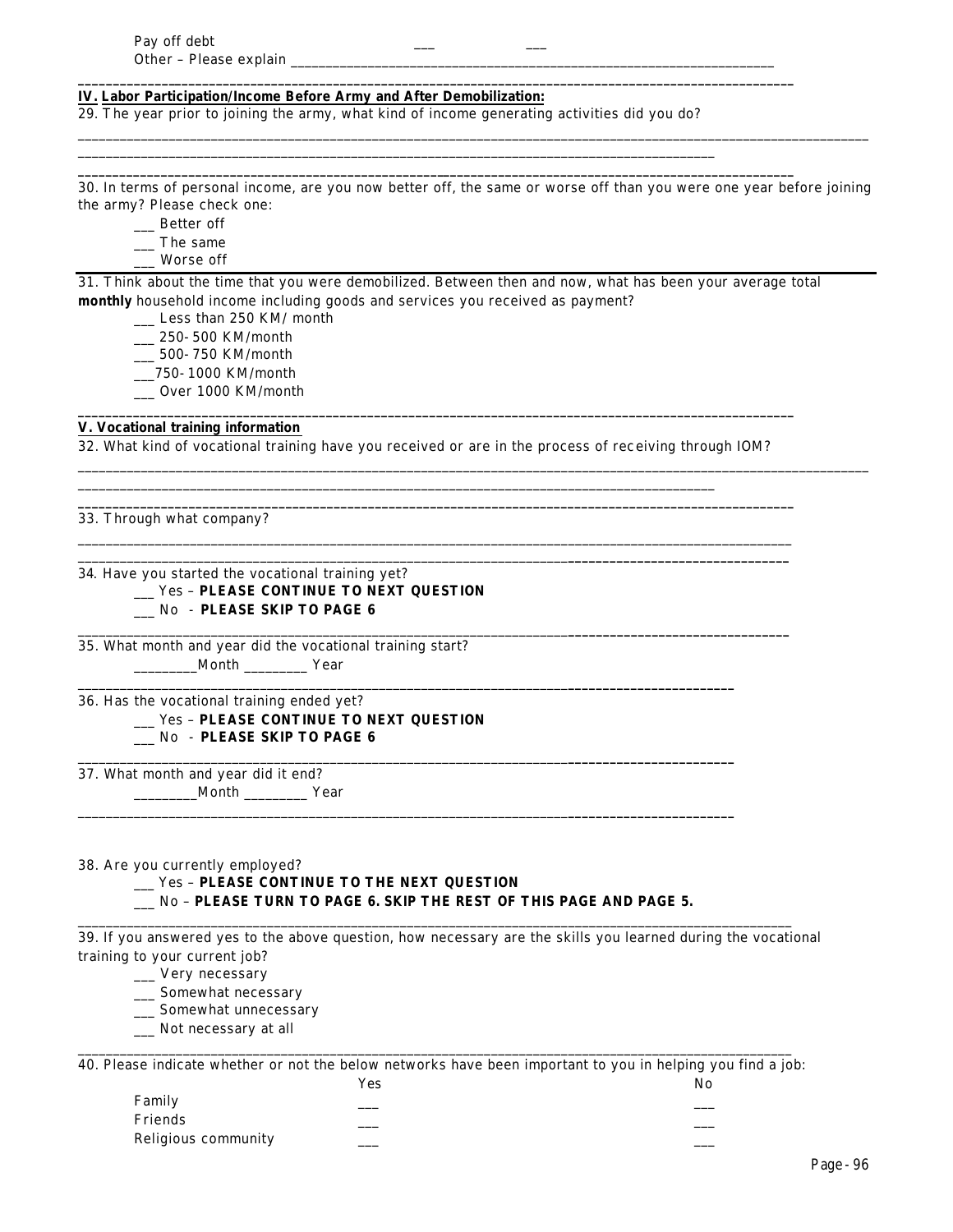| <b>IOM</b>                 |               |  |
|----------------------------|---------------|--|
| NGOs (besides (IOM)        | Which one(s)? |  |
| Other demobilized soldiers |               |  |
| Vocational training center |               |  |
| Other                      |               |  |

**\_\_\_\_\_\_\_\_\_\_\_\_\_\_\_\_\_\_\_\_\_\_\_\_\_\_\_\_\_\_\_\_\_\_\_\_\_\_\_\_\_\_\_\_\_\_\_\_\_\_\_\_\_\_\_\_\_\_\_\_\_\_\_\_\_\_\_\_\_\_\_\_\_\_\_\_\_\_\_\_\_\_\_\_\_\_\_\_\_\_\_\_\_\_\_** 41. Please CHECK whether the following factors have been obstacles you have faced in finding a job

|                                   | Yes | No |
|-----------------------------------|-----|----|
| Lack of sufficient training       |     |    |
| Lack of experience                |     |    |
| Injuries sustained during the war |     |    |
| Low confidence                    |     |    |
| Lack of viable job opportunities  |     |    |
| Legal barriers                    |     |    |
| <b>Discrimination</b>             |     |    |
| Others (please specify)           |     |    |

# **Now please CIRCLE the obstacles listed above** *that you believe IOM can help you overcome***.**

42. For how long do you believe your expect to remain employed at your current job?

\_\_Less than 1 year  $-1-3$  years  $\_3-5$  years  $\_5 - 10$ years  $\_10 - 15$  years \_\_Over 15 years

43. What is the average value of your personal monthly income from this job? \_\_\_\_\_\_\_\_\_KM/month

\_\_\_\_\_\_\_\_\_\_\_\_\_\_\_\_\_\_\_\_\_\_\_\_\_\_\_\_\_\_\_\_\_\_\_\_\_\_\_\_\_\_\_\_\_\_\_\_\_\_\_\_\_\_\_\_\_\_\_\_\_\_\_\_\_\_\_\_\_\_**\_\_\_\_\_\_\_\_\_\_\_\_\_\_\_\_\_\_\_\_\_\_\_\_**

**\_\_\_\_\_\_\_\_\_\_\_\_\_\_\_\_\_\_\_\_\_\_\_\_\_\_\_\_\_\_\_\_\_\_\_\_\_\_\_\_\_\_\_\_\_\_\_\_\_\_\_\_\_\_\_\_\_\_\_\_\_\_\_\_\_\_\_\_\_\_\_\_\_\_\_\_\_\_\_\_\_\_\_\_\_\_\_\_\_\_\_\_\_\_\_\_\_\_\_\_\_\_\_\_**

**PLEASE GO TO PAGE 7. SKIP PAGE 6.**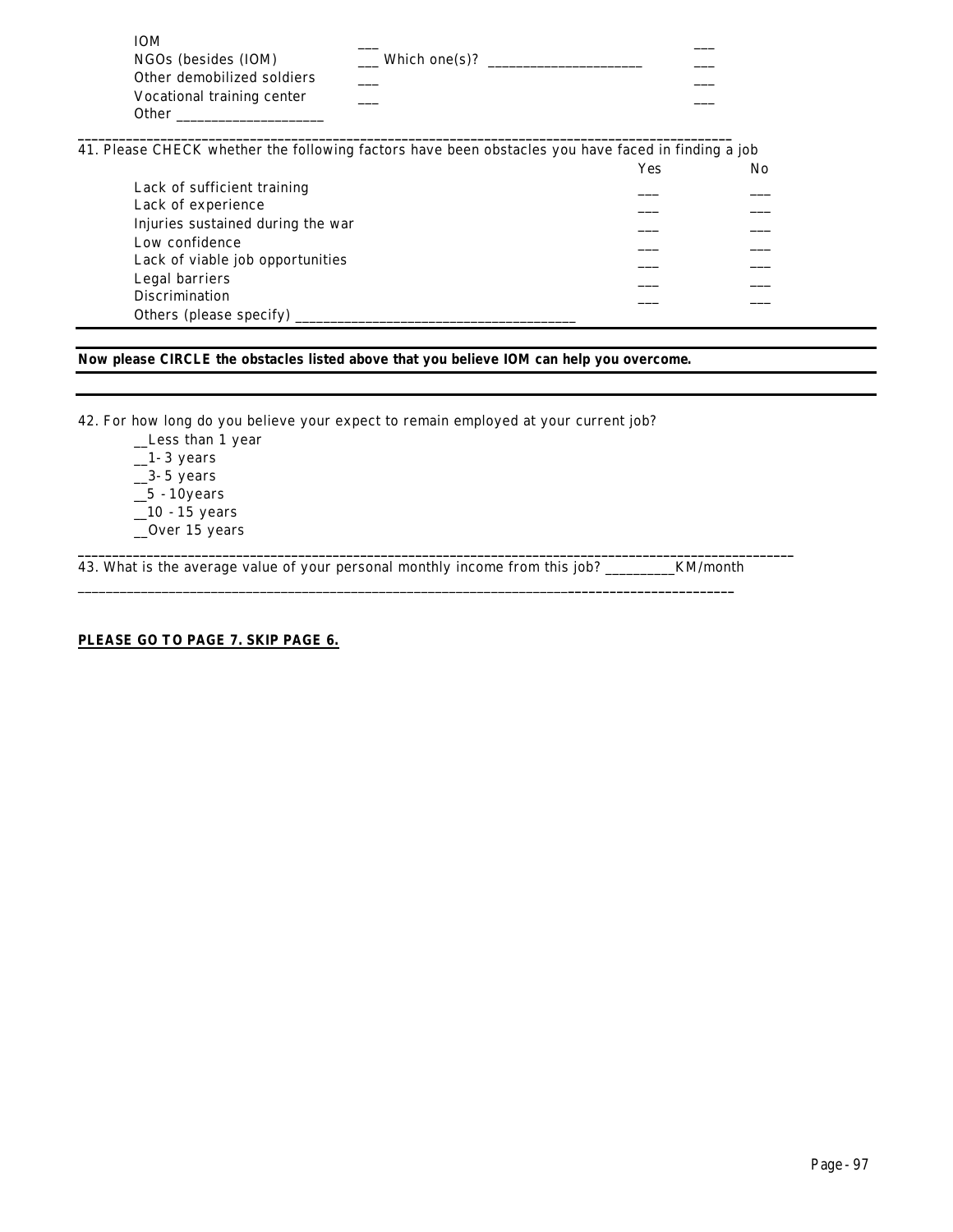44. Are you currently looking for employment in the same field you received the training?

 $\_\_\$ 

\_\_\_ No. Please explain why not.\_\_\_\_\_\_\_\_\_\_\_\_\_\_\_\_\_\_\_\_\_\_\_\_\_\_\_\_\_\_\_\_\_\_\_\_\_\_\_\_\_\_\_\_\_\_\_\_\_\_\_\_\_\_\_\_\_\_\_\_\_\_\_\_

\_\_\_\_\_\_\_\_\_\_\_\_\_\_\_\_\_\_\_\_\_\_\_\_\_\_\_\_\_\_\_\_\_\_\_\_\_\_\_\_\_\_\_\_\_\_\_\_\_\_\_\_\_\_\_\_\_\_\_\_\_\_\_\_\_\_\_\_\_\_\_\_\_\_\_\_\_\_\_\_\_\_\_\_\_\_\_\_\_\_\_\_\_\_\_\_\_\_\_\_\_\_ \_\_\_\_\_\_\_\_\_\_\_\_\_\_\_\_\_\_\_\_\_\_\_\_\_\_\_\_\_\_\_\_\_\_\_\_\_\_\_\_\_\_\_\_\_\_\_\_\_\_\_\_\_\_\_\_\_\_\_\_\_\_\_\_\_\_\_\_\_\_\_\_\_\_\_\_\_\_\_\_\_\_\_\_\_\_\_\_**\_\_\_\_\_\_\_\_\_\_\_\_\_\_** 45. How long have you been looking for a job?  $\_\_$ 1 month  $\frac{2-5 \text{ months}}{2}$  $\_\_6$  months - 1 year \_\_\_ Over 1 year \_\_\_\_\_\_\_\_\_\_\_\_\_\_\_\_\_\_\_\_\_\_\_\_\_\_\_\_\_\_\_\_\_\_\_\_\_\_\_\_\_\_\_\_\_\_\_\_\_\_\_\_\_\_\_\_\_\_\_\_\_\_\_\_\_\_\_\_\_\_\_\_\_\_\_\_\_\_\_\_\_\_\_\_\_\_\_\_**\_\_\_\_\_\_\_\_\_\_\_\_\_\_** 46. What have been some obstacles you faced in finding a job? Yes No Not many companies are hiring in this field I don't have sufficient skills I don't have enough experience in this field I don't know where to look for a job in this field Discrimination Other (please specify)\_ \_\_\_\_\_\_\_\_\_\_\_\_\_\_\_\_\_\_\_\_\_\_\_\_\_\_\_\_\_\_\_\_\_\_\_\_\_\_\_\_\_\_\_\_\_\_\_\_\_\_\_\_\_\_\_\_\_\_\_\_\_\_\_\_\_\_\_\_\_\_\_\_\_\_\_\_\_\_\_\_\_\_\_\_\_\_\_\_**\_\_\_\_\_\_\_\_\_\_\_\_\_\_**

47. Please indicate whether or not you have relied on the below networks to help you find a job:

|                            | Yes           | No |
|----------------------------|---------------|----|
| Family                     |               |    |
| Friends                    |               |    |
| Religious community        |               |    |
| <b>IOM</b>                 |               |    |
| NGOs (besides (IOM)        | Which one(s)? |    |
| Other demobilized soldiers |               |    |
| Vocational training center |               |    |
| <b>Other</b>               |               |    |

\_\_\_\_\_\_\_\_\_\_\_\_\_\_\_\_\_\_\_\_\_\_\_\_\_\_\_\_\_\_\_\_\_\_\_\_\_\_\_\_\_\_\_\_\_\_\_\_\_\_\_\_\_\_\_\_\_\_\_\_\_\_\_\_\_\_\_\_\_\_\_\_\_\_\_\_\_\_\_\_\_\_\_\_\_\_\_\_**\_\_\_\_\_\_\_\_\_\_\_\_\_\_** 48. Since finishing the vocational training, how helpful or unhelpful has IOM been in helping you find a job? Have they been:

\_\_\_ Very helpful

\_\_\_ Somewhat helpful

\_\_\_ Somewhat unhelpful

\_\_\_ Not helpful at all

## **PLEASE CONTINUE TO NEXT PAGE**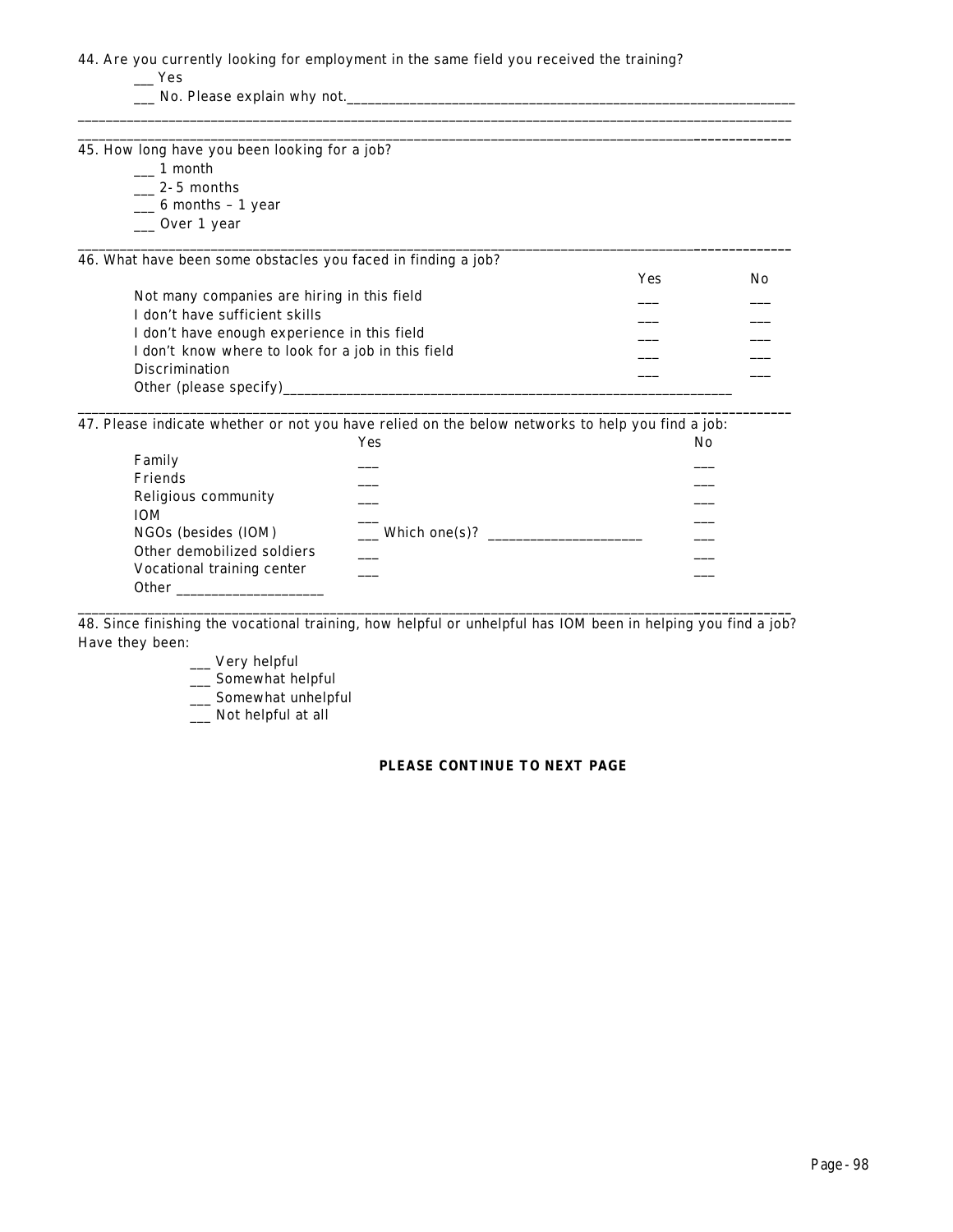# **VI. Current Income Generating Activities**

What specific income generating activities (including formal and informal markets) *besides whatever job you have directly related to the vocational training you received* are you currently engaged in? Please fill answer the questions in each box for every activity in which you are engaged.

| <b>INCOME GENERATING ACTIVITY 1</b><br>49. Please describe what kind of work you do:          |  |
|-----------------------------------------------------------------------------------------------|--|
|                                                                                               |  |
| 49a. Is this work:                                                                            |  |
| _year round                                                                                   |  |
| seasonal                                                                                      |  |
| 49b. How many hours per week do you work at this activity? ________hrs/week                   |  |
| 49c. Approximately how much do you earn per month doing this activity?<br>KM/month            |  |
| 49d. In what city/town is this work located?                                                  |  |
|                                                                                               |  |
| <b>INCOME GENERATING ACTIVITY 2</b>                                                           |  |
| 50. Please describe what kind of work you do:                                                 |  |
|                                                                                               |  |
| 50a. Is this work:                                                                            |  |
| year round<br>_seasonal                                                                       |  |
| 50b. How many hours per week do you work at this activity? ________hrs/week                   |  |
| 50c. Approximately how much do you earn per month doing this activity?                        |  |
| KM/month<br>50d. In what city/town is this work located?                                      |  |
|                                                                                               |  |
|                                                                                               |  |
| <b>INCOME GENERATING ACTIVITY 3</b>                                                           |  |
| 51. Please describe what kind of work you do:                                                 |  |
|                                                                                               |  |
| $51a$ . Is this wor k:<br>_year round                                                         |  |
| seasonal                                                                                      |  |
| 51b. How many hours per week do you work at this activity? _________hrs/week                  |  |
| 51c. Approximately how much do you earn per month doing this activity?<br><b>EXA</b> KM/month |  |
| 51d. In what city/town is this work located?                                                  |  |
|                                                                                               |  |
|                                                                                               |  |

# **PLEASE CONTINUE TO THE NEXT PAGE**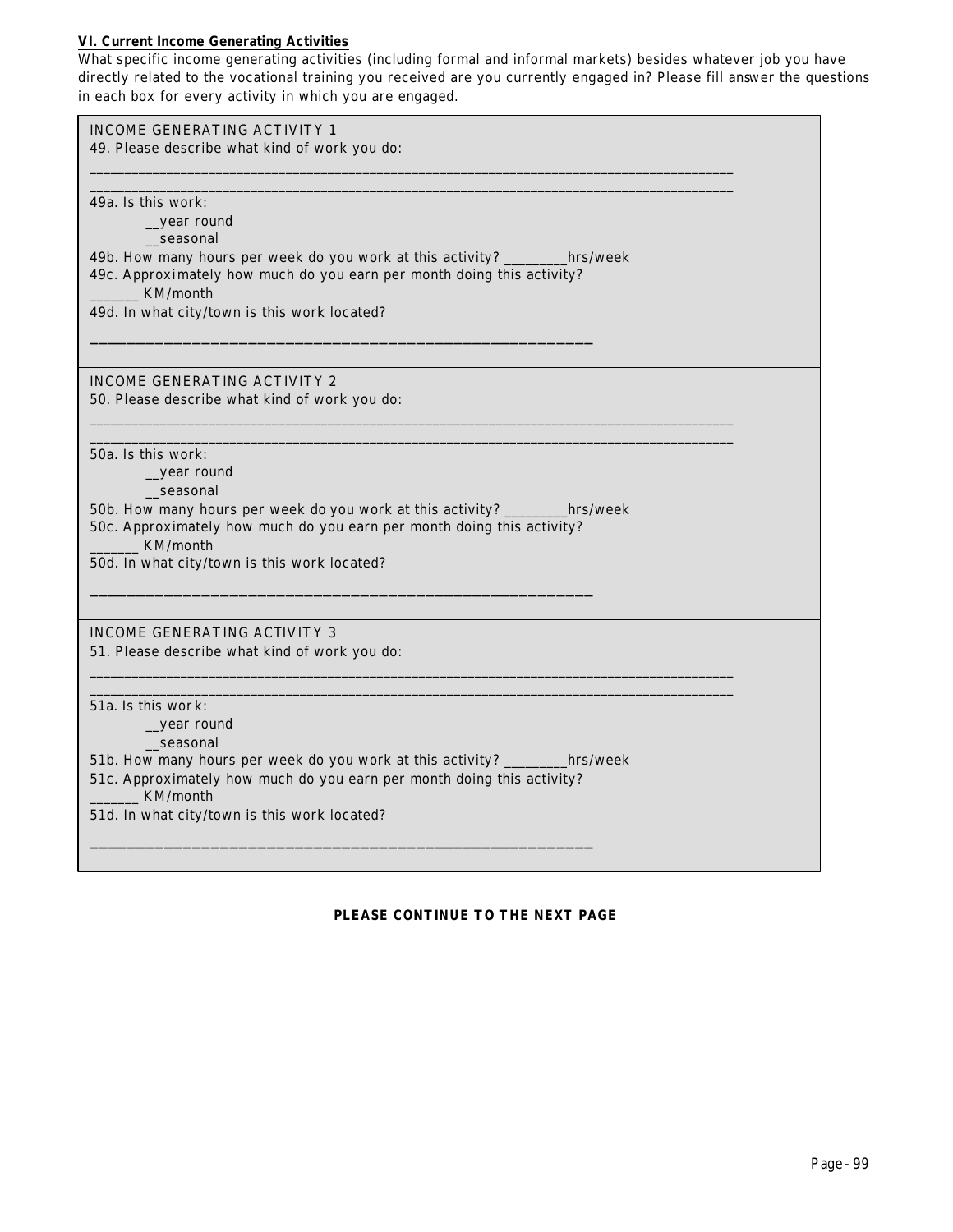| <b>VII. Participation in IOM Transitional Assistance Program</b><br>52. Approximately what date did you register to receive IOM services? ________Month ________Year |     |     |  |
|----------------------------------------------------------------------------------------------------------------------------------------------------------------------|-----|-----|--|
| 53. How easy or difficult was it to register for IOM services? Was it:                                                                                               |     |     |  |
| __ Very easy                                                                                                                                                         |     |     |  |
| __ Somewhat easy                                                                                                                                                     |     |     |  |
| __ Somewhat difficult                                                                                                                                                |     |     |  |
| __ Very difficult                                                                                                                                                    |     |     |  |
| 54. Approximately what date was your first interview with IOM staff? _______Month _______Year                                                                        |     |     |  |
| 55. Did you know you wanted to participate in the vocational training sector prior to your first interview?                                                          |     |     |  |
| $\mathbf{I}$ Yes                                                                                                                                                     |     |     |  |
| No.                                                                                                                                                                  |     |     |  |
| 56. If you answered no to the above question, how did you come to the decision to go through vocational training?                                                    |     |     |  |
| _ After hearing all of the options I thought that this one was best for me.                                                                                          |     |     |  |
| _ IOM did not support my business/farm plan and my other option was vocational training                                                                              |     |     |  |
|                                                                                                                                                                      |     |     |  |
| 57. If you are now employed, how helpful or unhelpful was the training you received in preparing you for the skills<br>you need on the job? Was it:                  |     |     |  |
| $\rule{1em}{0.15mm}$ Very helpful                                                                                                                                    |     |     |  |
| __ Somewhat helpful                                                                                                                                                  |     |     |  |
| __ Somewhat unhelpful                                                                                                                                                |     |     |  |
| _ Not helpful at all                                                                                                                                                 |     |     |  |
| request vocational training assistance? Would you be"<br>__ Very likely,<br>__ Somewhat likely,<br>__ Somewhat unlikely, or<br>_ Not at all likely                   |     |     |  |
| 59. How many interviews did you have with IOM staff before being approved for receiving the vocational training?                                                     |     |     |  |
| $\frac{1}{2}$ One                                                                                                                                                    |     |     |  |
| __ Two-Four                                                                                                                                                          |     |     |  |
| _Five-Seven                                                                                                                                                          |     |     |  |
| More than Seven                                                                                                                                                      |     |     |  |
| 60. Please indicate whether you have or have not yet received the following support from the program.                                                                |     |     |  |
|                                                                                                                                                                      | Yes | No  |  |
| CV writing help                                                                                                                                                      |     |     |  |
| Interview skills                                                                                                                                                     |     |     |  |
| Job hunting advice                                                                                                                                                   |     |     |  |
| <b>Civic Education Course</b>                                                                                                                                        |     |     |  |
| <b>Vocational Training</b>                                                                                                                                           |     |     |  |
| Other - Please specify _                                                                                                                                             |     |     |  |
| 61. Please indicate if the following were or were not important relationships that you gained from the IOM program.                                                  | Yes | No. |  |
| Other people you met in the program                                                                                                                                  |     |     |  |
| <b>Trainers</b>                                                                                                                                                      |     |     |  |
| Administrators                                                                                                                                                       |     |     |  |
| <b>Potential employers</b>                                                                                                                                           |     |     |  |

62. Considering your experience with the program, please indicate whether or not you would recommend that IOM provide should provide the following support to other demobilized soldiers?

**\_\_\_\_\_\_\_\_\_\_\_\_\_\_\_\_\_\_\_\_\_\_\_\_\_\_\_\_\_\_\_\_\_\_\_\_\_\_\_\_\_\_\_\_\_\_\_\_\_\_\_\_\_\_\_\_\_\_\_\_\_\_\_\_\_\_\_\_\_\_\_\_\_\_\_\_\_\_\_\_\_\_\_\_\_\_\_\_\_\_\_\_\_\_\_\_\_\_\_\_\_\_\_\_**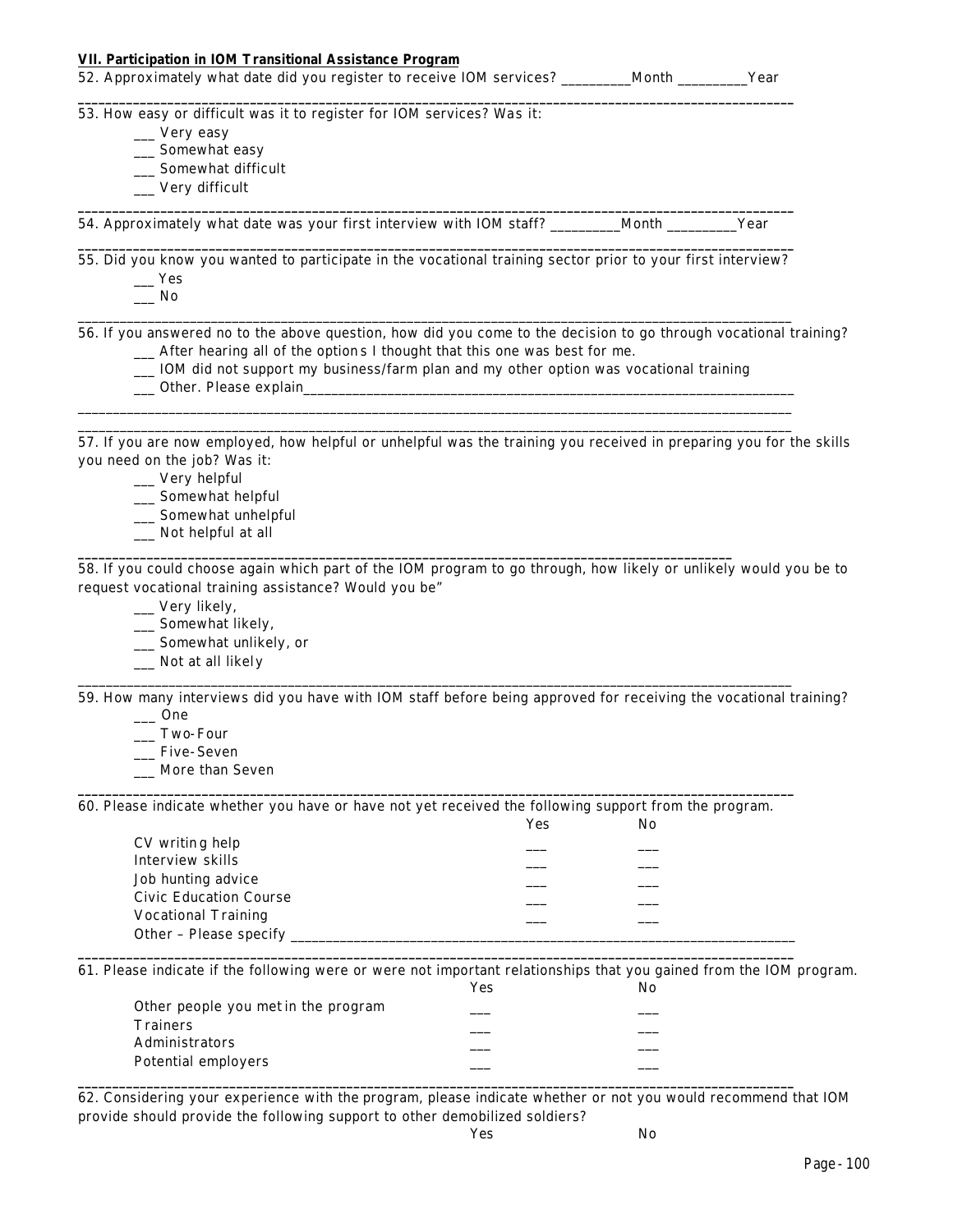| Co-op opportunities           |  |
|-------------------------------|--|
| Advanced business training    |  |
| Finance training              |  |
| <b>Accounting training</b>    |  |
| Computer / $IT$ training      |  |
| Marketing skills              |  |
| Further agricultural training |  |
| Access to credit              |  |
| Other (please specify)        |  |

63. How comfortable or uncomfortable do you feel approaching the IOM staff with problems? Are you:

**\_\_\_\_\_\_\_\_\_\_\_\_\_\_\_\_\_\_\_\_\_\_\_\_\_\_\_\_\_\_\_\_\_\_\_\_\_\_\_\_\_\_\_\_\_\_\_\_\_\_\_\_\_\_\_\_\_\_\_\_\_\_\_\_\_\_\_\_\_\_\_\_\_\_\_\_\_\_\_\_\_\_\_\_\_\_\_\_\_\_\_\_\_\_\_\_\_\_\_\_\_\_\_\_**

- \_\_\_ Very comfortable,
- \_\_\_ Somewhat comfortable,
- \_\_\_ Somewhat uncomfortable, or
- \_\_\_ Not comfortable at all? **\_\_\_\_\_\_\_\_\_\_\_\_\_\_\_\_\_\_\_\_\_\_\_\_\_\_\_\_\_\_\_\_\_\_\_\_\_\_\_\_\_\_\_\_\_\_\_\_\_\_\_\_\_\_\_\_\_\_\_\_\_\_\_\_\_\_\_\_\_\_\_\_\_\_\_\_\_\_\_\_\_\_\_\_\_\_\_\_\_\_\_\_\_\_\_**

64. How satisfied or dissatisfied were you with the quality of the training you received? Are you:

- \_\_\_ Very satisfied, \_\_\_ Somewhat satisfied,
- \_\_\_ Somewhat dissatisfied, or

\_\_\_ Not satisfied at all?

\_\_\_ I did not yet receive training

65. Considering your experience with IOM, how likely or unlikely would you be to recommend the program to a friend?

**\_\_\_\_\_\_\_\_\_\_\_\_\_\_\_\_\_\_\_\_\_\_\_\_\_\_\_\_\_\_\_\_\_\_\_\_\_\_\_\_\_\_\_\_\_\_\_\_\_\_\_\_\_\_\_\_\_\_\_\_\_\_\_\_\_\_\_\_\_\_\_\_\_\_\_\_\_\_\_\_\_\_\_\_\_\_\_\_\_\_\_\_\_\_\_\_\_\_\_\_\_\_\_\_**

\_\_\_ Very likely

\_\_\_ Somewhat likely

\_\_ Somewhat unlikely

\_\_\_ Very unlikely

Please use the rest of this page to add any additional thoughts/comments you would like us to be aware of. THANK YOU!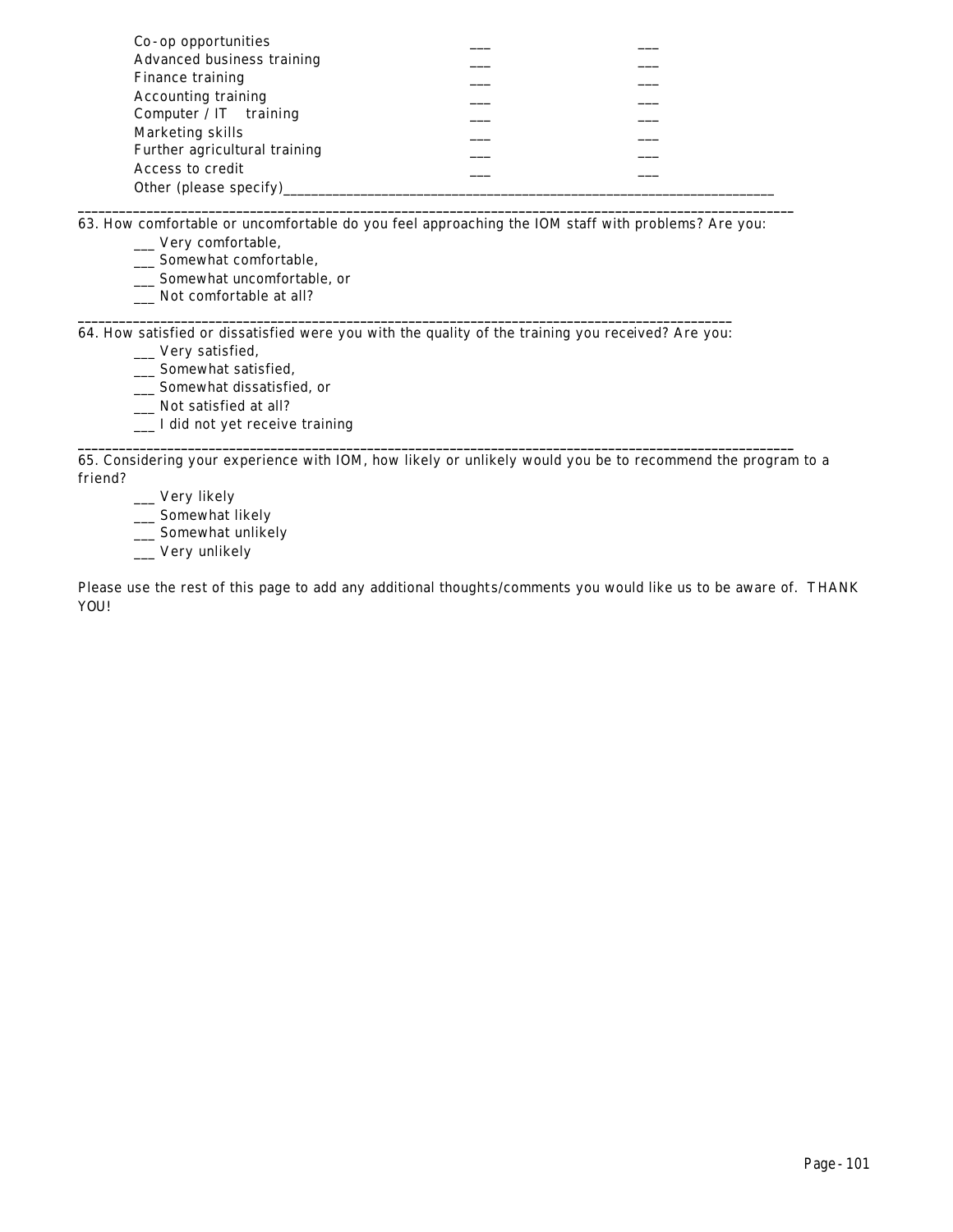### **SURVEY FOR INTERVENTION GROUP D: RECEIVED EMPLOYMENT TRAINING**

Record Number: Date: Time: Office Location: Initials of Survey Administrator:

Please indicate where you are in the IOM assistance process:

- \_\_\_ I have registered only
- \_\_\_ I have been interviewed but have not yet determined with IOM what assistance package I will be receiving
- \_\_\_ I have been approved for employment/job placement assistance, but am still waiting to receive it
- \_\_\_ I received employment/job placement assistance from IOM and have completed the program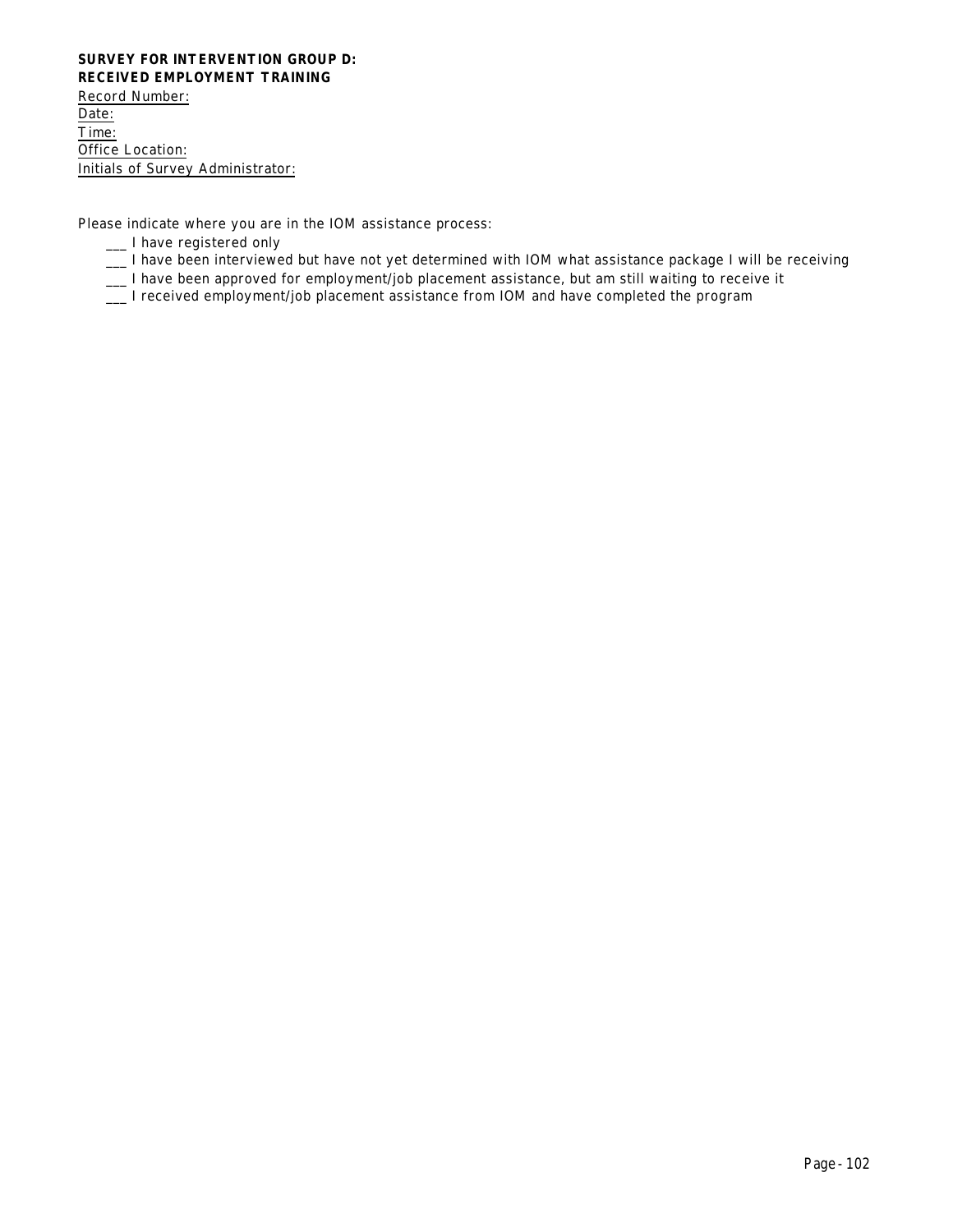# **I. Demographics**

| 1. Date of birth:                                                                      |       |      |           |          |
|----------------------------------------------------------------------------------------|-------|------|-----------|----------|
|                                                                                        | Month | Year |           |          |
| 2. Sex: __ Male __ Female                                                              |       |      |           |          |
| 3. Marital status:                                                                     |       |      |           |          |
| __ Married                                                                             |       |      |           |          |
| Single                                                                                 |       |      |           |          |
| Widowed                                                                                |       |      |           |          |
| <b>Divorced</b>                                                                        |       |      |           |          |
| 4. Ethnicity:                                                                          |       |      |           |          |
| _Bosniack                                                                              |       |      |           |          |
| Serb                                                                                   |       |      |           |          |
| __Croat                                                                                |       |      |           |          |
| $_{\rm -}$ Other                                                                       |       |      |           |          |
| 5. Where do you currently live?                                                        |       |      |           |          |
|                                                                                        |       |      |           |          |
|                                                                                        |       |      |           |          |
| 6. Where did you live prior to war?                                                    |       |      |           |          |
|                                                                                        |       |      | $C$ anton |          |
|                                                                                        |       |      |           |          |
| 7. Was your house damaged or destroyed during the war?                                 |       |      |           |          |
| Yes                                                                                    |       |      |           |          |
| $\sqrt{N}$                                                                             |       |      |           |          |
|                                                                                        |       |      |           |          |
| 8. Do you currently own the place in which you reside?                                 |       |      |           |          |
| $\mathbf{Yes}$                                                                         |       |      |           |          |
| $\sqrt{N}$                                                                             |       |      |           |          |
| 9. How long have you resided there? __________ Months ___________ Years                |       |      |           |          |
| 10. Please check he highest level of education you have completed.                     |       |      |           |          |
| _Primary School                                                                        |       |      |           |          |
| _Secondary School                                                                      |       |      |           |          |
| _College                                                                               |       |      |           |          |
| _Post-graduate                                                                         |       |      |           |          |
|                                                                                        |       |      |           |          |
| <b>II. Wealth/Community Participation</b><br>11. Does your immediate family own a car? |       |      |           |          |
| $\mathbf{I}$ Yes                                                                       |       |      |           |          |
| $\sqrt{N}$                                                                             |       |      |           |          |
|                                                                                        |       |      |           |          |
| 12. Does your immediate family own land?                                               |       |      |           |          |
|                                                                                        |       |      |           | hectares |
| __ No                                                                                  |       |      |           |          |
| 13. Do you own any other real estate?                                                  |       |      |           |          |
| $\mathbf{Yes}$                                                                         |       |      |           |          |
| _ No                                                                                   |       |      |           |          |
|                                                                                        |       |      |           |          |
|                                                                                        |       |      |           |          |

14. Please indicate the range of your average monthly household income including goods and services you received as payment in the last six months?

\_\_ Below 250 KM/month

\_\_\_ 250-500 KM/month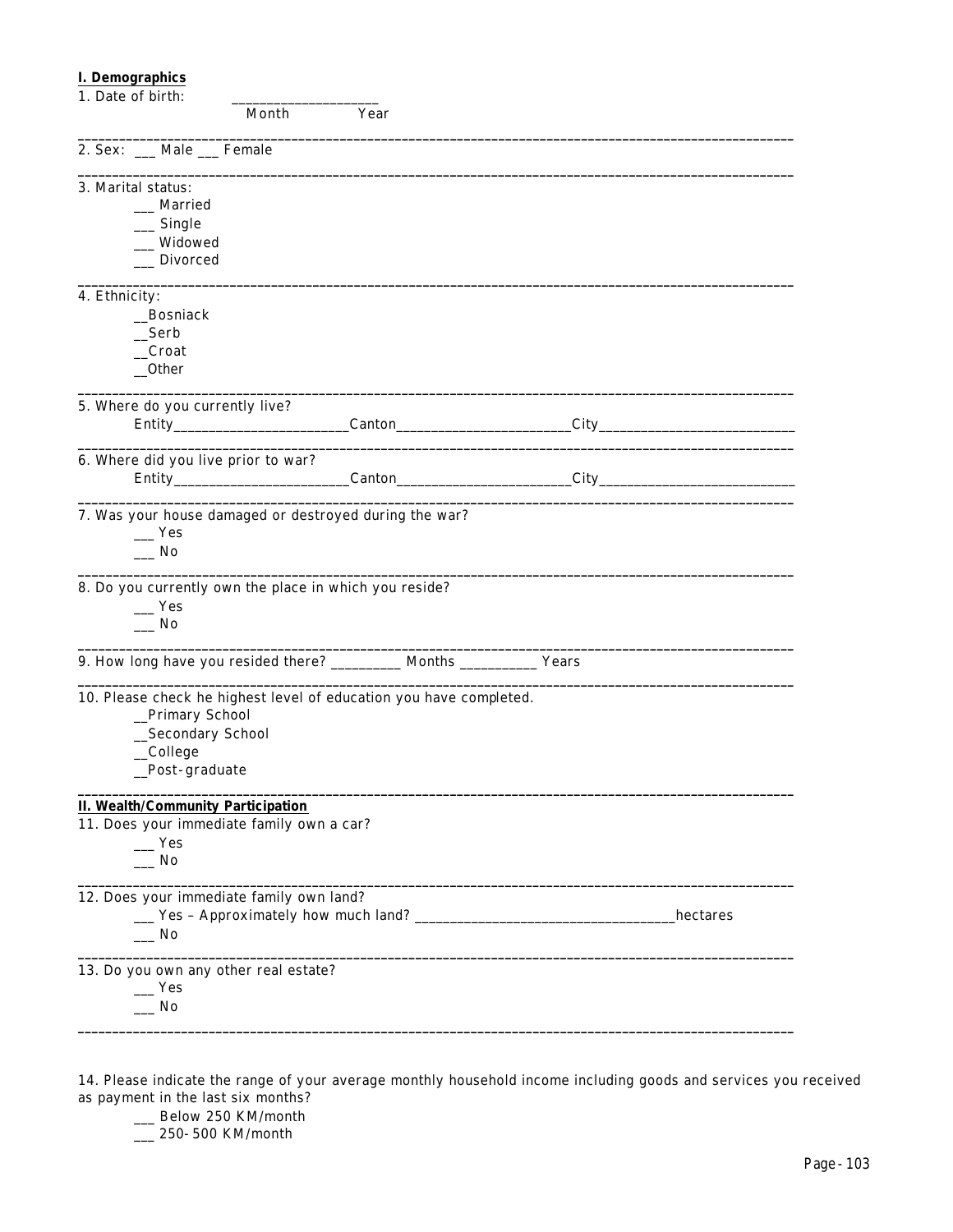| __ 500- 750 KM/month                                                                                                  |  |
|-----------------------------------------------------------------------------------------------------------------------|--|
| __ 750- 1,000 KM/month                                                                                                |  |
| __ Above 1,000 KM/month                                                                                               |  |
| 15. What percentage of your total household income do you contribute?                                                 |  |
| $\_\_\$ Below 25%                                                                                                     |  |
| $-25 - 50\%$                                                                                                          |  |
| $-50 - 75%$                                                                                                           |  |
| $\_\_\$ Above 75%                                                                                                     |  |
|                                                                                                                       |  |
| 16. How many dependents do you have (including spouse if he/she is not working)?                                      |  |
| __ dependents in my house                                                                                             |  |
| __ dependents outside of my house                                                                                     |  |
| 17. Do you believe you will be able to save money in the next 6 months?                                               |  |
| ___ Yes - How much money? ________________________ KM                                                                 |  |
| __ No                                                                                                                 |  |
|                                                                                                                       |  |
| 18. Do you believe you will be able to save money in the next year?                                                   |  |
| ___ Yes - How much money? ________________________ KM                                                                 |  |
| $\overline{\phantom{0}}$ No                                                                                           |  |
| 19. Do you have any family living abroad?                                                                             |  |
| $\equiv$ Yes                                                                                                          |  |
| $\overline{\phantom{0}}$ No                                                                                           |  |
|                                                                                                                       |  |
| 20. If you answered yes to the above question, do they send you money?                                                |  |
| __ Yes - How much have they sent you in the last six months? ____________________<br>KM                               |  |
| $\_\_$ No                                                                                                             |  |
|                                                                                                                       |  |
| 21. Please check all local organizations in which you are involved:                                                   |  |
| $\frac{1}{2}$ Unions - Which one(s)?                                                                                  |  |
|                                                                                                                       |  |
|                                                                                                                       |  |
|                                                                                                                       |  |
|                                                                                                                       |  |
| __ sports teams/clubs                                                                                                 |  |
|                                                                                                                       |  |
|                                                                                                                       |  |
| <b>III.</b> Experience in army                                                                                        |  |
|                                                                                                                       |  |
| 23. What month and year did you start the army?___________ Month _______________ Year                                 |  |
| 24. What month and year were you demobilized? _________Month _________Year                                            |  |
| <u> 1999 - Jan James Barn, mars and de la partie de la partie de la partie de la partie de la partie de la partie</u> |  |
|                                                                                                                       |  |
| 26. Were you asked to leave the army or did you leave for another reason?                                             |  |
| __ I was asked to leave                                                                                               |  |
|                                                                                                                       |  |
|                                                                                                                       |  |
| 27. Upon demobilizing, did you receive a severance package?                                                           |  |
|                                                                                                                       |  |
| $\equiv$ No                                                                                                           |  |
|                                                                                                                       |  |
| 28. Please indicate if you did or did not spend the 10,000 KM in any the following ways:                              |  |
| No<br>Yes                                                                                                             |  |
| Rebuild my house                                                                                                      |  |
| Construct a new house                                                                                                 |  |
| Invest in my business/farm                                                                                            |  |
|                                                                                                                       |  |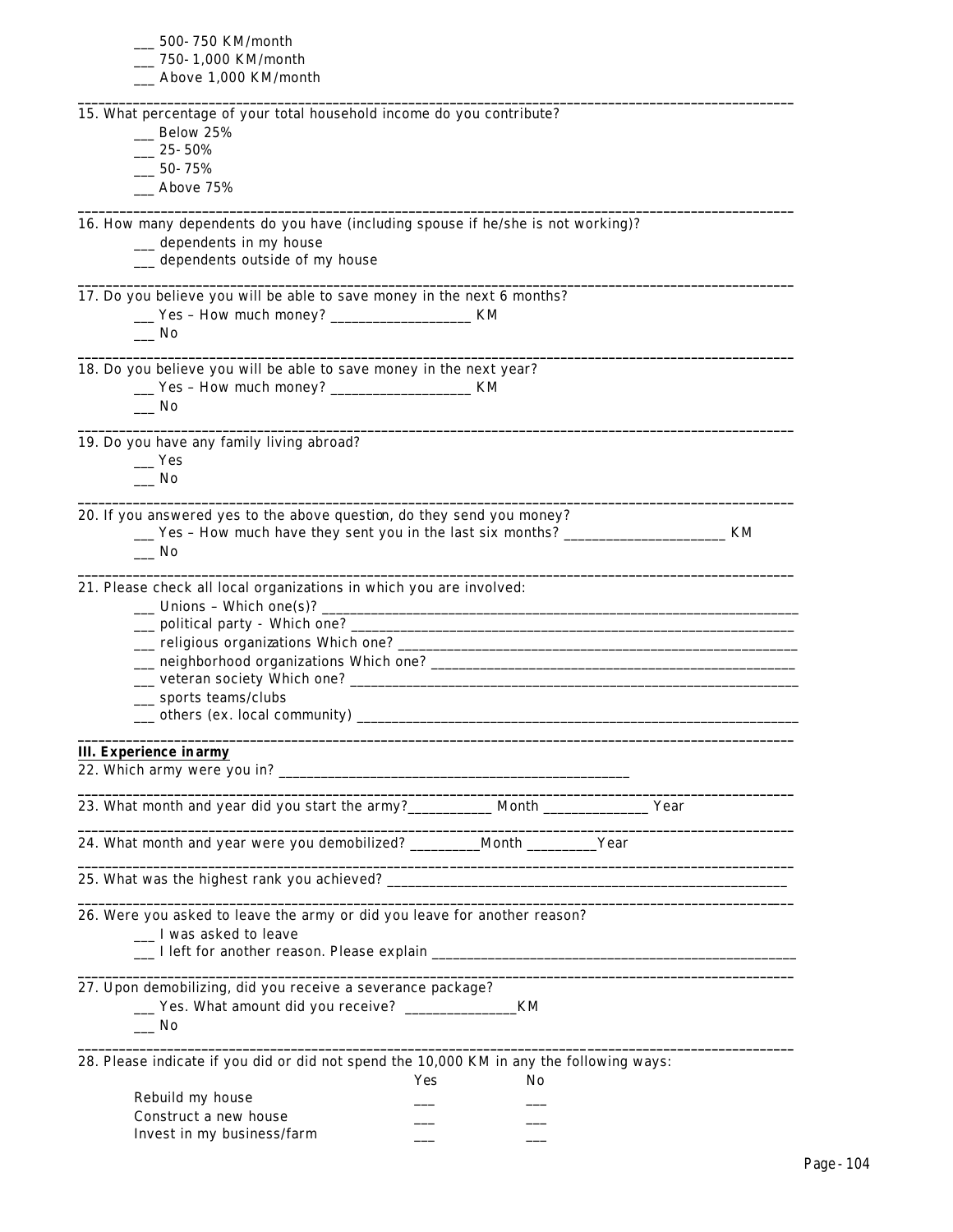#### **IV. Labor Participation/Income Before Army and After Demobilization:**

29. *The year prior to joining the army*, what kind of income generating activities did you do?

\_\_\_\_\_\_\_\_\_\_\_\_\_\_\_\_\_\_\_\_\_\_\_\_\_\_\_\_\_\_\_\_\_\_\_\_\_\_\_\_\_\_\_\_\_\_\_\_\_\_\_\_\_\_\_\_\_\_\_\_\_\_\_\_\_\_\_\_\_\_\_\_\_\_\_\_\_\_\_\_\_\_\_\_\_\_\_\_\_\_\_

**\_\_\_\_\_\_\_\_\_\_\_\_\_\_\_\_\_\_\_\_\_\_\_\_\_\_\_\_\_\_\_\_\_\_\_\_\_\_\_\_\_\_\_\_\_\_\_\_\_\_\_\_\_\_\_\_\_\_\_\_\_\_\_\_\_\_\_\_\_\_\_\_\_\_\_\_\_\_\_\_\_\_\_\_\_\_\_\_\_\_\_\_\_\_\_\_\_\_\_\_\_\_\_\_**

**\_\_\_\_\_\_\_\_\_\_\_\_\_\_\_\_\_\_\_\_\_\_\_\_\_\_\_\_\_\_\_\_\_\_\_\_\_\_\_\_\_\_\_\_\_\_\_\_\_\_\_\_\_\_\_\_\_\_\_\_\_\_\_\_\_\_\_\_\_\_\_\_\_\_\_\_\_\_\_\_\_\_\_\_\_\_\_\_\_\_\_\_\_\_\_\_\_\_\_\_\_\_\_\_**

30. In terms of personal income, are you now better off, the same or worse off than you were one year before joining the army? Please check one:

\_\_\_\_\_\_\_\_\_\_\_\_\_\_\_\_\_\_\_\_\_\_\_\_\_\_\_\_\_\_\_\_\_\_\_\_\_\_\_\_\_\_\_\_\_\_\_\_\_\_\_\_\_\_\_\_\_\_\_\_\_\_\_\_\_\_\_\_\_\_\_\_\_\_\_\_\_\_\_\_\_\_\_\_\_\_\_\_\_\_\_\_\_\_\_\_\_\_\_\_\_\_\_\_\_\_\_\_\_\_\_\_\_

- \_\_\_ Better off
- \_\_\_ The same
- \_\_\_ Worse off

31. Think about the time that you were demobilized. Between then and now, what has been your average total **monthly** household income including goods and services you received as payment?

- \_\_\_ Less than 250 KM/ month
- \_\_\_ 250-500 KM/month
- \_\_\_ 500-750 KM/month
- \_\_\_750-1000 KM/month
- \_\_\_ Over 1000 KM/month

# **V. Employment/Job Placement Assistance**

32. What kind of employment/job placement assistance have you received or are you in the process of receiving through IOM?

\_\_\_\_\_\_\_\_\_\_\_\_\_\_\_\_\_\_\_\_\_\_\_\_\_\_\_\_\_\_\_\_\_\_\_\_\_\_\_\_\_\_\_\_\_\_\_\_\_\_\_\_\_\_\_\_\_\_\_\_\_\_\_\_\_\_\_\_\_\_\_\_\_\_\_\_\_\_\_\_\_\_\_\_\_\_\_\_\_\_\_\_\_\_\_\_\_\_\_\_\_\_\_\_\_\_\_\_\_\_\_\_\_

\_\_\_\_\_\_\_\_\_\_\_\_\_\_\_\_\_\_\_\_\_\_\_\_\_\_\_\_\_\_\_\_\_\_\_\_\_\_\_\_\_\_\_\_\_\_\_\_\_\_\_\_\_\_\_\_\_\_\_\_\_\_\_\_\_\_\_\_\_\_\_\_\_\_\_\_\_\_\_\_\_\_\_\_\_\_\_\_\_\_\_\_\_\_\_\_\_\_\_\_\_\_\_\_\_\_\_\_\_\_\_\_\_

\_\_\_\_\_\_\_\_\_\_\_\_\_\_\_\_\_\_\_\_\_\_\_\_\_\_\_\_\_\_\_\_\_\_\_\_\_\_\_\_\_\_\_\_\_\_\_\_\_\_\_\_\_\_\_\_\_\_\_\_\_\_\_\_\_\_\_\_\_\_\_\_\_\_\_\_\_\_\_\_\_\_\_\_\_\_\_\_\_\_\_\_\_\_\_\_\_\_\_\_\_\_\_\_\_\_\_\_\_\_\_\_\_

\_\_\_\_\_\_\_\_\_\_\_\_\_\_\_\_\_\_\_\_\_\_\_\_\_\_\_\_\_\_\_\_\_\_\_\_\_\_\_\_\_\_\_\_\_\_\_\_\_\_\_\_\_\_\_\_\_\_\_\_\_\_\_\_\_\_\_\_\_\_\_\_\_\_\_\_\_\_\_\_\_\_\_\_\_\_\_\_\_\_\_\_\_\_\_\_\_\_\_\_\_\_\_\_\_\_\_\_\_\_\_\_\_

**\_\_\_\_\_\_\_\_\_\_\_\_\_\_\_\_\_\_\_\_\_\_\_\_\_\_\_\_\_\_\_\_\_\_\_\_\_\_\_\_\_\_\_\_\_\_\_\_\_\_\_\_\_\_\_\_\_\_\_\_\_\_\_\_\_\_\_\_\_\_\_\_\_\_\_\_\_\_\_\_\_\_\_\_\_\_\_\_\_\_\_\_\_\_\_\_\_\_\_\_\_\_\_\_**

33. Did you already have a specific employer in mind for whom you wanted to work before you interviewed with IOM?

\_\_Yes, and the employer's name is \_\_\_\_\_\_\_\_\_\_\_\_\_\_\_\_\_

 $\sqrt{N}$ 

34. If you answered yes to question number 33, why did you want to work for that employer?

\_\_\_\_\_\_\_\_\_\_\_\_\_\_\_\_\_\_\_\_\_\_\_\_\_\_\_\_\_\_\_\_\_\_\_\_\_\_\_\_\_\_\_\_\_\_\_\_\_\_\_\_\_\_\_\_\_\_\_\_\_\_\_\_\_\_\_\_\_\_\_\_\_\_\_\_\_\_\_\_\_\_\_\_\_\_\_\_\_\_\_

\_\_\_\_\_\_\_\_\_\_\_\_\_\_\_\_\_\_\_\_\_\_\_\_\_\_\_\_\_\_\_\_\_\_\_\_\_\_\_\_\_\_\_\_\_\_\_\_\_\_\_\_\_\_\_\_\_\_\_\_\_\_\_\_\_\_\_\_\_\_\_\_\_\_\_\_\_\_\_\_\_\_\_\_\_\_\_\_\_\_\_

\_\_\_\_\_\_\_\_\_\_\_\_\_\_\_\_\_\_\_\_\_\_\_\_\_\_\_\_\_\_\_\_\_\_\_\_\_\_\_\_\_\_\_\_\_\_\_\_\_\_\_\_\_\_\_\_\_\_\_\_\_\_\_\_\_\_\_\_\_\_\_\_\_\_\_\_\_\_\_\_\_\_\_\_\_\_\_\_\_\_\_

| 35. If you decided what employer to target for employment together with IOM, why did you (IOM and yourself) |  |  |  |  |  |
|-------------------------------------------------------------------------------------------------------------|--|--|--|--|--|
| decide to target that employer?                                                                             |  |  |  |  |  |

**\_\_\_\_\_\_\_\_\_\_\_\_\_\_\_\_\_\_\_\_\_\_\_\_\_\_\_\_\_\_\_\_\_\_\_\_\_\_\_\_\_\_\_\_\_\_\_\_\_\_\_\_\_\_\_\_\_\_\_\_\_\_\_\_\_\_\_\_\_\_\_\_\_\_\_\_\_\_\_\_\_\_\_\_\_\_\_\_\_\_\_\_\_\_\_\_\_\_\_\_\_\_\_\_**

**\_\_\_\_\_\_\_\_\_\_\_\_\_\_\_\_\_\_\_\_\_\_\_\_\_\_\_\_\_\_\_\_\_\_\_\_\_\_\_\_\_\_\_\_\_\_\_\_\_\_\_\_\_\_\_\_\_\_\_\_\_\_\_\_\_\_\_\_\_\_\_\_\_\_\_\_\_\_\_\_\_\_\_\_\_\_\_\_\_\_\_\_\_\_\_\_\_\_\_\_\_\_\_\_**

**\_\_\_\_\_\_\_\_\_\_\_\_\_\_\_\_\_\_\_\_\_\_\_\_\_\_\_\_\_\_\_\_\_\_\_\_\_\_\_\_\_\_\_\_\_\_\_\_\_\_\_\_\_\_\_\_\_\_\_\_\_\_\_\_\_\_\_\_\_\_\_\_\_\_\_\_\_\_\_\_\_\_\_\_\_\_\_\_\_\_\_\_\_\_\_\_\_\_\_\_\_\_\_\_**

36*.* Have you started the employment/job placement assistance program yet?

### \_\_\_ Yes – **PLEASE CONTINUE TO NEXT QUESTION**

# \_\_\_ No - **PLEASE SKIP TO PAGE 7**

\_\_\_\_\_\_\_\_\_\_\_\_\_\_\_\_\_\_\_\_\_\_\_\_\_\_\_\_\_\_\_\_\_\_\_\_\_\_\_\_\_\_\_\_\_\_\_\_\_\_\_\_\_\_\_\_\_\_\_\_\_\_\_\_\_\_\_\_\_\_**\_\_\_\_\_\_\_\_\_\_\_\_\_\_\_\_\_\_\_\_\_\_\_\_\_\_\_\_\_\_\_\_** 37. What month and year did you begin participating in the employment/job placement assistance program? \_\_\_\_\_\_\_\_\_Month \_\_\_\_\_\_\_\_\_ Year

\_\_\_\_\_\_\_\_\_\_\_\_\_\_\_\_\_\_\_\_\_\_\_\_\_\_\_\_\_\_\_\_\_\_\_\_\_\_\_\_\_\_\_\_\_\_\_\_\_\_\_\_\_\_\_\_\_\_\_\_\_\_\_\_\_\_\_\_\_\_**\_\_\_\_\_\_\_\_\_\_\_\_\_\_\_\_\_\_\_\_\_\_\_\_**

\_\_\_\_\_\_\_\_\_\_\_\_\_\_\_\_\_\_\_\_\_\_\_\_\_\_\_\_\_\_\_\_\_\_\_\_\_\_\_\_\_\_\_\_\_\_\_\_\_\_\_\_\_\_\_\_\_\_\_\_\_\_\_\_\_\_\_\_\_\_**\_\_\_\_\_\_\_\_\_\_\_\_\_\_\_\_\_\_\_\_\_\_\_\_**

\_\_\_\_\_\_\_\_\_\_\_\_\_\_\_\_\_\_\_\_\_\_\_\_\_\_\_\_\_\_\_\_\_\_\_\_\_\_\_\_\_\_\_\_\_\_\_\_\_\_\_\_\_\_\_\_\_\_\_\_\_\_\_\_\_\_\_\_\_\_**\_\_\_\_\_\_\_\_\_\_\_\_\_\_\_\_\_\_\_\_\_\_\_\_**

\_\_\_\_\_\_\_\_\_\_\_\_\_\_\_\_\_\_\_\_\_\_\_\_\_\_\_\_\_\_\_\_\_\_\_\_\_\_\_\_\_\_\_\_\_\_\_\_\_\_\_\_\_\_\_\_\_\_\_\_\_\_\_\_\_\_\_\_\_\_\_\_\_\_\_\_\_\_\_\_\_\_\_\_\_\_\_\_\_\_\_

**\_\_\_\_\_\_\_\_\_\_\_\_\_\_\_\_\_\_\_\_\_\_\_\_\_\_\_\_\_\_\_\_\_\_\_\_\_\_\_\_\_\_\_\_\_\_\_\_\_\_\_\_\_\_\_\_\_\_\_\_\_\_\_\_\_\_\_\_\_\_\_\_\_\_\_\_\_\_\_\_\_\_\_\_\_\_\_\_\_\_\_\_\_\_\_\_\_\_\_\_\_\_\_\_** \_\_\_\_\_\_\_\_\_\_\_\_\_\_\_\_\_\_\_\_\_\_\_\_\_\_\_\_\_\_\_\_\_\_\_\_\_\_\_\_\_\_\_\_\_\_\_\_\_\_\_\_\_\_\_\_\_\_\_\_\_\_\_\_\_\_\_\_\_\_\_\_\_\_\_\_\_\_\_\_\_\_\_\_\_\_\_\_\_\_\_\_\_\_\_\_\_\_\_\_\_\_

## 38. Have you finished the employment/job placement program yet? \_\_\_ Yes – **PLEASE CONTINUE TO NEXT QUESTION** \_\_\_ No - **PLEASE SKIP TO PAGE 7**

39. What month and year did you finish? \_\_\_\_\_\_\_\_\_Month \_\_\_\_\_\_\_\_\_ Year

40. Who is your current employer?

41. Could you have found this job without the help of IOM?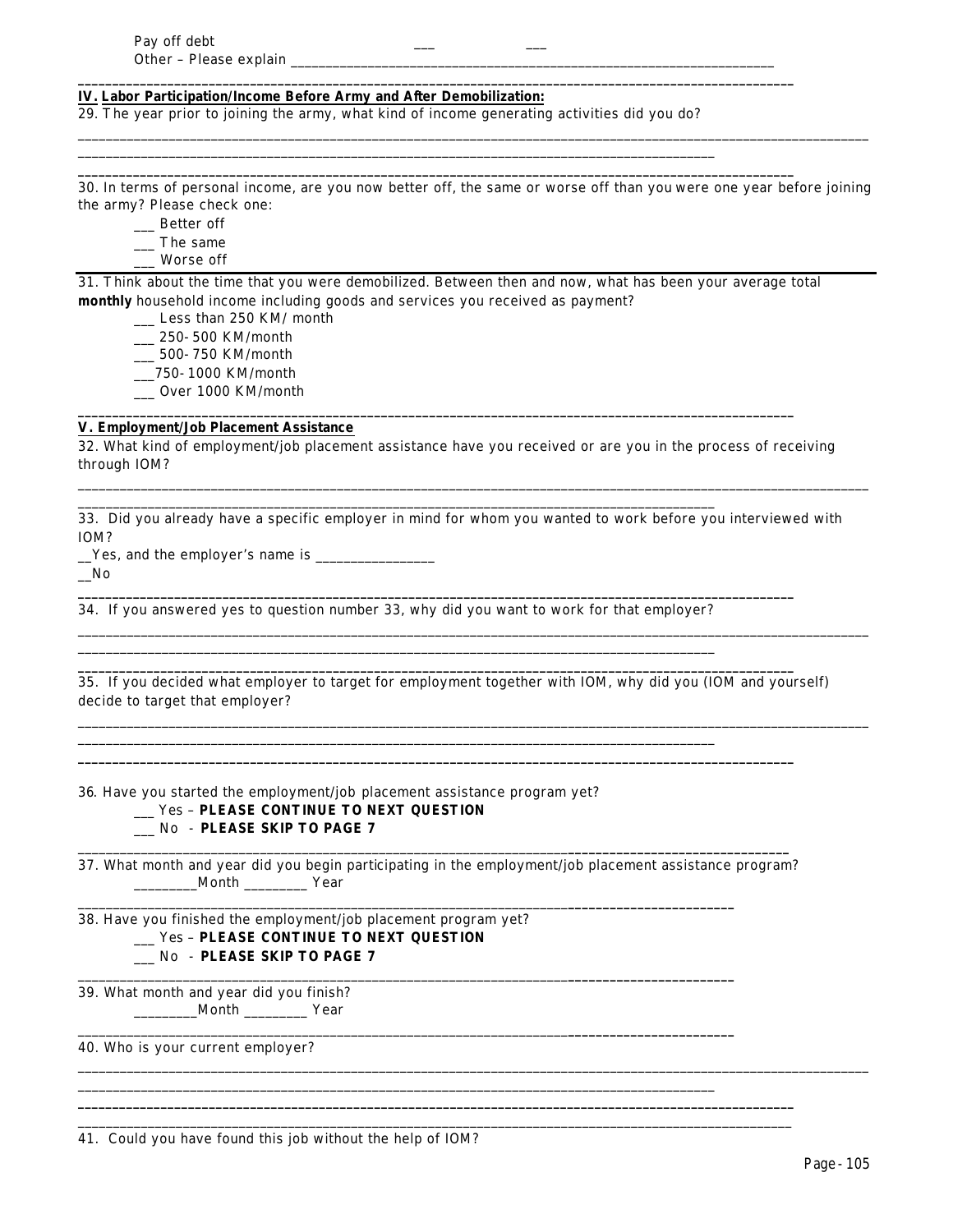42. Which of the employment/job placement skills from the list below did IOM provide to you?

\_\_\_\_\_\_\_\_\_\_\_\_\_\_\_\_\_\_\_\_\_\_\_\_\_\_\_\_\_\_\_\_\_\_\_\_\_\_\_\_\_\_\_\_\_\_\_\_\_\_\_\_\_\_\_\_\_\_\_\_\_\_\_\_\_\_\_\_\_\_\_\_\_\_\_\_\_\_\_\_\_\_\_\_\_\_\_\_\_\_\_\_\_\_\_\_\_\_\_\_\_\_

\_\_\_\_\_\_\_\_\_\_\_\_\_\_\_\_\_\_\_\_\_\_\_\_\_\_\_\_\_\_\_\_\_\_\_\_\_\_\_\_\_\_\_\_\_\_\_\_\_\_\_\_\_\_\_\_\_\_\_\_\_\_\_\_\_\_\_\_\_\_\_\_\_\_\_\_\_\_\_\_\_\_\_\_\_\_\_\_\_\_\_\_\_\_\_\_\_\_\_\_\_\_

\_\_\_\_\_\_\_\_\_\_\_\_\_\_\_\_\_\_\_\_\_\_\_\_\_\_\_\_\_\_\_\_\_\_\_\_\_\_\_\_\_\_\_\_\_\_\_\_\_\_\_\_\_\_\_\_\_\_\_\_\_\_\_\_\_\_\_\_\_\_\_\_\_\_\_\_\_\_\_\_\_\_\_\_\_\_\_\_\_\_\_\_\_\_\_\_\_\_\_\_\_\_

- \_\_resume/CV writing
- \_\_interview skills
- --other (please describe)

43. How necessary were these skills in helping you to find your current job?

- \_\_\_ Very necessary
- \_\_\_ Somewhat necessary
- \_\_\_ Somewhat unnecessary
- \_\_\_ Not necessary at all

44. Did IOM give your employer an incentive such as equipment in order for them to hire you? If yes, what was the incentive?

\_\_\_\_\_\_\_\_\_\_\_\_\_\_\_\_\_\_\_\_\_\_\_\_\_\_\_\_\_\_\_\_\_\_\_\_\_\_\_\_\_\_\_\_\_\_\_\_\_\_\_\_\_\_\_\_\_\_\_\_\_\_\_\_\_\_\_\_\_\_\_\_\_\_\_\_\_\_\_\_\_\_\_\_\_\_\_\_\_\_\_\_\_\_\_\_\_\_\_\_\_\_\_\_\_\_\_\_\_\_\_\_\_

\_\_Yes, and the incentive was:

\_\_No

\_\_\_\_\_\_\_\_\_\_\_\_\_\_\_\_\_\_\_\_\_\_\_\_\_\_\_\_\_\_\_\_\_\_\_\_\_\_\_\_\_\_\_\_\_\_\_\_\_\_\_\_\_\_\_\_\_\_\_\_\_\_\_\_\_\_\_\_\_\_\_\_\_\_\_\_\_\_\_\_\_\_\_\_\_\_\_\_\_\_\_\_\_\_\_\_\_\_\_\_\_\_ 45. Please indicate whether or not the below networks have been important to you in helping you find a job:

|                            | Yes                             | No |
|----------------------------|---------------------------------|----|
| Family                     |                                 |    |
| Friends                    |                                 |    |
| Religious community        |                                 |    |
| <b>IOM</b>                 |                                 |    |
| NGOs (besides (IOM)        | $\equiv$ Which one(s)? $\equiv$ |    |
| Other demobilized soldiers |                                 |    |
| Vocational training center |                                 |    |
| Other                      |                                 |    |

46. Please CHECK whether the following factors have been obstacles you have faced in finding a job

**\_\_\_\_\_\_\_\_\_\_\_\_\_\_\_\_\_\_\_\_\_\_\_\_\_\_\_\_\_\_\_\_\_\_\_\_\_\_\_\_\_\_\_\_\_\_\_\_\_\_\_\_\_\_\_\_\_\_\_\_\_\_\_\_\_\_\_\_\_\_\_\_\_\_\_\_\_\_\_\_\_\_\_\_\_\_\_\_\_\_\_\_\_\_\_**

|                                   | Yes | No |
|-----------------------------------|-----|----|
| Lack of sufficient training       |     |    |
| Lack of experience                |     |    |
| Injuries sustained during the war |     |    |
| Low confidence                    |     |    |
| Lack of viable job opportunities  |     |    |
| Legal barriers                    |     |    |
| <b>Discrimination</b>             |     |    |
| Others (please specify)           |     |    |
|                                   |     |    |

**\_\_\_\_\_\_\_\_\_\_\_\_\_\_\_\_\_\_\_\_\_\_\_\_\_\_\_\_\_\_\_\_\_\_\_\_\_\_\_\_\_\_\_\_\_\_\_\_\_\_\_\_\_\_\_\_\_\_\_\_\_\_\_\_\_\_\_\_\_\_\_\_\_\_\_\_\_\_\_\_\_\_\_\_\_\_\_\_\_\_\_\_\_\_\_\_\_\_\_\_\_\_\_\_**

**\_\_\_\_\_\_\_\_\_\_\_\_\_\_\_\_\_\_\_\_\_\_\_\_\_\_\_\_\_\_\_\_\_\_\_\_\_\_\_\_\_\_\_\_\_\_\_\_\_\_\_\_\_\_\_\_\_\_\_\_\_\_\_\_\_\_\_\_\_\_\_\_\_\_\_\_\_\_\_\_\_\_\_\_\_\_\_\_\_\_\_\_\_\_\_\_\_\_\_\_\_\_\_\_**

\_\_\_\_\_\_\_\_\_\_\_\_\_\_\_\_\_\_\_\_\_\_\_\_\_\_\_\_\_\_\_\_\_\_\_\_\_\_\_\_\_\_\_\_\_\_\_\_\_\_\_\_\_\_\_\_\_\_\_\_\_\_\_\_\_\_\_\_\_\_\_\_\_\_\_\_\_\_\_\_\_\_\_\_\_\_\_\_**\_\_\_\_\_\_\_\_\_\_\_\_\_\_**

### **Now please CIRCLE the obstacles listed above** *that you believe IOM can help you overcome***.**

47. For how long do you believe your expect to remain employed at your current job?

\_\_Less than 1 year  $\_1-3$  years  $\_3-5$  years  $\_5 - 10$ years  $\_10 - 15$  years \_\_Over 15 years

48. What is the average value of your personal monthly income from your current job? \_\_\_\_\_\_\_\_\_\_KM/month

49. How long have you been looking for a job?

- $\frac{1}{2}$  month
- $\_\_\_\$ 2-5 months
- $\_\_$  6 months 1 year
- \_\_\_ Over 1 year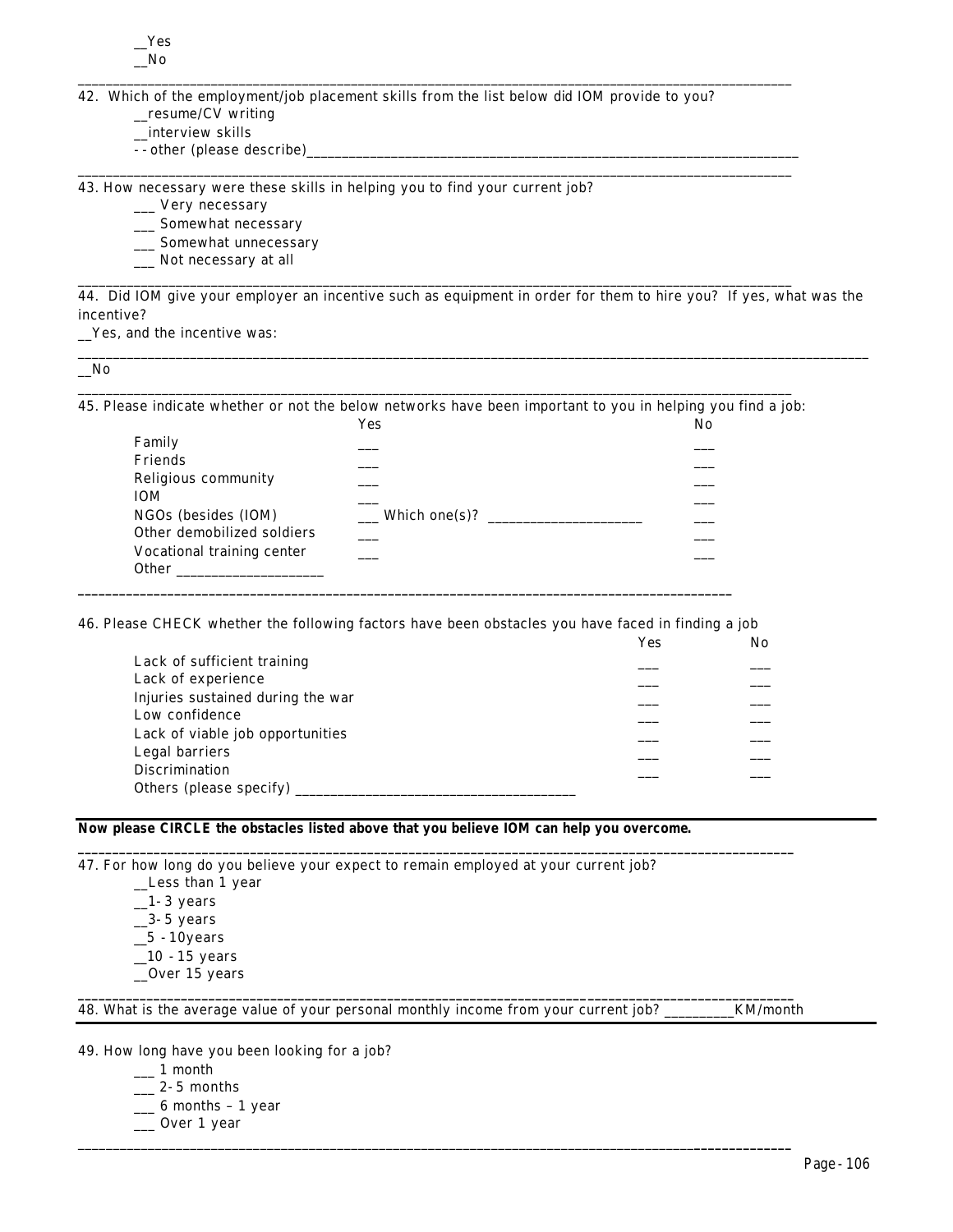| 50. What have been some obstacles you are facing in finding a job? |     |    |
|--------------------------------------------------------------------|-----|----|
|                                                                    | Yes | No |
| Not many companies are hiring in this field                        |     |    |
| I don't have sufficient skills                                     |     |    |
| I don't have enough experience in this field                       |     |    |
| I don't know where to look for a job in this field                 |     |    |
| <b>Discrimination</b>                                              |     |    |
| Other (please specify)                                             |     |    |

\_\_\_\_\_\_\_\_\_\_\_\_\_\_\_\_\_\_\_\_\_\_\_\_\_\_\_\_\_\_\_\_\_\_\_\_\_\_\_\_\_\_\_\_\_\_\_\_\_\_\_\_\_\_\_\_\_\_\_\_\_\_\_\_\_\_\_\_\_\_\_\_\_\_\_\_\_\_\_\_\_\_\_\_\_\_\_\_**\_\_\_\_\_\_\_\_\_\_\_\_\_\_**

51. Please indicate whether or not you have relied on the below networks to help you find a job:

|                            | Yes           | No |
|----------------------------|---------------|----|
| Family                     |               |    |
| Friends                    |               |    |
| Religious community        |               |    |
| <b>IOM</b>                 |               |    |
| NGOs (besides (IOM)        | Which one(s)? |    |
| Other demobilized soldiers |               |    |
| Vocational training center |               |    |
| <b>Other</b>               |               |    |

\_\_\_\_\_\_\_\_\_\_\_\_\_\_\_\_\_\_\_\_\_\_\_\_\_\_\_\_\_\_\_\_\_\_\_\_\_\_\_\_\_\_\_\_\_\_\_\_\_\_\_\_\_\_\_\_\_\_\_\_\_\_\_\_\_\_\_\_\_\_\_\_\_\_\_\_\_\_\_\_\_\_\_\_\_\_\_\_**\_\_\_\_\_\_\_\_\_\_\_\_\_\_**

52. How helpful or unhelpful has IOM been in helping you find a job? Have they been:

\_\_\_ Very helpful

\_\_\_ Somewhat helpful

\_\_\_ Somewhat unhelpful

\_\_\_ Not helpful at all

### **PLEASE CONTINUE TO NEXT PAGE**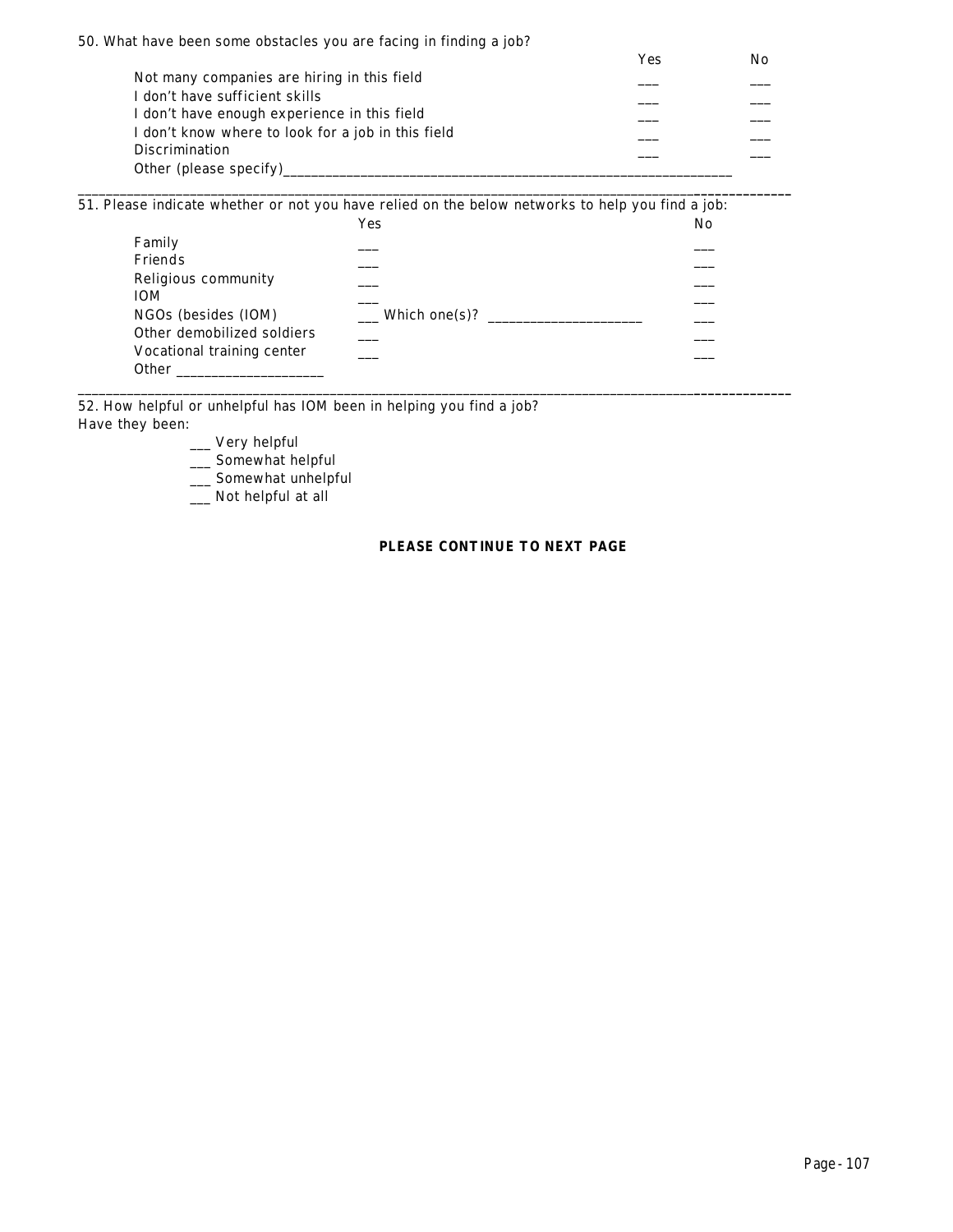# **VI. Current Income Generating Activities**

What specific income generating activities (including formal and informal markets) *besides the job IOM helped you to obtain through he employment/job placement program* are you currently engaged in? Please fill answer the questions in each box for every activity in which you are engaged.

| INCOME GENERATING ACTIVITY 1<br>53. Please describe what kind of work you do:                                                                                                                                                                                       |  |
|---------------------------------------------------------------------------------------------------------------------------------------------------------------------------------------------------------------------------------------------------------------------|--|
| 53a. Is this work:<br>_year round<br>seasonal<br>53b. How many hours per week do you work at this activity? _________hrs/week<br>53c. Approximately how much do you earn per month doing this activity?<br>KM/month<br>53d. In what city/town is this work located? |  |
| <b>INCOME GENERATING ACTIVITY 2</b><br>54. Please describe what kind of work you do:                                                                                                                                                                                |  |
| 54a. Is this work:<br>_year round<br>seasonal<br>54b. How many hours per week do you work at this activity? _________hrs/week<br>54c. Approximately how much do you earn per month doing this activity?<br>KM/month<br>54d. In what city/town is this work located? |  |
| INCOME GENERATING ACTIVITY 3<br>55. Please describe what kind of work you do:                                                                                                                                                                                       |  |
| 55a. Is this work:<br>_year round<br>_seasonal<br>55b. How many hours per week do you work at this activity? ________hrs/week<br>55c. Approximately how much do you earn per month doing this activity?<br>KM/month<br>55d. In what city/town is this work located? |  |

## **PLEASE CONTINUE TO THE NEXT PAGE**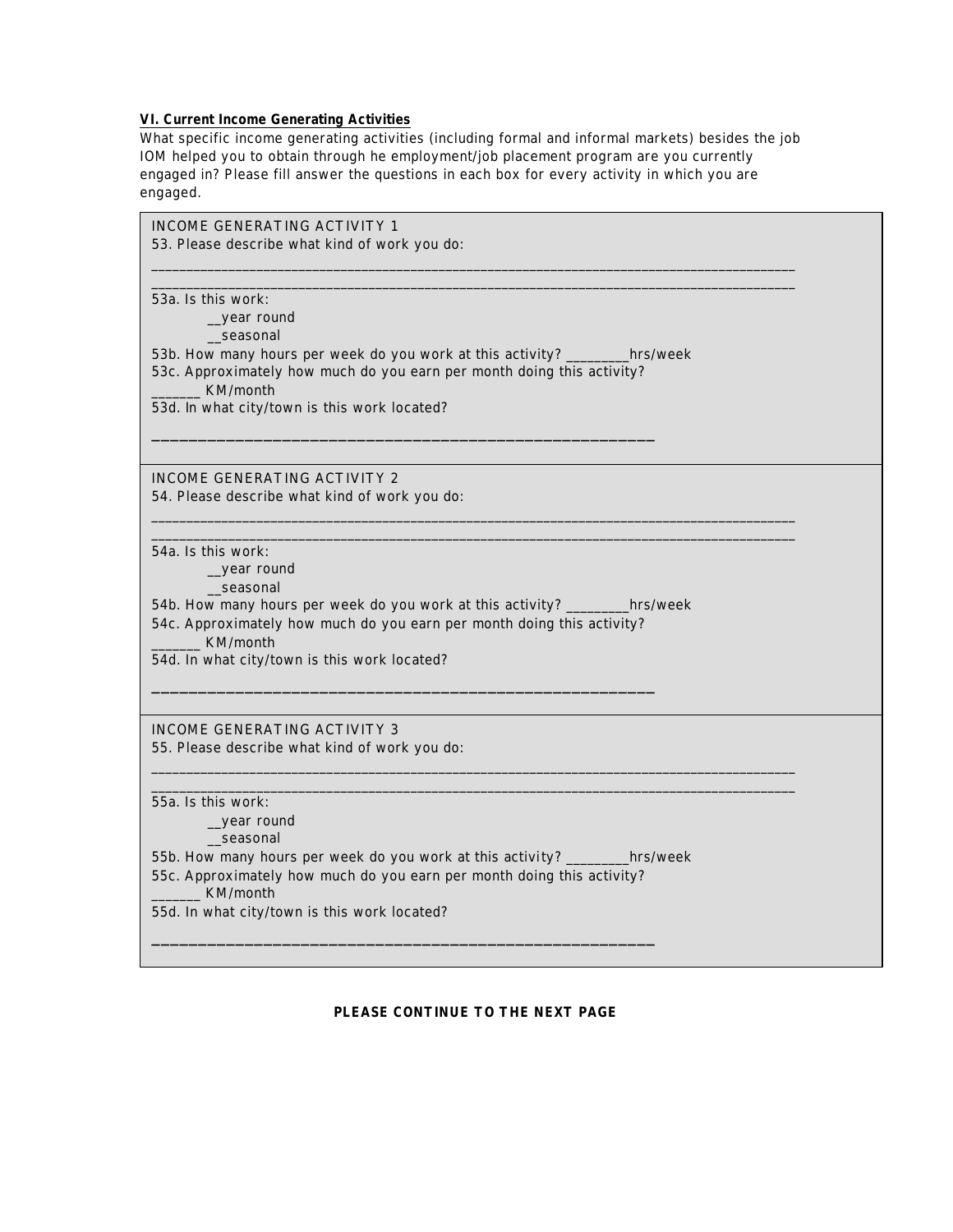#### **VII. Participation in IOM Tran sitional Assistance Program**

56. Approximately what date did you register to receive IOM services? \_\_\_\_\_\_\_\_\_\_Month \_\_\_\_\_\_\_\_\_\_Year

57. How easy or difficult was it to register for IOM services? Was it:

- \_\_\_ Very easy
- \_\_\_ Somewhat easy
- \_\_ Somewhat difficult
- \_\_\_ Very difficult

58. Approximately what date was your first interview with IOM staff? \_\_\_\_\_\_\_\_\_\_Month \_\_\_\_\_\_\_\_\_\_Year

**\_\_\_\_\_\_\_\_\_\_\_\_\_\_\_\_\_\_\_\_\_\_\_\_\_\_\_\_\_\_\_\_\_\_\_\_\_\_\_\_\_\_\_\_\_\_\_\_\_\_\_\_\_\_\_\_\_\_\_\_\_\_\_\_\_\_\_\_\_\_\_\_\_\_\_\_\_\_\_\_\_\_\_\_\_\_\_\_\_\_\_\_\_\_\_\_\_** 59. Out of all of possible assistance programs that IOM provides, did you know that you wanted to participate in the employment/job placement program prior to your first interview?

**\_\_\_\_\_\_\_\_\_\_\_\_\_\_\_\_\_\_\_\_\_\_\_\_\_\_\_\_\_\_\_\_\_\_\_\_\_\_\_\_\_\_\_\_\_\_\_\_\_\_\_\_\_\_\_\_\_\_\_\_\_\_\_\_\_\_\_\_\_\_\_\_\_\_\_\_\_\_\_\_\_\_\_\_\_\_\_\_\_\_\_\_\_\_\_\_\_**

**\_\_\_\_\_\_\_\_\_\_\_\_\_\_\_\_\_\_\_\_\_\_\_\_\_\_\_\_\_\_\_\_\_\_\_\_\_\_\_\_\_\_\_\_\_\_\_\_\_\_\_\_\_\_\_\_\_\_\_\_\_\_\_\_\_\_\_\_\_\_\_\_\_\_\_\_\_\_\_\_\_\_\_\_\_\_\_\_\_\_\_\_\_\_\_\_\_**

 $\_\_\$  Yes

 $\overline{\phantom{0}}$  No  $\_$  ,  $\_$  ,  $\_$  ,  $\_$  ,  $\_$  ,  $\_$  ,  $\_$  ,  $\_$  ,  $\_$  ,  $\_$  ,  $\_$  ,  $\_$  ,  $\_$  ,  $\_$  ,  $\_$  ,  $\_$  ,  $\_$  ,  $\_$  ,  $\_$  ,  $\_$  ,  $\_$  ,  $\_$  ,  $\_$  ,  $\_$  ,  $\_$  ,  $\_$  ,  $\_$  ,  $\_$  ,  $\_$  ,  $\_$  ,  $\_$  ,  $\_$  ,  $\_$  ,  $\_$  ,  $\_$  ,  $\_$  ,  $\_$  ,

60. If you answered "No" to the above question, how did you come to the decision participate in the employment/job placement program?

\_\_\_ After hearing all of the options I thought that this one was best for me.

\_\_\_ IOM did not support my business/farm plan and my other option was employment/job placement

\_\_\_\_\_\_\_\_\_\_\_\_\_\_\_\_\_\_\_\_\_\_\_\_\_\_\_\_\_\_\_\_\_\_\_\_\_\_\_\_\_\_\_\_\_\_\_\_\_\_\_\_\_\_\_\_\_\_\_\_\_\_\_\_\_\_\_\_\_\_\_\_\_\_\_\_\_\_\_\_\_\_\_\_\_\_\_\_ \_\_\_\_\_\_\_\_\_\_\_\_\_\_\_\_\_\_\_\_\_\_\_\_\_\_\_\_\_\_\_\_\_\_\_\_\_\_\_\_\_\_\_\_\_\_\_\_\_\_\_\_\_\_\_\_\_\_\_\_\_\_\_\_\_\_\_\_\_\_\_\_\_\_\_\_\_\_\_\_\_\_\_\_\_\_\_\_

\_\_\_ Other. Please

explain

61. If you could choose again which IOM program to go through, how likely or unlikely would you be to request vocational training assistance? Would you be…

- \_\_\_ Very likely,
- \_\_\_ Somewhat likely,
- \_\_\_ Somewhat unlikely, or
- \_\_\_ Not at all likely

 $\_$  ,  $\_$  ,  $\_$  ,  $\_$  ,  $\_$  ,  $\_$  ,  $\_$  ,  $\_$  ,  $\_$  ,  $\_$  ,  $\_$  ,  $\_$  ,  $\_$  ,  $\_$  ,  $\_$  ,  $\_$  ,  $\_$  ,  $\_$  ,  $\_$  ,  $\_$  ,  $\_$  ,  $\_$  ,  $\_$  ,  $\_$  ,  $\_$  ,  $\_$  ,  $\_$  ,  $\_$  ,  $\_$  ,  $\_$  ,  $\_$  ,  $\_$  ,  $\_$  ,  $\_$  ,  $\_$  ,  $\_$  ,  $\_$  , 62. How many interviews did you have with IOM staff before being approved for participation in the employment/job placement program?

 $\_\_$  One

- \_\_\_ Two-Four
- \_\_\_ Five-Seven
- \_\_\_ More than Seven

63. Please indicate whether you have or have not yet received the following support from the program.

**\_\_\_\_\_\_\_\_\_\_\_\_\_\_\_\_\_\_\_\_\_\_\_\_\_\_\_\_\_\_\_\_\_\_\_\_\_\_\_\_\_\_\_\_\_\_\_\_\_\_\_\_\_\_\_\_\_\_\_\_\_\_\_\_\_\_\_\_\_\_\_\_\_\_\_\_\_\_\_\_\_\_\_\_\_\_\_\_\_\_\_\_\_\_\_\_\_**

|                               | Yes | Nο |
|-------------------------------|-----|----|
| CV writing help               |     |    |
| Interview skills              |     |    |
| Job hunting advice            |     |    |
| <b>Civic Education Course</b> |     |    |
| <b>Vocational Training</b>    |     |    |
| Other - Please specify        |     |    |
|                               |     |    |

**\_\_\_\_\_\_\_\_\_\_\_\_\_\_\_\_\_\_\_\_\_\_\_\_\_\_\_\_\_\_\_\_\_\_\_\_\_\_\_\_\_\_\_\_\_\_\_\_\_\_\_\_\_\_\_\_\_\_\_\_\_\_\_\_\_\_\_\_\_\_\_\_\_\_\_\_\_\_\_\_\_\_\_\_\_\_\_\_\_\_\_\_\_\_\_\_\_**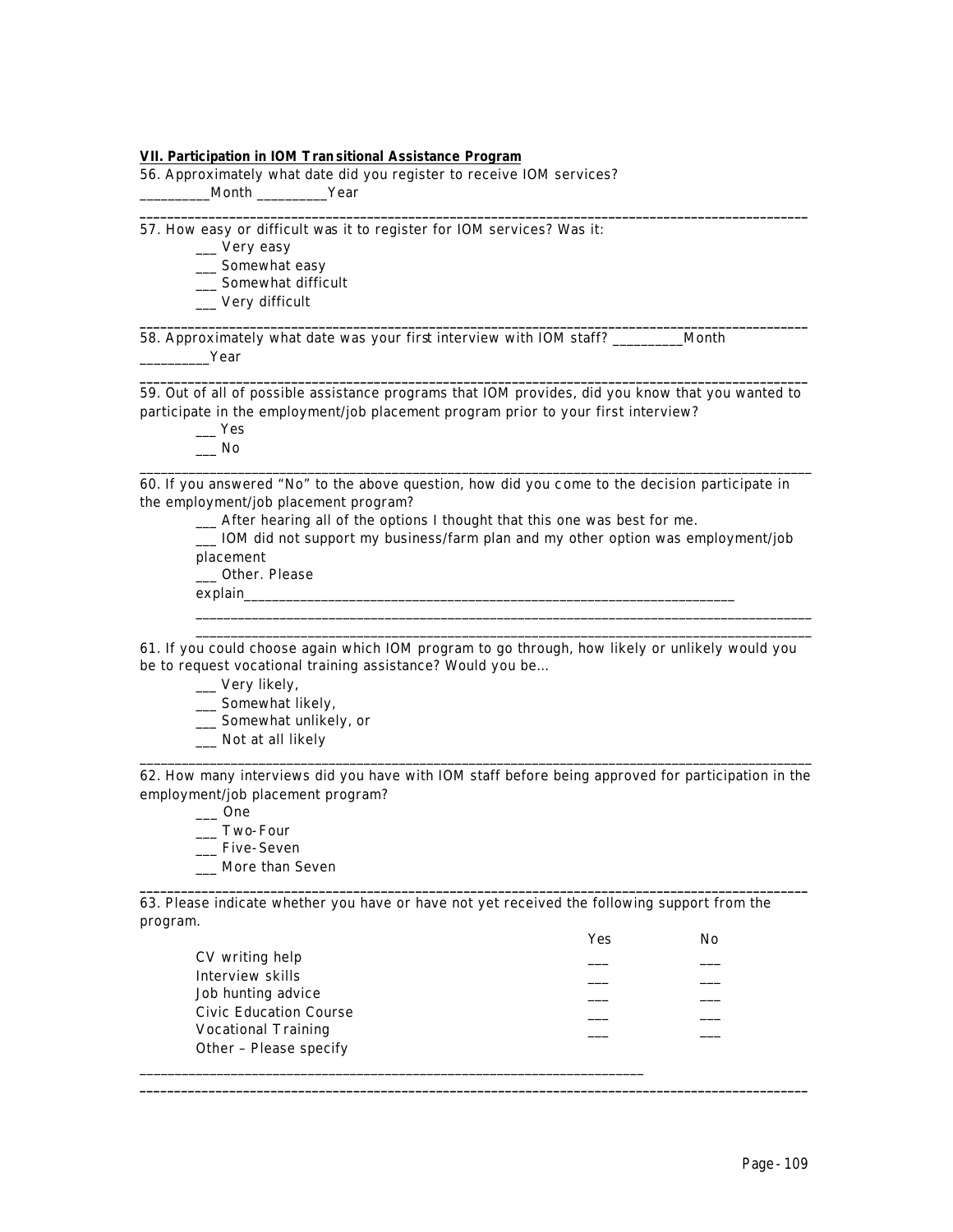64. Please indicate if the following were or were not important relationships that you gained from the IOM program.

|                       |                                     | Yes | No |
|-----------------------|-------------------------------------|-----|----|
|                       | Other people you met in the program |     |    |
| <b>Trainers</b>       |                                     |     |    |
| <b>Administrators</b> |                                     |     |    |
| Potential employers   |                                     |     |    |
|                       |                                     |     |    |

65. Considering your experience with the program, please indicate whether or not you would recommend that IOM provide should provide the following support to other demobilized soldiers?

|          |                               | Yes | No |
|----------|-------------------------------|-----|----|
|          | Co-op opportunities           |     |    |
|          | Advanced business training    |     |    |
|          | Finance training              |     |    |
|          | <b>Accounting training</b>    |     |    |
|          | Computer / $IT$ training      |     |    |
|          | Marketing skills              |     |    |
|          | Further agricultural training |     |    |
|          | Access to credit              |     |    |
|          | Other (please)                |     |    |
| specify) |                               |     |    |

**\_\_\_\_\_\_\_\_\_\_\_\_\_\_\_\_\_\_\_\_\_\_\_\_\_\_\_\_\_\_\_\_\_\_\_\_\_\_\_\_\_\_\_\_\_\_\_\_\_\_\_\_\_\_\_\_\_\_\_\_\_\_\_\_\_\_\_\_\_\_\_\_\_\_\_\_\_\_\_\_\_\_\_\_\_\_\_\_\_\_\_\_\_\_\_\_\_** 66. How comfortable or uncomfortable do you feel approaching the IOM staff with problems? Are you:

- \_\_\_ Very comfortable,
- \_\_\_ Somewhat comfortable,
- \_\_\_ Somewhat uncomfortable, or
- \_\_\_ Not comfortable at all?

**\_\_\_\_\_\_\_\_\_\_\_\_\_\_\_\_\_\_\_\_\_\_\_\_\_\_\_\_\_\_\_\_\_\_\_\_\_\_\_\_\_\_\_\_\_\_\_\_\_\_\_\_\_\_\_\_\_\_\_\_\_\_\_\_\_\_\_\_\_\_\_\_\_\_\_\_\_\_\_\_\_\_\_\_\_\_\_\_\_\_\_\_\_\_\_** 67. How satisfied or dissatisfied were you with the quality of the training you received? Are you:

- \_\_\_ Very satisfied,
- \_\_\_ Somewhat satisfied,
- \_\_\_ Somewhat dissatisfied, or
- \_\_\_ Not satisfied at all?
- \_\_\_ I did not yet receive training

**\_\_\_\_\_\_\_\_\_\_\_\_\_\_\_\_\_\_\_\_\_\_\_\_\_\_\_\_\_\_\_\_\_\_\_\_\_\_\_\_\_\_\_\_\_\_\_\_\_\_\_\_\_\_\_\_\_\_\_\_\_\_\_\_\_\_\_\_\_\_\_\_\_\_\_\_\_\_\_\_\_\_\_\_\_\_\_\_\_\_\_\_\_\_\_\_\_** 68. Considering your experience with IOM, how likely or unlikely would you be to recommend the program to a friend?

- \_\_\_ Very likely
- \_\_\_ Somewhat likely
- \_\_ Somewhat unlikely
- \_\_\_ Very unlikely

Please use the rest of this page to add any additional thoughts/comments you would like us to be aware of. THANK YOU!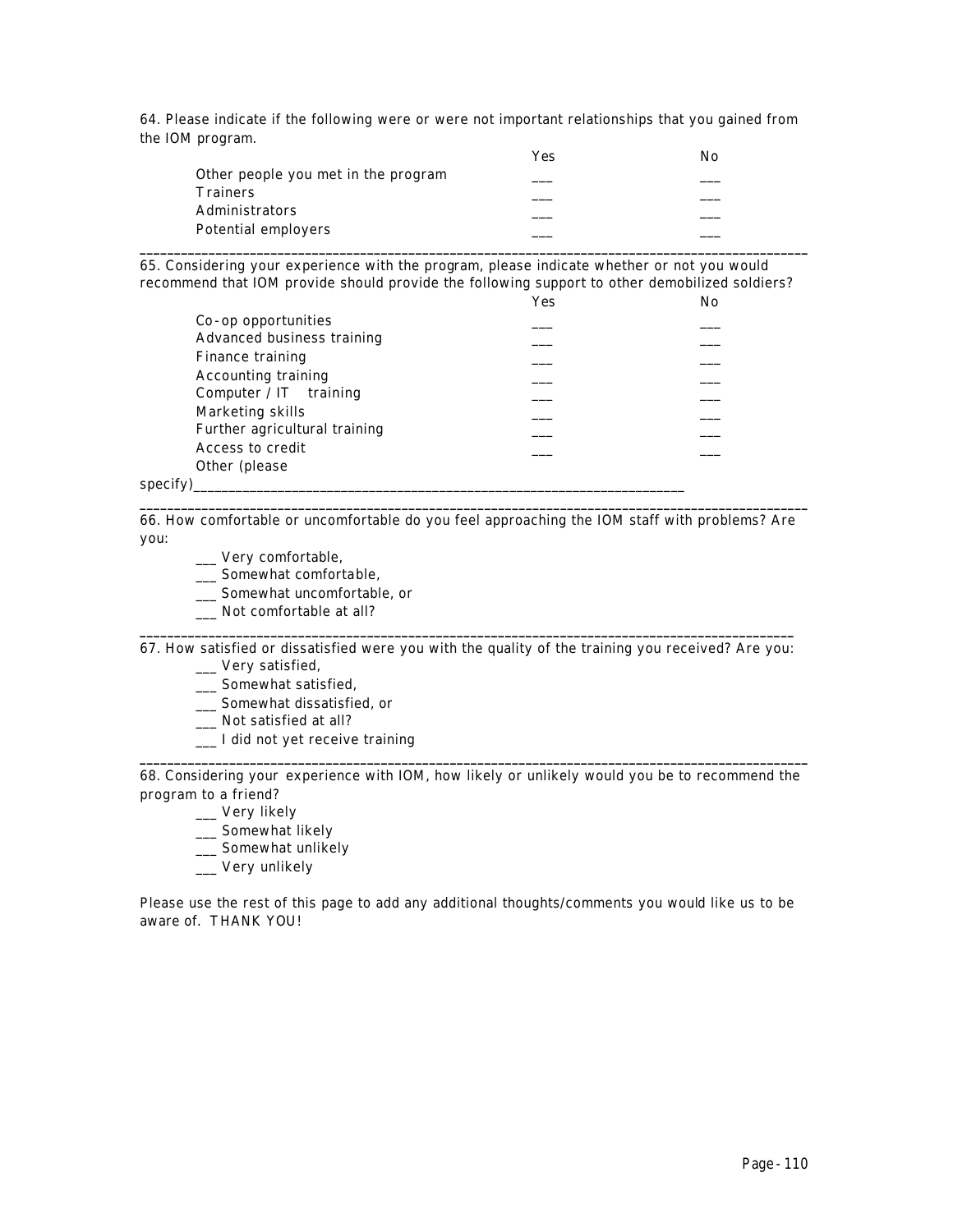# **APPENDIX VI: METHODOLOGY**

## Administration of surveys

The Team met and administered surveys with ex-soldiers in the following locations:

| Number of<br><b>Respondents</b> | <b>Location</b> | <b>Dates</b>  |
|---------------------------------|-----------------|---------------|
| 30                              | Sarajevo        | $3/16 - 3/19$ |
| 55                              | <b>Mostar</b>   | $3/16 - 3/19$ |
| 32                              | Sokolac         | $3/22 - 3/23$ |
| 34                              | Banja Luka      | $3/22 - 3/24$ |

Four different questionnaires were developed for beneficiaries in different stages or sectors of the Program:

- "Intervention Group A": Registered, interviewed, approved, have not yet received assistance package
- "Intervention Group B": Received assistance package *[for beneficiaries who received agriculture or trade kits]*
- "Intervention Group C": Received vocational training
- "Intervention Group D": Received employment training

(See Appendix V for the complete intervention group surveys.)

## Administration of focus groups

Focus groups were held in the following locations: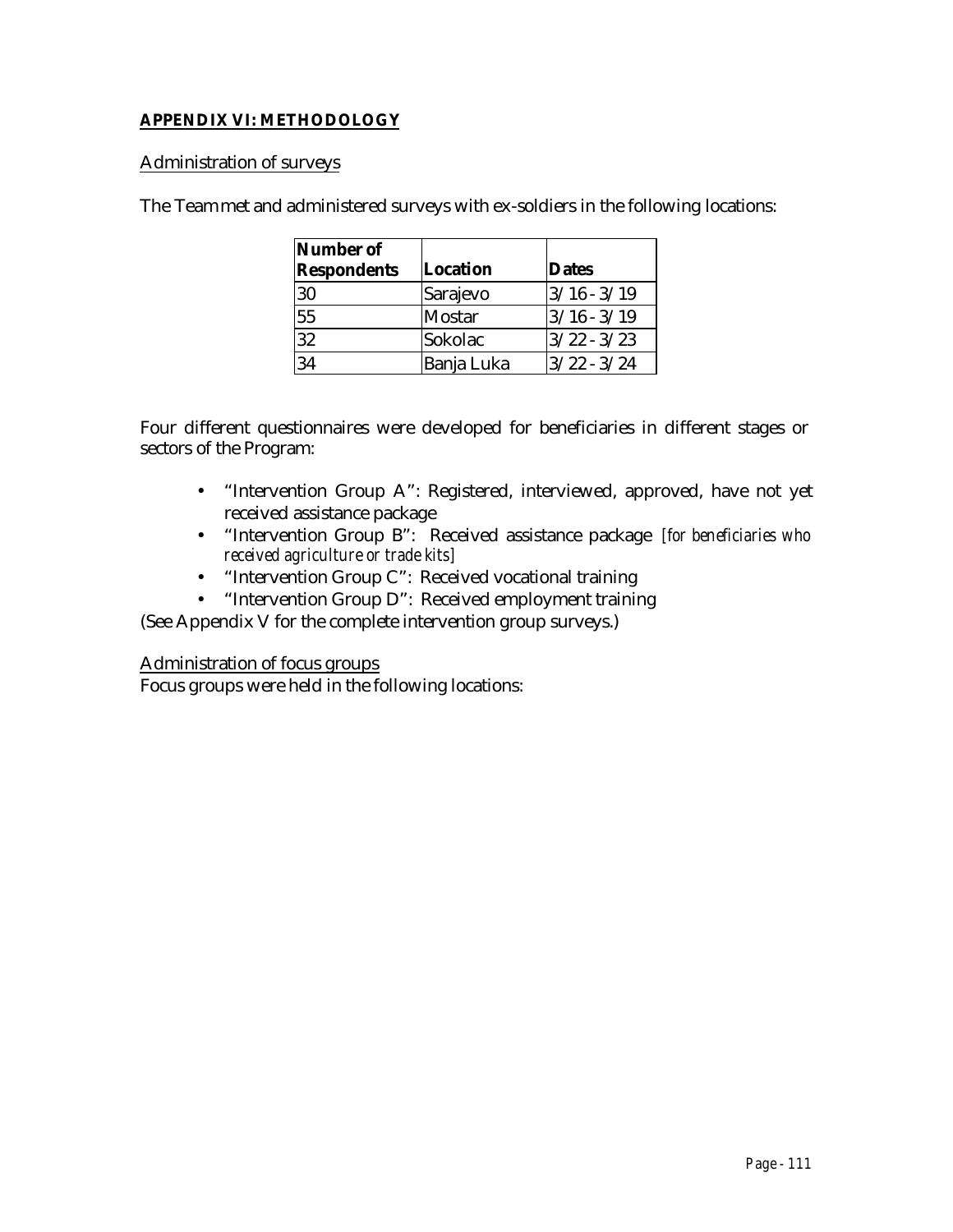#### **January Visit**

|              | Number of Focus<br>Groups / Interviews | Number of<br>Participants | Location   | Dates         |  |
|--------------|----------------------------------------|---------------------------|------------|---------------|--|
|              |                                        | 21                        | Sarajevo   | $1/12 - 1/13$ |  |
|              | 5                                      | 32                        | Mostar     | 1/16          |  |
|              | 5                                      | 17                        | Banja Luka | $1/14 - 1/15$ |  |
|              |                                        | 5                         | Zenica     | 1/15          |  |
| <b>TOTAL</b> | 14                                     | 75                        |            |               |  |

#### **March Visit**

|             | Number of Focus<br>Groups / Interviews | Number of<br>Participants | Location   | Dates         |  |
|-------------|----------------------------------------|---------------------------|------------|---------------|--|
|             | 12                                     | 28                        | Sarajevo   | $3/16 - 3/19$ |  |
|             | 18                                     | 55                        | Mostar     | $3/16 - 3/19$ |  |
|             | 12                                     | 32                        | Sokolac    | $3/22 - 3/23$ |  |
|             | 5                                      | 31                        | Banja Luka | $3/22 - 3/24$ |  |
|             | 5                                      | 23                        | Bihac      | $3/22 - 3/24$ |  |
| TOTAL       | 52                                     | 169                       |            |               |  |
| GRAND TOTAL | 66                                     | 244                       |            |               |  |

#### Outside organization interviews

Interviews were held with the following organizations:

- 1. The Foreign Trade Chamber of Bosnia and Herzegovina (Sarajevo)
- 2. The Federation of BiH Ministry of Labor and Social Affairs (Sarajevo)
- 3. Sarajevo Canton Ministry of the Economy (Sarajevo)
- 4. Unique Veterans Organization of Bosnia and Herzegovina "Veterans Union" (Sarajevo)
- 5. The World Bank (Sarajevo)
- 6. The OSCE Mission to BiH (Sarajevo)
- 7. AGEF (Banja Luka)
- 8. BiH Federal Ministry of Defense (Sarajevo)
- 9. BiH Employment Bureau (Sarajevo)
- 10. Micro Lock credit Organization (Sarajevo)
- 11. World Vision Micro credit Program (Mostar)
- 12. Sunshine Micro credit Program (Mostar)
- 13. UMCOR (Mostar)

Staff member interviews

Interviewed staff members include:

- 1. Federico Soda, Head of Office
- 2. Haris Kaljanac, Program Officer
- 3. Alma Sunje, Evaluation and Monitoring
- 4. Slobodan Pavic, Procurement Officer
- 5. Ivica Sivric, Agricultural Consultant (Mostar Office)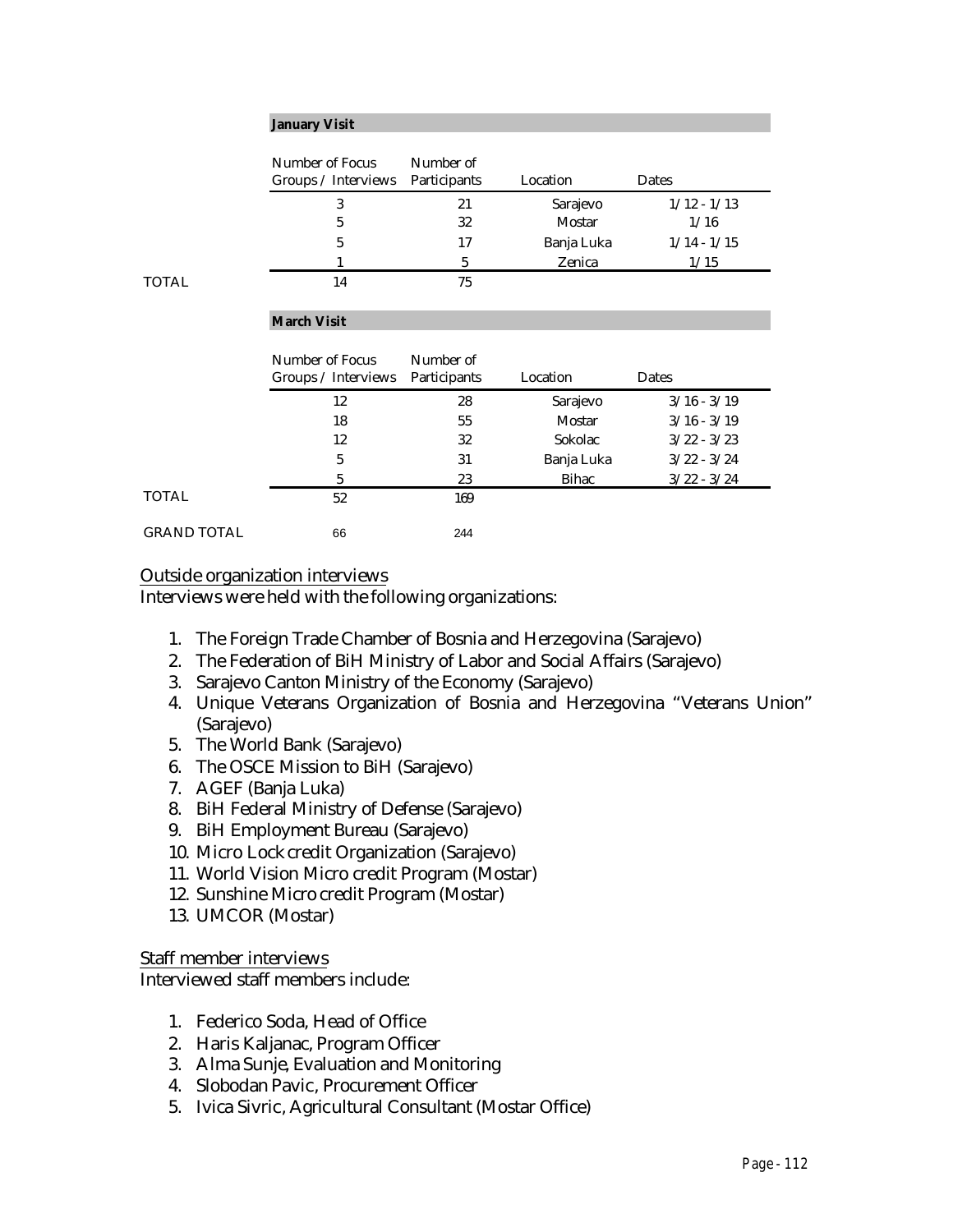- 6. Milada Colic, Senior Finance for Migration
- 7. Dusan Sehovac, Trainer (Civic Education)
- 8. Radmila Radovic, Head of IOM BL office
- 9. Mladen Kakuca, Program Officer
- 10. Nebojsa Jakovljevic, Agricultural Consultant
- 11. Nedzad Pasic, Database Administrator
- 12. Smilja Gavric, Business Consultant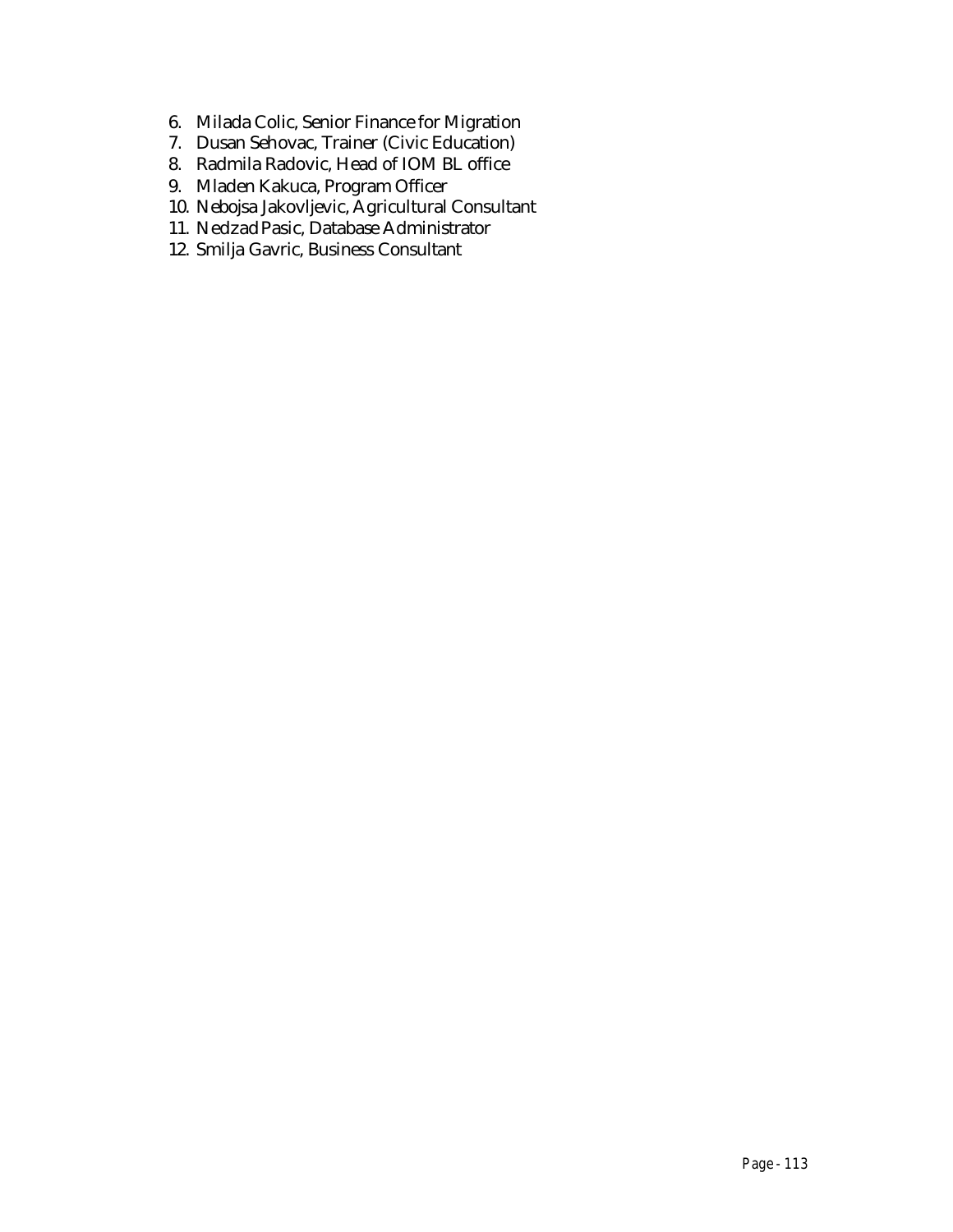## **APPENDIX VII: FOCUS GROUP GUIDE**

## **G***eneral/Macro Questions:*

\* How has the transition from soldier to civilian been? What have been the best aspects of it? What were the major problems that you faced making the transition from the army?

\* From what you know, what are some of the problems soldiers have had as a result of having difficulties making the transition to civilian life (i.e., crime, alcohol / drug abuse, domestic violence, other anti-social behaviour)? Would you say that many soldiers have had these problems? What help do these soldiers get in their communities or from other sources?

\* Four thousand soldiers who were demobilized in 2002 did not register for the IOM program. Can you think of an explanation for why they chose not to participate in it?

\* Where do most people in your town go to borrow money? Where do you go? What is the maximum you can borrow? How are the interest rates? Does the lender require collateral? In what proportion to the loan? Are you able to provide such collateral?

## *Primary Program Benefits:*

\* How would you characterize **the interview process**? Were the IOM staff receptive to your concerns and proposals? Did they come up with good ideas? Would you say that **IOM staff are qualified** to make informed recommendations about what sectors of the economy you should target either for training, job placement, or starting a business/farm?

\* For those of you who received training, was it enough to give you the skills you needed for the job market you were targeting or do you feel that you needed more **in-depth training** than what you were given?

\* What were the most **important skills/benefits** you gained from the Program? Why?

\* Were you satisfied with the **procurement** process? Why or why not? (Were you satisfied with what you got? How long did it take? Has the equipment / livestock helped you improve your income?

\* For those who received the **job-placement** service, do you have any comment on it and the benefits that it gave you?

\* Considering your experience with the Program, **what other support** would you like to see IOM provide to demobilized soldiers? (For example: co-op opportunities, micro-finance training, advanced business-training, accounting, computer/IT, marketing skills, further agriculture training.)

## *Secondary Program Benefits:*

You were all required to take IOM's **civic education course.**

What did you learn from the training? Have you found it useful in your everyday life? How do you suggest the training can be improved?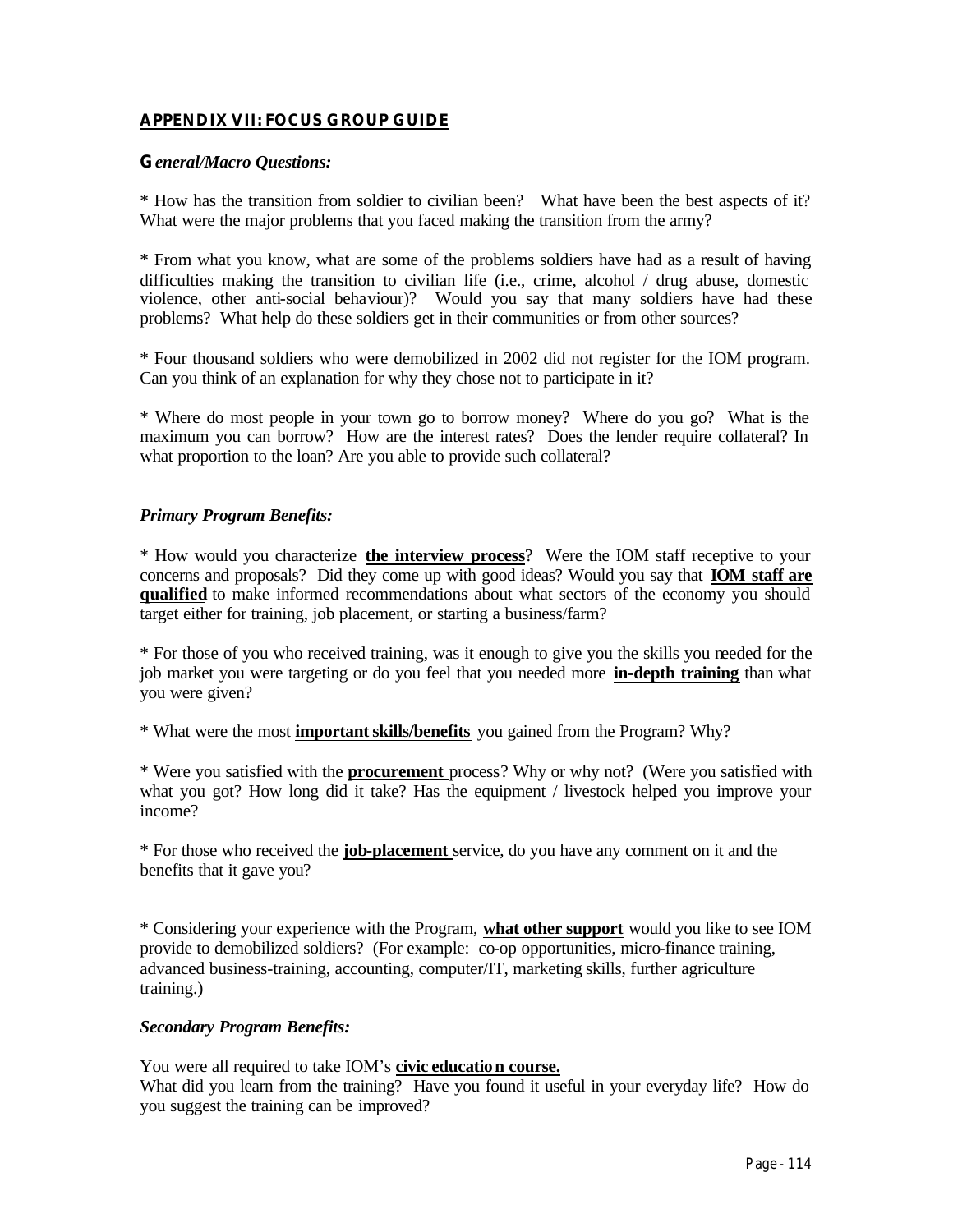Who were the most important contacts you made through the IOM program? How have they helped you in your business or work?

## *Questions about Treatment by IOM:*

Who are the most vulnerable former soldiers in your opinion?

\* Do you or do you not feel that IOM treats all soldiers equally? If not could you explain why?

\* Taking into consideration the overarching challenges to the economy and society at large following the war, do you feel IOM has listened to your suggestions when you have provided them?

When thinking about the future of Bosnia Herzegovina, what do you look forward to the most? The least?